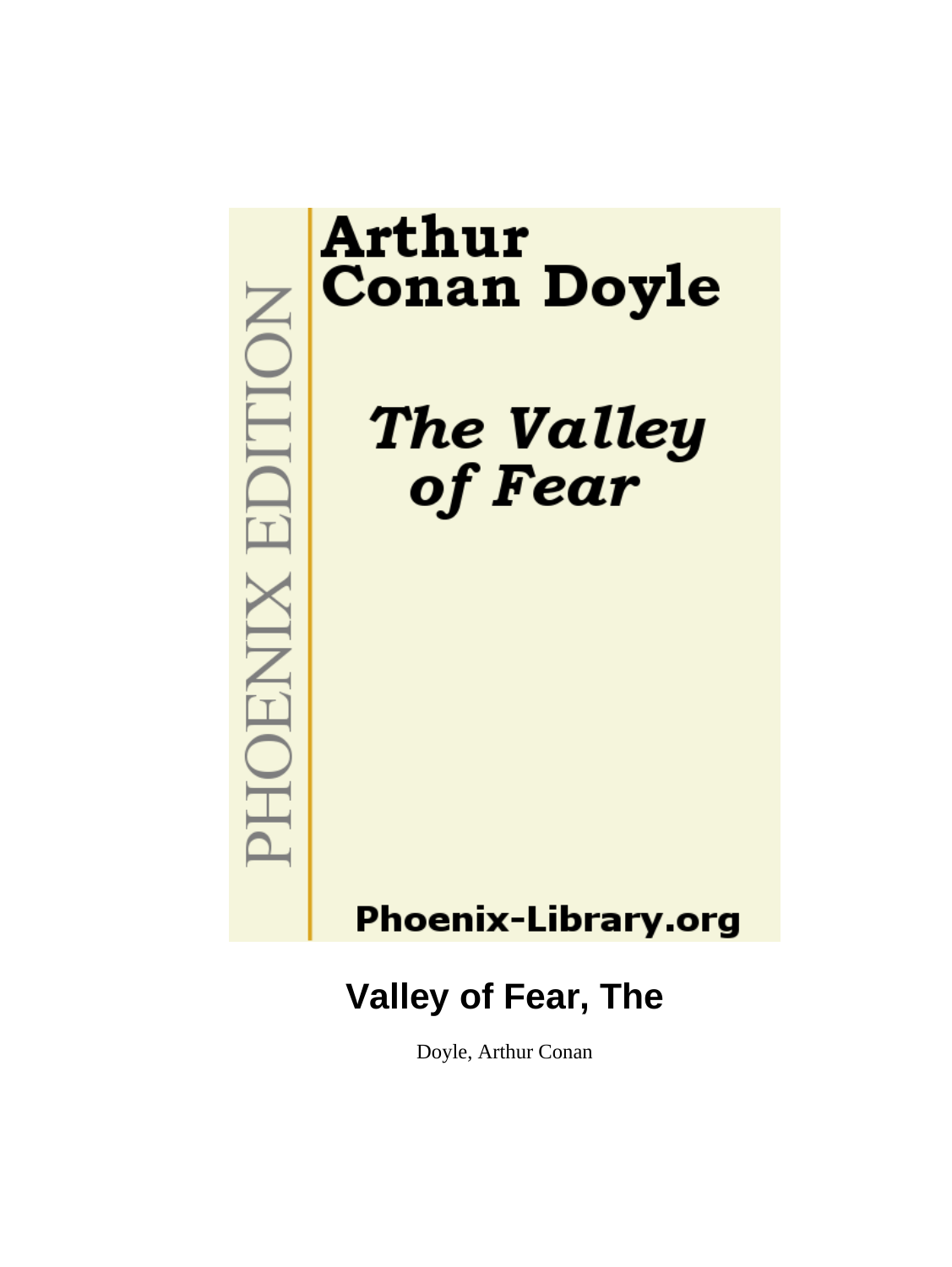[Table of Content](#page-149-0) [About Phoenix−Edition](#page-150-0) **[Copyright](#page-151-0)**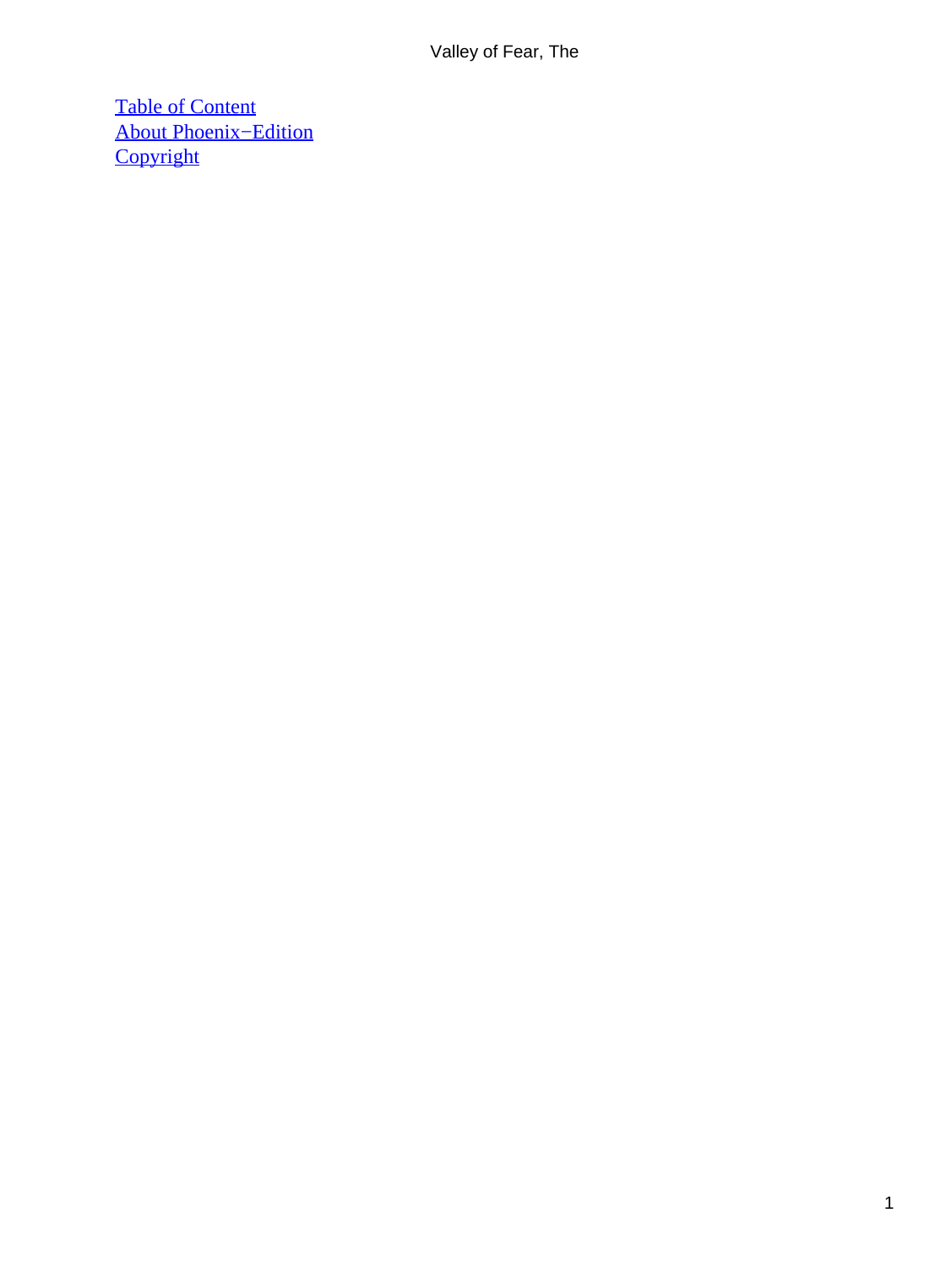## *T*he Valley of Fear

by Sir Arthur Conan Doyle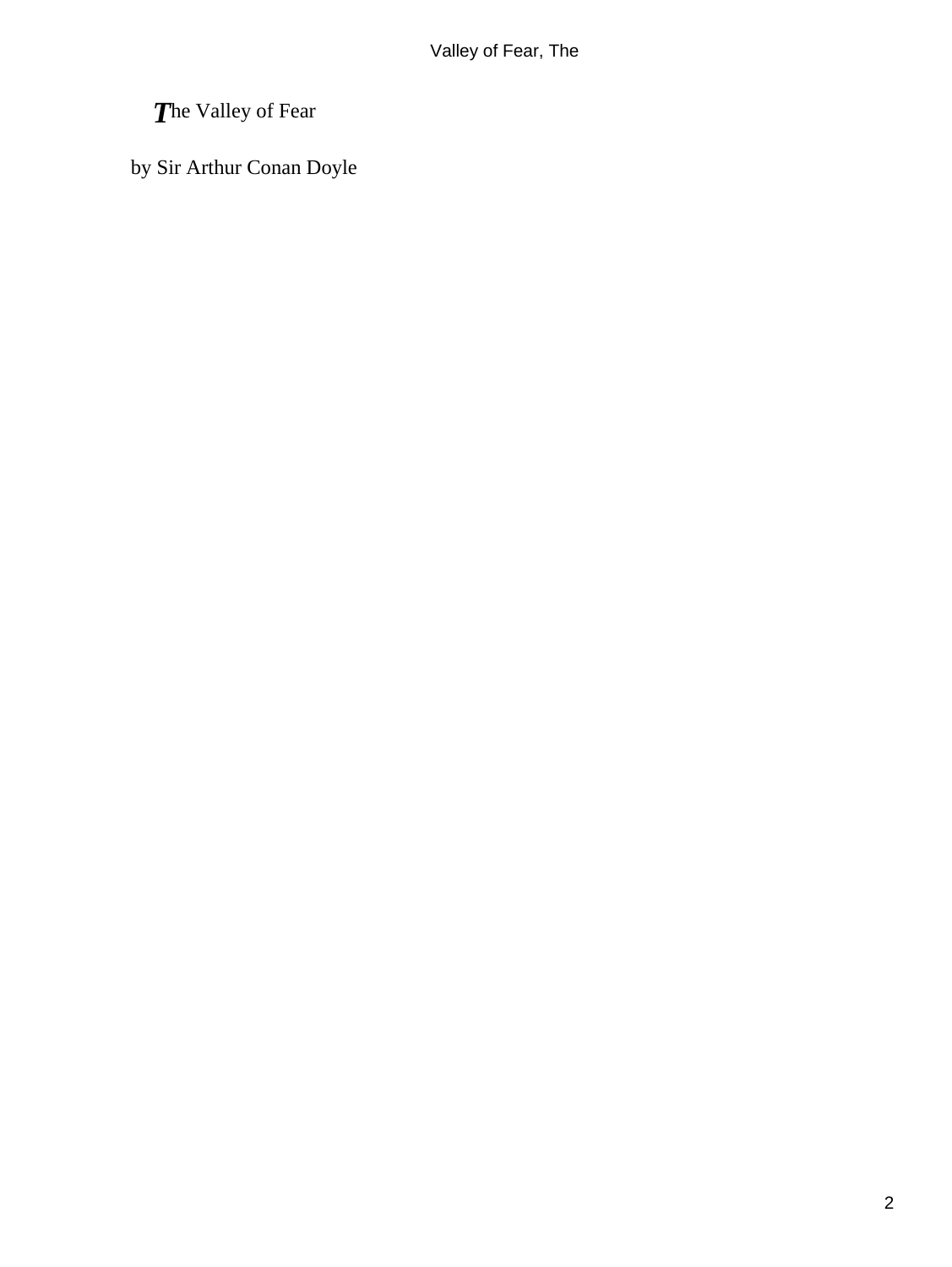**[Part 1 − The Tragedy of Birlstone](#page-149-0)**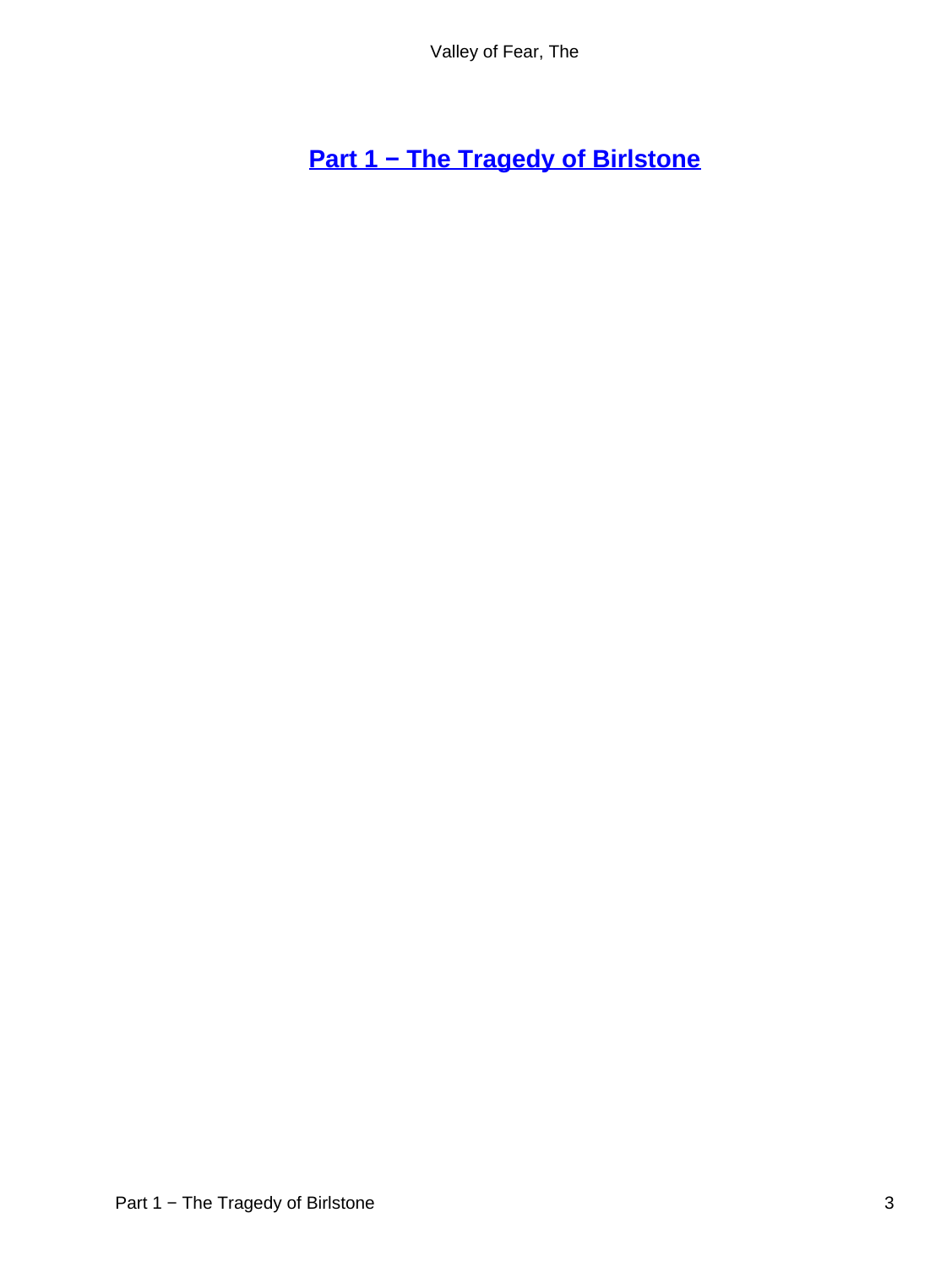## **[Chapter 1 − The Warning](#page-149-0)**

 $\ll I$  am inclined to think – » said I.

«I should do so,» Sherlock Holmes remarked impatiently.

 I believe that I am one of the most long−suffering of mortals; but I'll admit that I was annoyed at the sardonic interruption. «Really, Holmes,» said I severely, «you are a little trying at times.»

 He was too much absorbed with his own thoughts to give any immediate answer to my remonstrance. He leaned upon his hand, with his untasted breakfast before him, and he stared at the slip of paper which he had just drawn from its envelope. Then he took the envelope itself, held it up to the light, and very carefully studied both the exterior and the flap.

 «It is Porlock's writing,» said he thoughtfully. «I can hardly doubt that it is Porlock's writing, though I have seen it only twice before. The Greek e with the peculiar top flourish is distinctive. But if it is Porlock, then it must be something of the very first importance.»

 He was speaking to himself rather than to me; but my vexation disappeared in the interest which the words awakened.

«Who then is Porlock?» I asked.

 «Porlock, Watson, is a nom−de−plume, a mere identification mark; but behind it lies a shifty and evasive personality. In a former letter he frankly informed me that the name was not his own, and defied me ever to trace him among the teeming millions of this great city. Porlock is important, not for himself, but for the great man with whom he is in touch. Picture to yourself the pilot fish with the shark, the jackal with the lion – anything that is insignificant in companionship with what is formidable: not only formidable, Watson, but sinister – in the highest degree sinister. That is where he comes within my purview. You have heard me speak of Professor Moriarty?»

«The famous scientific criminal, as famous among crooks as  $-\infty$ 

«My blushes, Watson!» Holmes murmured in a deprecating voice.

«I was about to say, as he is unknown to the public.»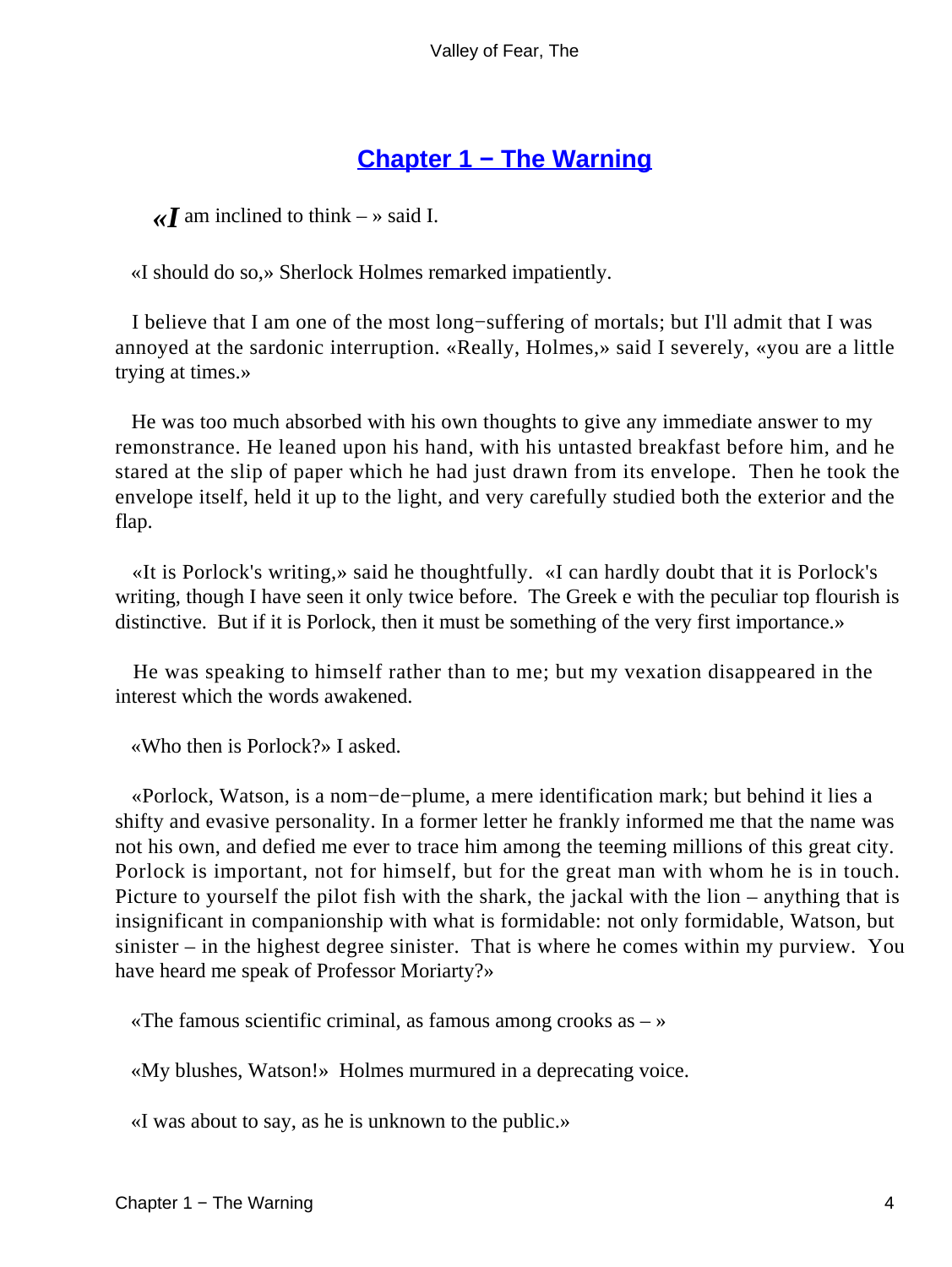«A touch! A distinct touch!» cried Holmes. «You are developing a certain unexpected vein of pawky humour, Watson, against which I must learn to guard myself. But in calling Moriarty a criminal you are uttering libel in the eyes of the law – and there lie the glory and the wonder of it! The greatest schemer of all time, the organizer of every deviltry, the controlling brain of the underworld, a brain which might have made or marred the destiny of nations – that's the man! But so aloof is he from general suspicion, so immune from criticism, so admirable in his management and self−effacement, that for those very words that you have uttered he could hale you to a court and emerge with your year's pension as a solatium for his wounded character. Is he not the celebrated author of The Dynamics of an Asteroid, a book which ascends to such rarefied heights of pure mathematics that it is said that there was no man in the scientific press capable of criticizing it? Is this a man to traduce? Foul−mouthed doctor and slandered professor – such would be your respective roles! That's genius, Watson. But if I am spared by lesser men, our day will surely come.»

 «May I be there to see!» I exclaimed devoutly. «But you were speaking of this man Porlock.»

 «Ah, yes – the so−called Porlock is a link in the chain some little way from its great attachment. Porlock is not quite a sound link – between ourselves. He is the only flaw in that chain so far as I have been able to test it.»

«But no chain is stronger than its weakest link.»

 «Exactly, my dear Watson! Hence the extreme importance of Porlock. Led on by some rudimentary aspirations towards right, and encouraged by the judicious stimulation of an occasional ten−pound note sent to him by devious methods, he has once or twice given me advance information which has been of value – that highest value which anticipates and prevents rather than avenges crime. I cannot doubt that, if we had the cipher, we should find that this communication is of the nature that I indicate.»

 Again Holmes flattened out the paper upon his unused plate. I rose and, leaning over him, stared down at the curious inscription, which ran as follows:

#### 534 C2 13 127 36 31 4 17 21 41 **DOUGLAS** 109 293 5 37 **BIRLSTONE** 26 **BIRLSTONE 9** 47 171

«What do you make of it, Holmes?»

«It is obviously an attempt to convey secret information.»

«But what is the use of a cipher message without the cipher?»

«In this instance, none at all.»

Chapter 1 − The Warning 5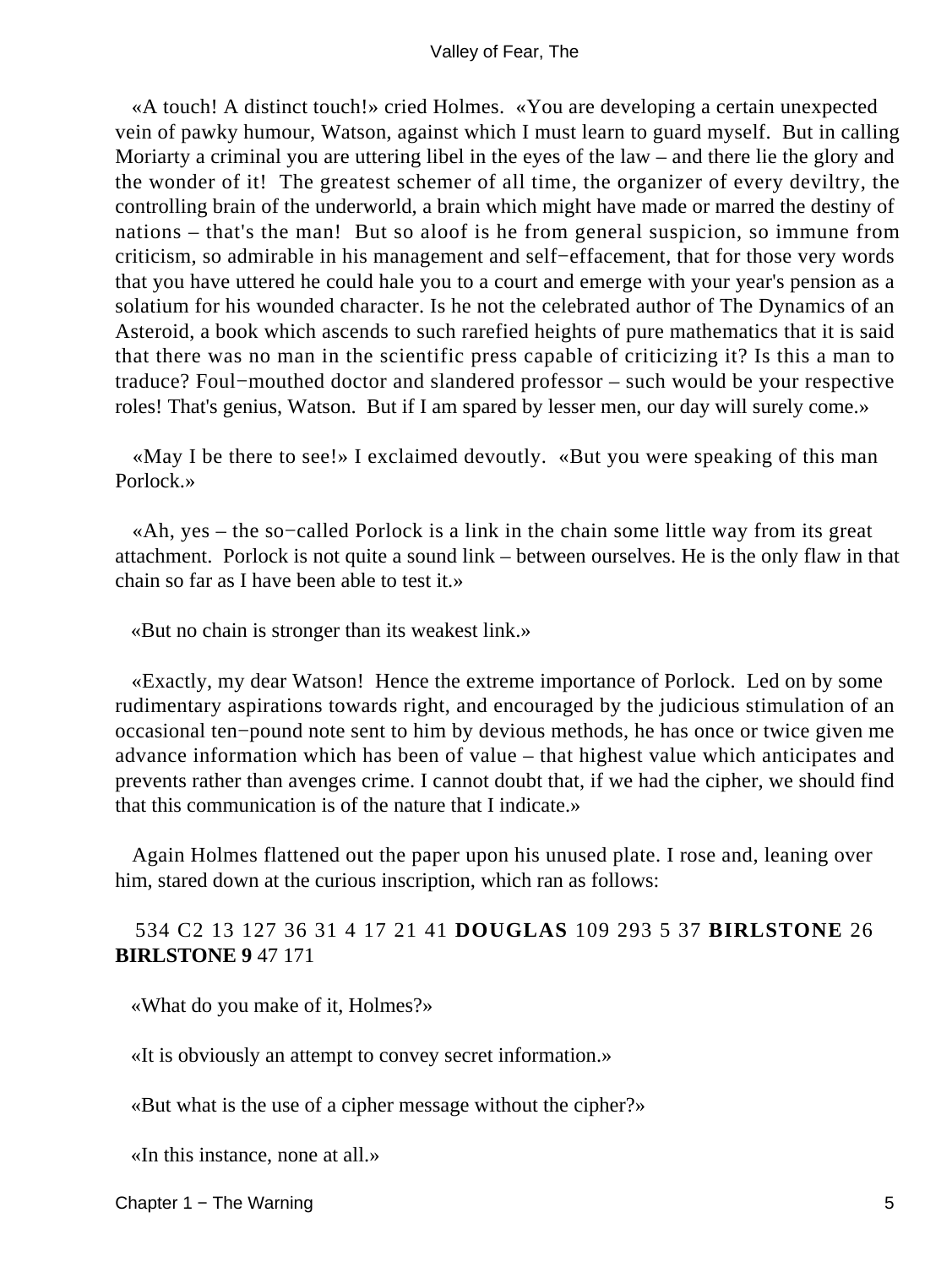«Why do you say 'in this instance'?»

 «Because there are many ciphers which I would read as easily as I do the apocrypha of the agony column: such crude devices amuse the intelligence without fatiguing it. But this is different. It is clearly a reference to the words in a page of some book. Until I am told which page and which book I am powerless.»

«But why 'Douglas' and 'Birlstone'?»

«Clearly because those are words which were not contained in the page in question.»

«Then why has he not indicated the book?»

 «Yow native shrewdness, my dear Watson, that innate cunning which is the delight of your friends, would surely prevent you from inclosing cipher and message in the same envelope. Should it miscarry, you are undone. As it is, both have to go wrong before any harm comes from it. Our second post is now overdue, and I shall be surprised if it does not bring us either a further letter of explanation, or, as is more probable, the very volume to which these figures refer.»

 Holmes's calculation was fulfilled within a very few minutes by the appearance of Billy, the page, with the very letter which we were expecting.

 «The same writing,» remarked Holmes, as he opened the envelope, «and actually signed,» he added in an exultant voice as he unfolded the epistle. «Come, we are getting on, Watson.» His brow clouded, however, as he glanced over the contents.

 "Dear me, this is very disappointing! I fear, Watson, that all our expectations come to nothing. I trust that the man Porlock will come to no harm.

"DEAR MR. HOLMES [he says]:

 "I will go no further in this matter. It is too dangerous – he suspects me. I can see that he suspects me. He came to me quite unexpectedly after I had actually addressed this envelope with the intention of sending you the key to the cipher. I was able to cover it up. If he had seen it, it would have gone hard with me. But I read suspicion in his eyes. Please burn the cipher message, which can now be of no use to you.

#### **FRED** PORLOCK."

 Holmes sat for some little time twisting this letter between his fingers, and frowning, as he stared into the fire.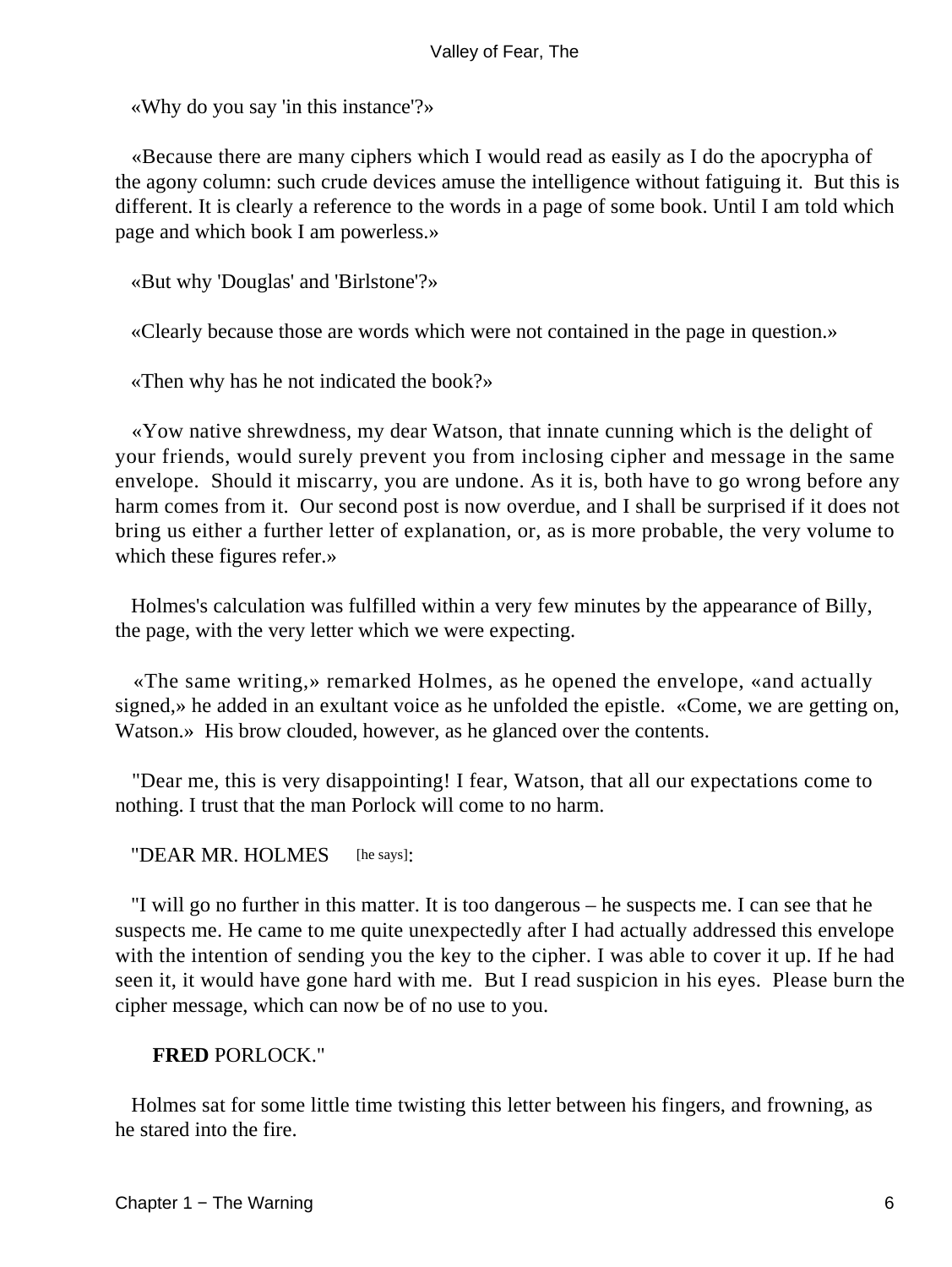«After all,» he said at last, «there may be nothing in it. It may be only his guilty conscience. Knowing himself to be a traitor, he may have read the accusation in the other's eyes.»

«The other being, I presume, Professor Moriarty.»

 «No less! When any of that party talk about 'He' you know whom they mean. There is one predominant 'He' for all of them.»

«But what can he do?»

 «Hum! That's a large question. When you have one of the first brains of Europe up against you, and all the powers of darkness at his back, there are infinite possibilities. Anyhow, Friend Porlock is evidently scared out of his senses – kindly compare the writing in the note to that upon its envelope; which was done, he tells us, before this ill−omened visit. The one is clear and firm. The other hardly legible.»

«Why did he write at all? Why did he not simply drop it?»

 «Because he feared I would make some inquiry after him in that case, and possibly bring trouble on him.»

 «No doubt,» said I. «Of course.» I had picked up the original cipher message and was bending my brows over it. «It's pretty maddening to think that an important secret may lie here on this slip of paper, and that it is beyond human power to penetrate it.»

 Sherlock Holmes had pushed away his untasted breakfast and lit the unsavoury pipe which was the companion of his deepest meditations. «I wonder!» said he, leaning back and staring at the ceiling. «Perhaps there are points which have escaped your Machiavellian intellect. Let us consider the problem in the light of pure reason. This man's reference is to a book. That is our point of departure.»

«A somewhat vague one.»

 «Let us see then if we can narrow it down. As I focus my mind upon it, it seems rather less impenetrable. What indications have we as to this book?»

«None.»

 «Well, well, it is surely not quite so bad as that. The cipher message begins with a large 534, does it not? We may take it as a working hypothesis that 534 is the particular page to which the cipher refers. Soour book has already become a LARGE book, which is surely something gained. What other indications have we as to the nature of this large book? The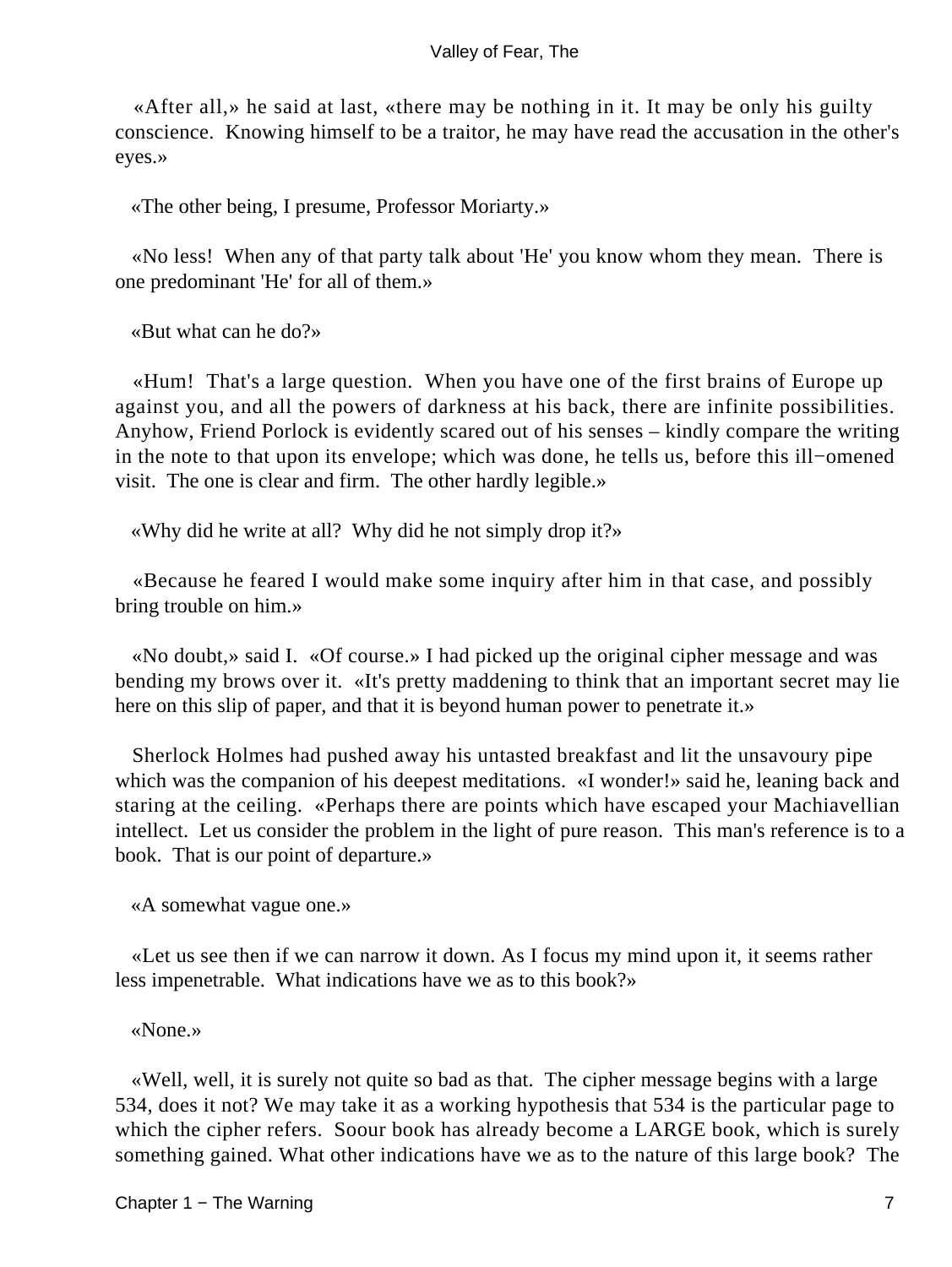next sign is C2. What do you make of that, Watson?»

«Chapter the second, no doubt.»

 «Hardly that, Watson. You will, I am sure, agree with me that if the page be given, the number of the chapter is immaterial. Also that if page 534 finds us only in the second chapter, the length of the first one must have been really intolerable.»

«Column!» I cried.

 «Brilliant, Watson. You are scintillating this morning. If it is not column, then I am very much deceived. So now, you see, we begin to visualize a large book printed in double columns which are each of a considerable iength, since one of the words is numbered in the document as the two hundred and ninety−third. Have we reached the limits of what reasoncan supply?»

«I fear that we have.»

 «Surely you do yourself an injustice. One more coruscation, my dear Watson – yet another brain−wave! Had the volume been an unusual one, he would have sent it to me. Instead of that, he had intended, before his plans were nipped, to send me the clue in this envelope. He says so in his note. This would seem to indicate that the book is one which he thought I would have no difficulty in finding for myself. He had it – and he imagined that I would have it, too. In short, Watson, it is a very common book.»

«What you say certainly sounds plausible.»

 «So we have contracted our field of search to a large book, printed in double columns and in common use.»

«The Bible!» I cried triumphantly.

 «Good, Watson, good! But not, if I may say so, quite good enough! Even if I accepted the compliment for myself I could hardly name any volume which would be less likely to iie at the elbow of one of Moriarty's associates. Besides, the editions of Holy Writ are so numerous that he could hardly suppose that two copies would have the same pagination. This is clearly abook which is standardized. He knows for certain that his page 534 will exactly agree with my page 534.»

«But very few books would correspond with that.»

 «Exactly. Therein lies our salvation. Our search is narrowed down to standardized books which anyone may be supposed to possess.»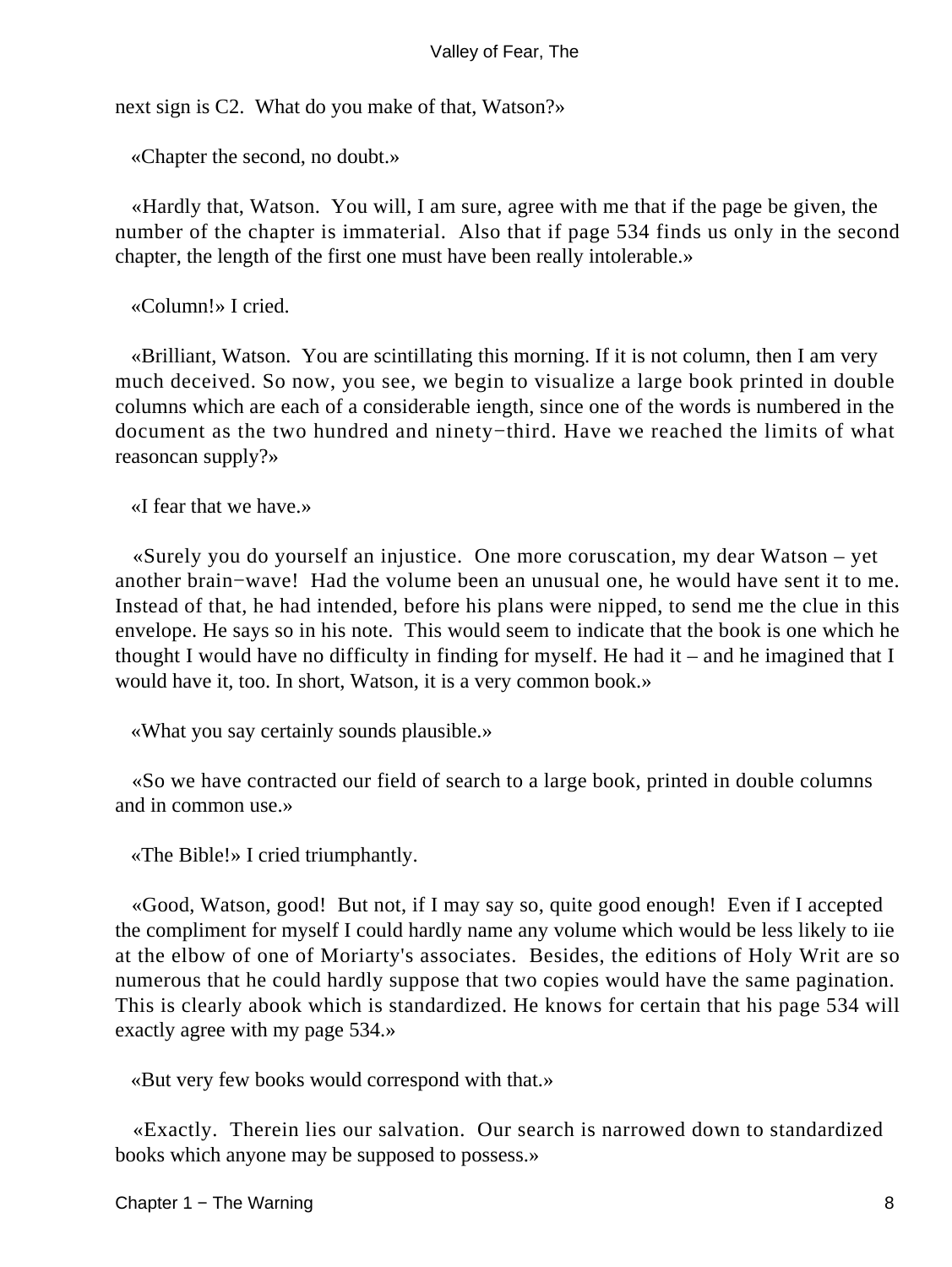#### «Bradshaw!»

 «There are difficulties, Watson. The vocabulary of Bradshaw is nervous and terse, but limited. The selection of words would hardly lend itself to the sending of general messages. We will eliminate Bradshaw. The dictionary is, I fear, inadmissible for the same reason. What then is left?»

#### «An almanac!»

 «Excellent, Watson! I am very much mistaken if you have not touched the spot. An almanac! Let us consider the claims of Whitaker's Almanac. It is in common use. It has the requisite number of pages. It is in double column. Though reserved in its earlier vocabulary, it becomes, if I remember right, quite garrulous towards the end.» He picked the volume from his desk. «Here is page 534, column two, a substantial block of print dealing, I perceive, with the trade and resources of British India. Jot down the words, Watson! Number thirteen is 'Mahratta.' Not, I fear, a very auspicious beginning. Number one hundred and twenty−seven is 'Government'; which at least makes sense, though somewhat irrelevant to ourselves and Professor Moriarty. Now let us try again. What does the Mahratta government do? Alas! the next word is 'pig's−bristles.' We are undone, my good Watson! It is finished!»

 He had spoken in jesting vein, but the twitching of his bushy eyebrows bespoke his disappointment and irritation. I sat helpless and unhappy, staring into the fire. A long silence was broken by a sudden exclamation from Holmes, who dashed at a cupboard, from which he emerged with a second yellow−covered volume in his hand.

 «We pay the price, Watson, for being too up−to−date!» he cried. «We are before our time, and suffer the usual penalties. Being the seventh ofJanuary, we have very properly laid in the new almanac. It is more than likely that Porlock took his message from the old one. No doubt he would have told us so had his letter of explanation been written. Now let us see what page 534 has in store for us. Number thirteen is 'There,' which is much more promising. Number one hundred and twenty−seven is 'is' – 'There is' » – Holmes's eyes were gleaming with excitement, and his thin, nervous fingers twitched as he counted the words – «'danger.' Ha! Ha! Capital! Put that down, Watson. 'There is danger – may – come – very – soon – one.' Then we have the name 'Douglas' – 'rich – country – now – at – Birlstone – House – Birlstone – confidence – is – pressing.' There, Watson! What do you think of pure reason and its fruit? If the green−grocer had such a thing as a laurel wreath, I should send Billy round for it.»

 I was staring at the strange message which I had scrawled, as he deciphered it, upon a sheet of foolscap on my knee.

«What a queer, scrambling way of expressing his meaning!» said I.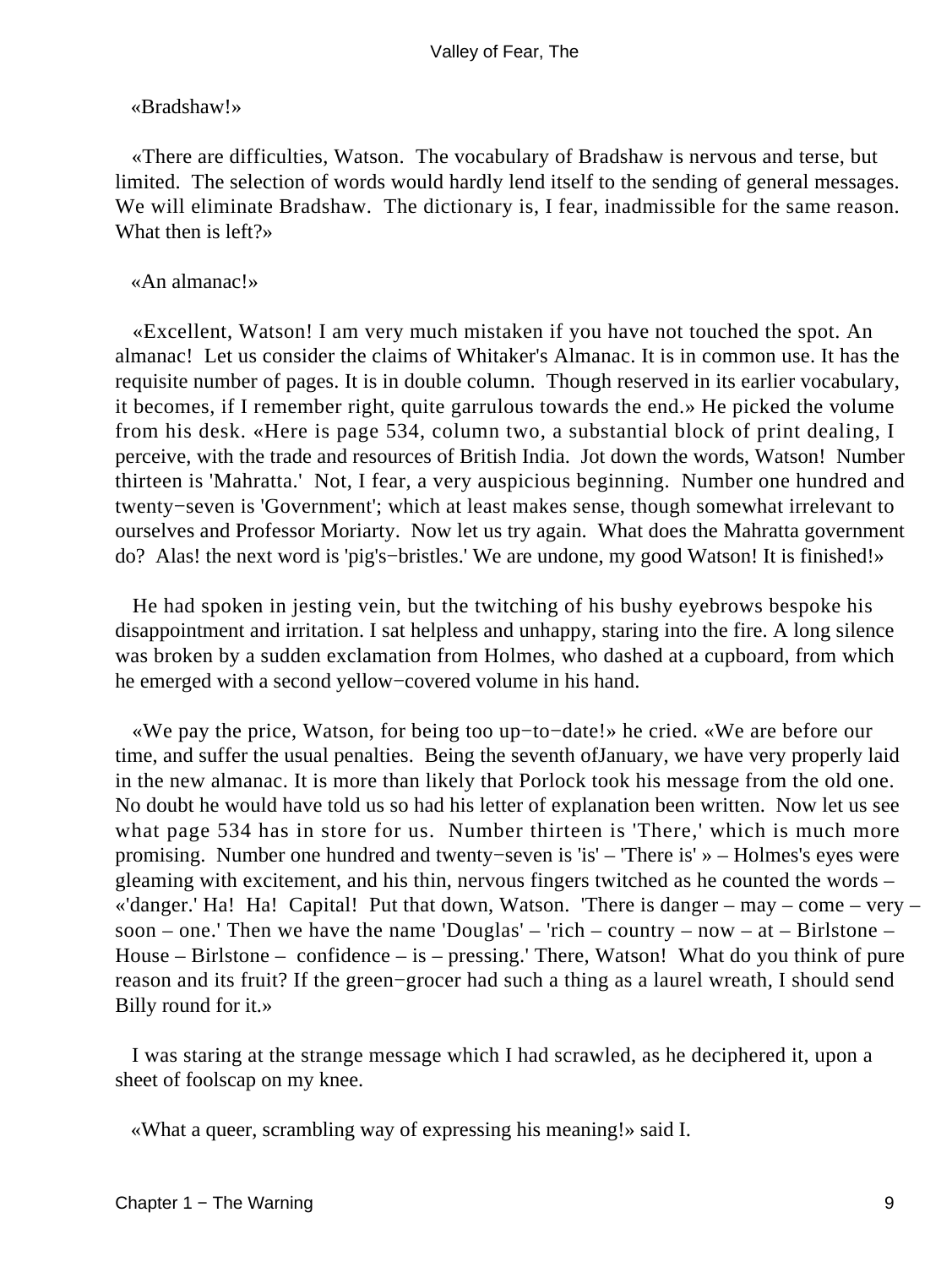«On the contrary, he has done quite remarkably well,» said Holmes. «When you search a single column for words with which to express your meaning, you can hardly expect to get everything you want. You are bound to leave something to the intelligence of your correspondent. The purport is perfectly clear. Some deviltry is intended against one Douglas, whoever he may be, residing as stated, a rich country gentleman. He is sure – 'confidence' was as near as he could get to 'confident' – that it is pressing. There is our result – and a very workmanlike little bit of analysis it was!»

 Holmes had the impersonal joy of the true artist in his better work, even as he mourned darkly when it fell below the high level to which he aspired. He was still chuckling over his success when Billy swung open the door and Inspector MacDonald of Scotland Yard was ushered into the room.

 Those were the early days at the end of the '80's, when Alec MacDonald was far from having attained the national fame which he has now achieved. He was a young but trusted member of the detective force, who had distinguished himself in several cases which had been intrusted to him. His tall, bony figure gave promise of exceptional physical strength, while his great cranium and deep−set, lustrous eyes spoke no less clearly of the keen intelligence which twinkled out from behind his bushy eyebrows. He was a silent, precise man with a dour nature and a hard Aberdonian accent.

 Twice already in his career had Holmes helped him to attain success, his own sole reward being the intellectual joy of the problem. For this reason the affection and respect of the Scotchman for his amateur colleague were profound, and he showed them by the frankness with which he consulted Holmes in every difficulty. Mediocrity knows nothing higher than itself; but talent instantly recognizes genius, and MacDonald had talent enough for his profession to enable him to perceive that there was no humiliation in seeking the assistance of one who already stood alone in Europe, both in his gifts and in his experience. Holmes was not prone to friendship, but he was tolerant of the big Scotchman, and smiled at the sight of him.

 «You are an early bird, Mr. Mac,» said he. «I wish you luck with your worm. I fear this means that there is some mischief afoot.»

 «If you said 'hope' instead of 'fear,' it would be nearer the truth, I'm thinking, Mr. Holmes,» the inspector answered, with a knowing grin. «Well, maybe a wee nip would keep out the raw morning chill. No, I won't smoke, I thank you. I'll have to be pushing on my way; for the early hours of a case are the precious ones, as no man knows better than your own self. But – but – »

 The inspector had stopped suddenly, and was staring with a look of absolute amazement at a paper upon the table. It was the sheet upon which I had scrawled the enigmatic message.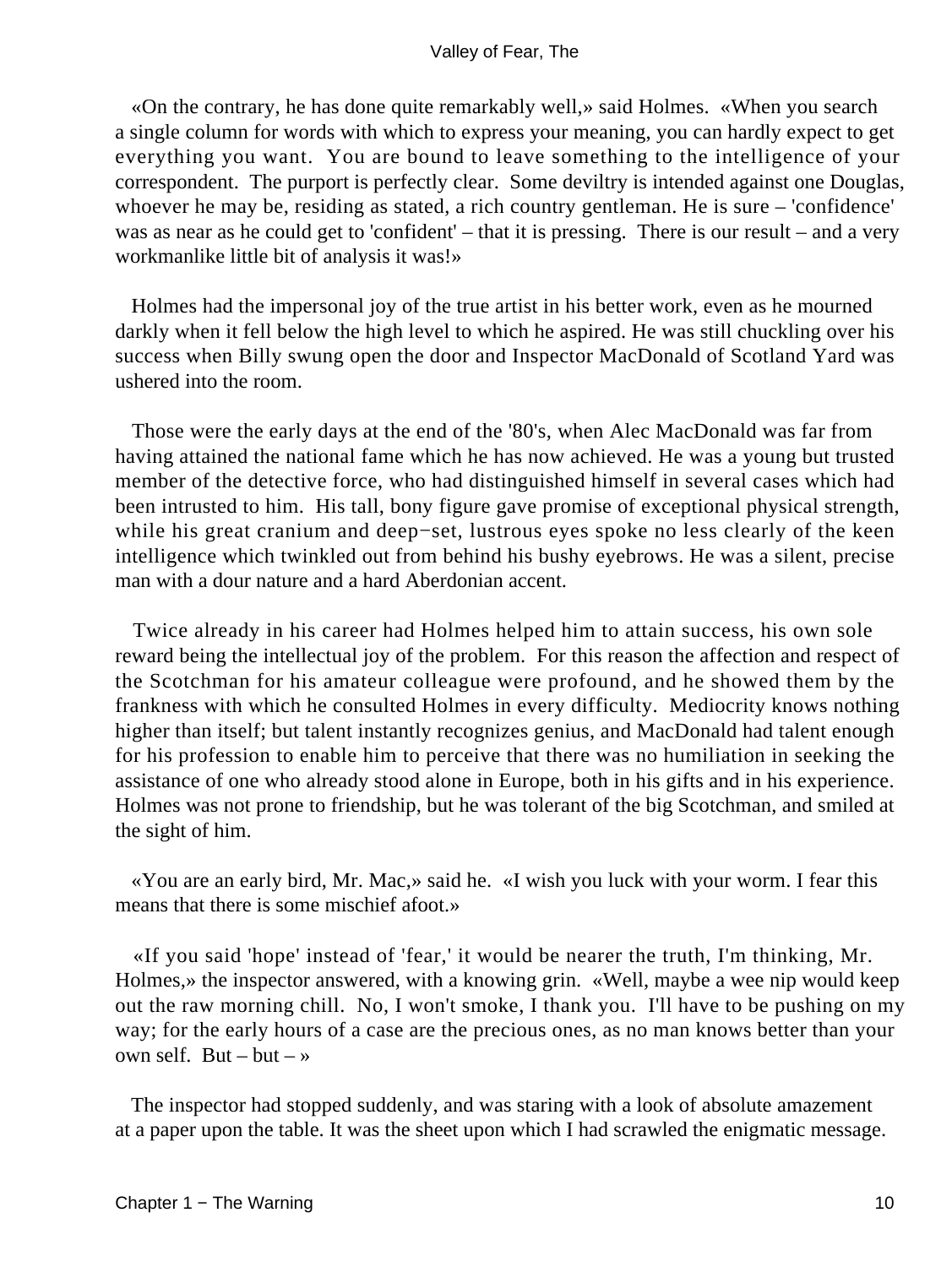«Douglas!» he stammered. «Birlstone! What's this, Mr. Holmes? Man, it's witchcraft! Where in the name of all that is wonderful did you get those names?»

 «It is a cipher that Dr. Watson and I have had occasion to solve. But why – what's amiss with the names?»

 The inspector looked from one to the other of us in dazed astonishment. «Just this,» said he, «that Mr. Douglas of Birlstone Manor House was horribly murdered last night!»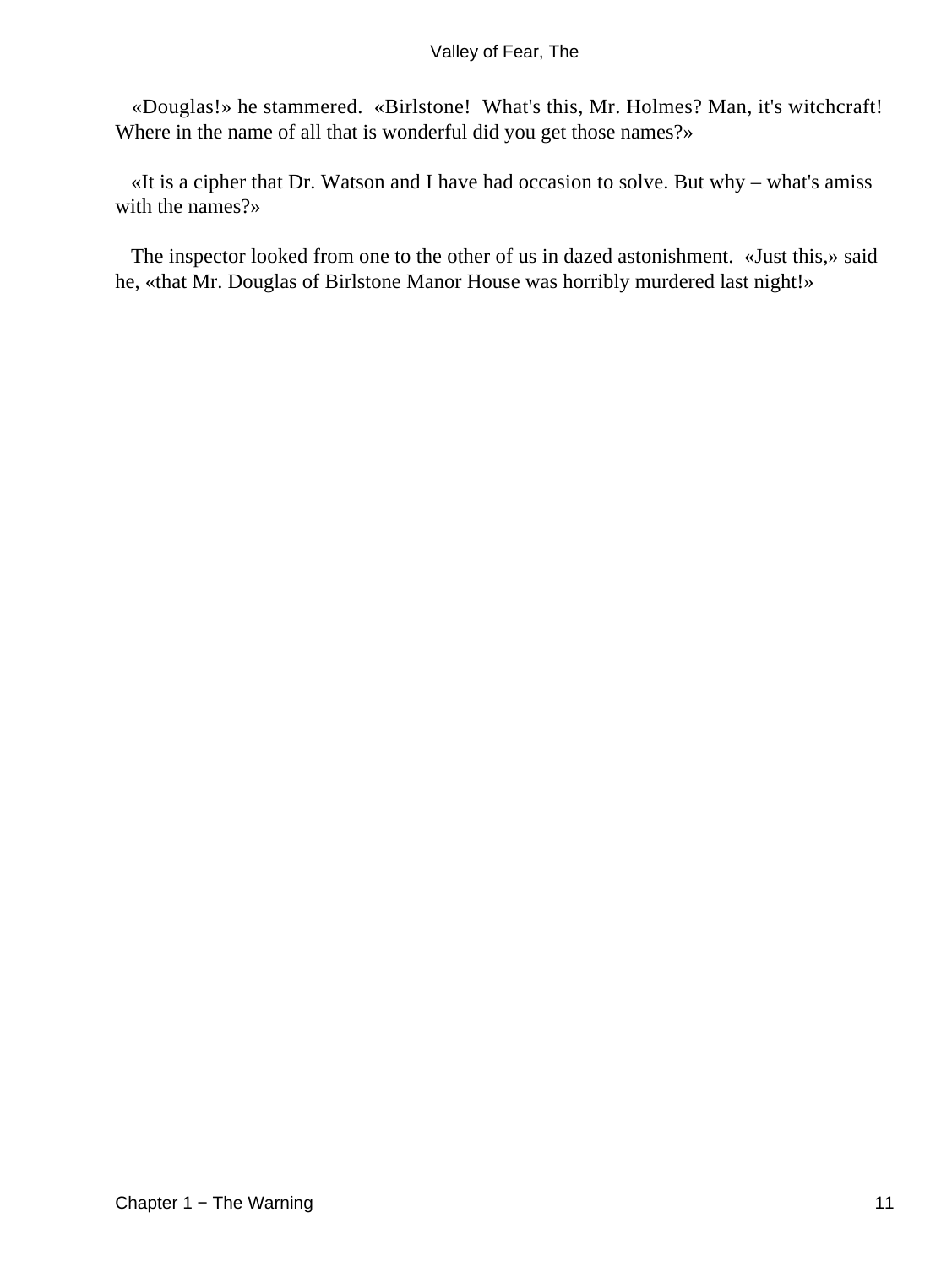## **[Chapter 2 − Sherlock Holmes Discourses](#page-149-0)**

*I*t was one of those dramatic moments for which my friend existed. It would be an overstatement to say that he was shocked or even excited by the amazing announcement. Without having a tinge of cruelty in his singular composition, he was undoubtedly callous from long overstimulation. Yet, if his emotions were dulled, his intellectual perceptions were exceedingly active. There was no trace then of the horror which I had myself felt at this curt declaration; but his face showed rather the quiet and interested composure of the chemist who sees the crystals falling into position from his oversaturated solution.

«Remarkable!» said he. «Remarkahle!»

«You don't seem surprised.»

 «Interested, Mr. Mac, but hardly surprised. Why should I be surprised? I receive an anonymous communication from a quarter which I know to be important, warning me that danger threatens a certain person. Within an hour I learn that this danger has actually materialized and that the person is dead. I am interested; but, as you observe, I am not surprised.»

 In a few short sentences he explained to the inspector the facts about the letter and the cipher. MacDonald sat with his chin on his hands and his great sandy eyebrows bunched into a yellow tangle.

 «I was going down to Birlstone this morning,» said he. «I had come to ask you if you cared to come with me – you and your friend here. But from what you say we might perhaps be doing better work in London.»

«I rather think not,» said Holmes.

 «Hang it all, Mr. Holmes!» cried the inspector. «The papers will be full of the Birlstone mystery in a day or two; but where's the mystery if there is a man in London who prophesied the crime before ever it occurred? We have only to lay our hands on that man, and the rest will follow.»

 «No doubt, Mr. Mac. But how do you propose to lay your hands on the so−called Porlock?»

 MacDonald turned over the letter which Holmes had handed him. «Posted in Camberwell – that doesn't help us much. Name, you say, is assumed. Not much to go on,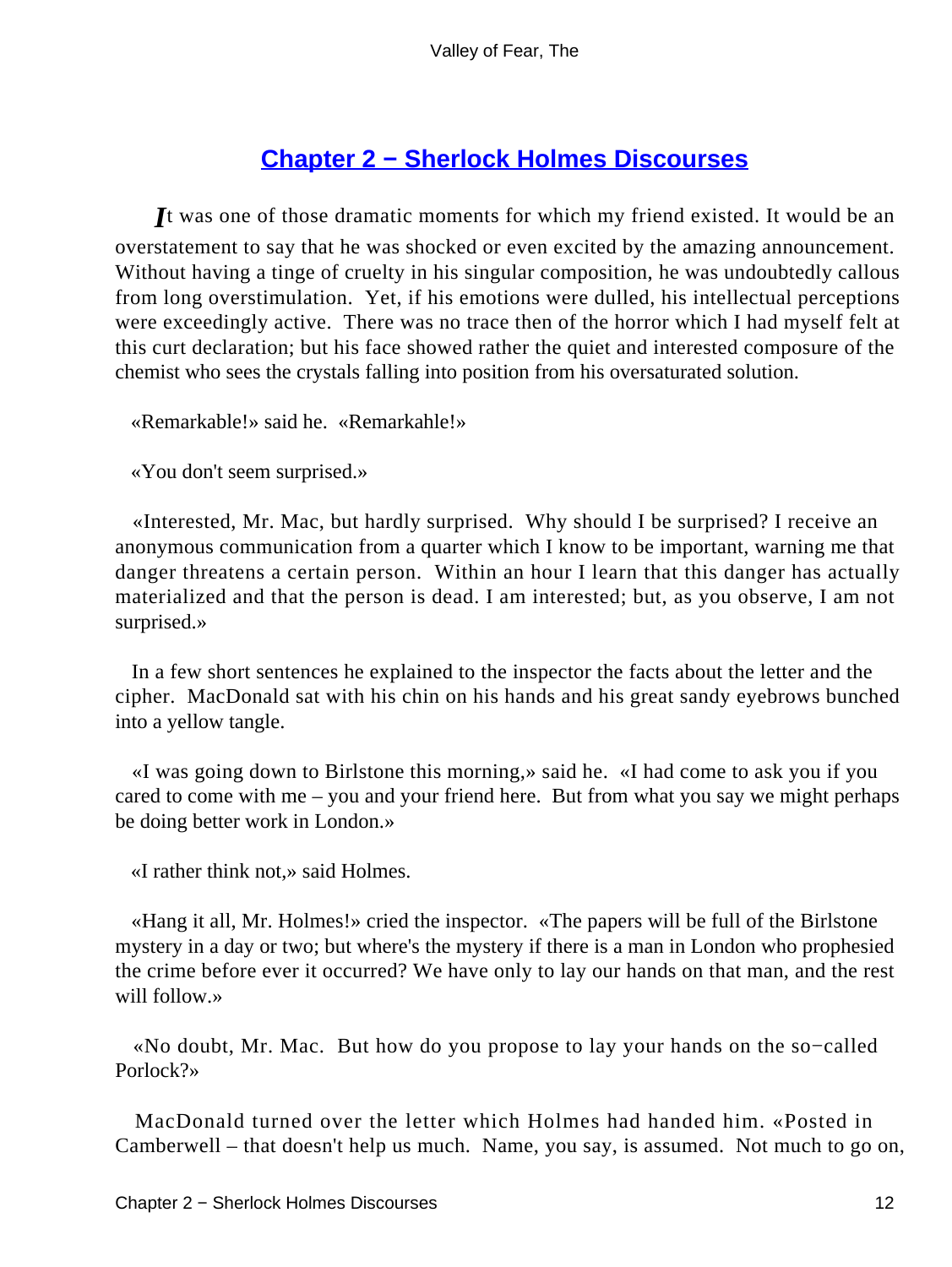certainly. Didn't you say that you have sent him money?»

«Twice.»

«And how?»

«In notes to Camberwell postoffice.»

«Did you ever trouble to see who called for them?»

«No.»

The inspector looked surprised and a little shocked. «Why not?»

 «Because I always keep faith. I had promised when he first wrote that I would not try to trace him.»

«You think there is someone behind him?»

«I know there is.»

«This professor that I've heard you mention?»

«Exactly!»

 Inspector MacDonald smiled, and his eyelid quivered as he glanced towards me. «I won't conceal from you, Mr. Holmes, that we think in the C.I.D. that you have a wee bit of a bee in your bonnet over this professor. I made some inquiries myself about the matter. He seems to be a verly respectable, learned, and talented sort of man.»

«I'm glad you've got so far as to recognize the talent.»

 «Man, you can't but recognize it! After I heard your view I made it my business to see him. I had a chat with him on eclipses. How the talk got that way I canna think; but he had out a reflector lantern and a globe, and made it all clear in a minute. He lent me a book; but I don't mind saying that it was a bit above my head, though I had a good Aberdeen upbringing. He'd have made a grand meenister with his thin face and gray hair and solemn−like way of talking. When he put his hand on my shoulder as we were parting, it was like a father's blessing before you go out into the cold, cruel world.»

 Holmes chuckled and rubbed his hands. «Great!» he said. «Great! Tell me, Friend MacDonald, this pleasing and touching interview was, I suppose, in the professor's study?»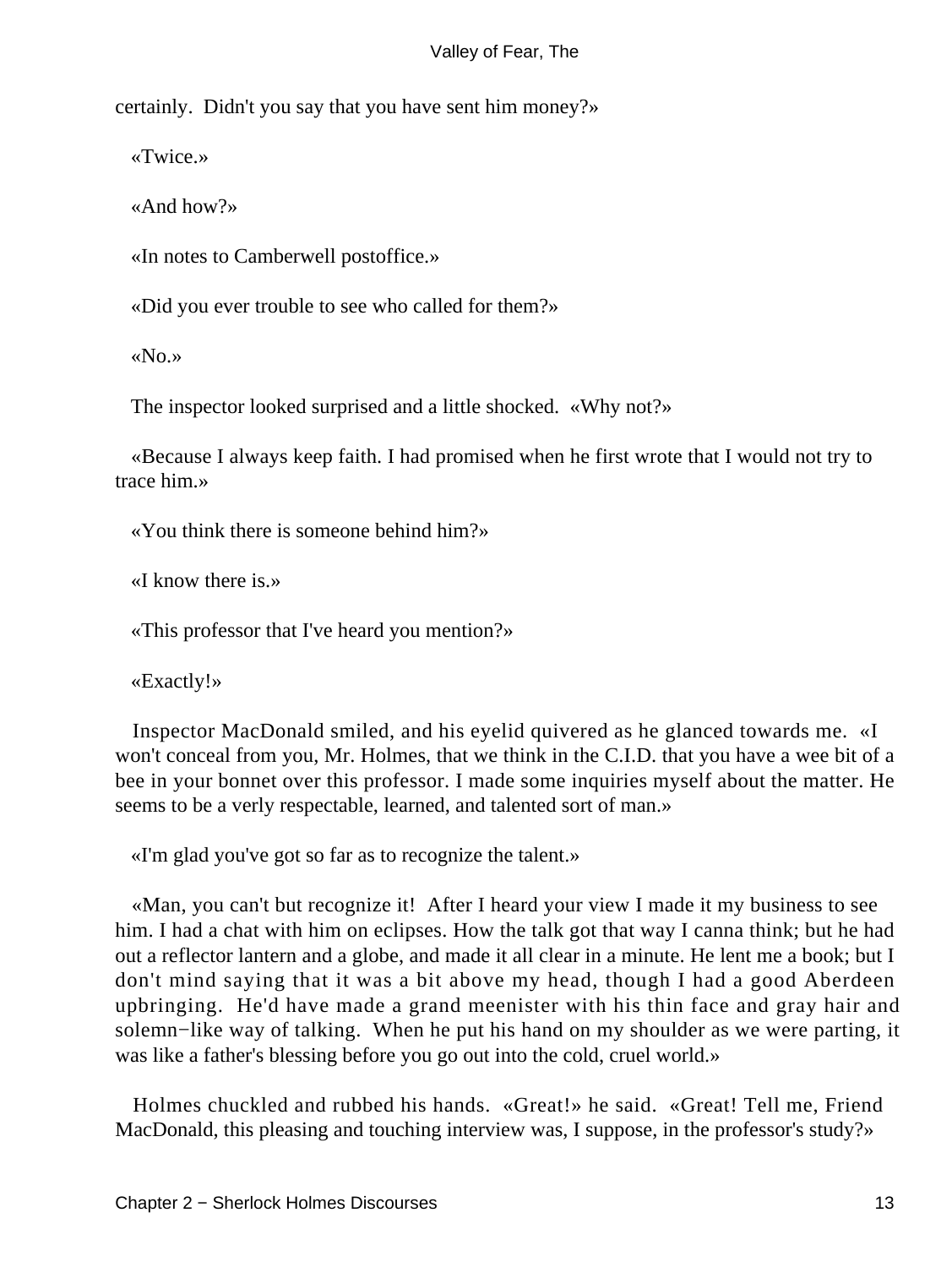«That's so.»

«A fine room, is it not?»

«Very fine – very handsome indeed, Mr. Holmes.»

«You sat in front of his writing desk?»

«Just so.»

«Sun in your eyes and his face in the shadow?»

«Well, it was evening; but I mind that the lamp was turned on my face.»

«It would be. Did you happen to observe a picture over the professor's head?»

 «I don't miss much, Mr. Holmes. Maybe I learned that from you. Yes, I saw the picture – a young woman with her head on her hands, peeping at you sideways.»

«That painting was by Jean Baptiste Greuze.»

The inspector endeavoured to look interested.

 «Jean Baptiste Greuze,» Holmes continued, joining his finger tips and leaning well back in his chair, «was a French artist who flourished between the years 1750 and 1800. I allude, of course to his working career. Modern criticism has more than indorsed the high opinion formed of him by his contemporaries.»

The inspector's eyes grew abstracted. «Hadn't we better  $-\infty$  he said.

 «We are doing so,» Holmes interrupted. «All that I am saying has a very direct and vital bearing upon what you have called the Birlstone Mystery. In fact, it may in a sense be called the very centre of it.»

 MacDonald smiled feebly, and looked appealingly to me. «Your thoughts move a bit too quick for me, Mr. Holmes. You leave out a link or two, and I can't get over the gap. What in the whole wide world can be the connection between this dead painting man and the affair at Birlstone?»

 «All knowledge comes useful to the detective,» remarked Holmes. «Even the trivial fact that in the year 1865 a picture by Greuze entitled La Jeune Fille a l'Agneau fetched one million two hundred thousand francs – more than forty thousand pounds – at the Portalis sale may start a train of reflection in your mind.»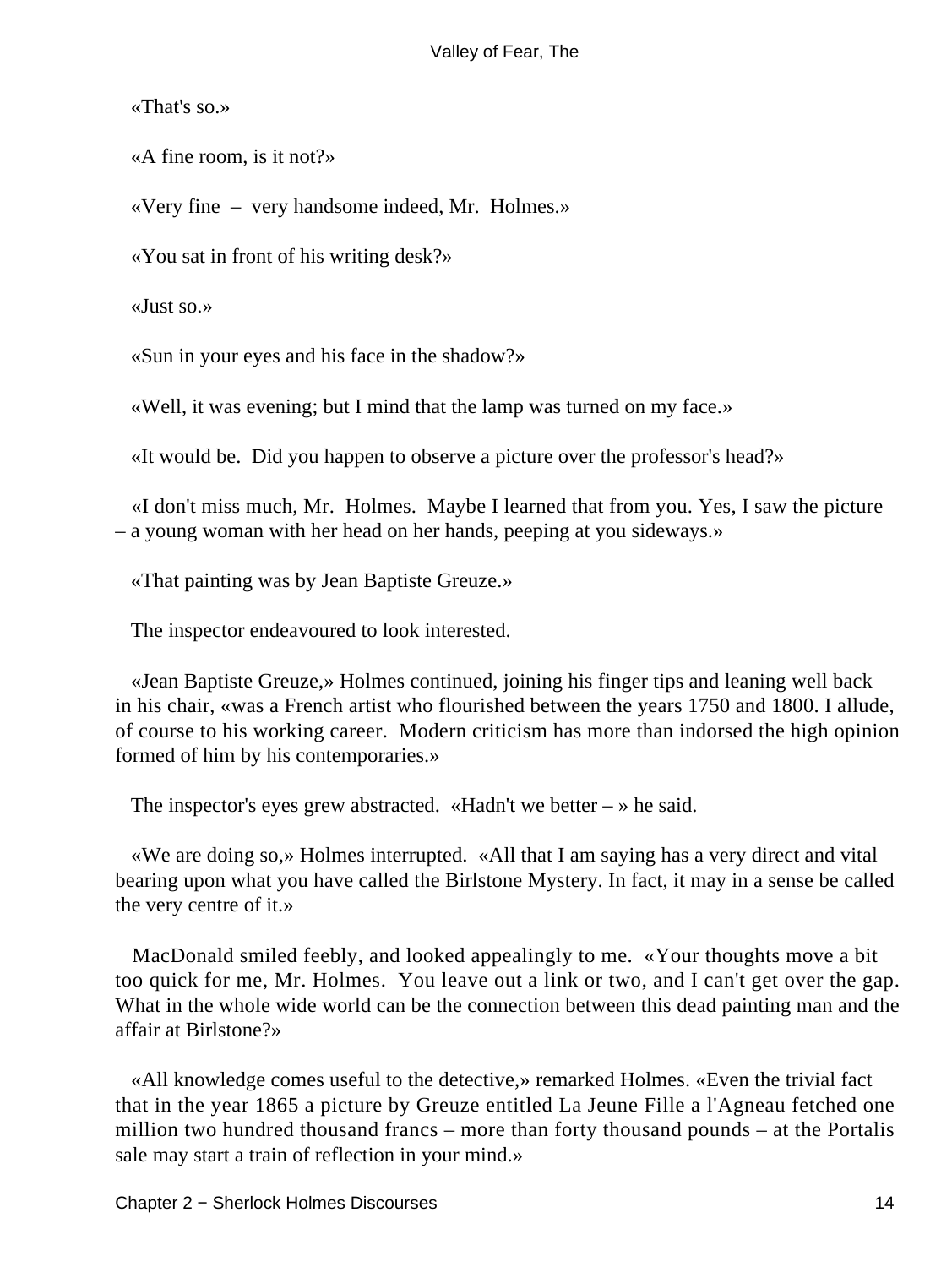It was clear that it did. The inspector looked honestly interested.

 «I may remind you,» Holmes continued, «that the professor's salary can be ascertained in several trustworthy books of reference. It is seven hundred a year.»

«Then how could he buy  $-\infty$ 

«Quite so! How could he?»

 «Ay, that's remarkable,» said the inspector thoughtfully. «Talk away, Mr. Holmes. I'm just loving it. It's fine!»

 Holmes smiled. He was always warmed by genuine admiration – the characteristic of the real artist. «What about Birlstone?» he asked.

 «We've time yet,» said the inspector, glancing at his watch. «I've a cab at the door, and it won't take us twenty minutes to Victoria. But about this picture: I thought you told me once, Mr. Holmes, that you had never met Professor Moriarty.»

«No, I never have.»

«Then how do you know about his rooms?»

 «Ah, that's another matter. I have been three times in his rooms, twice waiting for him under different pretexts and leaving before he came. Once – well, I can hardly tell about the once to an official detective. It was on the last occasion that I took the liberty of running over his papers – with the most unexpected results.»

«You found something compromising?»

 «Absolutely nothing. That was what amazed me. However, you have now seen the point of the picture. It shows him to be a very wealthy man. How did he acquire wealth? He is unmarried. His younger brother is a station master in the west of England. His chair is worth seven hundred a year. And he owns a Greuze.»

«Well?»

«Surely the inference is plain.»

«You mean that he has a great income and that he must earn it in an illegal fashion?»

 «Exactly. Of course I have other reasons for thinking so – dozens of exiguous threads which lead vaguely up towards the centre of the web where the poisonous, motionless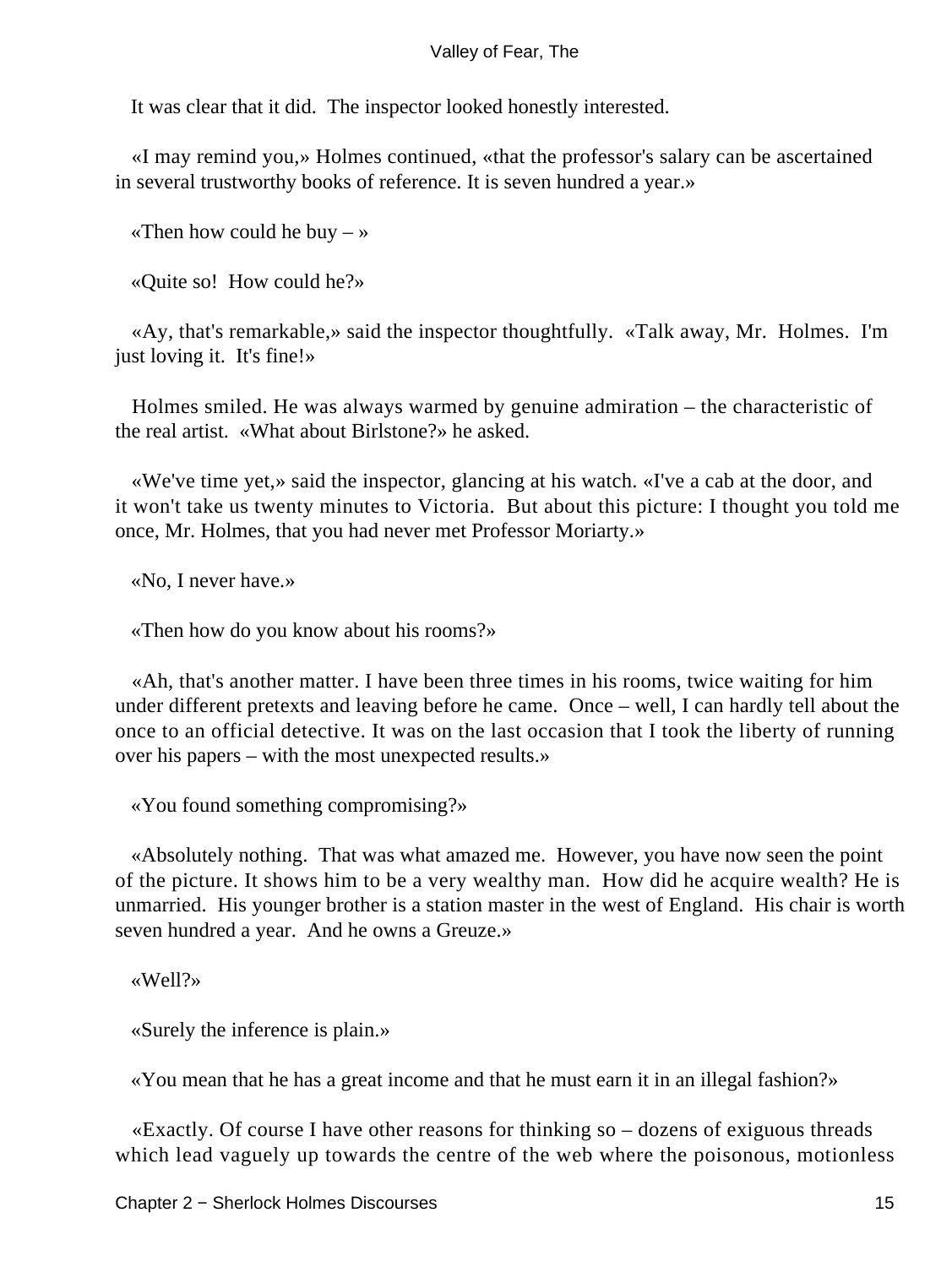creature is lurking. I only mention the Greuze because it brings the matter within the range of your own observation.»

 «Well, Mr. Holmes, I admit that what you say is interesting: it's more than interesting – it's just wonderful. But let us have it a little clearer if you can. Is it forgery, coining, burglary – where does the money come from?»

«Have you ever read of Jonathan Wild?»

 «Well, the name has a familiar sound. Someone in a novel, was he not? I don't take much stock of detectives in novels – chaps that do things and never let you see how they do them. That's just inspiration: not business.»

 «Jonathan Wild wasn't a detective, and he wasn't in a novel. He was a master criminal, and he lived last century – 1750 or thereabouts.»

«Then he's no use to me. I'm a practical man.»

 «Mr. Mac, the most practical thing that you ever did in your life would be to shut yourself up for three months and read twelve hours a day at the annals of crime. Everything comes in circles – even Professor Moriarty. Jonathan Wild was the hidden force of the London criminals, to whom he sold his brains and his organization on a fifteen per cent. commission. The old wheel turns, and the same spoke comes up. It's all been done before, and will be again. I'll tell you one or two things about Moriarty which may interest you.»

«You'll interest me, right enough.»

 «I happen to know who is the first link in his chain – a chain with this Napoleon−gone−wrong at one end, and a hundred broken fighting men, pickpockets, blackmailers, and card sharpers at the other, with every sort of crime in between. His chief of staff is Colonel Sebastian Moran, as aloof and guarded and inaccessible to the law as himself. What do you think he pays him?»

«I'd like to hear.»

 «Six thousand a year. That's paying for brains, you see – the American business principle. I learned that detail quite by chance. It's more than the Prime Minister gets. That gives you an idea of Moriarty's gains and of the scale on which he works. Another point: I made it my business to hunt down some of Moriarty's checks lately – just common innocent checks that he pays his household bills with. They were drawn on six different banks. Does that make any impression on your mind?»

«Queer, certainly! But what do you gather from it?»

Chapter 2 − Sherlock Holmes Discourses 16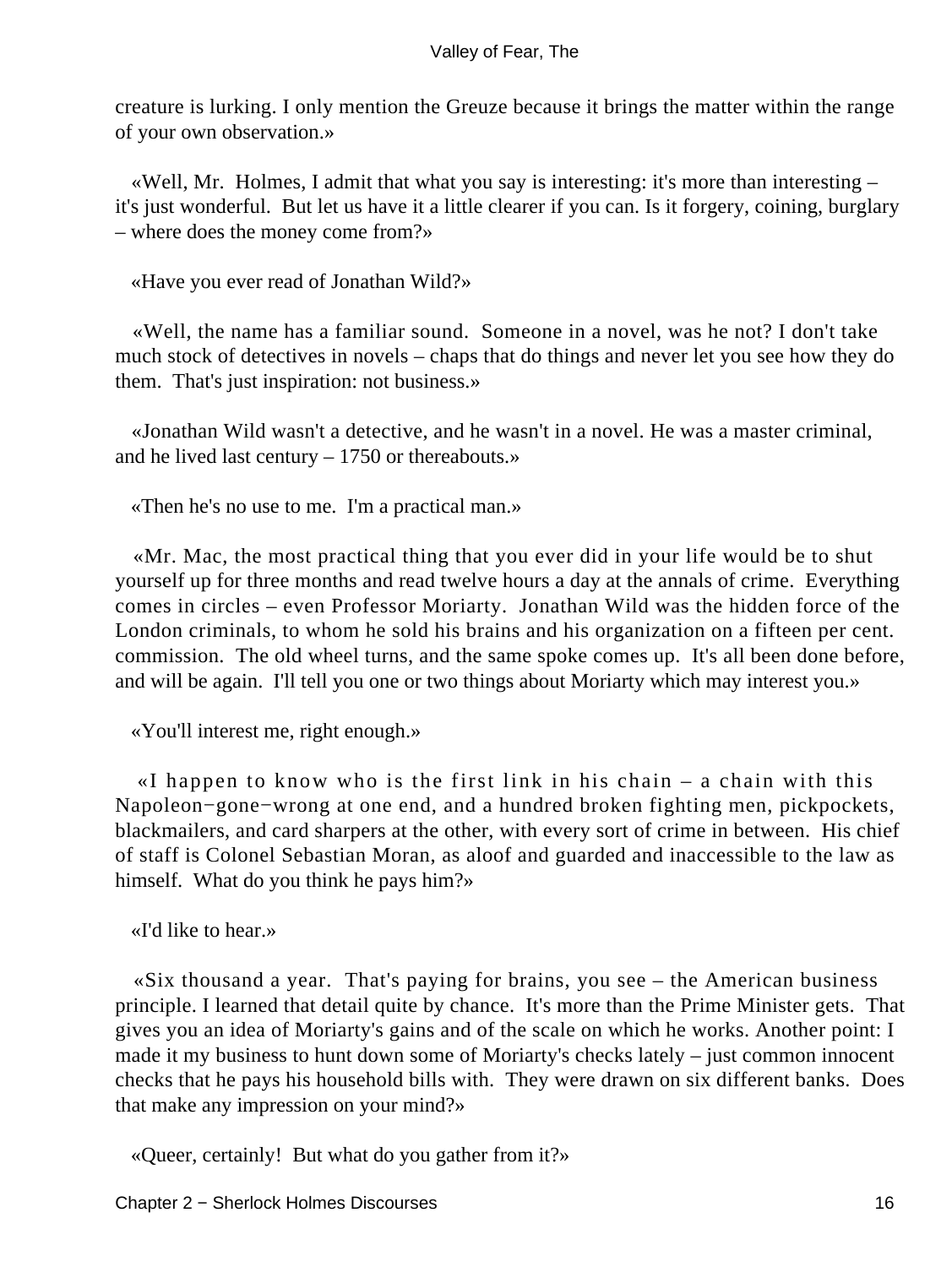«That he wanted no gossip about his wealth. No single man should know what he had. I have no doubt that he has twenty banking accounts; the bulk of his fortune abroad in the Deutsche Bank or the Credit Lyonnais as likely as not. Sometime when you have a year or two to spare I commend to you the study of Professor Moriarty.»

 Inspector MacDonald had grown steadily more impressed as the conversation proceeded. He had lost himself in his interest. Now his practical Scotch intelligence brought him back with a snap to the matter in hand.

 «He can keep, anyhow,» said he. «You've got us side−tracked with your interesting anecdotes, Mr. Holmes. What really counts is your remark that there is some connection between the professor and the crime. That you get from the warning received through the man Porlock. Can we for our present practical needs get any further than that?»

 «We may form some conception as to the motives of the crime. It is, as I gather from your original remarks, an inexplicable, or at least an unexplained, murder. Now, presuming that the source of the crime is as we suspect it to be, there might be two different motives. In the first place,I may tell you that Moriarty rules with a rod of iron over his people. His discipline is tremendous. There is only one punishment in his code. It is death. Now we might suppose that this murdered man – this Douglas whose approaching fate was known by one of the arch−criminal's subordinates – had in some way betrayed the chief. His punishment followed, and would be known to all – if only to put the fear of death into them.»

«Well, that is one suggestion, Mr. Holmes.»

 «The other is that it has been engineered by Moriarty in the ordinary course of business. Was there any robbery?»

«I have not heard.»

 «If so, it would, of course, be against the first hypothesis and in favour of the second. Moriarty may have been engaged to engineer it on a promise of part spoils, or he may have been paid so much down to manage it. Either is possible. But whichever it may be, or if it is some third combination, it is down at Birlstone that we must seek the solution. I know our man too well to suppose that he has left anything up here which may lead us to him.»

 «Then to Birlstone we must go!» cried MacDonald, jumping from his chair. «My word! it's later than I thought. I can give you, gentlemen, five minutes for preparation, and that is all.»

 «And ample for us both,» said Holmes, as he sprang up and hastened to change from his dressing gown to his coat. «While we are on our way, Mr. Mac, I will ask you to be good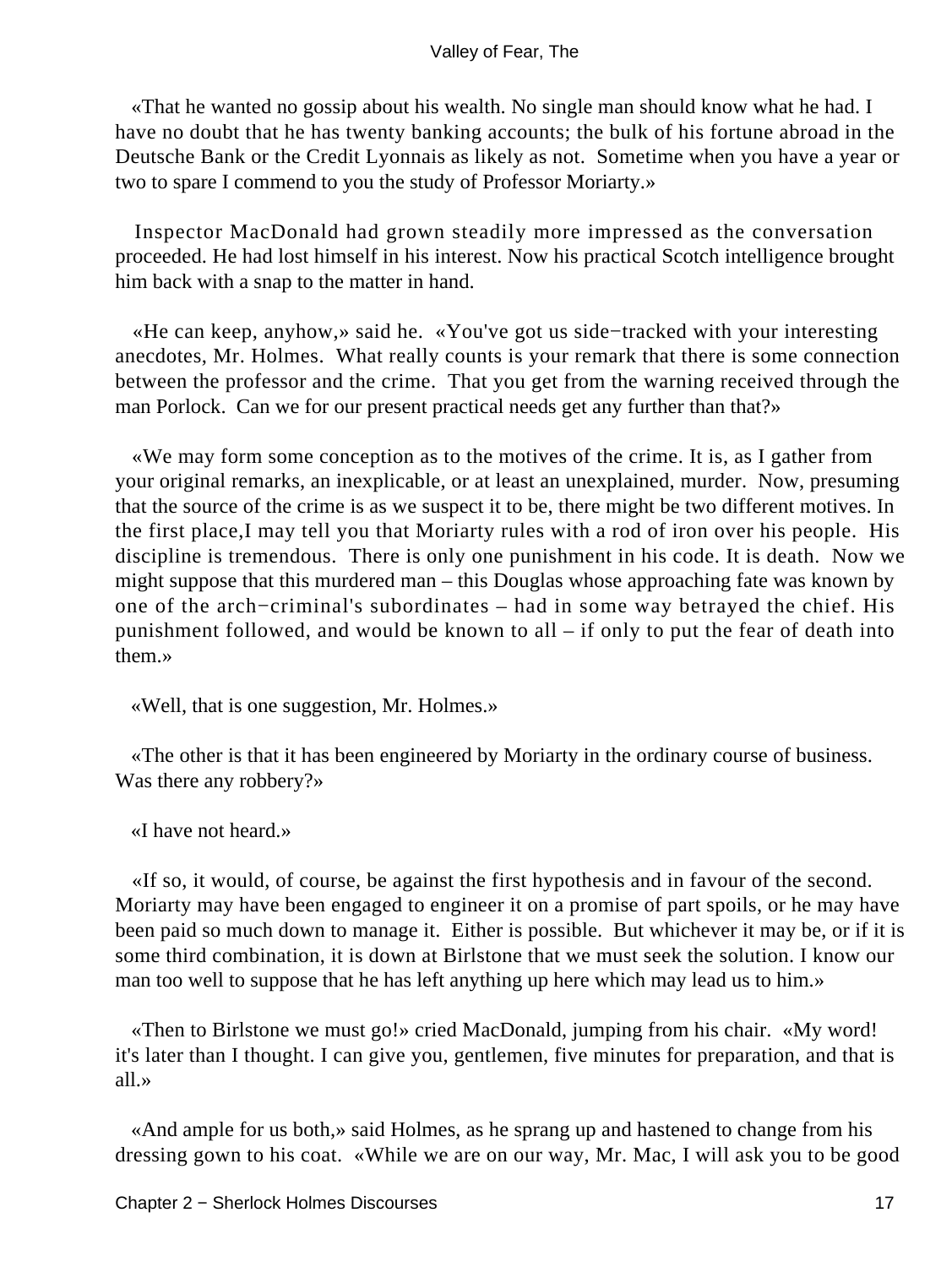enough to tell me all about it.»

 «All about it» proved to be disappointingly little, and yet there was enough to assure us that the case before us might well be worthy of the expert's closest attention. He brightened and rubbed his thin hands together as he listened to the meagre but remarkable details. A long series of sterile weeks lay behind us, and here at last there was a fitting object for those remarkable powers which, like all special gifts, become irksome to their owner when they are not in use. That razor brain blunted and rusted with inaction.

 Sherlock Holmes's eyes glistened, his pale cheeks took a warmer hue, and his whole eager face shone with an inward light when the call for work reached him. Leaning forward in the cab, he listened intently to MacDonald's short sketch of the problem which awaited us in Sussex. The inspector was himself dependent, as he explained to us, upon a scribbled account forwarded to him by the milk train in the early hours of the morning. White Mason, the local officer, was a personal friend, and hence MacDonald had been notified much more promptly than is usual at Scotland Yard when provincials need their assistance. It is a very cold scent upon which the Metropolitan expert is generally asked to run.

#### "DEAR **INSPECTOR MACDONALD** [said the letter which he read to us]:

 «Official requisition for your services is in separate envelope. This is for your private eye. Wire me what train in the morning you can get for Birlstone, and I will meet it – or have it met if I am too occupied. This case is a snorter. Don't waste a moment in getting started. If you can bring Mr. Holmes, please do so; for he will find something after his own heart. We would think the whole had been fixed up for theatrical effect if there wasn't a dead man in the middle of it. My word! it **IS a** snorter.»

«Your friend seems to be no fool,» remarked Holmes.

«No, sir, White Mason is a very live man, if I am any judge.»

«Well, have you anything more?»

«Only that he will give us every detail when we meet.»

 «Then how did you get at Mr. Douglas and the fact that he had been horribly murdered?»

 «That was in the inclosed official report. It didn't say 'horrible': that's not a recognized official term. It gave the name John Douglas. It mentioned that his injuries had been in the head, from the discharge of a shotgun. It also mentioned the hour of the alarm, which was close on to midnight last night. It added that the case was undoubtedly one of murder, but that no arrest had been made, and that the case was one which presented some very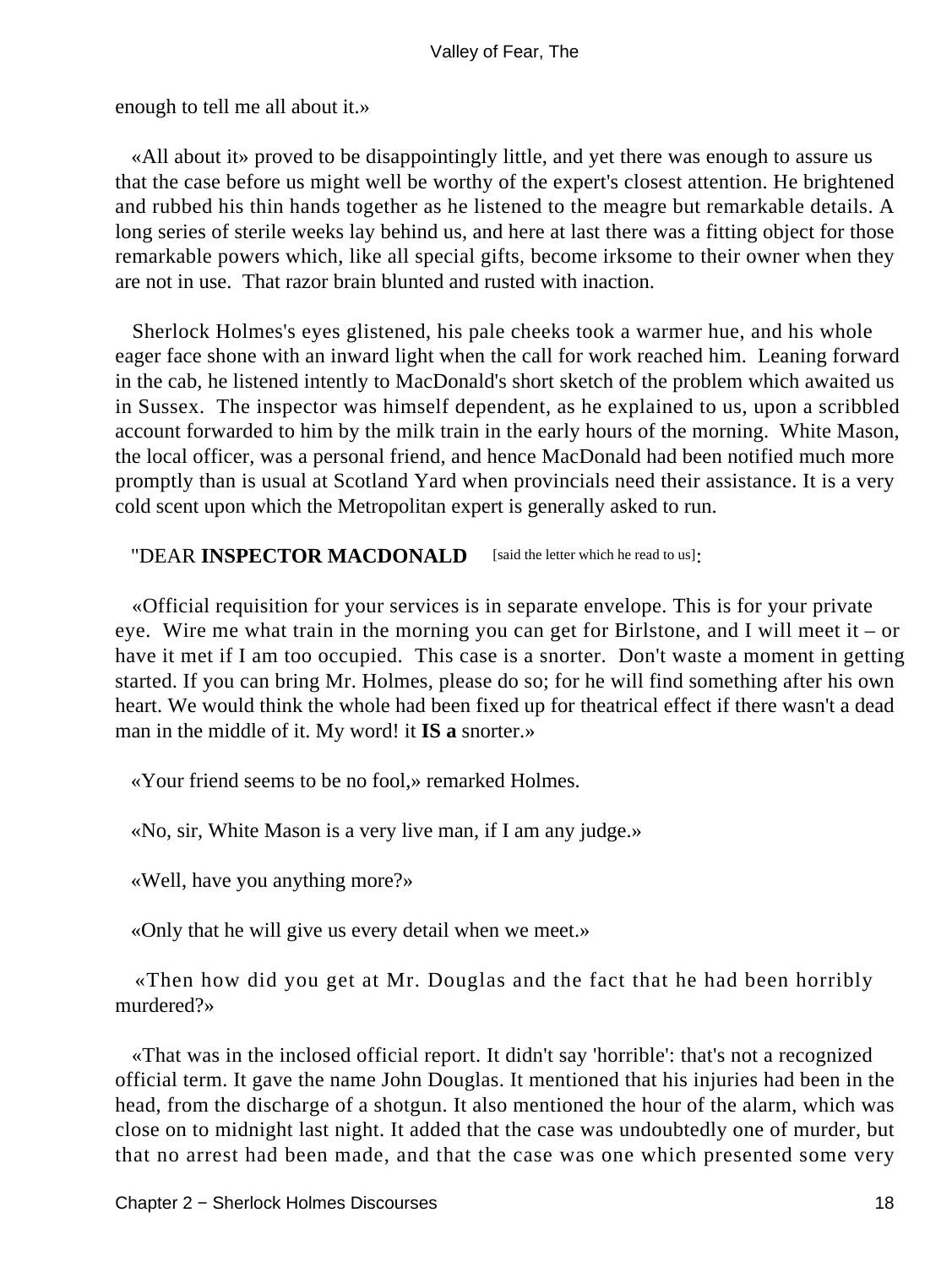perplexing and extraordinary features. That's absolutely all we have at present, Mr. Holmes.»

 «Then, with your permission, we will leave it at that, Mr. Mac. The temptation to form premature theories upon insufficient data is the bane of our profession. I can see only two things for certain at present – a greatbrain in London, and a dead man in Sussex. It's the chain between that we are going to trace.»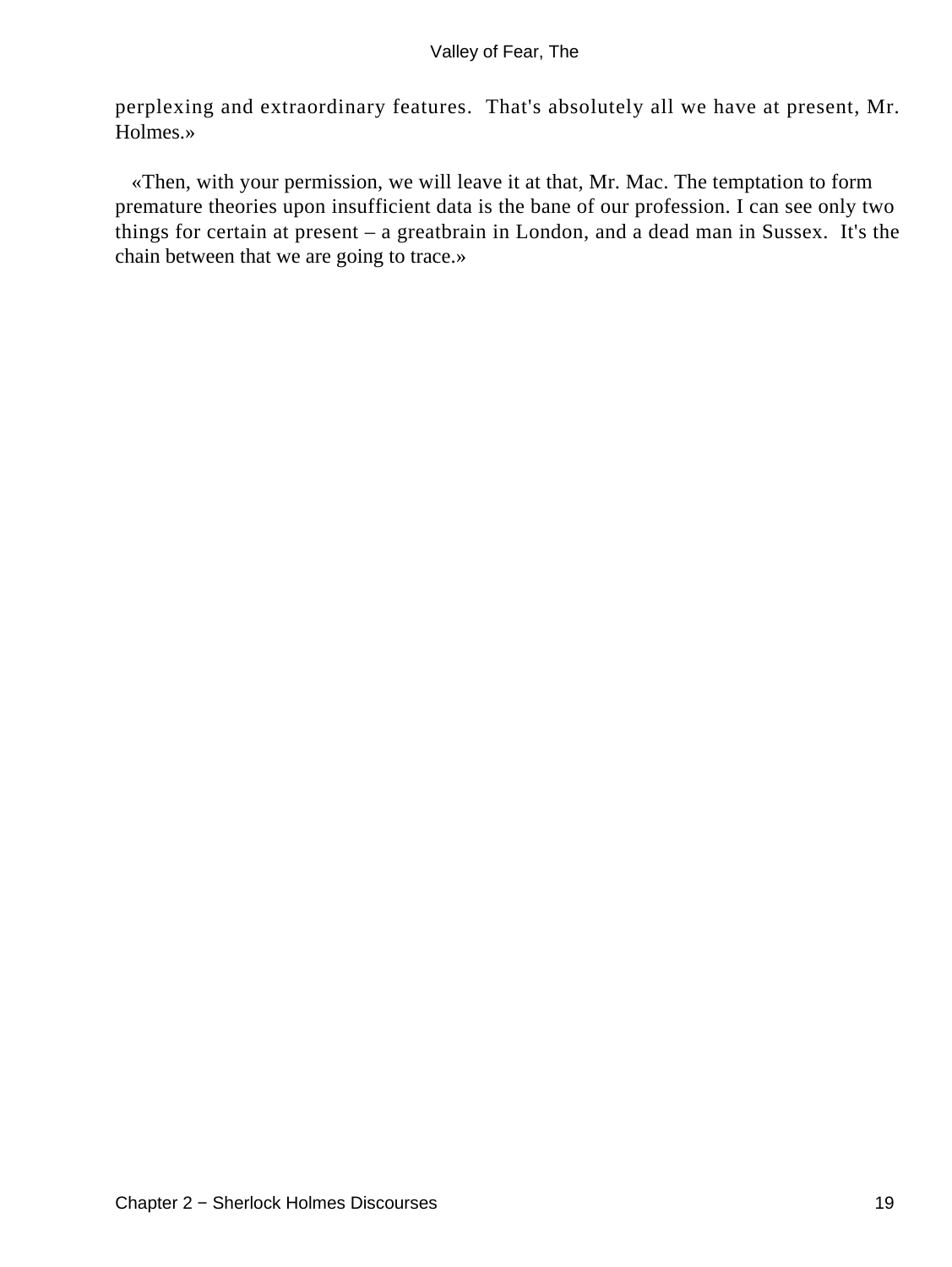## **[Chapter 3 − The Tragedy of Birlstone](#page-149-0)**

*N*ow for a moment I will ask leave to remove my own insignificant personality and to describe events which occurred before we arrived upon the scene by the light of knowledge which came to us afterwards. Only in this way can I make the reader appreciate the people concerned and the strange setting in which their fate was cast.

 The village of Birlstone is a small and very ancient cluster of half−timbered cottages on the northern border of the county of Sussex. For centuries it had remained unchanged; but within the last few years its picturesque appearance and situation have attracted a number of well−to−do residents, whose villas peep out from the woods around. These woods are locally supposed to be the extreme fringe of the great Weald forest, which thins away until it reaches the northern chalk downs. A number of small shops have come into being to meet the wants of the increased population; so there seems some prospect that Birlstone may soon grow from an ancient village into a modern town. It is the centre for a considerable area of country, since Tunbridge Wells, the nearest place of importance, is ten or twelve miles to the eastward, over the borders of Kent.

 About half a mile from the town, standing in an old park famous for its huge beech trees, is the ancient Manor House of Birlstone. Part of this venerable building dates back to the time of the first crusade, when Hugo de Capus built a fortalice in the centre of the estate, which had been granted to him by the Red King. This was destroyed by fire in 1543, and some of its smoke−blackened corner stones were used when, in Jacobean times, a brick country house rose upon the ruins of the feudal castle.

 The Manor House, with its many gables and its small diamond−paned windows, was still much as the builder had left it in the early seventeenth century. Of the double moats which had guarded its more warlike predecessor, the outer had been allowed to dry up, and served the humble function of a kitchen garden. The inner one was still there, and lay forty feet in breadth, though now only a few feet in depth, round the whole house. A small stream fed it and continued beyond it, so that the sheet of water, though turbid, was never ditchlike or unhealthy. The ground floor windows were within a foot of the surface of the water.

 The only approach to the house was over a drawbridge, the chains and windlass of which had long been rusted and broken. The latest tenants of the Manor House had, however, with characteristic energy, set this right, and the drawbridge was not only capable of being raised, but actually was raised every evening and lowered every morning. By thus renewing the custom of the old feudal days the Manor House was converted into an island during the night – a fact which had a very direct bearing upon the mystery which was soon to engage the attention of all England.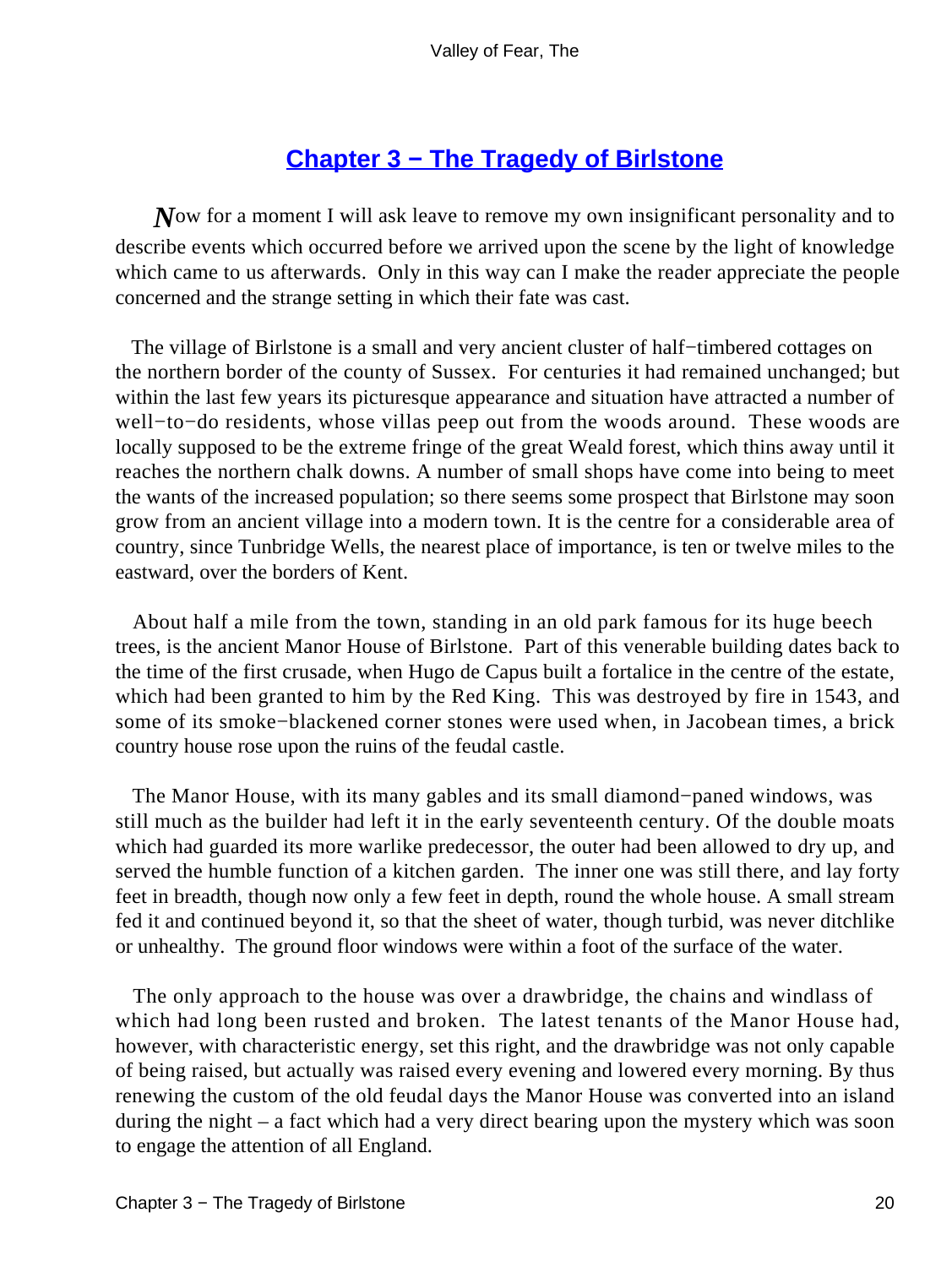The house had been untenanted for some years and was threatening to moulder into a picturesque decay when the Douglases took possession of it. This family consisted of only two individuals – John Douglas and his wife. Douglas was a remarkable man, both in character and in person. In age he may have been about fifty, with a strong−jawed, rugged face, a grizzling moustache, peculiarly keen gray eyes, and a wiry, vigorous figure which had lost nothing of the strength and activity of youth. He was cheery and genial to all, but somewhat offhand in his manners, giving the impression that he had seen life in social strata on some far lower horizon than the county society of Sussex.

 Yet, though looked at with some curiosity and reserve by his more cultivated neighbours, he soon acquired a great popularity among the villagers, subscribing handsomely to all local objects, and attending their smoking concerts and other functions, where, having a remarkably rich tenor voice, he was always ready to oblige with an excellent song. He appeared to have plenty of money, which was said to have been gained in the California gold fields, and it was clear from his own talk and that of his wife that he had spent a part of his life in America.

 The good impression which had been produced by his generosity and by his democratic manners was increased by a reputation gained for utter indifference to danger. Though a wretched rider, he turned out at every meet, and took the most amazing falls in his determination to hold his own with the best. When the vicarage caught fire he distinguished himself also by the fearlessness with which he reentered the building to save property, after the local fire brigade had given it up as impossible. Thus it came about that John Douglas of the Manor House had within five years won himself quite a reputation in Birlstone.

 His wife, too, was popular with those who had made her acquaintance; though, after the English fashion, the callers upon a stranger who settled in the county without introductions were few and far between. This mattered the less to her, as she was retiring by disposition, and very much absorbed, to all appearance, in her husband and her domestic duties. It was known that she was an English lady who had met Mr. Douglas in London, he being at that time a widower. She was a beautiful woman, tall, dark, and slender, some twenty years younger than her husband; a disparity which seemed in no wise to mar the contentment of their family life.

 It was remarked sometimes, however, by those who knew them best, that the confidence between the two did not appear to be complete, since the wife was either very reticent about her husband's past life, or else, as seemed more likely, was imperfectly informed about it. It had also been noted and commented upon by a few observant people that there were signs sometimes of some nerve−strain upon the part of Mrs. Douglas, and that she would display acute uneasiness if her absent husband should ever be patticularly late in his return. On a quiet countryside, where all gossip is welcome, this weakness of the lady of the Manor House did not pass without remark, and it bulked larger upon people's memory when the events arose which gave it a very special significance.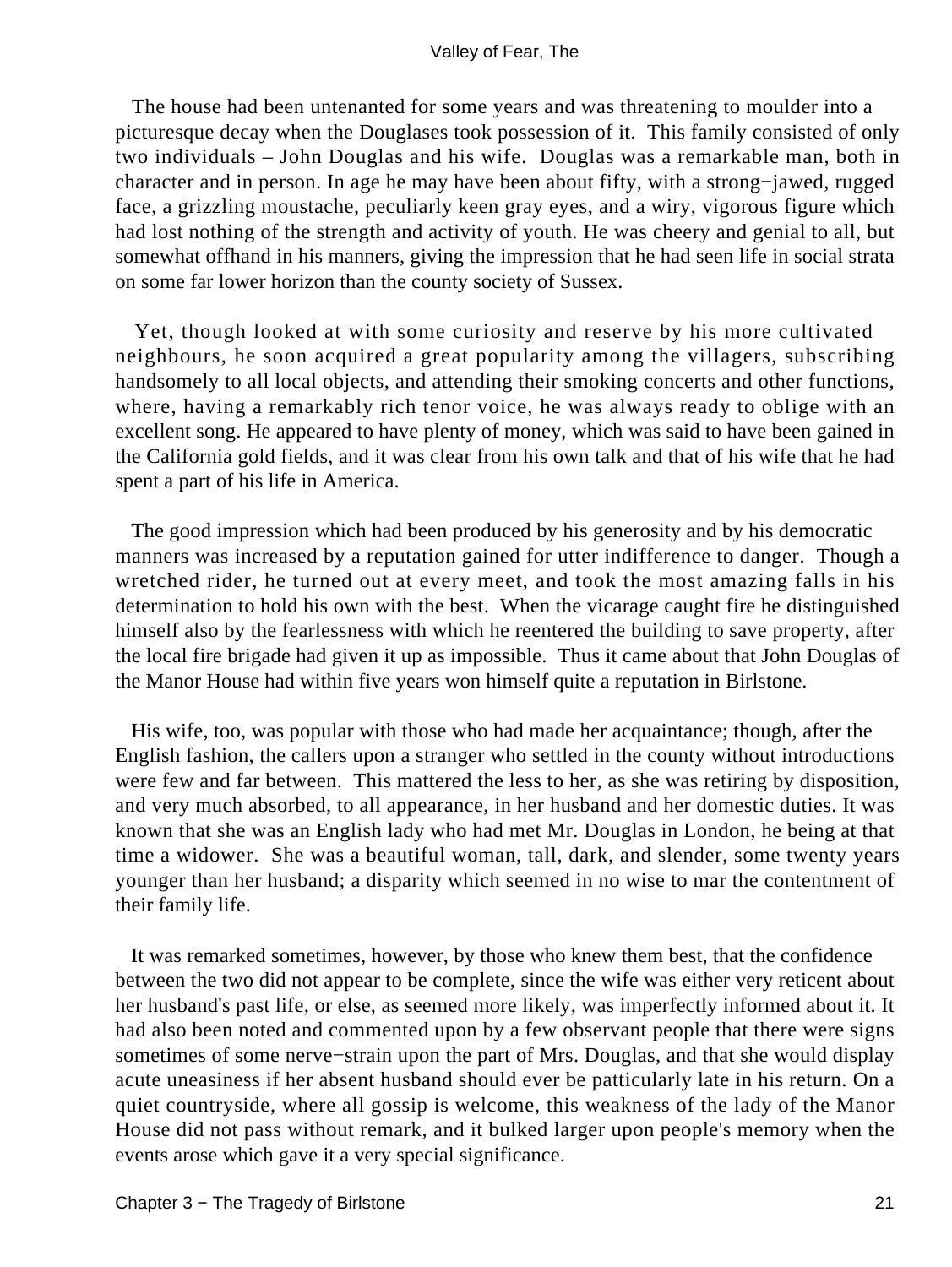There was yet another individual whose residence under that roof was, it is true, only an intermittent one, but whose presence at the time of the strange happenings which will now be narrated brought his name prominently before the public. This was Cecil James Barker, of Hales Lodge, Hampstead.

 Cecil Barker's tall, loose−jointed figure was a familiar one in the main street of Birlstone village; for he was a frequent and welcome visitor at the Manor House. He was the more noticed as being the only friend of the past unknown life of Mr. Douglas who was ever seen in his new English surroundings. Barker was himself an undoubted Englishman; but by his remarks it was clear that he had first known Douglas in America and had there lived on intimate terms with him. He appeared to be a man of considerable wealth, and was reputed to be a bachelor.

 In age he was rather younger than Douglas – forty−five at the most – a tall, straight, broad−chested fellow with a clean−shaved, prize−fighter face, thick, strong, black eyebrows, and a pair of masterful black eyes which might, even without the aid of his very capable hands, clear a way for him through a hostile crowd. He neither rode nor shot, but spent his days in wandering round the old village with his pipe in his mouth, or in driving with his host, or in his absence with his hostess, over the beautiful countryside. «An easy−going, free−handed gentleman,» said Ames, the butler. «But, my word! I had rather not be the man that crossed him!» He was cordial and intimate with Douglas, and he was no less friendly with his wife – a friendship which more than once seemed to cause some irritation to the husband, so that even the servants were able to perceive his annoyance. Such was the third person who was one of the family when the catastrophe occurred.

 As to the other denizens of the old building, it will suffice out of a large household to mention the prim, respectable, and capable Ames, and Mrs. Allen, a buxom and cheerful person, who relieved the lady of some of her household cares. The other six servants in the house bear no relation to the events of the night of January 6th.

 It was at eleven forty−five that the first alarm reached the small local police station, in charge of Sergeant Wilson of the Sussex Constabulary. Cecil Barker, much excited, had rushed up to the door and pealed furiously upon the bell. A terrible tragedy had occurred at the Manor House, and John Douglas had been murdered. That was the breathless burden of his message. He had hurried back to the house, followed within a few minutes by the police sergeant, who arrived at the scene of the crime a little after twelve o'clock, after taking prompt steps to warn the county authorities that something serious was afoot.

 On reaching the Manor House, the sergeant had found the drawbridge down,the windows lighted up, and the whole household in a state of wild confusion and alarm. The white−faced servants were huddling together in the hall, with the frightened butler wringing his hands in the doorway. Only Cecil Barker seemed to be master of himself and his emotions; he had opened the door which was nearest to the entrance and he had beckoned to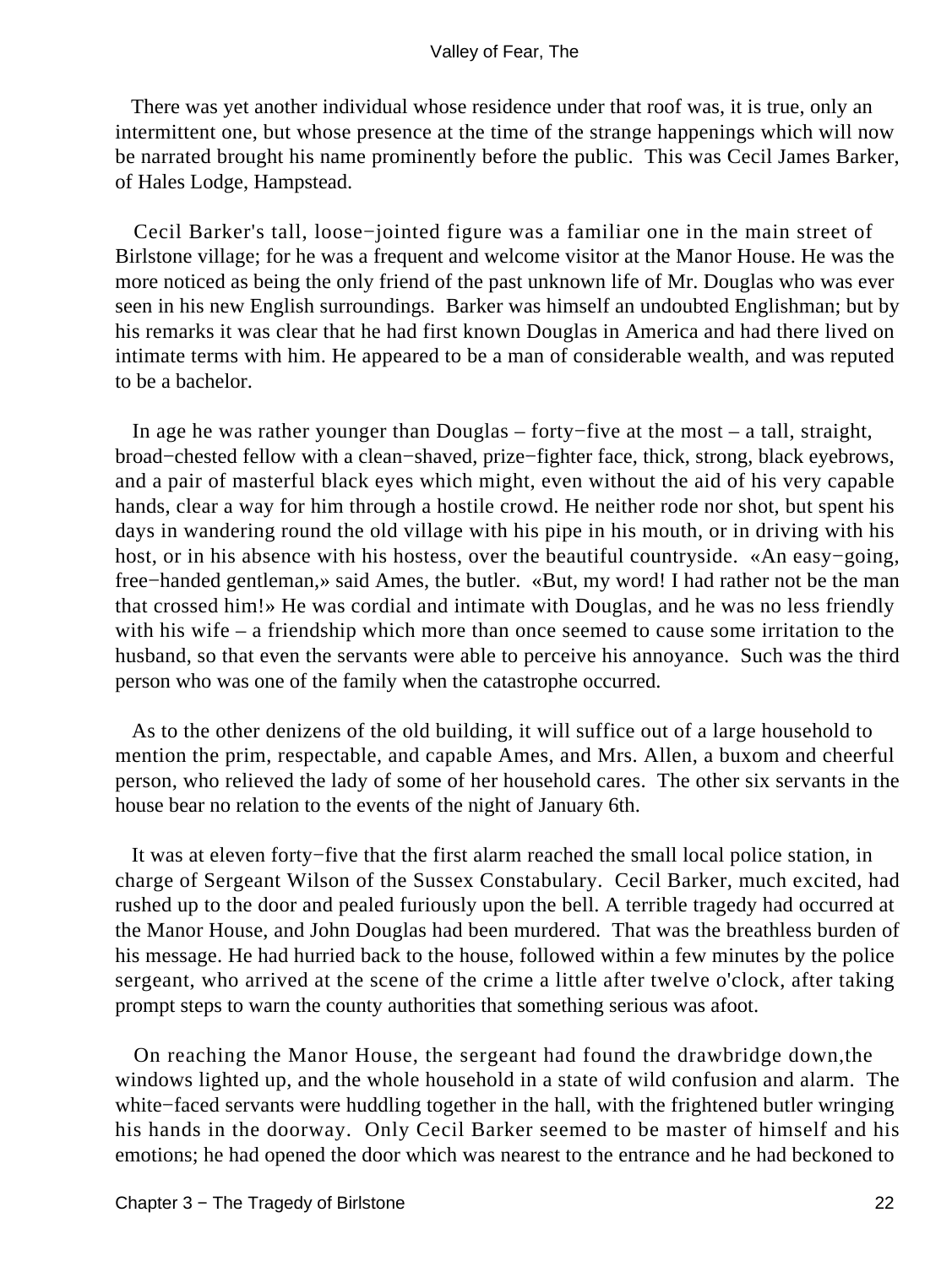the sergeant to follow him. At that moment there arrived Dr. Wood, a brisk and capable general practitioner from the village. The three men entered the fatal room together, while the horror−stricken butler followed at their heels, closing the door behind him to shut out the terrible scene from the maid servants.

 The dead man lay on his back, sprawling with outstretched limbs in the centre of the room. He was clad only in a pink dressing gown, which covered his night clothes. There were carpet slippers on his bare feet. The doctor knelt beside him and held down the hand lamp which had stood on the table. One glance at the victim was enough to show the healer that his presence could be dispensed with. The man had been horribly injured. Lying across his chest was a curious weapon, a shotgun with the barrel sawed off a foot in front of the triggers. It was clear that this had been fired at close range and that he had received the whole charge in the face, blowing his head almost to pieces. The triggers had been wired together, so as to make the simultaneous discharge more destructive.

 The country policeman was unnerved and troubled by the tremendous responsibility which had come so suddenly upon him. «We will touch nothing until my superiors arrive,» he said in a hushed voice, staring in horror at the dreadful head.

 «Nothing has been touched up to now,» said Cecil Barker. «I'll answer for that. You see it all exactly as I found it.»

«When was that?» The sergeant had drawn out his notebook.

 «It was just half−past eleven. I had not begun to undress, and I was sitting by the fire in my bedroom when I heard the report. It was not very loud – it seemed to be muffled. I rushed down – I don't suppose it was thirty seconds before I was in the room.»

«Was the door open?»

 «Yes, it was open. Poor Douglas was lying as you see him. His bedroom candle was burning on the table. It was I who lit the lamp some minutes afterward.»

«Did you see no one?»

 «No. I heard Mrs. Douglas coming down the stair behind me, and I rushed out to prevent her from seeing this dreadful sight. Mrs. Allen, the housekeeper, came and took her away. Ames had arrived, and we ran back into the room once more.»

«But surely I have heard that the drawbridge is kept up all night.»

«Yes, it was up until I lowered it.»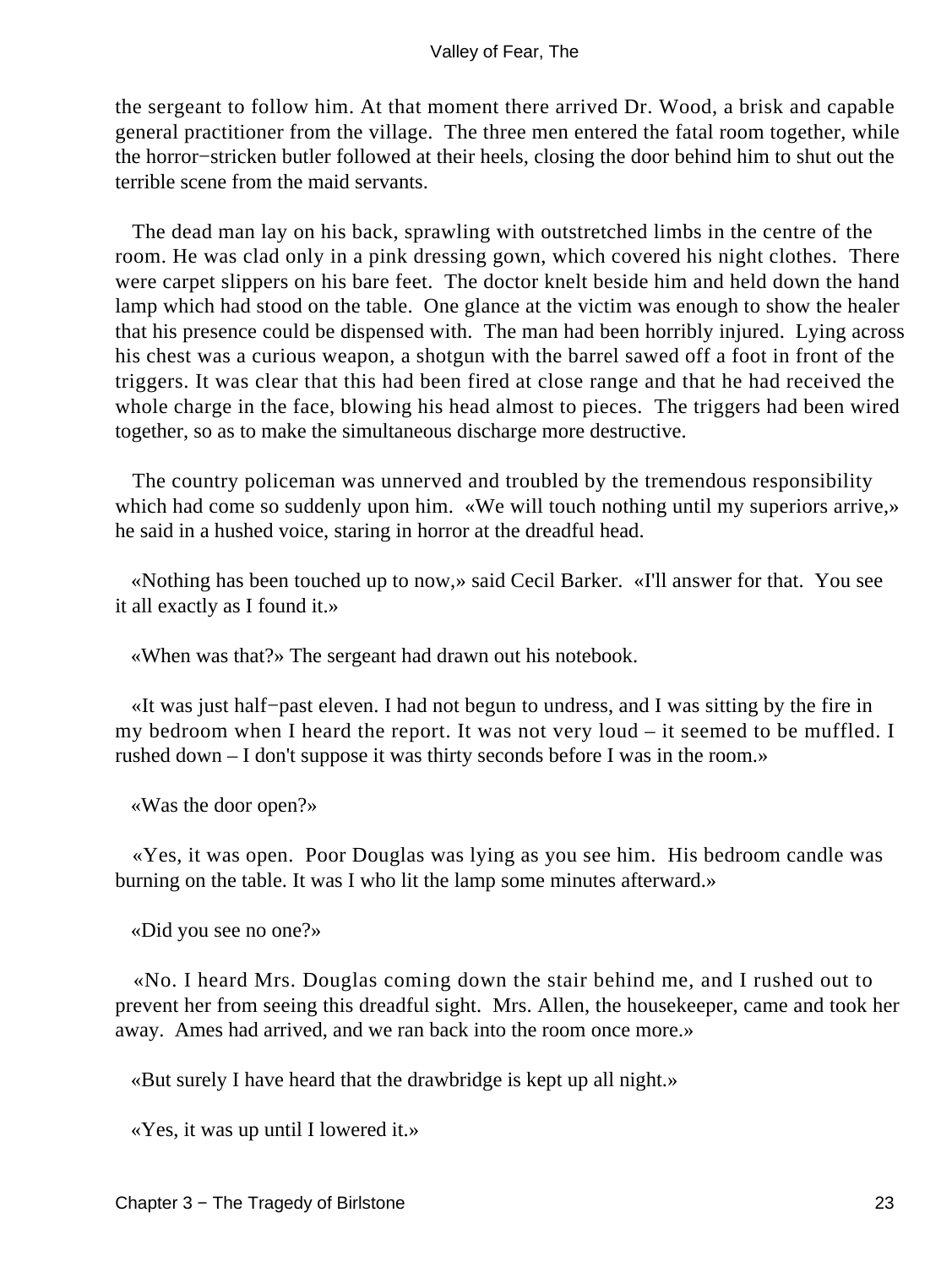«Then how could any murderer have got away? It is out of the question! Mr.Douglas must have shot himself.»

 «That was our first idea. But see!» Barker drew aside the curtain, and showed that the long, diamond−paned window was open to its full extent. «And look at this!» He held the lamp down and illuminated a smudge of blood like the mark of a boot−sole upn the wooden sill. «Someone has stood there in getting out.»

«You mean that someone waded across the moat?»

«Exactly!»

 «Then if you were in the room within half a minute of the crime, he must have been in the water at that very moment.»

 «I have not a doubt of it. I wish to heaven that I had rushed to the window! But the curtain screened it, as you can see, and so it never occurred to me. Then I heard the step of Mrs. Douglas, and I could not let her enter the room. It would have been too horrible.»

 «Horrible enough!» said the doctor, looking at the shattered head and the terrible marks which surrounded it. «I've never seen such injuries since the Birlstone railway smash.»

 «But, I say,» remarked the police sergeant, whose slow, bucolic common sense was still pondering the open window. «It's all very well your saying that a man escaped by wading this moat, but what I ask you is, how did he ever get into the house at all if the bridge was up?»

«Ah, that's the question,» said Barker.

«At what o'clock was it raised?»

«It was nearly six o'clock,» said Ames, the butler.

 «I've heard,» said the sergeant, «that it was usually raised at sunset. That would be nearer half−past four than six at this time of year.»

 «Mrs. Douglas had visitors to tea,» said Ames. «I couldn't raise it until they went. Then I wound it up myself.»

 «Then it comes to this,» said the sergeant: «If anyone came from outside – IF they did – they must have got in across the bridge before six and been in hiding ever since, until Mr. Douglas came into the room after eleven.»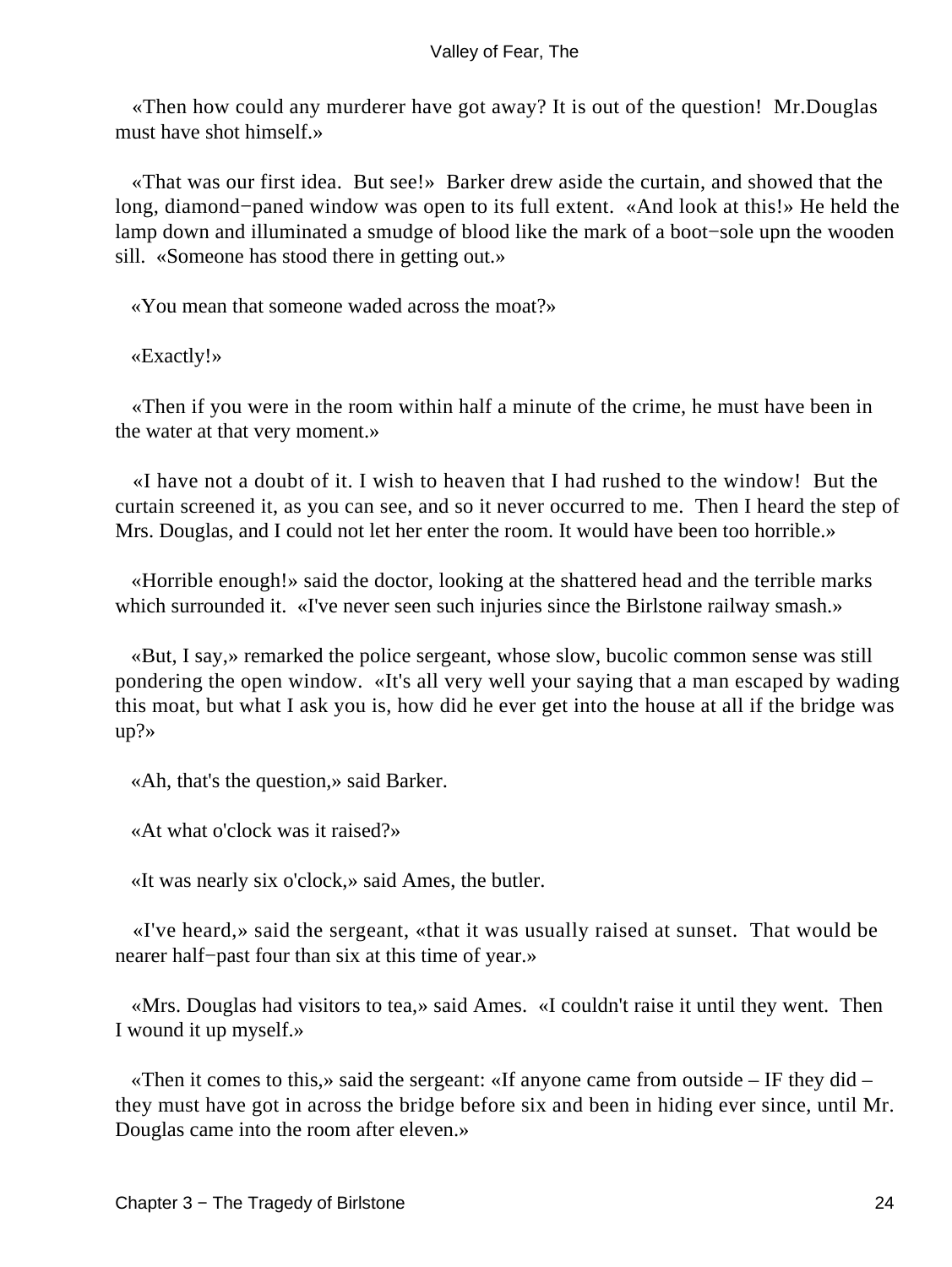«That is so! Mr. Douglas went round the house every night the last thing before he turned in to see that the lights were right. That brought him in here. The man was waiting and shot him. Then he got away through the window and left his gun behind him. That's how I read it; for nothing else will fit the facts.»

 The sergeant picked up a card which lay beside the dead man on the floor. The initials V.V. and under them the number 341 were rudely scrawled in ink upon it.

«What's this?» he asked, holding it up.

 Barker looked at it with curiosity. «I never noticed it before,» he said. «The murderer must have left it behind him.»

 $\langle V.V. - 341 \rangle$ . I can make no sense of that.»

 The sergeant kept turning it over in his big fingers. «What's V.V.? Somebody's initials, maybe. What have you got there, Dr. Wood?»

 It was a good−sized hammer which had been lying on the rug in front of the fireplace – a substantial, workmanlike hammer. Cecil Barker pointed to a box of brass−headed nails upon the mantelpiece.

 «Mr. Douglas was altering the pictures yesterday,» he said. «I saw him myself, standing upon that chair and fixing the big picture above it. That accounts for the hammer.»

 «We'd best put it back on the rug where we found it,» said the sergeant, scratching his puzzled head in his perplexity. «It will want the best brains in the force to get to the bottom of this thing. It will be a London job before it is finished.» He raised the hand lamp and walked slowly round the room. «Hullo!» he cried, excitedly, drawing the window curtain to one side. «What o'clock were those curtains drawn?»

«When the lamps were lit,» said the butler. «It would be shortly after four.»

 «Someone had been hiding here, sure enough.» He held down the light, and the marks of muddy boots were very visible in the corner. «I'm bound to say this bears out your theory, Mr. Barker. It looks as if the man got into the house after four when the curtains were drawn, and before six when the bridge was raised. He slipped into this room, because it was the first that he saw. There was no other place where he could hide, so he popped in behind this curtain. That all seems clear enough. It is likely that his main idea was to burgle the house; but Mr. Douglas chanced to come upon him, so he murdered him and escaped.»

 «That's how I read it,» said Barker. «But, I say, aren't we wasting precious time? Couldn't we start out and scout the country before the fellow gets away?»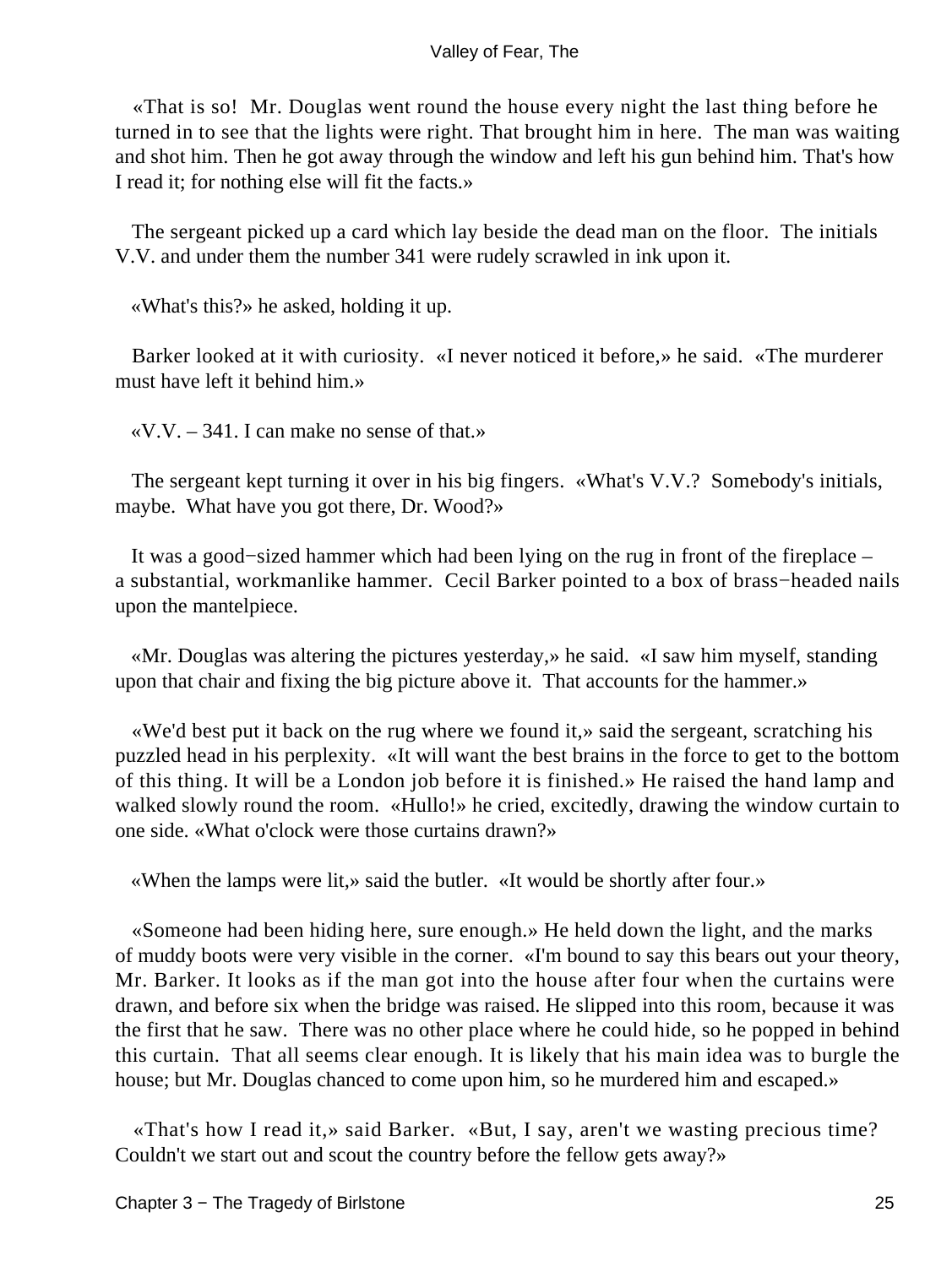The sergeant considered for a moment.

 «There are no trains before six in the morning; so he can't get away by rail. If he goes by road with his legs all dripping, it's odds that someone will notice him. Anyhow, I can't leave here myself until I am relieved. But I think none of you should go until we see more clearly how we all stand.»

 The doctor had taken the lamp and was narrowly scrutinizing the body. «What's this mark?» he asked. «Could this have any connection with the crime?»

 The dead man's right arm was thrust out from his dressing gown, and exposed as high as the elbow. About halfway up the forearm was a curious brown design, a triangle inside a circle, standing out in vivid relief upon the lard−coloured skin.

 «It's not tattooed,» said the doctor, peering through his glasses. «I never saw anything like it. The man has been branded at some time as they brand cattle. What is the meaning of this?»

 «I don't profess to know the meaning of it,» said Cecil Barker; «but I have seen the mark on Douglas many times this last ten years.»

 «And so have I,» said the butler. «Many a time when the master has rolled up his sleeves I have noticed that very mark. I've often wondered what it could be.»

 «Then it has nothing to do with the crime, anyhow,» said the sergeant. «But it's a rum thing all the same. Everything about this case is rum. Well, what is it now?»

 The butler had given an exclamation of astonishment and was pointing at the dead man's outstretched hand.

«They've taken his wedding ring!» he gasped.

«What!»

 «Yes, indeed. Master always wore his plain gold wedding ring on the little finger of his left hand. That ring with the rough nugget on it was above it, and the twisted snake ring on the third finger. There's the nugget and there's the snake, but the wedding ring is gone.»

«He's right,» said Barker.

«Do you tell me,» said the sergeant, «that the wedding ring was **BELOW** the other?»

«Always!»

Chapter 3 − The Tragedy of Birlstone 26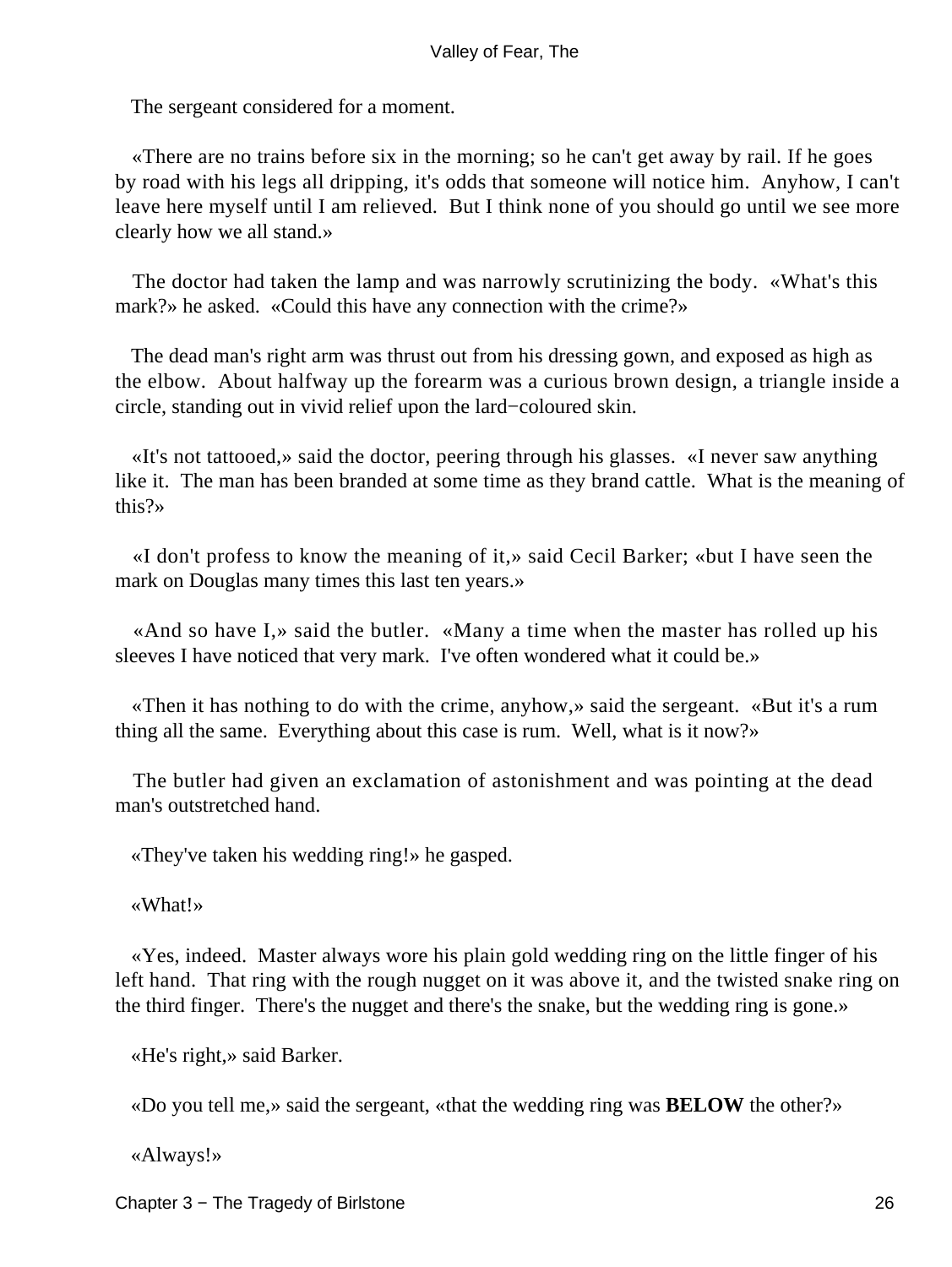«Then the murderer, or whoever it was, first took off this ring you call the nugget ring, then the wedding ring, and afterwards put the nugget ring back again.»

«That is so!»

 The worthy country policeman shook his head. «Seems to me the sooner we get London on to this case the better,» said he. «White Mason is a smart man. No local job has ever been too much for White Mason. It won't be long now before he is here to help us. But I expect we'll have to look to London before we are through. Anyhow, I'm not ashamed to say that it is a deal too thick for the likes of me.»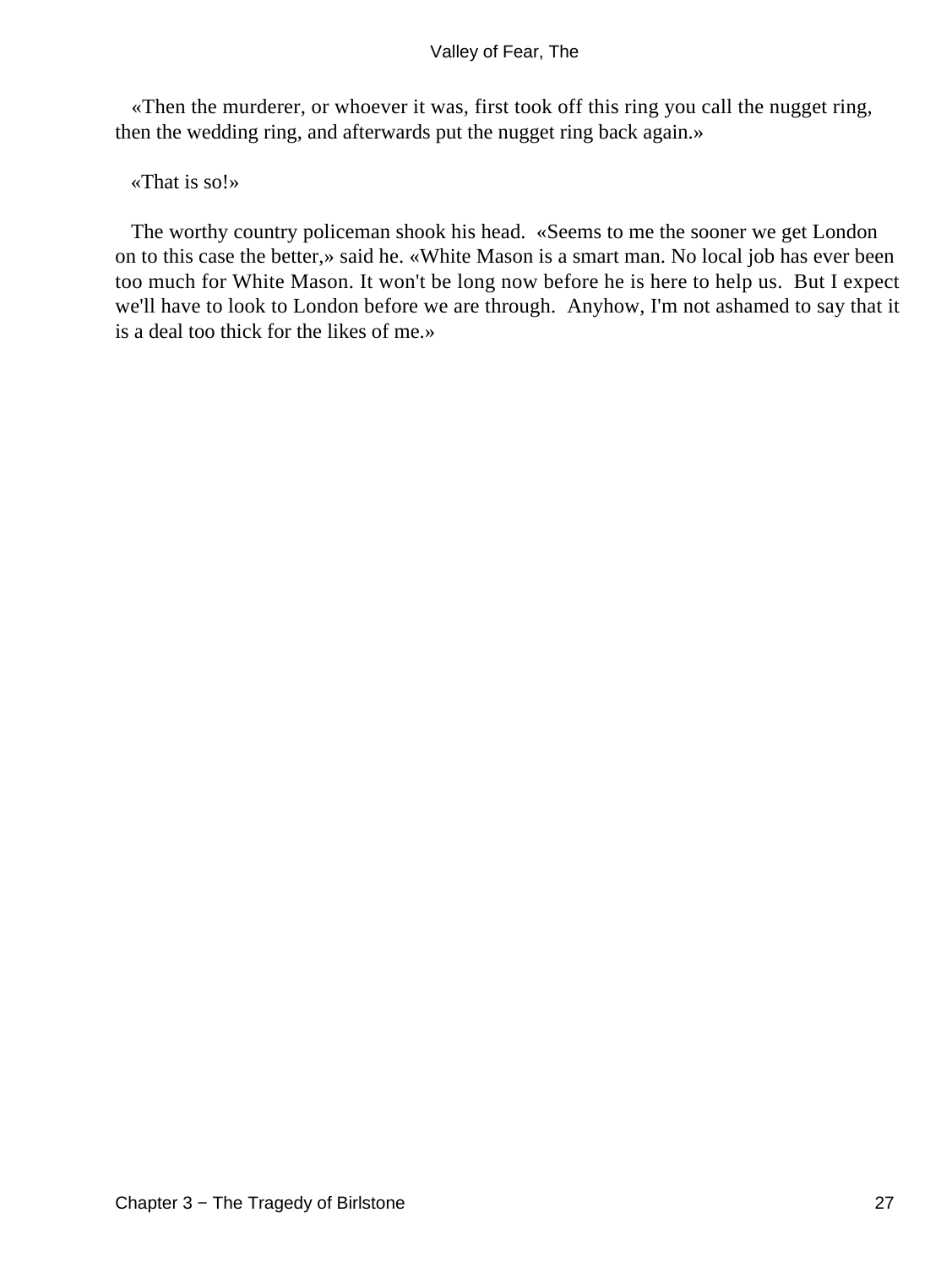### **[Chapter 4 − Darkness](#page-149-0)**

*A*t three in the morning the chief Sussex detective, obeying the urgent call from Sergeant Wilson of Birlstone, arrived from headquarters in a light dog−cart behind a breathless trotter. By the five−forty train in the morning he had sent his message to Scotland Yard, and he was at the Birlstone station at twelve o'clock to welcome us. White Mason was a quiet, comfortable−looking person in a loose tweed suit, with a clean−shaved, ruddy face, a stoutish body, and powerful bandy legs adorned with gaiters, looking like a small farmer, a retired gamekeeper, or anything upon earth except a very favourable specimen of the provincial criminal officer.

 «A real downright snorter, Mr. MacDonald!» he kept repeating. «We'll have the pressmen down like flies when they understand it. I'm hoping we will get our work done before they get poking their noses into it and messing up all the trails. There has been nothing like this that I can remember. There are some bits that will come home to you, Mr. Holmes, or I am mistaken. And you also, Dr. Watson; for the medicos will have a word to say before we finish. Your room is at the Westville Arms. There's no other place; but I hear that it is clean and good. The man will carry your bags. This way,gentlemen, if you please.»

 He was a very bustling and genial person, this Sussex detective. In ten minutes we had all found our quarters. In ten more we were seated in the parlour of the inn and being treated to a rapid sketch of those events which have been outlined in the previous chapter. MacDonald made an occasional note; while Holmes sat absorbed, with the expression of surprised and reverent admiration with which the botanist surveys the rare and precious bloom.

 «Remarkable!» he said, when the story was unfolded, «most remarkable! I can hardly recall any case where the features have been more peculiar.»

 «I thought you would say so, Mr. Holmes,» said White Mason in great delight. «We're well up with the times in Sussex. I've told you now how matters were, up to the time when I took over from Sergeant Wilson between three and four this morning. My word! I made the old mare go! But I need not have been in such a hurry, as it turned out; for there was nothing immediate that I could do. Sergeant Wilson had all the facts. I checked them and considered them and maybe added a few of my own.»

«What were they?» asked Holmes eagerly.

 «Well, I first had the hammer examined. There was Dr. Wood there to help me. We found no signs of violence upon it. I was hoping that if Mr. Douglas defended himself with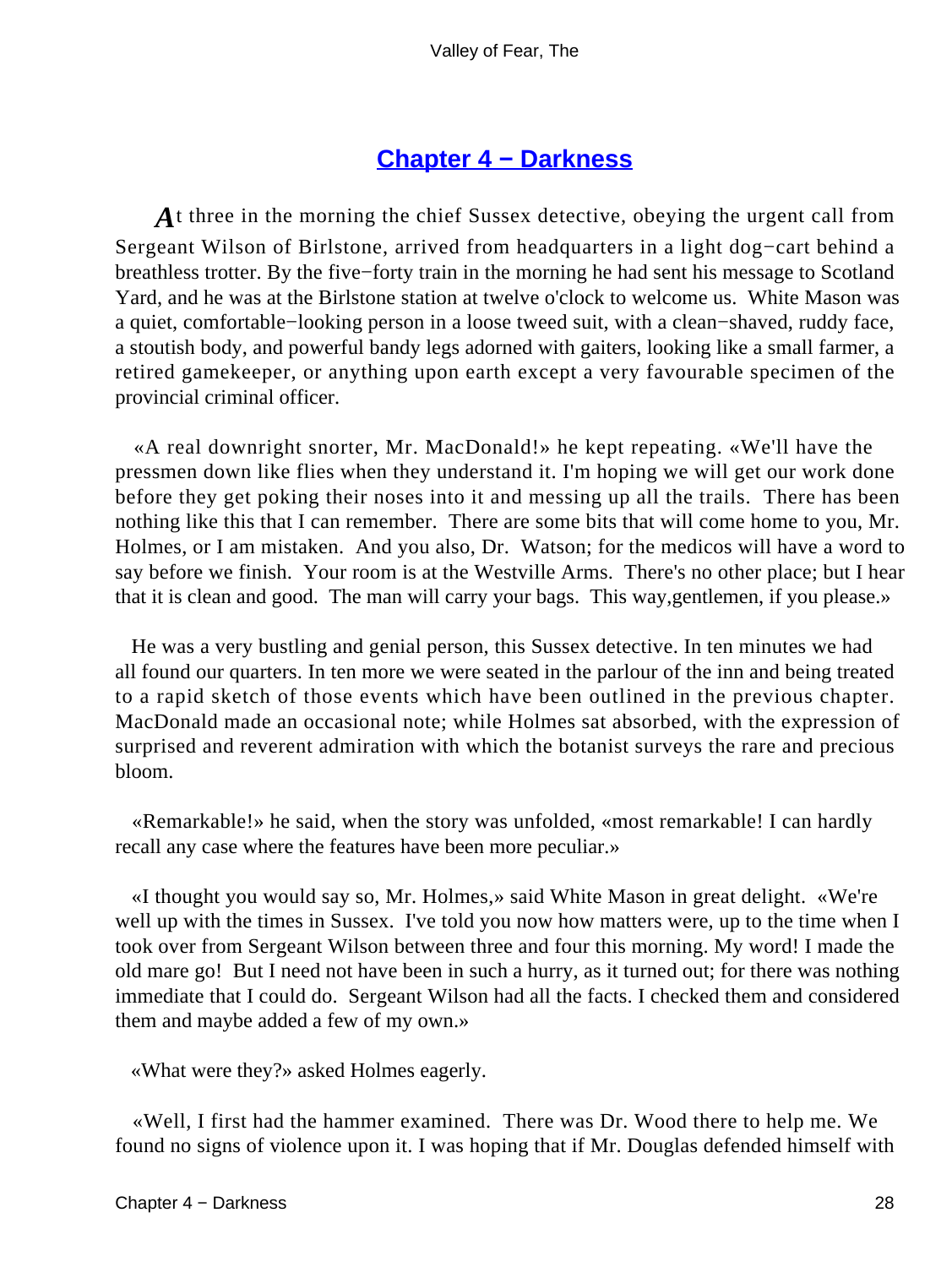the hammer, he might have left his mark upon the murderer before he dropped it on the mat. But there was no stain.»

 «That, of course, proves nothing at all,» remarked Inspector MacDonald. «There has been many a hammer murder and no trace on the hammer.»

 «Quite so. It doesn't prove it wasn't used. But there might have been stains, and that would have helped us. As a matter of fact there were none. Then I examined the gun. They were buckshot cartridges, and, as Sergeant Wilson pointed out, the triggers were wired together so that, if you pulled on the hinder one, both barrels were discharged. Whoever fixed that up had made up his mind that he was going to take no chances of missing his man. The sawed gun was not more than two foot long – one could carry it easily under one's coat. There was no complete maker's name; but the printed letters P−E−N were on the fluting between the barrels, and the rest of the name had been cut off by the saw.»

«A big P with a flourish above it, E and N smaller?» asked Holmes.

«Exactly.»

«Pennsylvania Small Arms Company – well−known American firm,» said Holmes.

 White Mason gazed at my friend as the little village practitioner looks at the Harley Street specialist who by a word can solve the difficulties that perplex him.

 «That is very helpful, Mr. Holmes. No doubt you are right. Wonderful! Wonderful! Do you carry the names of all the gun makers in the world in your memory?»

Holmes dismissed the subject with a wave.

 «No doubt it is an American shotgun,» White Mason continued. «I seem to have read that a sawed−off shotgun is a weapon used in some parts of America. Apart from the name upon the barrel, the idea had occurred to me. There is some evidence then, that this man who entered the house and killed its master was an American.»

 MacDonald shook his head. «Man, you are surely travelling overfast,» said he. «I have heard no evidence yet that any stranger was ever in the house at all.»

 «The open window, the blood on the sill, the queer card, the marks of boots in the corner, the gun!»

 «Nothing there that could not have been arranged. Mr. Douglas was an American, or had lived long in America. So had Mr. Barker. You don't need to import an American from outside in order to account for American doings.»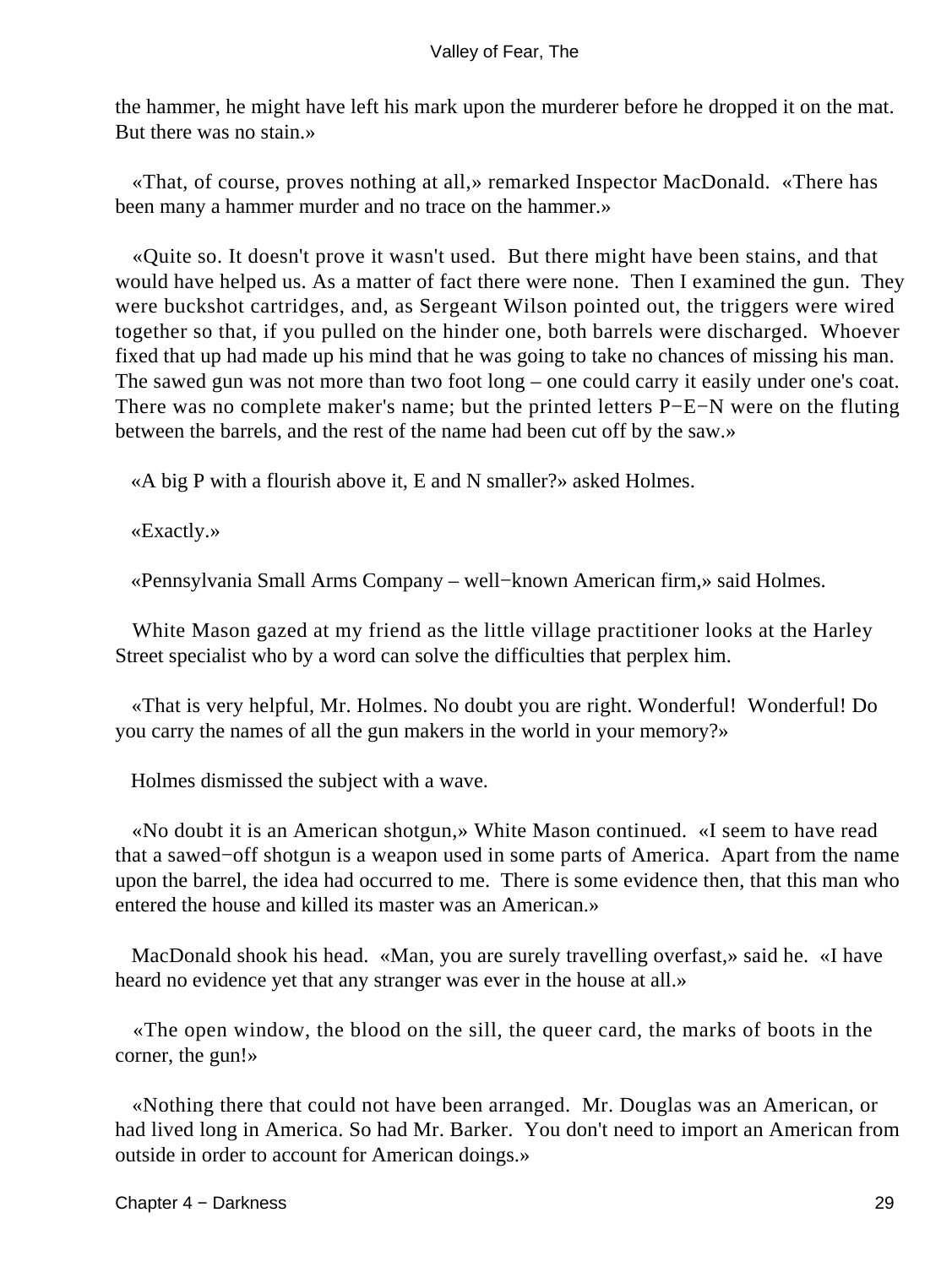«Ames, the butler  $-\infty$ 

«What about him? Is he reliable?»

 «Ten years with Sir Charles Chandos – as solid as a rock. He has been with Douglas ever since he took the Manor House five years ago. He has never seen a gun of this sort in the house.»

 «The gun was made to conceal. That's why the barrels were sawed. It would fit into any box. How could he swear there was no such gun in the house?»

«Well, anyhow, he had never seen one.»

 MacDonald shook his obstinate Scotch head. «I'm not convinced yet that there was ever anyone in the house,» said he. «I'm asking you to conseedar» (his accent became more Aberdonian as he lost himself in his argument) «I'm asking you to conseedar what it involves if you suppose that this gun was ever brought into the house, and that all these strange things were done by a person from outside. Oh, man, it's just inconceivable! It's clean against common sense! I put it to you, Mr. Holmes, judging it by what we have heard.»

«Well, state your case, Mr. Mac,» said Holmes in his most judicial style.

 «The man is not a burglar, supposing that he ever existed. The ring business and the card point to premeditated murder for some private reason. Very good. Here is a man who slips into a house with the deliberate intention of committing murder. He knows, if he knows anything, that he will have a deeficulty in making his escape, as the house is surrounded with water. What weapon would he choose? You would say the most silent in the world. Then he could hope when the deed was done to slip quickly from the window, to wade the moat, and to get away at his leisure. That's understandable. But is it understandable that he should go out of his way to bring with him the most noisy weapon he could select, knowing well that it will fetch every human being in the house to the spot as quick as they can run, and that it is all odds that he will be seen before he can get across the moat? Is that credible, Mr. Holmes?»

 «Well, you put the case strongly,» my friend replied thoughtfully. «It certainly needs a good deal of justification. May I ask, Mr. White Mason, whether you examined the farther side of the moat at once to see if there were any signs of the man having climbed out from the water?»

 «There were no signs, Mr. Holmes. But it is a stone ledge, and one could hardly expect them.»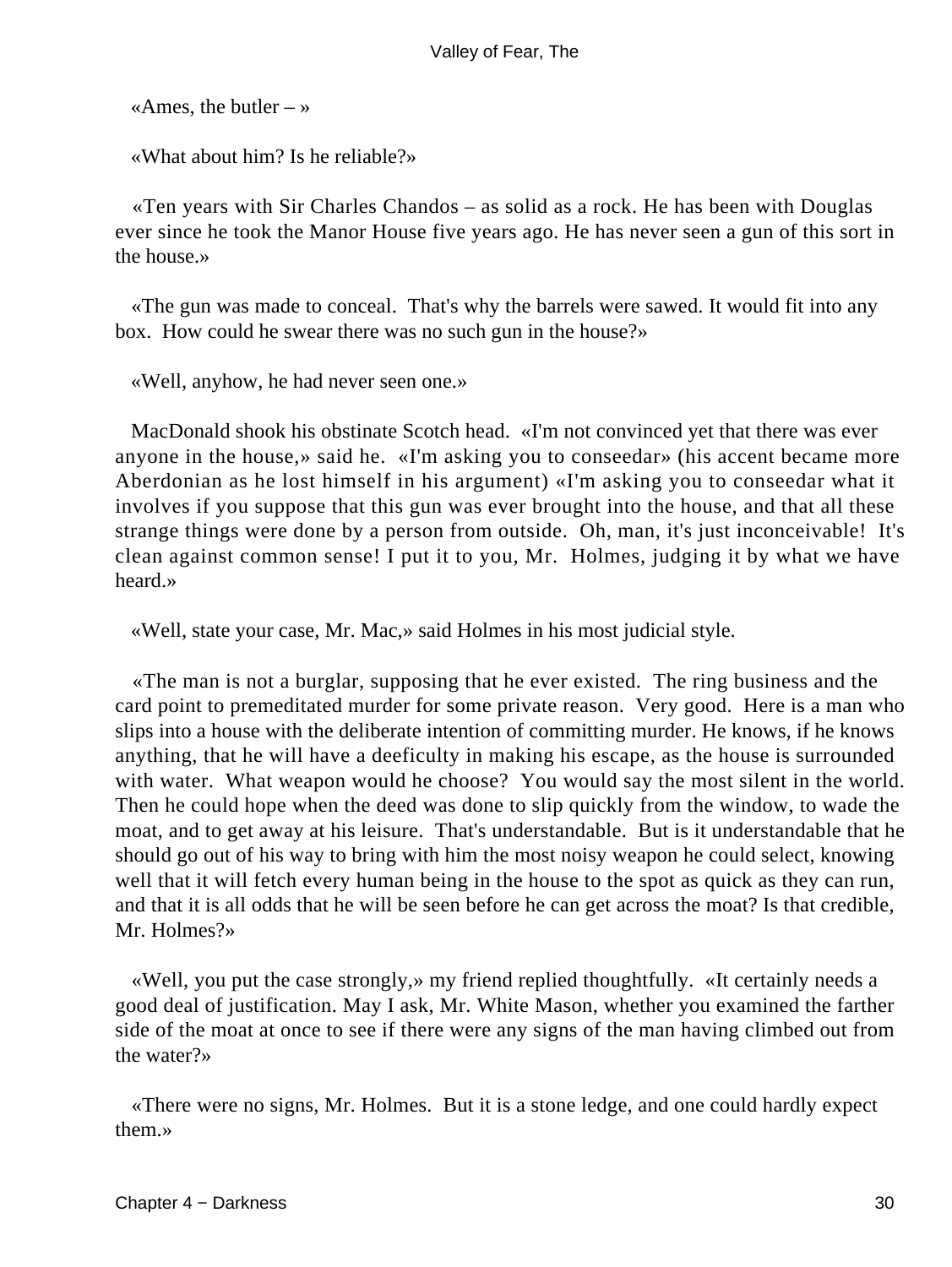«No tracks or marks?»

«None.»

 «Ha! Would there be any objection, Mr. White Mason, to our going down to the house at once? There may possibly be some small point which might be suggestive.»

 «I was going to propose it, Mr. Holmes; but I thought it well to put you in touch with all the facts before we go. I suppose if anything should strike you – » White Mason looked doubtfully at the amateur.

 «I have worked with Mr. Holmes before,» said Inspector MacDonald. «He plays the game.»

 «My own idea of the game, at any rate,» said Holmes, with a smile. «I go into a case to help the ends of justice and the work of the police. If I have ever separated myself from the official force, it is because they have first separated themselves from me. I have no wish ever to score at their expense. At the same time, Mr. White Mason, I claim the right to work in my own way and give my results at my own time – complete rather than instages.»

 «I am sure we are honoured by your presence and to show you all we know,» said White Mason cordially. «Come along, Dr. Watson, and when the time comes we'll all hope for a place in your book.»

We walked down the quaint village street with a row of pollarded elms on each side of it. Just beyond were two ancient stone pillars, weather−stained and lichen−blotched, bearing upon their summits a shapeless something which had once been the rampant lion of Capus of Birlstone. A short walk along the winding drive with such sward and oaks around it as one only sees in rural England, then a sudden turn, and the long, low Jacobean house of dingy, liver−coloured brick lay before us, with an old−fashioned garden of cut yews on each side of it. As we approached it, there was the wooden drawbridge and the beautiful broad moat as still and luminous as quicksilver in the cold, winter sunshine.

 Three centuries had flowed past the old Manor House, centuries of births and of homecomings, of country dances and of the meetings of fox hunters. Strange that now in its old age this dark business should have cast its shadow upon the venerable walls! And yet those strange, peaked roofs and quaint, overhung gables were a fitting covering to grim and terrible intrigue. As I looked at the deep−set windows and the long sweep of the dull−coloured, water−lapped front, I felt that no more fitting scene could be set for such a tragedy.

 «That's the window,» said White Mason, «that one on the immediate right of the drawbridge. It's open just as it was found last night.»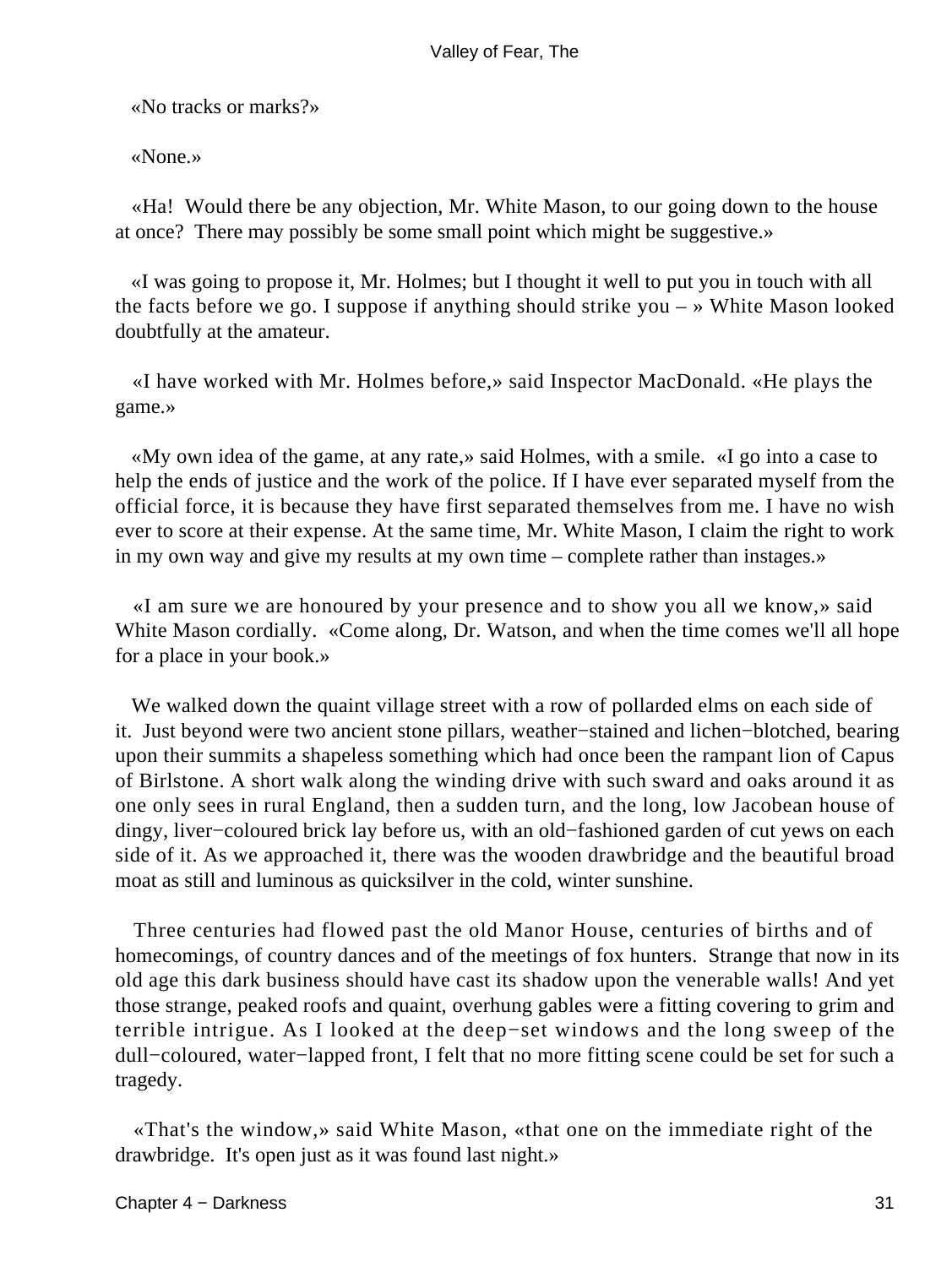«It looks rather narrow for a man to pass.»

 «Well, it wasn't a fat man, anyhow. We don't need your deductions, Mr. Holmes, to tell us that. But you or I could squeeze through all right.»

 Holmes walked to the edge of the moat and looked across. Then he examined the stone ledge and the grass border beyond it.

 «I've had a good look, Mr. Holmes,» said White Mason. «There is nothing there, no sign that anyone has landed – but why should he leave any sign?»

«Exactly. Why should he? Is the water always turbid?»

«Generally about this colour. The stream brings down the clay.»

«How deep is it?»

«About two feet at each side and three in the middle.»

«So we can put aside all idea of the man having been drowned in crossing.»

«No, a child could not be drowned in it.»

 We walked across the drawbridge, and were admitted by a quaint, gnarled, dried−up person, who was the butler, Ames. The poor old fellow was white and quivering from the shock. The village sergeant, a tall, formal, melancholy man, still held his vigil in the room of Fate. The doctor had departed.

«Anything fresh, Sergeant Wilson?» asked White Mason.

«No, sir.»

 «Then you can go home. You've had enough. We can send for you if we want you. The butler had better wait outside. Tell him to warn Mr. Cecil Barker, Mrs. Douglas, and the housekeeper that we may want a word with them presently. Now, gentlemen, perhaps you will allow me to give you the views I have formed first, and then you will be able to arrive at your own.»

 He impressed me, this country specialist. He had a solid grip of fact and a cool, clear, common−sense brain, which should take him some way in his profession. Holmes listened to him intently, with no sign of that impatience which the official exponent too often produced.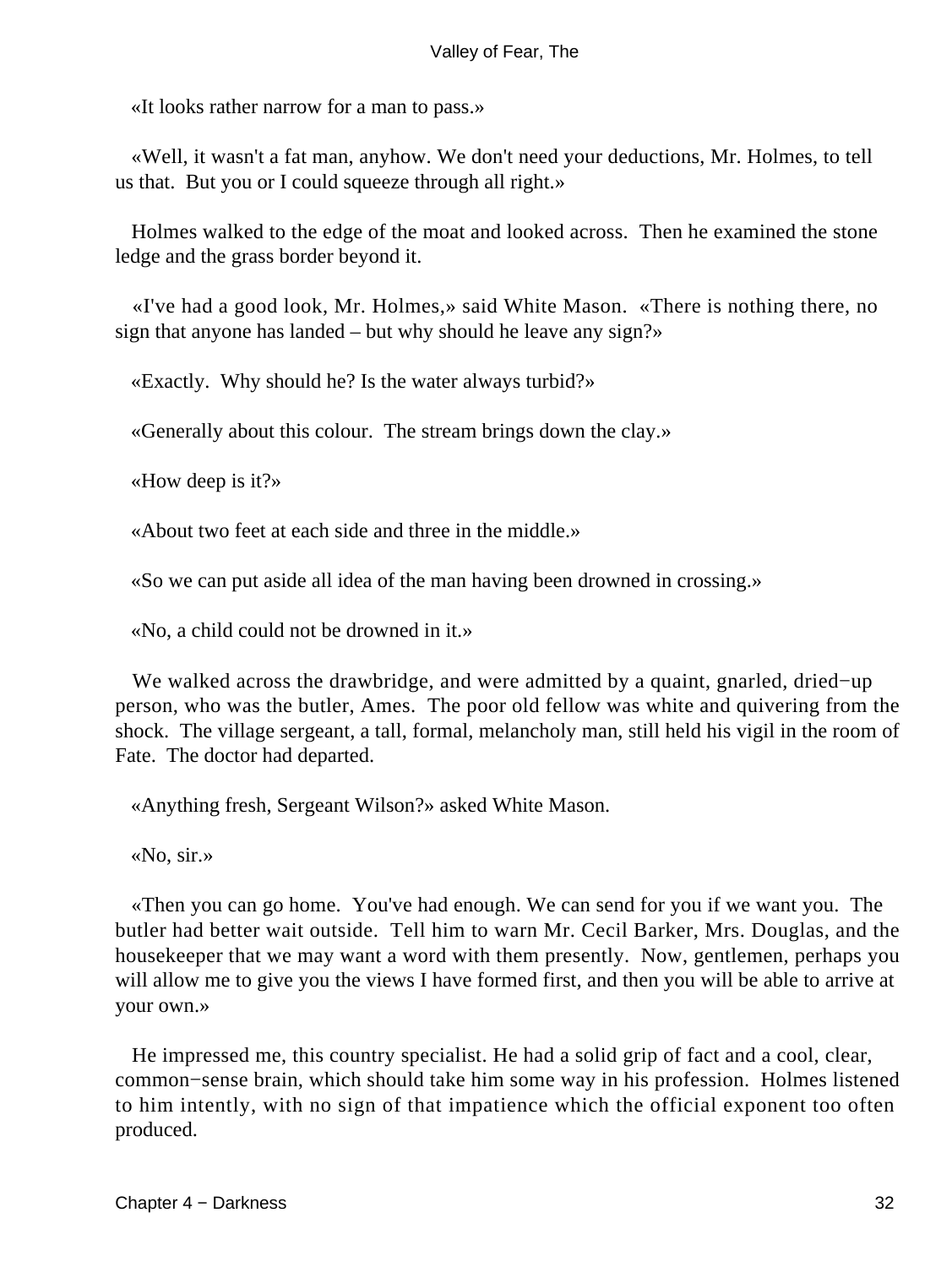«Is it suicide, or is it murder – that's our first question, gentlemen, is it not? If it were suicide, then we have to believe that this man began by taking off his wedding ring and concealing it; that he then came down here in his dressing gown, trampled mud into a corner behind the curtain in order to give the idea someone had waited for him, opened the window, put blood on the  $-\infty$ 

«We can surely dismiss that,» said MacDonald.

 «So I think. Suicide is out of the question. Then a murder has been done. What we have to determine is, whether it was done by someone outside or inside the house.»

«Well, let's hear the argument.»

 «There are considerable difficulties both ways, and yet one or the other it must be. We will suppose first that some person or persons inside the house did the crime. They got this man down here at a time when everything was still and yet no one was asleep. They then did the deed with the queerest and noisiest weapon in the world so as to tell everyone what had happened – a weapon that was never seen in the house before. That does not seem a very likely start, does it?»

«No, it does not.»

 «Well, then, everyone is agreed that after the alarm was given only a minute at the most had passed before the whole household – not Mr. Cecil Barker alone, though he claims to have been the first, but Ames and all of them were on the spot. Do you tell me that in that time the guilty person managed to make footmarks in the corner, open the window, mark the sill with blood, take the wedding ring off the dead man's finger, and all the rest of it? It's impossible!»

«You put it very clearly,» said Holmes. «I am inclined to agree with you.»

 «Well, then, we are driven back to the theory that it was done by someone from outside. We are still faced with some big difficulties; but anyhow they have ceased to be impossibilities. The man got into the house between four−thirty and six; that is to say, between dusk and the time when the bridge was raised. There had been some visitors, and the door was open; so there was nothing to prevent him. He may have been a common burglar, or he may have had some private grudge against Mr. Douglas. Since Mr. Douglas has spent most of his life in America, and this shotgun seems to be an American weapon, it would seem that the private grudge is the more likely theory. He slipped into this room because it was the first he came to, and he hid behind the curtain. There he remained until past eleven at night. At that time Mr. Douglas entered the room. It was a short interview, if there were any interview at all; for Mrs. Douglas declares that her husband had not left her more than a few minutes when she heard the shot.»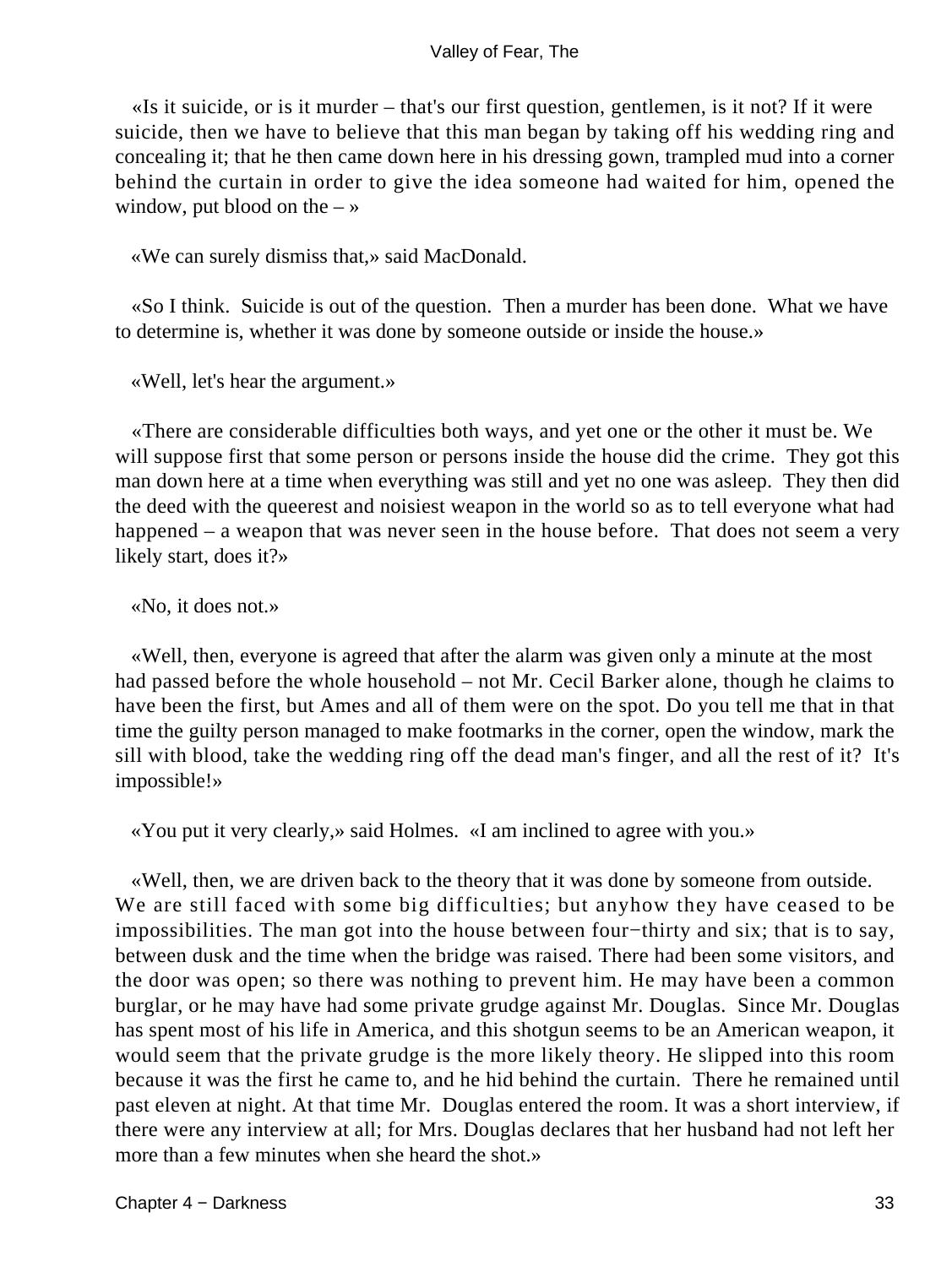«The candle shows that,» said Holmes.

 «Exactly. The candle, which was a new one, is not burned more than half an inch. He must have placed it on the table before he was attacked; otherwise, of course, it would have fallen when he fell. This shows that he was not attacked the instant that he entered the room. When Mr. Barker arrived the candle was lit and the lamp was out.»

«That's all clear enough.»

 «Well, now, we can reconstruct things on those lines. Mr. Douglas enters the room. He puts down the candle. A man appears from behind the curtain. He is armed with this gun. He demands the wedding ring – Heaven only knows why, but so it must have been. Mr. Douglas gave it up. Then either in cold blood or in the course of a struggle – Douglas may have gripped the hammer that was found upon the mat – he shot Douglas in this horrible way. He dropped his gun and also it would seem this queer card – V.V. 341, whatever that may mean – and he made his escape through the window and across the moat at the very moment when Cecil Barker was discovering the crime. How's that, Mr. Holmes?»

«Very interesting, but just a little unconvincing.»

 «Man, it would be absolute nonsense if it wasn't that anything else is even worse!» cried MacDonald. «Somebody killed the man, and whoever it was I could clearly prove to you that he should have done it some other way. What does he mean by allowing his retreat to be cut off like that? What does hemean by using a shotgun when silence was his one chance of escape? Come, Mr. Holmes, it's up to you to give us a lead, since you say Mr. White Mason's theory is unconvincing.»

 Holmes had sat intently observant during this long discussion, missing no word that was said, with his keen eyes darting to right and to left, and his forehead wrinkled with speculation.

 «I should like a few more facts before I get so far as a theory, Mr. Mac,»said he, kneeling down beside the body. «Dear me! these injuries are really appalling. Can we have the butler in for a moment?... Ames, I understand that you have often seen this very unusual mark – a branded triangleinside a circle – upon Mr. Douglas's forearm?»

«Frequently, sir.»

«You never heard any speculation as to what it meant?»

«No, sir.»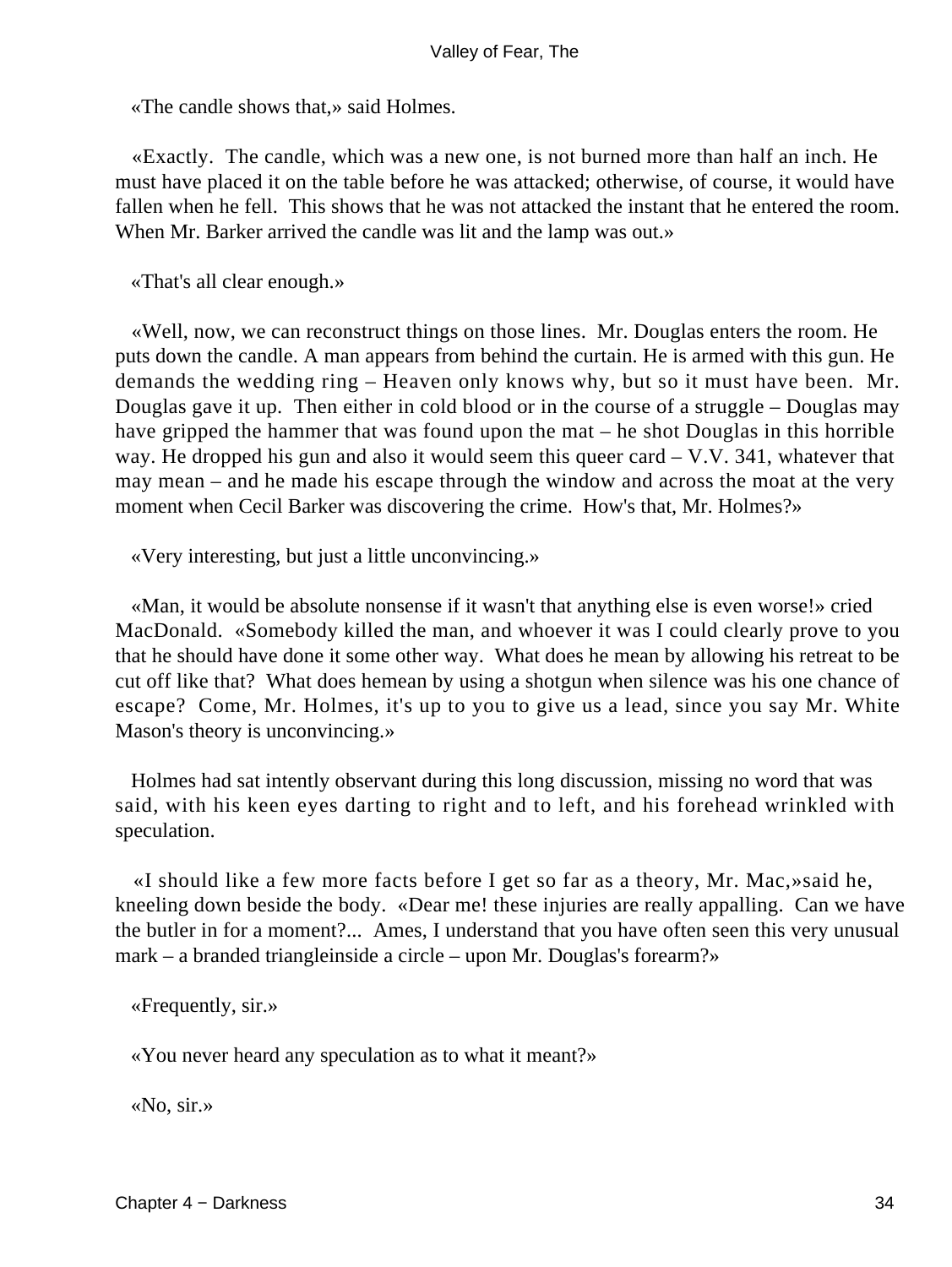«It must have caused great pain when it was inflicted. It is undoubtedly a burn. Now, I observe, Ames, that there is a small piece of plaster at the angle of Mr. Douglas's jaw. Did you observe that in life?»

«Yes, sir, he cut himself in shaving yesterday morning.»

«Did you ever know him to cut himself in shaving before?»

«Not for a very long time, sir.»

 «Suggestive!» said Holmes. «It may, of course, be a mere coincidence, or it may point to some nervousness which would indicate that he had reason to apprehend danger. Had you noticed anything unusual in his conduct, yesterday, Ames?»

«It struck me that he was a little restless and excited, sir.»

 «Ha! The attack may not have been entirely unexpected. We do seem to make a little progress, do we not? Perhaps you would rather do the questioning, Mr. Mac?»

«No, Mr. Holmes, it's in better hands than mine.»

«Well, then, we will pass to this card  $-$  V.V. 341. It is rough cardboard. Have you any of the sort in the house?»

«I don't think so.»

 Holmes walked across to the desk and dabbed a little ink from each bottle on to the blotting paper. «It was not printed in this room,» he said; «this is black ink and the other purplish. It was done by a thick pen, and these are fine. No, it was done elsewhere, I should say. Can you make anything of the inscription, Ames?»

«No, sir, nothing.»

«What do you think, Mr. Mac?»

 «It gives me the impression of a secret society of some sort; the same with his badge upon the forearm.»

«That's my idea, too,» said White Mason.

 «Well, we can adopt it as a working hypothesis and then see how far our difficulties disappear. An agent from such a society makes his way into the house, waits for Mr. Douglas, blows his head nearly off with this weapon, and escapes by wading the moat, after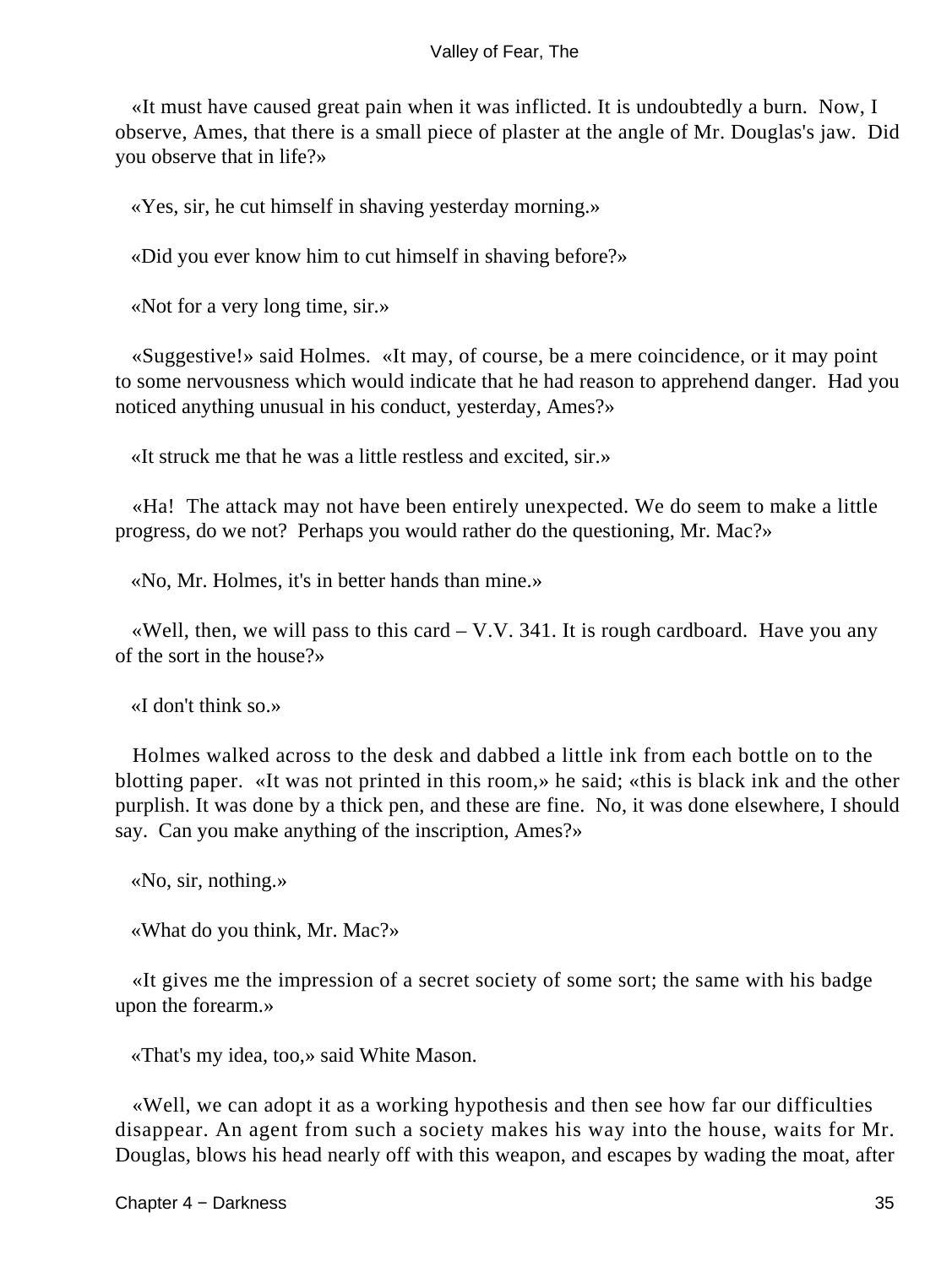leaving a card beside the dead man, which will, when mentioned in the papers, tell other members of the society that vengeance has been done. That all hangs together. But why this gun, of all weapons?»

«Exactly.»

«And why the missing ring?»

«Quite so.»

 «And why no arrest? It's past two now. I take it for granted that since dawn every constable within forty miles has been looking out for a wet stranger?»

«That is so, Mr. Holmes.»

 «Well, unless he has a burrow close by or a change of clothes ready, they can hardly miss him. And yet they **HAVE** missed him up to now!» Holmes had gone to the window and was examining with his lens the blood mark on the sill. «It is clearly the tread of a shoe. It is remarkably broad; a splay−foot, one would say. Curious, because, so far as one can trace any footmark in this mud−stained corner, one would say it was a more shapely sole. However, they are certainly very indistinct. What's this under the side table?»

«Mr. Douglas's dumb−bells,» said Ames.

«Dumb−bell – there's only one. Where's the other?»

 «I don't know, Mr. Holmes. There may have been only one. I have not noticed them for months.»

 «One dumb−bell – » Holmes said seriously; but his remarks were interrupted by a sharp knock at the door.

 A tall, sunburned, capable−looking, clean−shaved man looked in at us. I had no difficulty in guessing that it was the Cecil Barker of whom I had heard. His masterful eyes travelled quickly with a questioning glance from face to face.

«Sorry to interrupt your consultation,» said he, «but you should hear the latest news.»

«An arrest?»

 «No such luck. But they've found his bicycle. The fellow left his bicycle behind him. Come and have a look. It is within a hundred yards of the hall door.»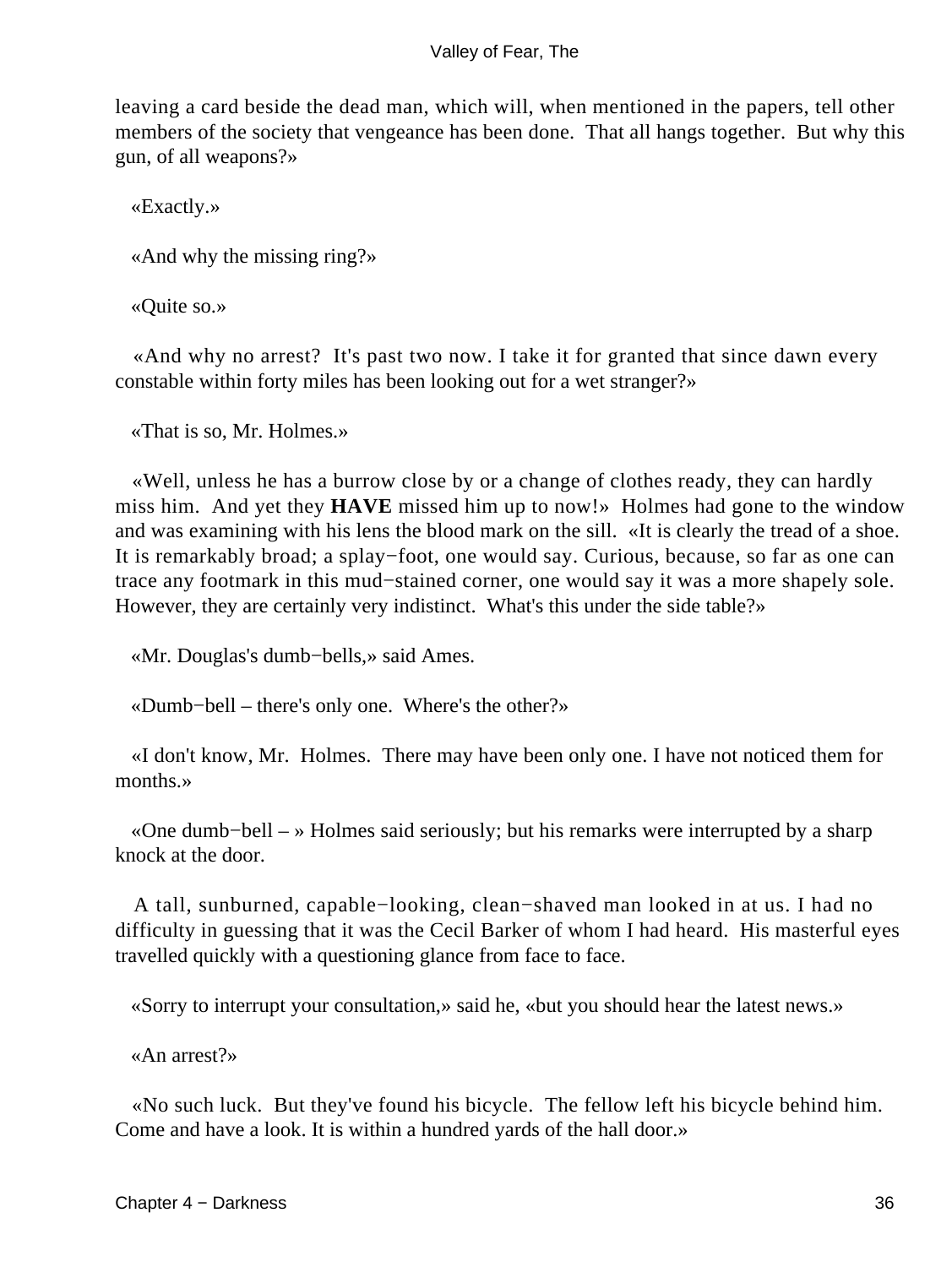We found three or four grooms and idlers standing in the drive inspecting a bicycle which had been drawn out from a clump of evergreens in which it had been concealed. It was a well used Rudge−Whitworth, splashed as from a considerable journey. There was a saddlebag with spanner and oilcan, but no clue as to the owner.

 «It would be a grand help to the police,» said the inspector, «if these things were numbered and registered. But we must be thankful for what we've got. If we can't find where he went to, at least we are likely to get where he came from. But what in the name of all that is wonderful made the fellow leave it behind? And how in the world has he got away without it? We don't seem to get a gleam of light in the case, Mr. Holmes.»

«Don't we?» my friend answered thoughtfully. «I wonder!»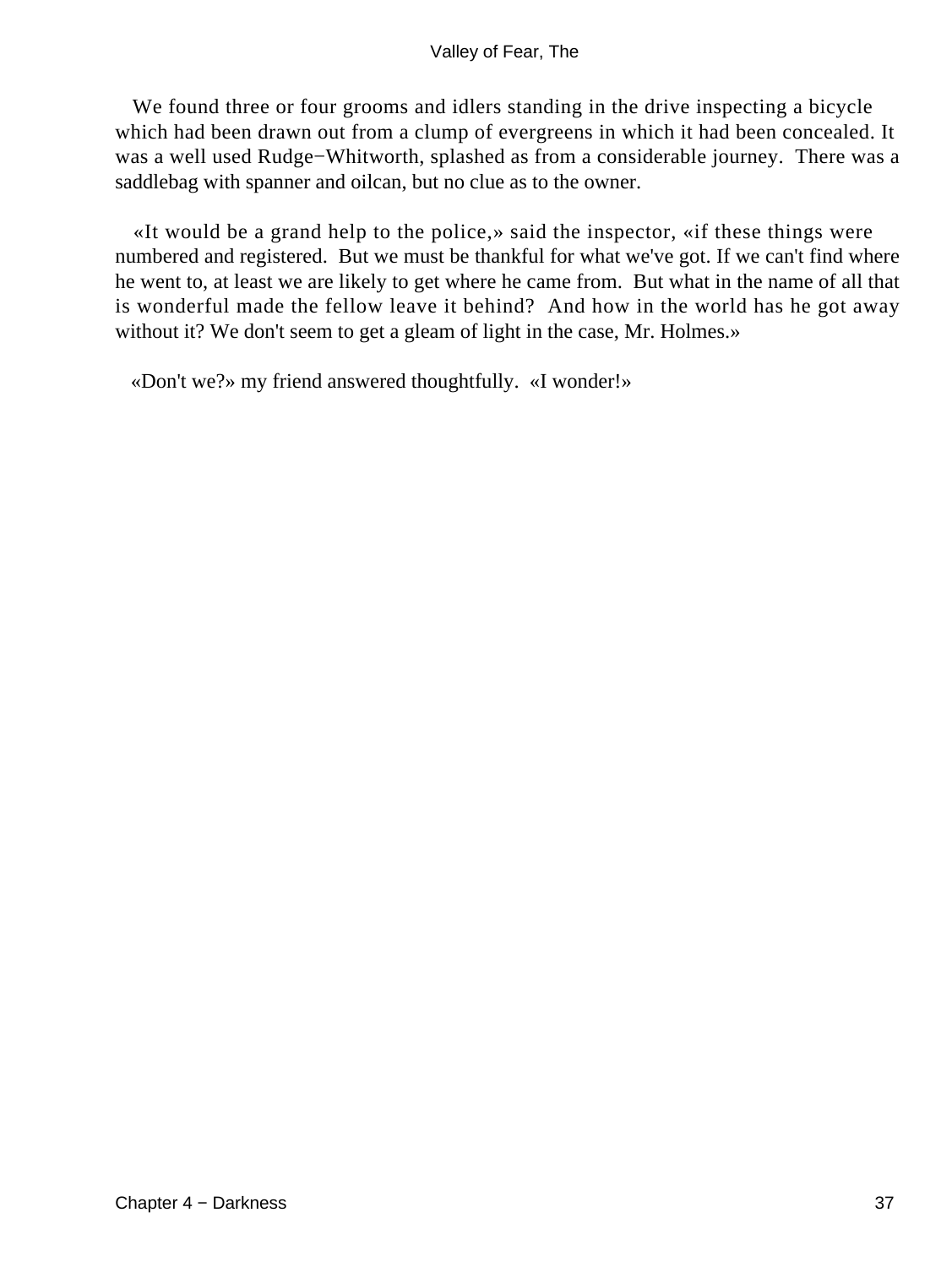# **[Chapter 5 − The People of the Drama](#page-149-0)**

*«H*ave you seen all you want of the study?» asked White Mason as we reentered the house.

«For the time,» said the inspector, and Holmes nodded.

 «Then perhaps you would now like to hear the evidence of some of the people in the house. We could use the dining room, Ames. Please come yourself first and tell us what you know.»

 The butler's account was a simple and a clear one, and he gave a convincing impression of sincerity. He had been engaged five years before, when Douglas first came to Birlstone. He understood that Mr. Douglas was a rich gentleman who had made his money in America. He had been a kind and considerate employer – not quite what Ames was used to, perhaps; but one can't have everything. He never saw any signs of apprehension in Mr. Douglas: on the contrary, he was the most fearless man he had ever known. He ordered the drawbridge to be pulled up every night because it was the ancient custom of the old house, and he liked to keep the old ways up.

 Mr. Douglas seldom went to London or left the village; but on the day before the crime he had been shopping at Tunbridge Wells. He (Ames) had observed some restlessness and excitement on the part of Mr. Douglas that day; for he had seemed impatient and irritable, which was unusual with him. He had not gone to bed that night; but was in the pantry at the back of the house, putting away the silver, when he heard the bell ring violently. He heard no shot; but it was hardly possible he would, as the pantry and kitchens were at the very back of the house and there were several closed doors and a long passage between. The housekeeper had come out of her room, attracted by the violent ringing of the bell. They had gone to the front of the house together.

 As they reached the bottom of the stairs he had seen Mrs. Douglas coming down it. No, she was not hurrying; it did not seem to him that she was particularly agitated. Just as she reached the bottom of the stair Mr. Barker had rushed out of the study. He had stopped Mrs. Douglas and begged her to go back.

 «For God's sake, go back to your room!» he cried. «Poor Jack is dead! You can do nothing. For God's sake, go back!»

 After some persuasion upon the stairs Mrs. Douglas had gone back. She did not scream. She made no outcry whatever. Mrs. Allen, the housekeeper, had taken her upstairs and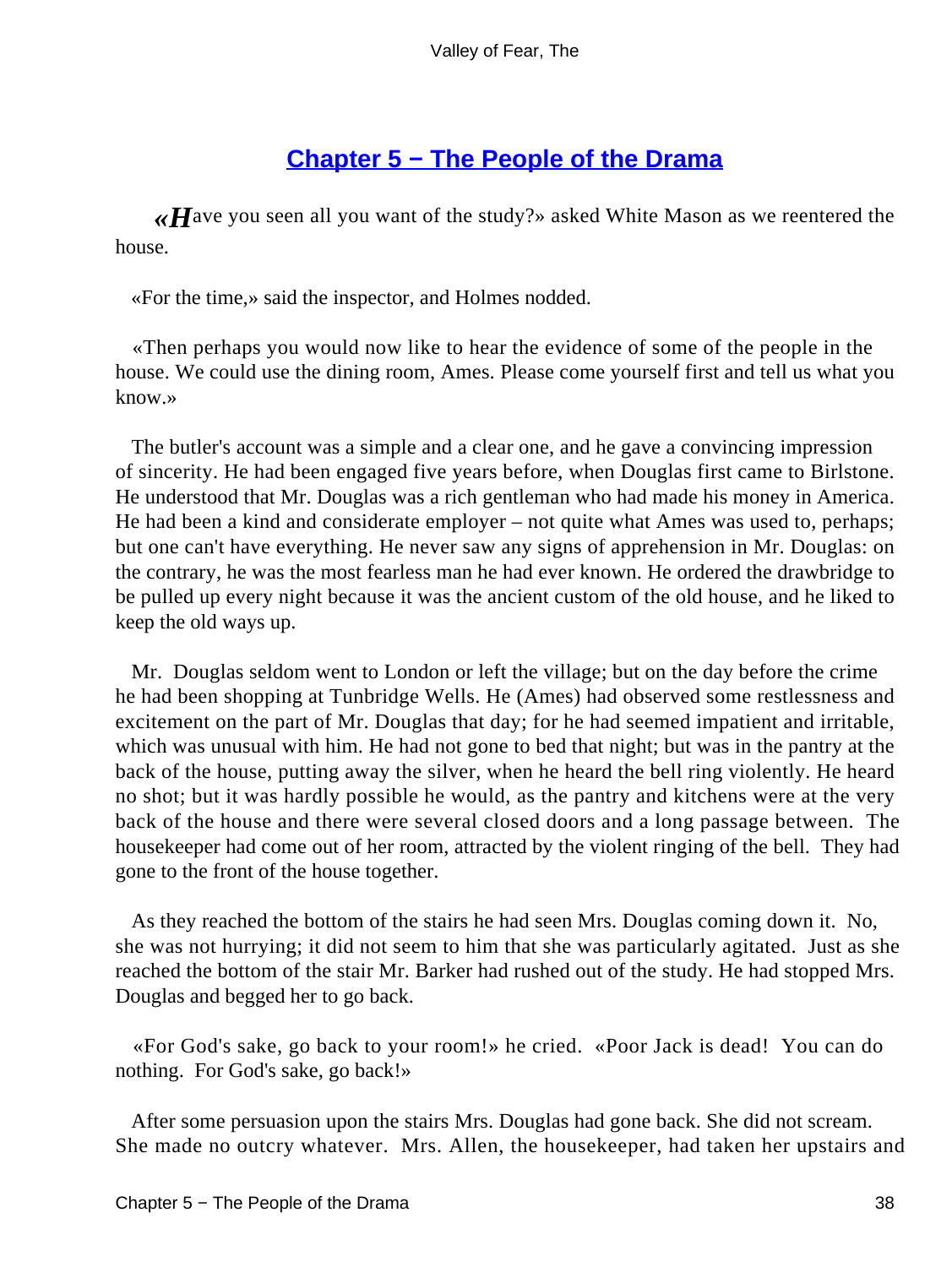stayed with her in the bedroom. Ames and Mr. Barker had then returned to the study, where they had found everything exactly as the police had seen it. The candle was not lit at that time; but the lamp was burning. They had looked out of the window; but the night was very dark and nothing could be seen or heard. They had then rushed out into the hall, where Ames had turned the windlass which lowered the drawbridge. Mr. Barker had then hurried off to get the police.

Such, in its essentials, was the evidence of the butler.

 The account of Mrs. Allen, the housekeeper, was, so far as it went, a corroboration of that of her fellow servant. The housekeeper's room was rather nearer to the front of the house than the pantry in which Ames had been working. She was preparing to go to bed when the loud ringing of the bell had attracted her attention. She was a little hard of hearing. Perhaps that was why she had not heard the shot; but in any case the study was a long way off. She remembered hearing some sound which she imagined to be the slamming of a door. That was a good deal earlier – half an hour at least before the ringing of the bell. When Mr. Ames ran to the front she went with him. She saw Mr. Barker, very pale and excited, come out of the study. He intercepted Mrs. Douglas, who was coming down the stairs. He entreated her to go back, and she answered him, but what she said could not be heard.

«Take her up! Stay with her!» he had said to Mrs. Allen.

 She had therefore taken her to the bedroom, and endeavoured to soothe her. She was greatly excited, trembling all over, but made no other attempt to go downstairs. She just sat in her dressing gown by her bedroom fire, with her head sunk in her hands. Mrs. Allen stayed with her most of the night. As to the other servants, they had all gone to bed, and the alarm did not reach them until just before the police arrived. They slept at the extreme back of the house, and could not possibly have heard anything.

 So far the housekeeper could add nothing on cross−examination save lamentations and expressions of amazement.

 Cecil Barker succeeded Mrs. Allen as a witness. As to the occurrences of the night before, he had very little to add to what he had already told the police. Personally, he was convinced that the murderer had escaped by the window. The bloodstain was conclusive, in his opinion, on that point. Besides, as the bridge was up, there was no other possible way of escaping. He could not explain what had become of the assassin or why he had not taken his bicycle, if it were indeed his. He could not possibly have been drowned in the moat, which was at no place more than three feet deep.

 In his own mind he had a very definite theory about the murder. Douglas was a reticent man, and there were some chapters in his life of which he never spoke. He had emigrated to America when he was a very young man. He had prospered well, and Barker had first met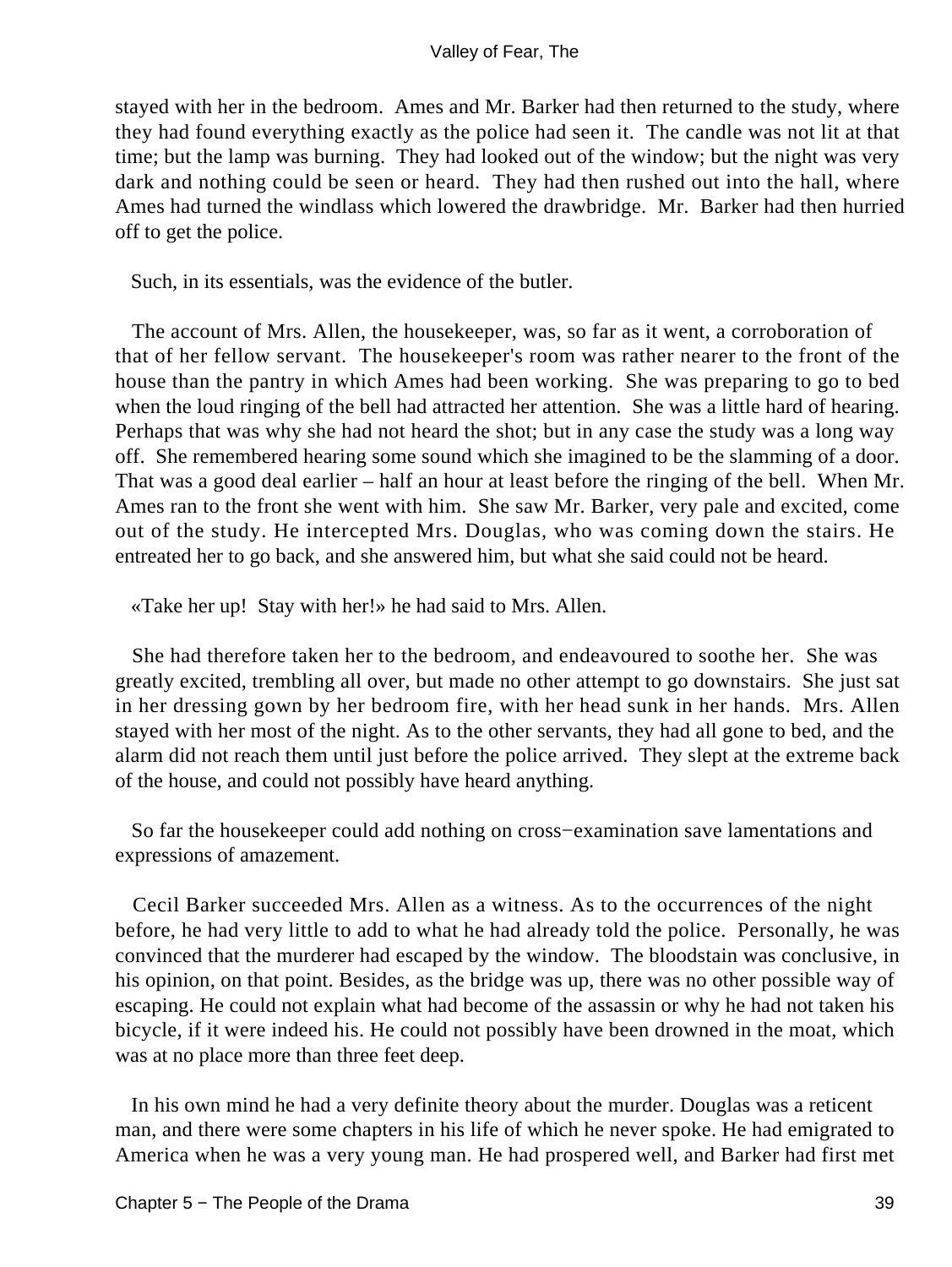him in California, where they had become partners in a successful mining claim at a place called Benito Canon. They had done very well; but Douglas had suddenly sold out and started for England. He was a widower at that time. Barker had afterwards realized his money and come to live in London. Thus they had renewed their friendship.

 Douglas had given him the impression that some danger was hanging over his head, and he had always looked upon his sudden departure from California, and also his renting a house in so quiet a place in England, as being connected with this peril. He imagined that some secret society, some implacable organization, was on Douglas's track, which would never rest until it killed him. Some remarks of his had given him this idea; though he had never told him what the society was, nor how he had come to offend it. He could only suppose that the legend upon the placard had some reference to this secret society.

«How long were you with Douglas in California?» asked Inspector MacDonald.

«Five years altogether.»

«He was a bachelor, you say?»

«A widower.»

«Have you ever heard where his first wife came from?»

 «No, I remember his saying that she was of German extraction, and I have seen her portrait. She was a very beautiful woman. She died of typhoid the year before I met him.»

«You don't associate his past with any particular part of America?»

 «I have heard him talk of Chicago. He knew that city well and had worked there. I have heard him talk of the coal and iron districts. He had travelled a good deal in his time.»

«Was he a politician? Had this secret society to do with politics?»

«No, he cared nothing about politics.»

«You have no reason to think it was criminal?»

«On the contrary, I never met a straighter man in my life.»

«Was there anything curious about his life in California?»

 «He liked best to stay and to work at our claim in the mountains. He would never go where other men were if he could help it. That's why I first thought that someone was after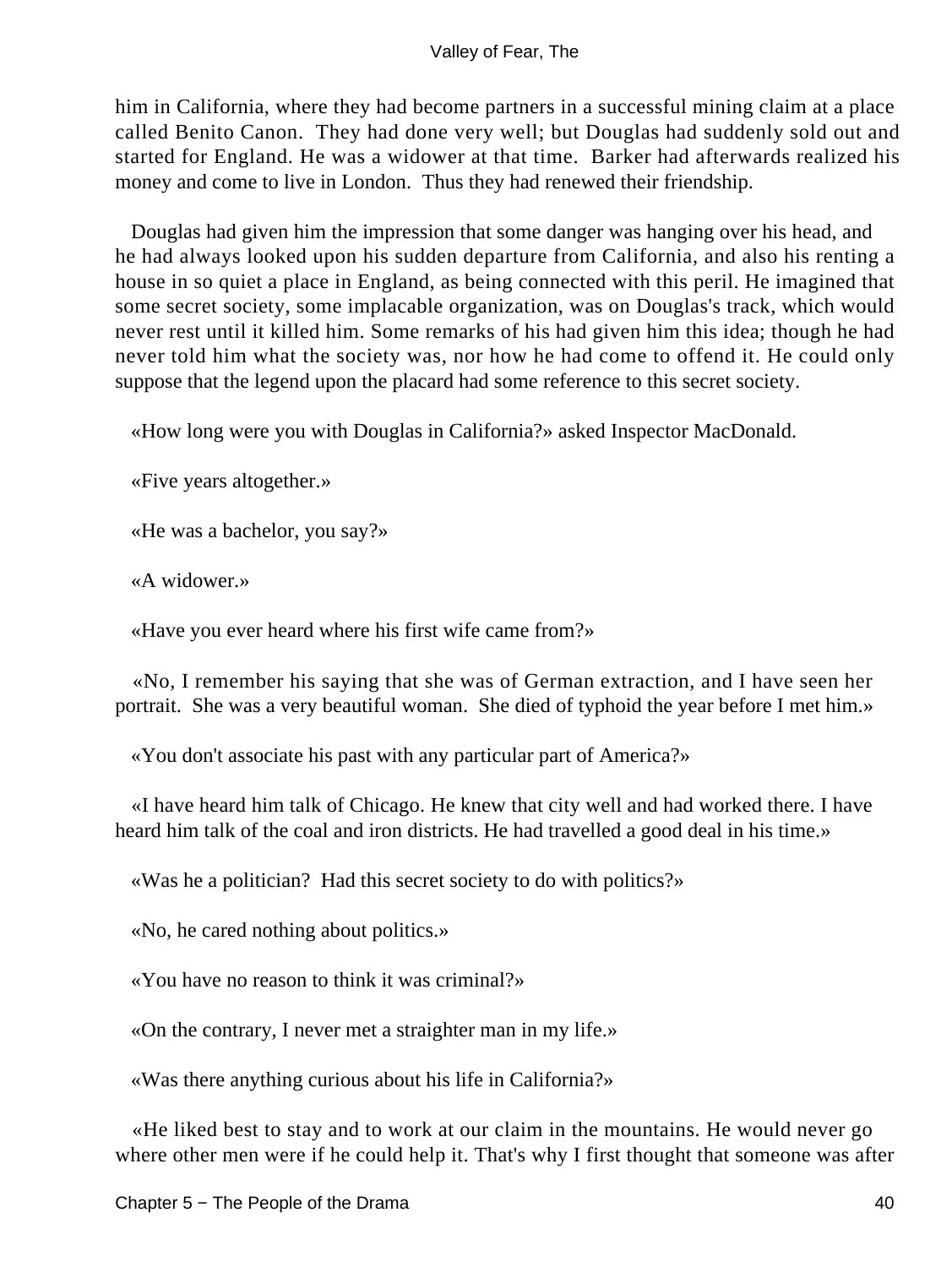him. Then when he left so suddenly for Europe I made sure that it was so. I believe that he had a warning of some sort. Within a week of his leaving half a dozen men were inquiring for him.»

«What sort of men?»

 «Well, they were a mighty hard−looking crowd. They came up to the claim and wanted to know where he was. I told them that he was gone to Europe and that I did not know where to find him. They meant him no good – it was easy to see that.»

«Were these men Americans – Californians?»

 «Well, I don't know about Californians. They were Americans, all right. But they were not miners. I don't know what they were, and was very glad to see their backs.»

«That was six years ago?»

«Nearer seven.»

 «And then you were together five years in California, so that this business dates back not less than eleven years at the least?»

«That is so.»

 «It must be a very serious feud that would be kept up with such earnestness for as long as that. It would be no light thing that would give rise to it.»

«I think it shadowed his whole life. It was never quite out of his mind.»

 «But if a man had a danger hanging over him, and knew what it was, don't you think he would turn to the police for protection?»

 «Maybe it was some danger that he could not be protected against. There's one thing you should know. He always went about armed. His revolver was never out of his pocket. But, by bad luck, he was in his dressing gown and had left it in the bedroom last night. Once the bridge was up, I guess he thought he was safe.»

 «I should like these dates a little clearer,» said MacDonald. «It is quite six years since Douglas left California. You followed him next year, did you not?»

«That is so.»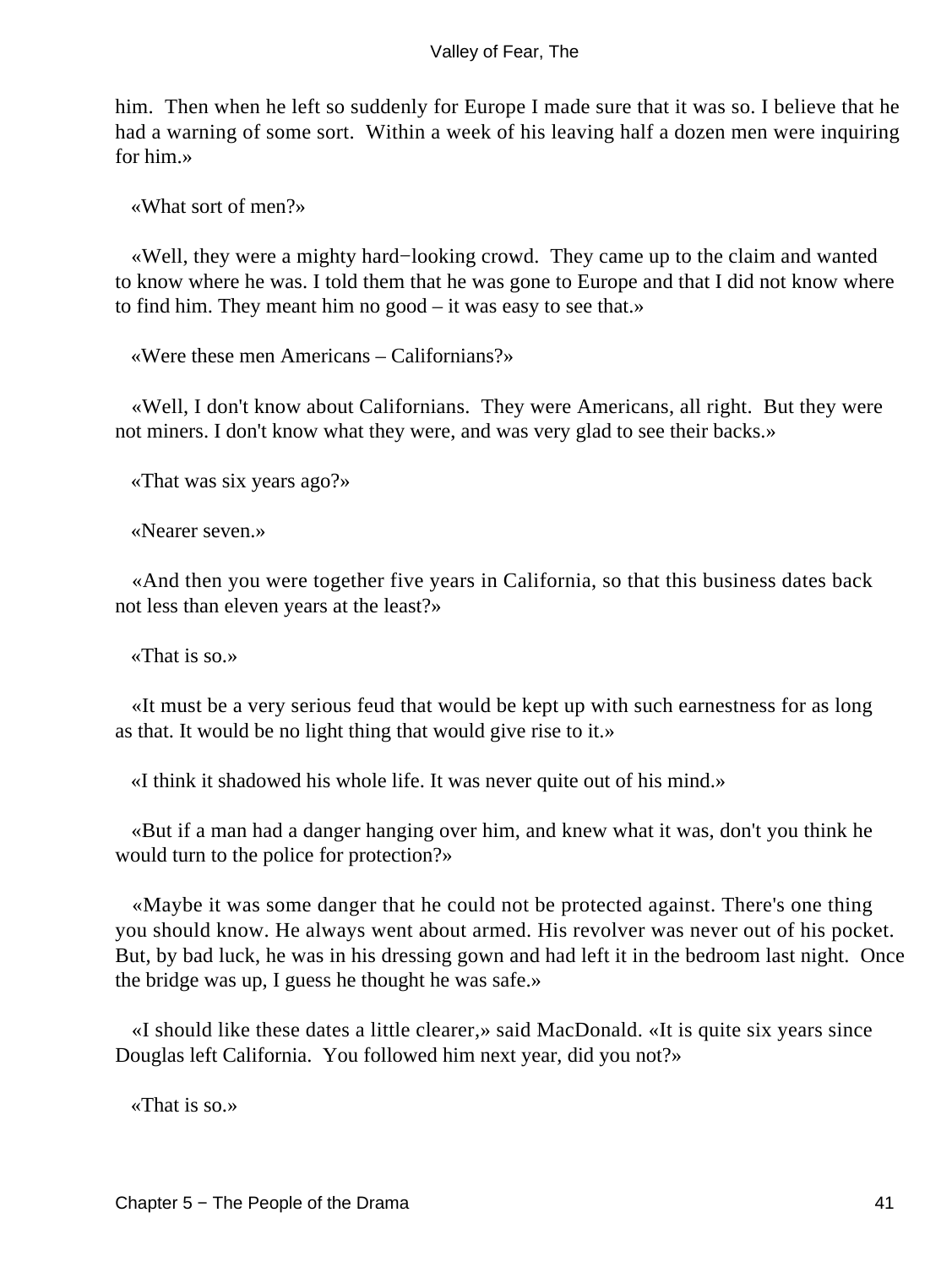«And he had been married five years. You must have returned about the time of his marriage.»

«About a month before. I was his best man.»

«Did you know Mrs. Douglas before her marriage?»

«No, I did not. I had been away from England for ten years.»

«But you have seen a good deal of her since.»

 Barker looked sternly at the detective. «I have seen a good deal of HIM since,» he answered. «If I have seen her, it is because you cannot visit a man without knowing his wife. If you imagine there is any connection  $-\infty$ 

 «I imagine nothing, Mr. Barker. I am bound to make every inquiry which can bear upon the case. But I mean no offense.»

«Some inquiries are offensive,» Barker answered angrily.

 «It's only the facts that we want. It is in your interest and everyone's interest that they should be cleared up. Did Mr. Douglas entirely approve your friendship with his wife?»

 Barker grew paler, and his great, strong hands were clasped convulsively together. «You have no right to ask such questions!» he cried. «What has this to do with the matter you are investigating?»

«I must repeat the question.»

«Well, I refuse to answer.»

 «You can refuse to answer; but you must be aware that your refusal is in itself an answer, for you would not refuse if you had not something to conceal.»

 Barker stood for a moment with his face set grimly and his strong black eyebrows drawn low in intense thought. Then he looked up with a smile. «Well, I guess you gentlemen are only doing your clear duty after all, and I have no right to stand in the way of it. I'd only ask you not to worry Mrs. Douglas over this matter; for she has enough upon her just now. I may tell you that poor Douglas had just one fault in the world, and that was his jealousy. He was fond of me – no man could be fonder of a friend. And he was devoted to his wife. He loved me to come here, and was forever sending for me. And yet if his wife and I talked together or there seemed any sympathy between us, a kind of wave of jealousy would pass over him, and he would be off the handle and saying the wildest things in a moment. More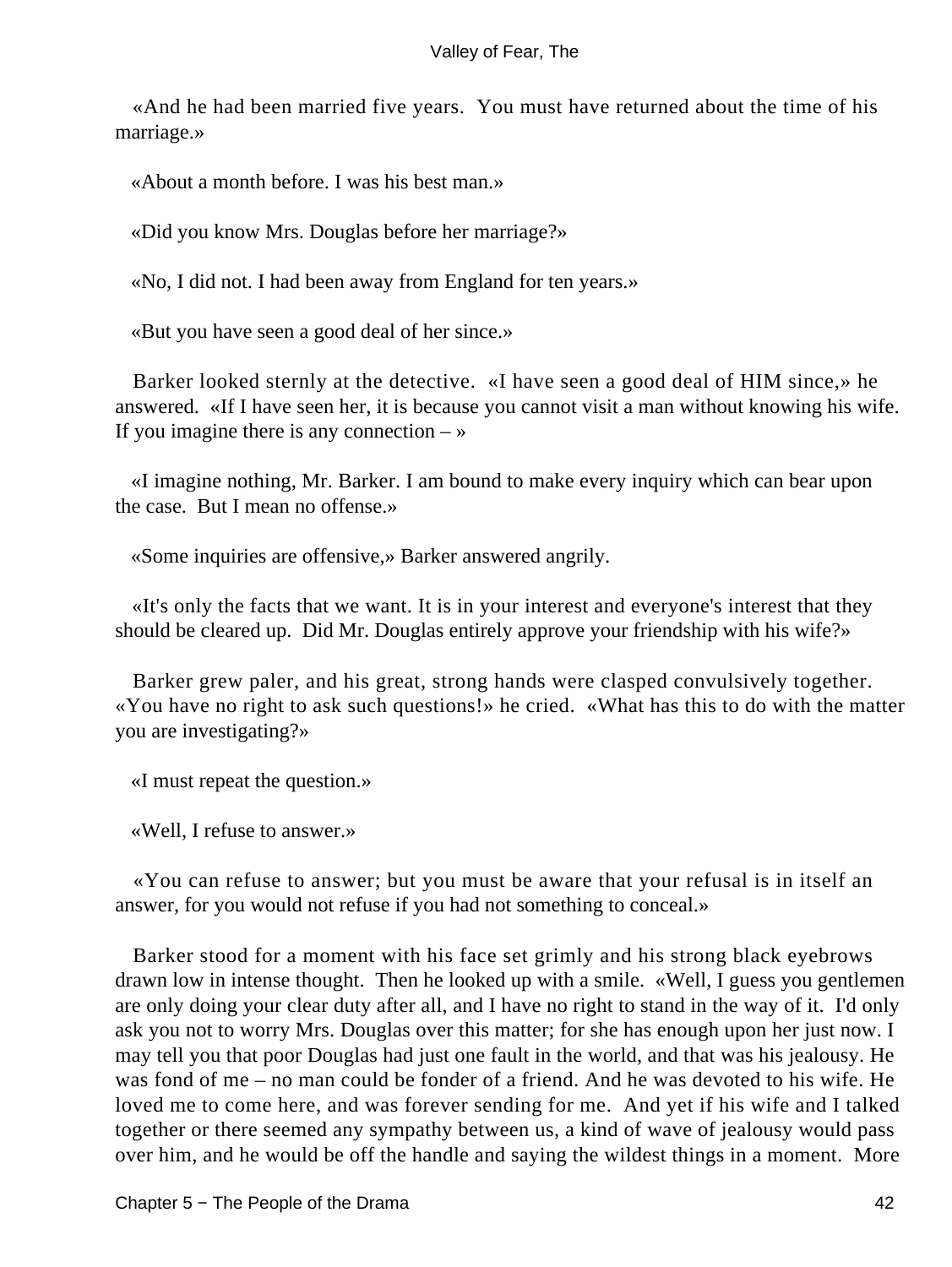than once I've sworn off coming for that reason, and then he would write me such penitent, imploring letters that I just had to. But you can take it from me, gentlemen, if it was my last word, that no man ever had a more loving, faithful wife – and I can say also no friend could be more loyal than I!»

 It was spoken with fervour and feeling, and yet Inspector MacDonald could not dismiss the subject.

 «You are aware,» said he, «that the dead man's wedding ring has been taken from his finger?»

«So it appears,» said Barker.

«What do you mean by 'appears'? You know it as a fact.»

 The man seemed confused and undecided . «When I said 'appears' I meant that it was conceivable that he had himself taken off the ring.»

 «The mere fact that the ring should be absent, whoever may have removed it, would suggest to anyone's mind, would it not, that the marriage and the tragedy were connected?»

 Barker shrugged his broad shoulders. «I can't profess to say what it means,» he answered. «But if you mean to hint that it could reflect in any way upon this lady's honour» – his eyes blazed for an instant, and then with an evident effort he got a grip upon his own emotions – «well, you are on the wrong track, that's all.»

«I don't know that I've anything else to ask you at present,» said MacDonald, coldly.

 «There was one small point,» remarked Sherlock Holmes. «When you entered the room there was only a candle lighted on the table, was there not?»

«Yes, that was so.»

«By its light you saw that some terrible incident had occurred?»

«Exactly.»

«You at once rang for help?»

«Yes.»

«And it arrived very speedily?»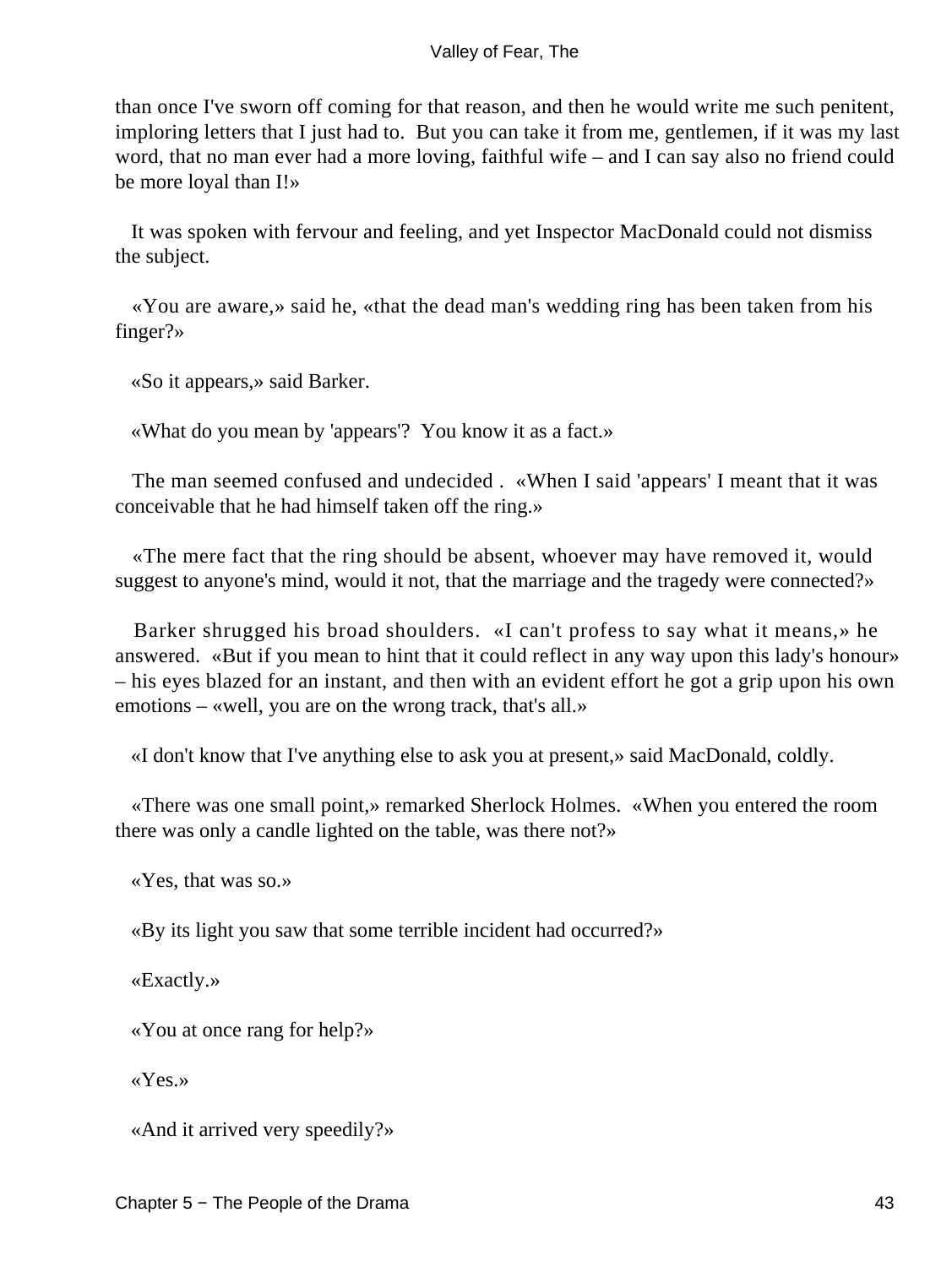«Within a minute or so.»

 «And yet when they arrived they found that the candle was out and that the lamp had been lighted. That seems very remarkable.»

 Again Barker showed some signs of indecision. «I don't see that it was remarkable, Mr. Holmes,» he answered after a pause. «The candle threw aery bad light. My first thought was to get a better one. The lamp was on the table; so I lit it.»

«And blew out the candle?»

«Exactly.»

 Holmes asked no further question, and Barker, with a deliberate look from one to the other of us, which had, as it seemed to me, something of defiance in it, turned and left the room.

 Inspector MacDonald had sent up a note to the effect that he would wait upon Mrs. Douglas in her room; but she had replied that she would meet us in the dining room. She entered now, a tall and beautiful woman of thirty, reserved and self−possessed to a remarkable degree, very different from the tragic and distracted figure I had pictured. It is true that her face was pale and drawn, like that of one who has endured a great shock; but her manner was composed, and the finely moulded hand which she rested upon the edge of the table was as steady as my own. Her sad, appealing eyes travelled from one to the other of us with a curiously inquisitive expression. That questioning gaze transformed itself suddenly into abrupt speech.

«Have you found anything out yet?» she asked.

 Was it my imagination that there was an undertone of fear rather than of hope in the question?

 «We have taken every possible step, Mrs. Douglas,» said the inspector. «You may rest assured that nothing will be neglected.»

 «Spare no money,» she said in a dead, even tone. «It is my desire that every possible effort should be made.»

«Perhaps you can tell us something which may throw some light upon the matter.»

«I fear not; but all I know is at your service.»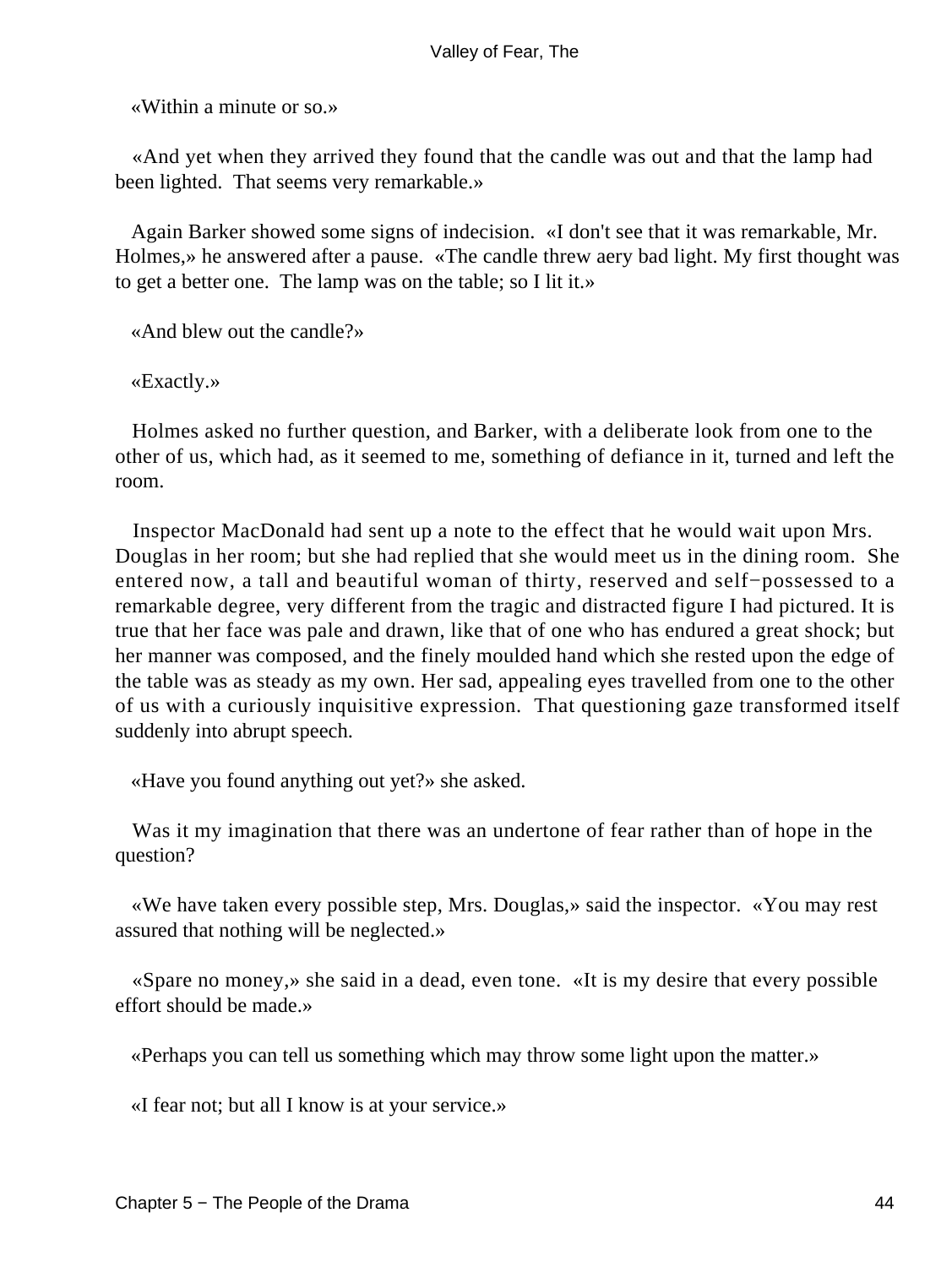«We have heard from Mr. Cecil Barker that you did not actually see – that you were never in the room where the tragedy occurred?»

«No, he turned me back upon the stairs. He begged me to return to my room.»

«Quite so. You had heard the shot, and you had at once come down.»

«I put on my dressing gown and then came down.»

 «How long was it after hearing the shot that you were stopped on the stair by Mr. Barker?»

 «It may have been a couple of minutes. It is so hard to reckon time at such a moment. He implored me not to go on. He assured me that I could do nothing. Then Mrs. Allen, the housekeeper, led me upstairs again. It was all like some dreadful dream.»

 «Can you give us any idea how long your husband had been downstairs before you heard the shot?»

 «No, I cannot say. He went from his dressing room, and I did not hear him go. He did the round of the house every night, for he was nervous of fire. It is the only thing that I have ever known him nervous of.»

 «That is just the point which I want to come to, Mrs. Douglas. You have known your husband only in England, have you not?»

«Yes, we have been married five years.»

 «Have you heard him speak of anything which occurred in America and might bring some danger upon him?»

 Mrs. Douglas thought earnestly before she answered. «Yes,» she said at last, «I have always felt that there was a danger hanging over him. He refused to discuss it with me. It was not from want of confidence in me – there was the most complete love and confidence betwecn us – but it was out of his desire to keep all alarm away from me. He thought I should brood over it if I knew all, and so he was silent.»

«How did you know it, then?»

 Mrs. Douglas's face lit with a quick smile. «Can a husband ever carry about a secret all his life and a woman who loves him have no suspicion of it? I knew it by his refusal to talk about some episodes in his American life. I knew it by certain precautions he took. I knew it by certain words he let fall. I knew it by the way he looked at unexpected strangers. I was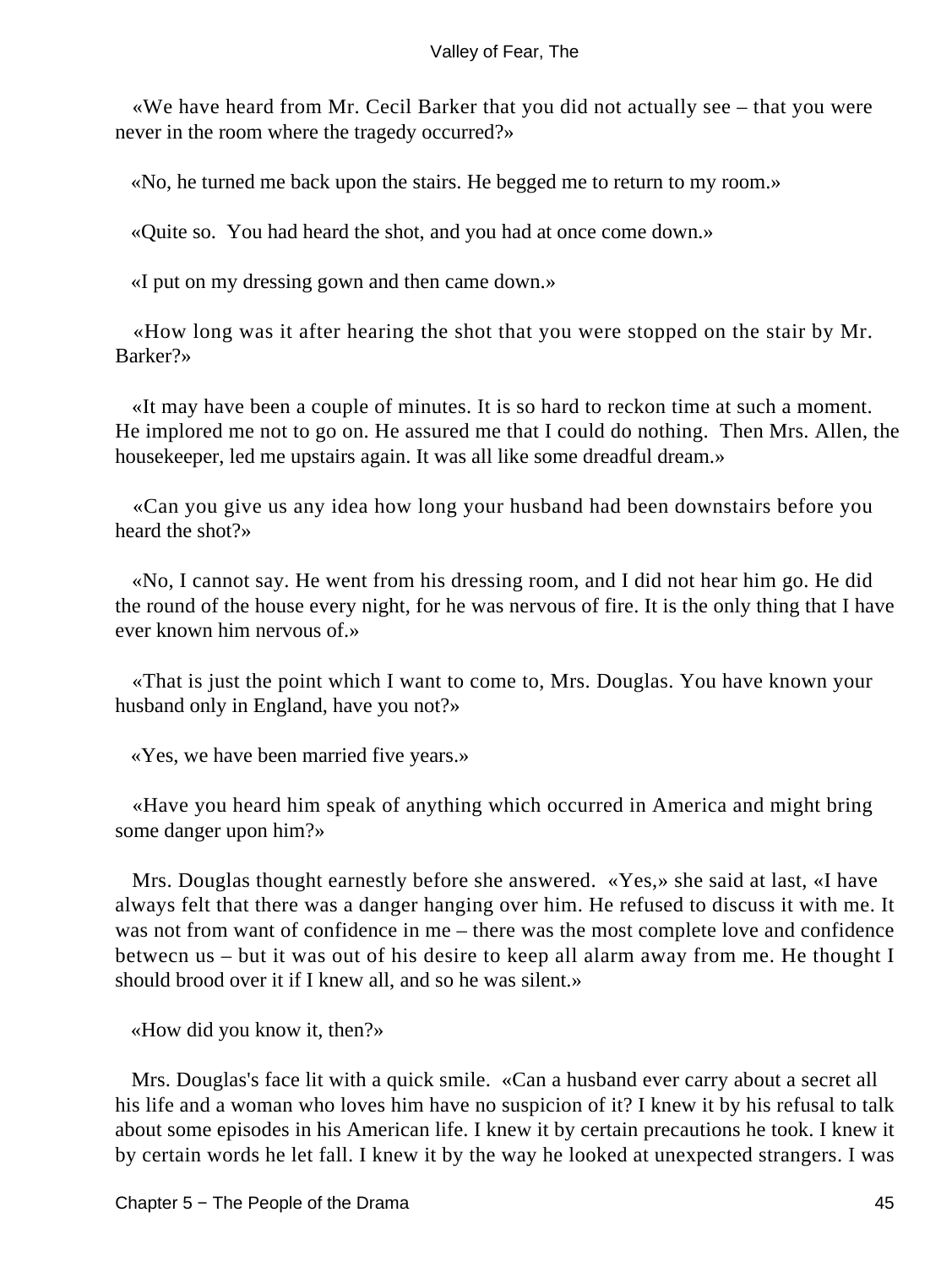perfectly certain that he had some powerful enemies, that he believed they were on his track, and that he was always on his guard against them. I was so sure of it that for years I have been terrified if ever he came home later than was expected.»

«Might I ask,» asked Holmes, «what the words were which attracted your attention?»

 «The Valley of Fear,» the lady answered. «That was an expression he has used when I questioned him. 'I have been in the Valley of Fear. I am not out of it yet.' – 'Are we never to get out of the Valley of Fear?' I have asked him when I have seen him more serious than usual. 'Sometimes I think that we never shall,' he has answered.»

«Surely you asked him what he meant by the Valley of Fear?»

 «I did; but his face would become very grave and he would shake his head. 'It is bad enough that one of us should have been in its shadow,' he said. 'Please God it shall never fall upon you!' It was some real valley in which he had lived and in which something terrible had occurred to him, of that I am certain; but I can tell you no more.»

«And he never mentioned any names?»

 «Yes, he was delirious with fever once when he had his hunting accident three years ago. Then I remember that there was a name that came continually to his lips. He spoke it with anger and a sort of horror. McGinty was the name – Bodymaster McGinty. I asked him when he recovered who Bodymaster McGinty was, and whose body he was master of. 'Never of mine, thank God!' he answered with a laugh, and that was all I could get from him. But there is a connection between Bodymaster McGinty and the Valley of Fear.»

 «There is one other point,» said Inspector MacDonald. «You met Mr. Douglas in a boarding house in London, did you not, and became engaged to him there? Was there any romance, anything secret or mysterious, about the wedding?»

«There was romance. There is always romance. There was nothing mysterious.»

«He had no rival?»

«No, I was quite free.»

 «You have heard, no doubt, that his wedding ring has been taken. Does that suggest anything to you? Suppose that some enemy of his old life had tracked him down and committed this crime, what possible reason could he have for taking his wedding ring?»

 For an instant I could have sworn that the faintest shadow of a smile flickered over the woman's lips.

Chapter 5 − The People of the Drama 46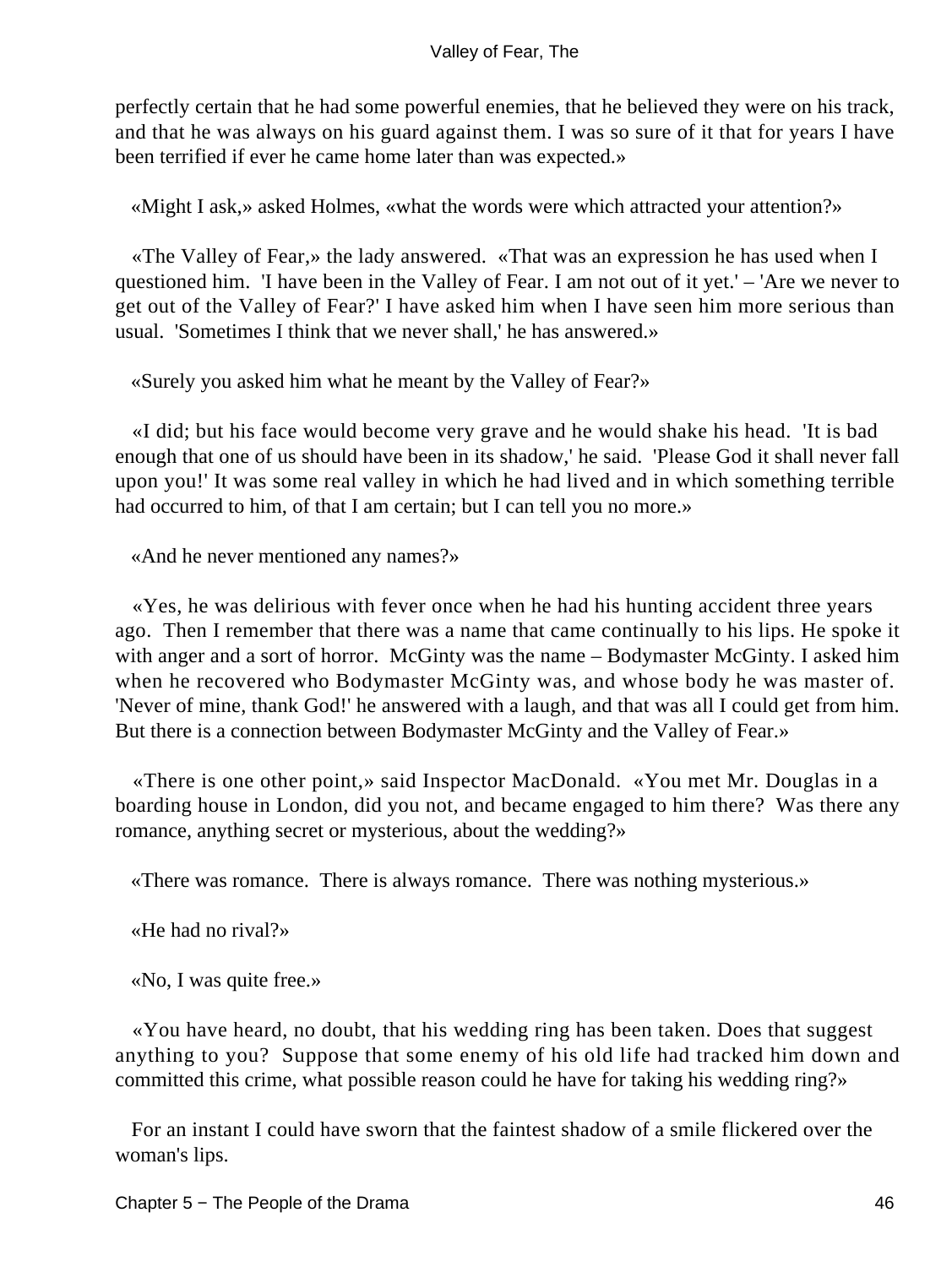«I really cannot tell,» she answered. «It is certainly a most extraordinary thing.»

 «Well, we will not detain you any longer, and we are sorry to have put you to this trouble at such a time,» said the inspector. «There are some other points, no doubt; but we can refer to you as they arise.»

 She rose, and I was again conscious of that quick, questioning glance with which she had just surveyed us. «What impression has my evidence made upon you?» The question might as well have been spoken. Then, with a bow, she swept from the room.

 «She's a beautiful woman – a very beautiful woman,» said MacDonald thoughtfully, after the door had closed behind her. «This man Barker has certainly been down here a good deal. He is a man who might be attractive to a woman. He admits that the dead man was jealous, and maybe he knew best himself what cause he had for jealousy. Then there's that wedding ring. You can't get past that. The man who tears a wedding ring off a dead man's – What do you say to it, Mr. Holmes?»

 My friend had sat with his head upon his hands, sunk in the deepest thought. Now he rose and rang the bell. «Ames,» he said, when the butler entered, «where is Mr. Cecil Barker now?»

«I'll see, sir.»

He came back in a moment to say that Barker was in the garden.

 «Can you remember, Ames, what Mr. Barker had on his feet last night when you joined him in the study?»

 «Yes, Mr. Holmes. He had a pair of bedroom slippers. I brought him his boots when he went for the police.»

«Where are the slippers now?»

«They are still under the chair in the hall.»

 «Very good, Ames. It is, of course, important for us to know which tracks may be Mr. Barker's and which from outside.»

 «Yes, sir. I may say that I noticed that the slippers were stained with blood – so indeed were my own.»

 «That is natural enough, considering the condition of the room. Very good, Ames. We will ring if we want you.»

Chapter 5 − The People of the Drama 47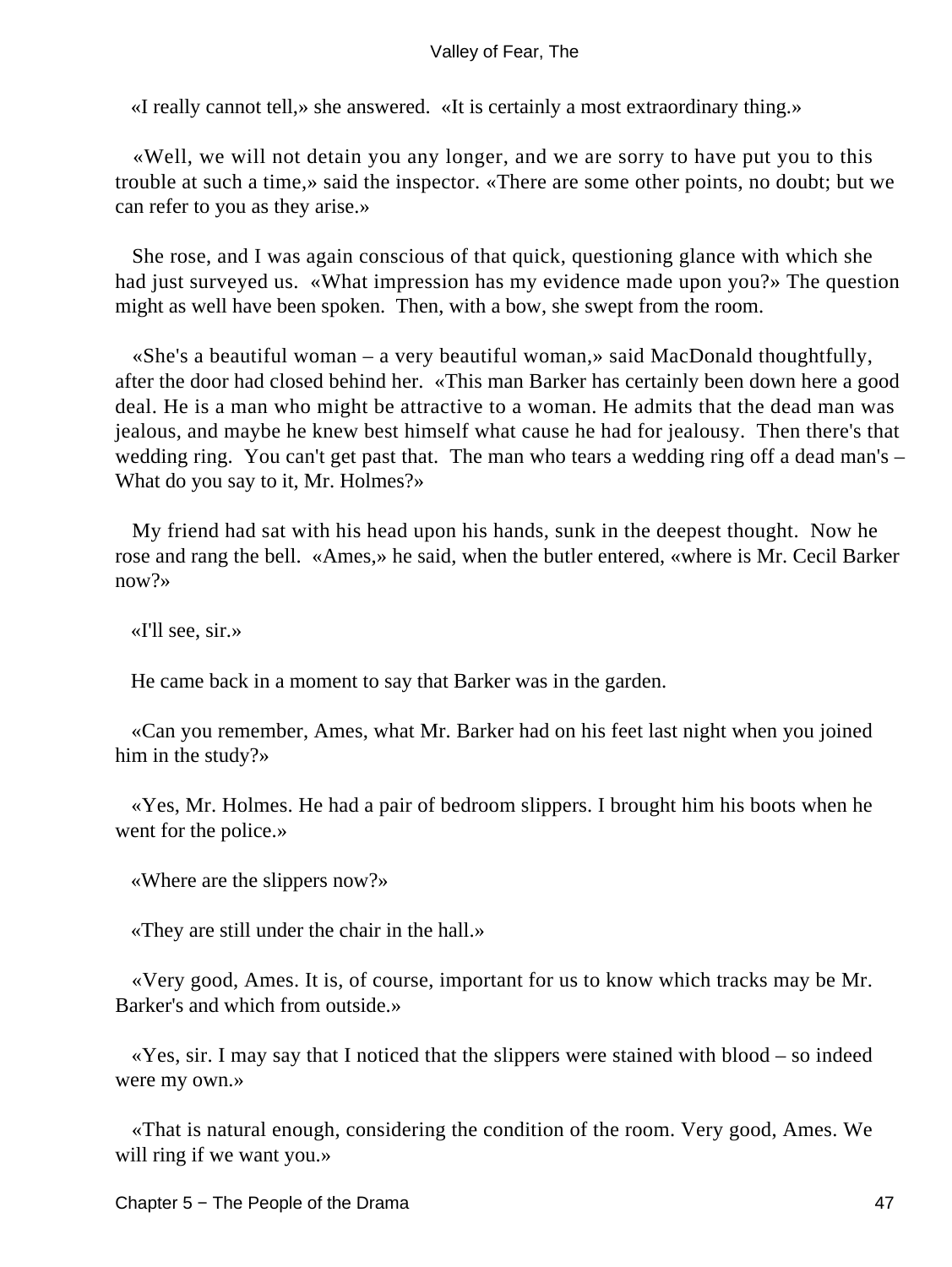A few minutes later we were in the study. Holmes had brought with him the carpet slippers from the hall. As Ames had observed, the soles of both were dark with blood.

 «Strange!» murmured Holmes, as he stood in the light of the window and examined them minutely. «Very strange indeed!»

 Stooping with one of his quick feline pounces, he placed the slipper upon the blood mark on the sill. It exactly corresponded. He smiled in silence at his colleagues.

 The inspector was transfigured with excitement. His native accent rattled like a stick upon railings.

 «Man,» he cried, «there's not a doubt of it! Barker has just marked the window himself. It's a good deal broader than any bootmark. I mind that you said it was a splay−foot, and here's the explanation. But what's the game, Mr. Holmes – what's the game?»

«Ay, what's the game?» my friend repeated thoughtfully.

 White Mason chuckled and rubbed his fat hands together in his professional satisfaction. «I said it was a snorter!» he cried. «And a real snorter it is!»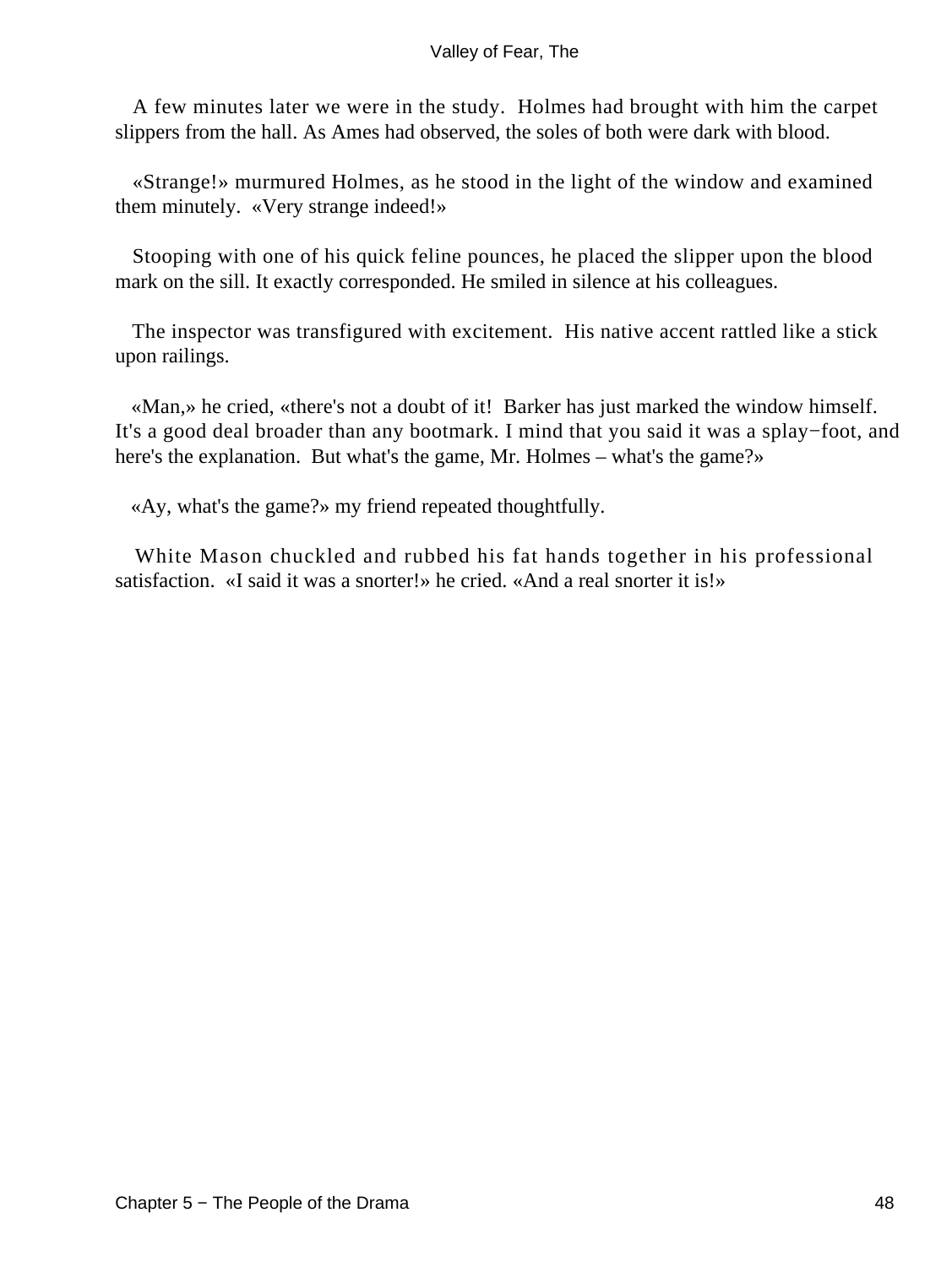# **[Chapter 6 − A Dawning Light](#page-149-0)**

**The three detectives had many matters of detail into which to inquire; so I returned** alone to our modest quarters at the village inn. But before doing so I took a stroll in the curious old−world garden which flanked the house. Rows of very ancient yew trees cut into strange designs girded it round. Inside was a beautiful stretch of lawn with an old sundial in the middle, the whole effect so soothing and restful that it was welcome to my somewhat jangled nerves.

 In that deeply peaceful atmosphere one could forget, or remember only as some fantastic nightmare, that darkened study with the sprawling, bloodstained figure on the floor. And yet, as I strolled round it and tried to steep my soul in its gentle balm, a strange incident occurred, which brought me back to the tragedy and left a sinister impression in my mind.

 I have said that a decoration of yew trees circled the garden. At the end farthest from the house they thickened into a continuous hedge. On the other side of this hedge, concealed from the eyes of anyone approaching from the direction of the house, there was a stone seat. As I approached the spot I was aware of voices, some remark in the deep tones of a man, answered by a little ripple of feminine laughter.

 An instant later I had come round the end of the hedge and my eyes lit upon Mrs. Douglas and the man Barker before they were aware of my presence. Her appearance gave me a shock. In the dining−room she had been demure and discreet. Now all pretense of grief had passed away from her. Her eyes shone with the joy of living, and her face still quivered with amusement at some remark of her companion. He sat forward, his hands clasped and his forearms on his knees, with an answering smile upon his bold, handsome face. In an instant – but it was just one instant too late – they resumed their solemn masks as my figure came into view. A hurried word or two passed between them, and then Barker rose and came towards me.

«Excuse me, sir,» said he, «but am I addressing Dr. Watson?»

 I bowed with a coldness which showed, I dare say, very plainly the impression which had been produced upon my mind.

 «We thought that it was probably you, as your friendship with Mr. Sherlock Holmes is so well known. Would you mind coming over and speaking to Mrs. Douglas for one instant?»

I followed him with a dour face. Very clearly I could see in my mind's eye that shattered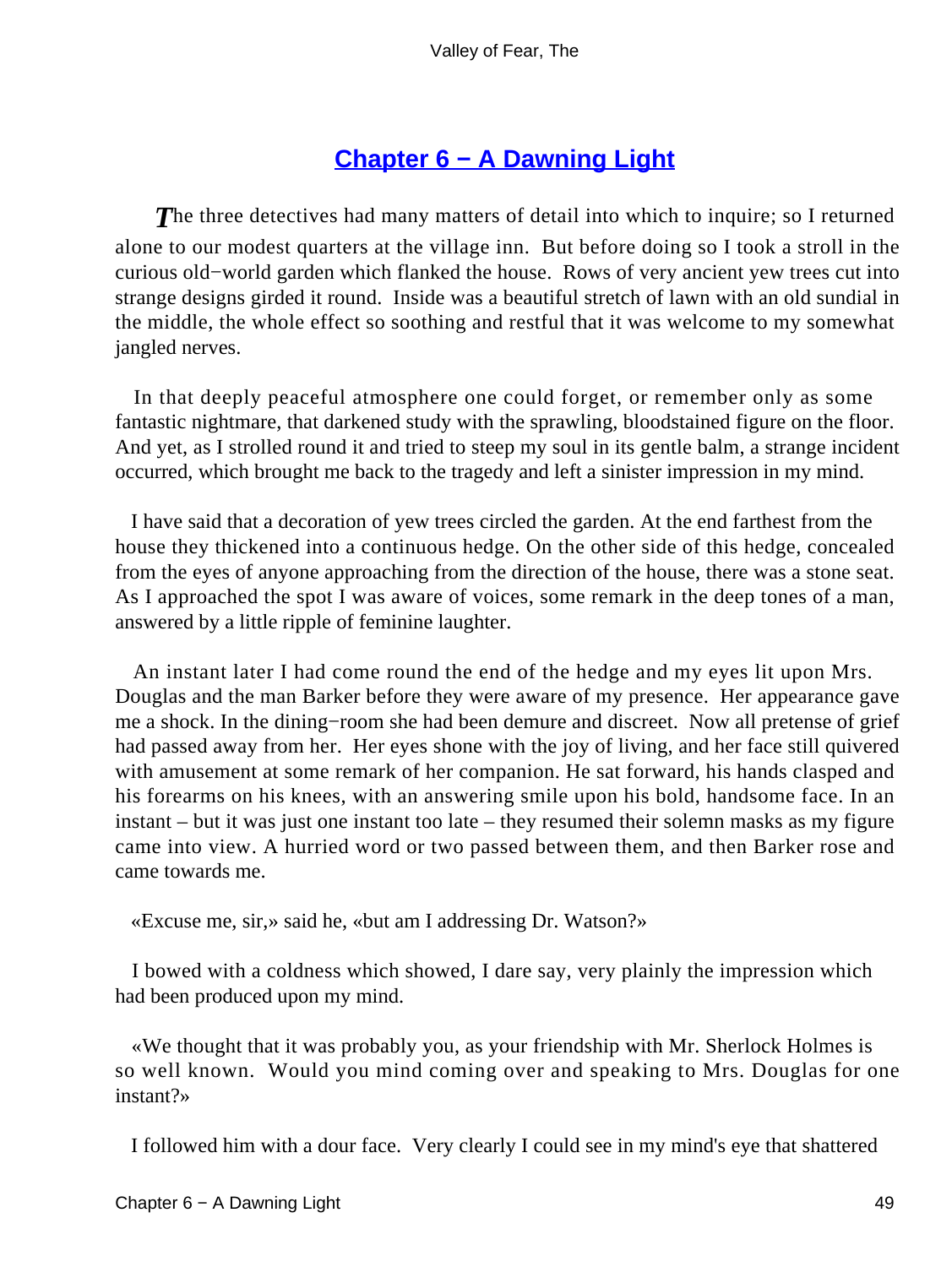figure on the floor. Here within a few hours of the tragedy were his wife and his nearest friend laughing together behind a bush in the garden which had been his. I greeted the lady with reserve. I had grieved with her grief in the dining room. Now I met her appealing gaze with an unresponsive eye.

«I fear that you think me callous and hard−hearted,» said she.

I shrugged my shoulders. «It is no business of mine,» said I.

«Perhaps some day you will do me justice. If you only realized  $-\infty$ 

 «There is no need why Dr. Watson should realize,» said Barker quickly. «As he has himself said, it is no possible business of his.»

«Exactly,» said I, «and so I will beg leave to resume my walk.»

 «One moment, Dr. Watson,» cried the woman in a pleading voice. «There is one question which you can answer with more authority than anyone else in the world, and it may make a very great difference to me. You know Mr. Holmes and his relations with the police better than anyone else can. Supposing that a matter were brought confidentially to his knowledge, is it absolutely necessary that he should pass it on to the detectives?»

«Yes, that's it,» said Barker eagerly. «Is he on his own or is he entirely in with them?»

«I really don't know that I should be justified in discussing such a point.»

 $\ll$ I beg – I implore that you will, Dr. Watson! I assure you that you will be helping us – helping me greatly if you will guide us on that point.»

 There was such a ring of sincerity in the woman's voice that for the instant I forgot all about her levity and was moved only to do her will.

 «Mr. Holmes is an independent investigator,» I said. «He is his own master, and would act as his own judgment directed. At the same time, he would naturally feel loyalty towards the officials who were working on the same case, and he would not conceal from them anything which would help them in bringing a criminal to justice. Beyond this I can say nothing, and I would refer you to Mr. Holmes himself if you wanted fuller information.»

 So saying I raised my hat and went upon my way, leaving them still seated behind that concealing hedge. I looked back as I rounded the far end of it, and saw that they were still talking very earnestly together, and, as they were gazing after me, it was clear that it was our interview that was the subject of their debate.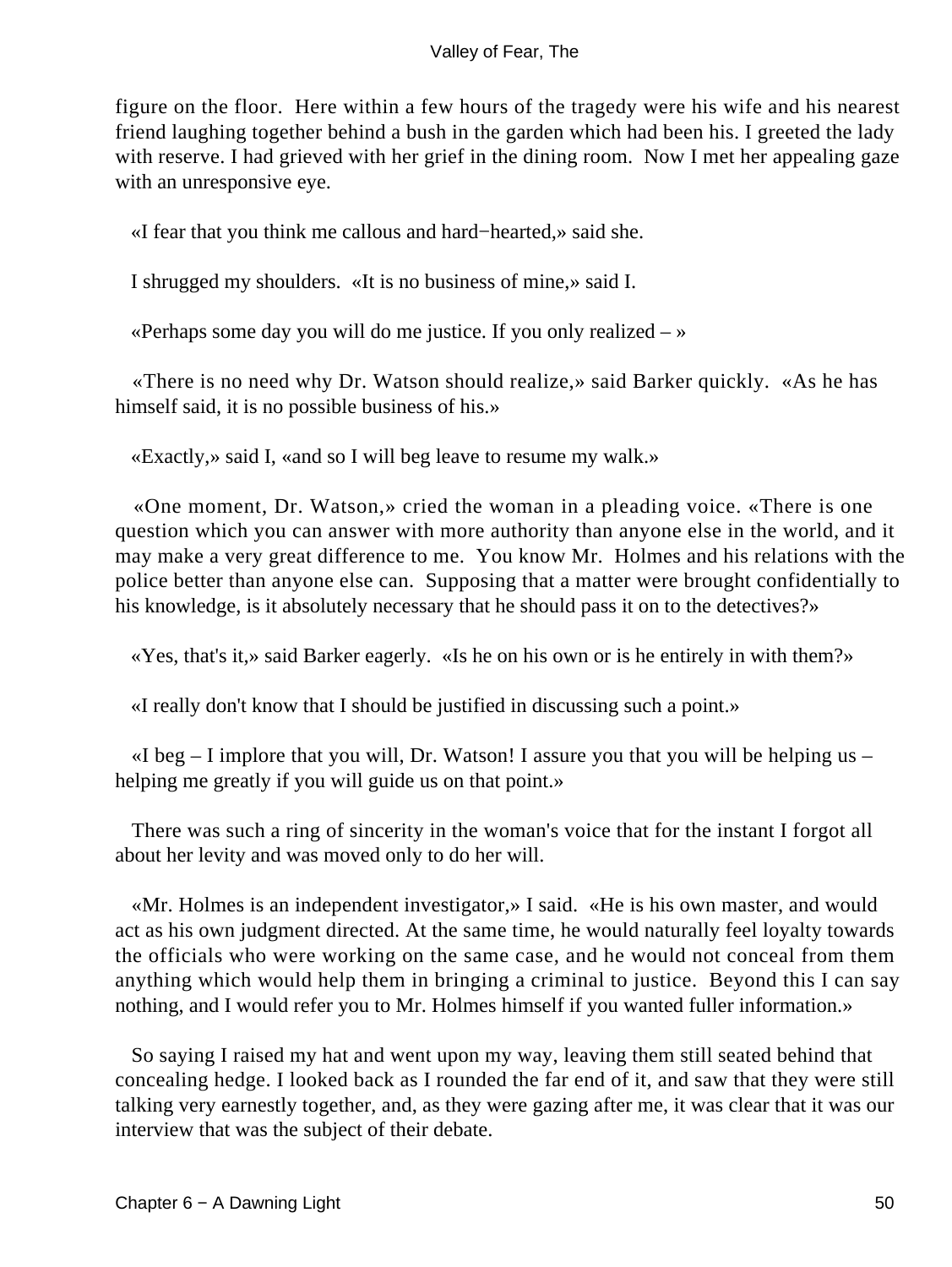«I wish none of their confidences,» said Holmes, when I reported to him what had occurred. He had spent the whole afternoon at the Manor House in consultation with his two colleagues, and returned about five with a ravenous appetite for a high tea which I had ordered for him. «No confidences, Watson; for they are mighty awkward if it comes to an arrest for conspiracy and murder.»

# «You think it will come to that?»

 He was in his most cheerful and debonair humour. «My dear Watson, when I have exterminated that fourth egg I shall be ready to put you in touch with the whole situation. I don't say that we have fathomed it – far from it – but when we have traced the missing dumb−bell – »

# «The dumb−bell!»

 «Dear me, Watson, is it possible that you have not penetrated the fact that the case hangs upon the missing dumb−bell? Well, well, you need not be downcast; for between ourselves I don't think that either Inspector Mac or the excellent local practitioner has grasped the overwhelming importance of this incident. One dumb−bell, Watson! Consider an athlete with one dumb−bell! Picture to yourself the unilateral development, the imminent danger of a spinal curvature. Shocking, Watson, shocking!»

 He sat with his mouth full of toast and his eyes sparkling with mischief, watching my intellectual entanglement. The mere sight of his excellent appetite was an assurance of success; for I had very clear recollections of days and nights without a thought of food, when his baffled mind had chafed before some problem while his thin, eager features became more attenuated with the asceticism of complete mental concentration. Finally he lit his pipe, and sitting in the inglenook of the old village inn he talked slowly and at random about his case, rather as one who thinks aloud than as one who makes a considered statement.

 "A lie, Watson – a great, big, thumping, obtrusive, uncompromising lie – that's what meets us on the threshold! There is our starting point. The whole story told by Barker is a lie. But Barker's story is corroborated by Mrs. Douglas. Therefore she is lying also. They are both lying, and in a conspiracy. So now we have the clear problem. Why are they lying, and what is the truth which they are trying so hard to conceal? Let us try, Watson, you and I, if we can get behind the lie and reconstruct the truth.

 "How do I know that they are lying? Because it is a clumsy fabrication which simply could not be true. Consider! According to the story given to us, the assassin had less than a minute after the murder had been committed to take that ring, which was under another ring, from the dead man's finger, to replace the other ring – a thing which he would surely never have done – and to put that singular card beside his victim. I say that this was obviously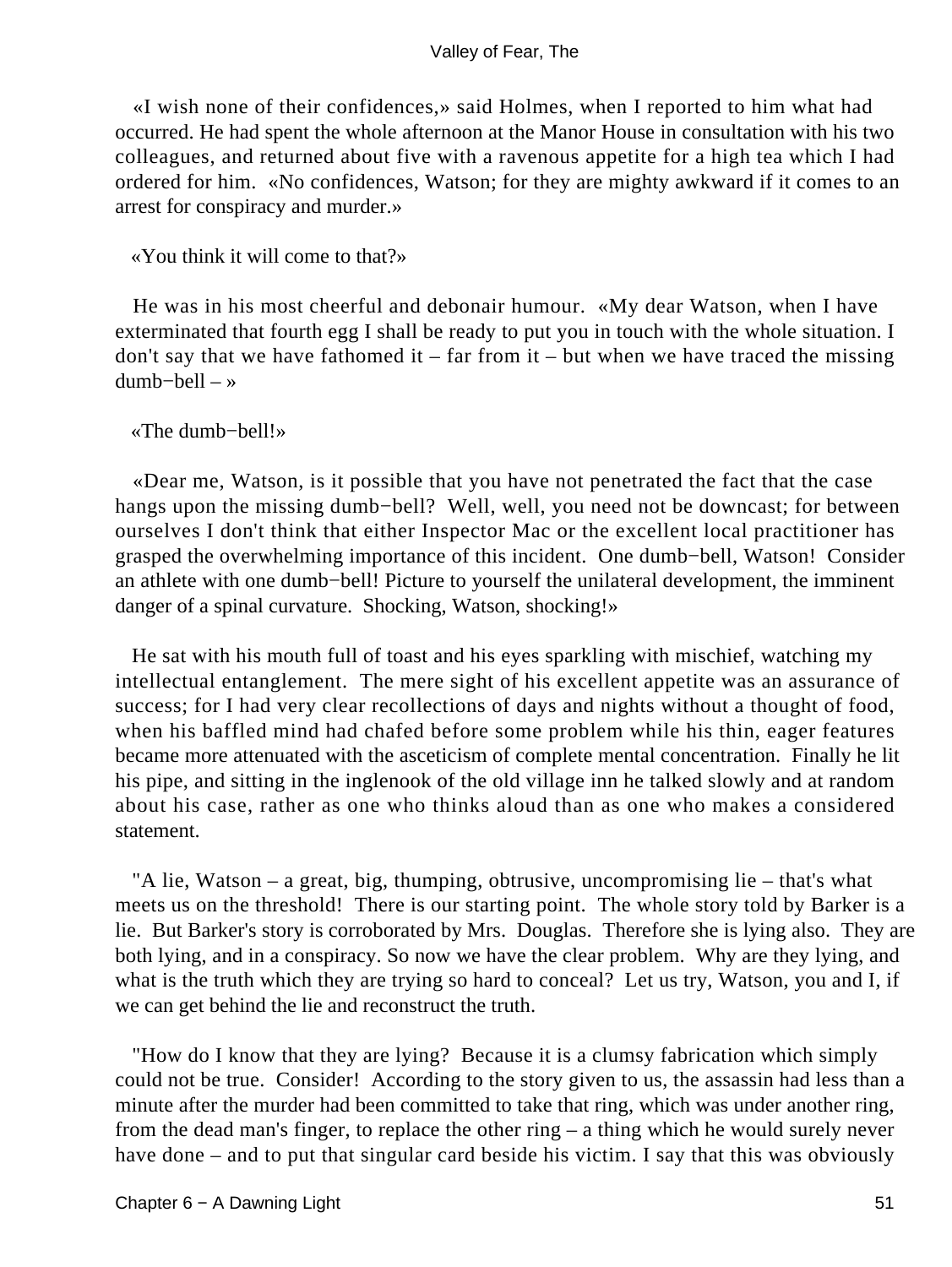impossible.

 "You may argue – but I have too much respect for your judgment, Watson, to think that you will do so – that the ring may have been taken before the man was killed. The fact that the candle had been lit only a short time shows that there had been no lengthy interview. Was Douglas, from what we hear of his fearless character, a man who would be likely to give up his wedding ring at such short notice, or could we conceive of his giving it up at all? No, no, Watson, the assassin was alone with the dead man for some time with the lamp lit. Of that I have no doubt at all.

 "But the gunshot was apparently the cause of death. Therefore the shot must have been fired some time earlier than we are told. But there could be no mistake about such a matter as that. We are in the presence, therefore, of a deliberate conspiracy upon the part of the two people who heard the gunshot – of the man Barker and of the woman Douglas. When on the top of this I am able to show that the blood mark on the windowsill was deliberately placed there by Barker, in order to give a false clue to the police, you will admit that the case grows dark against him.

 "Now we have to ask ourselves at what hour the murder actually did occur. Up to half–past ten the servants were moving about the house; so it was certainly not before that time. At a quarter to eleven they had all gone to their rooms with the exception of Ames, who was in the pantry. I have been trying some experiments after you left us this afternoon, and I find that no noise which MacDonald can make in the study can penetrate to me in the pantry when the doors are all shut.

 "It is otherwise, however, from the housekeeper's room. It is not so far down the corridor, and from it I could vaguely hear a voice when it was very loudly raised. The sound from a shotgun is to some extent muffled when the discharge is at very close range, as it undoubtedly was in this instance. It would not be very loud, and yet in the silence of the night it should have easily penetrated to Mrs. Allen's room. She is, as she has told us, somewhat deaf; but none the less she mentioned in her evidence that she did hear something like a door slamming half an hour before the alarm was given. Half an hour before the alarm was given would be a quarter to eleven. I have no doubt that what she heard was the report of the gun, and that this was the real instant of the murder.

 «If this is so, we have now to determine what Barker and Mrs. Douglas, presuming that they are not the actual murderers, could have been doing from quarter to eleven, when the sound of the shot brought them down, until quarter past eleven, when they rang the bell and summoned the servants. What were they doing, and why did they not instantly give the alarm? That is the question which faces us, and when it has been answered we shall surely have gone some way to solve our problem.»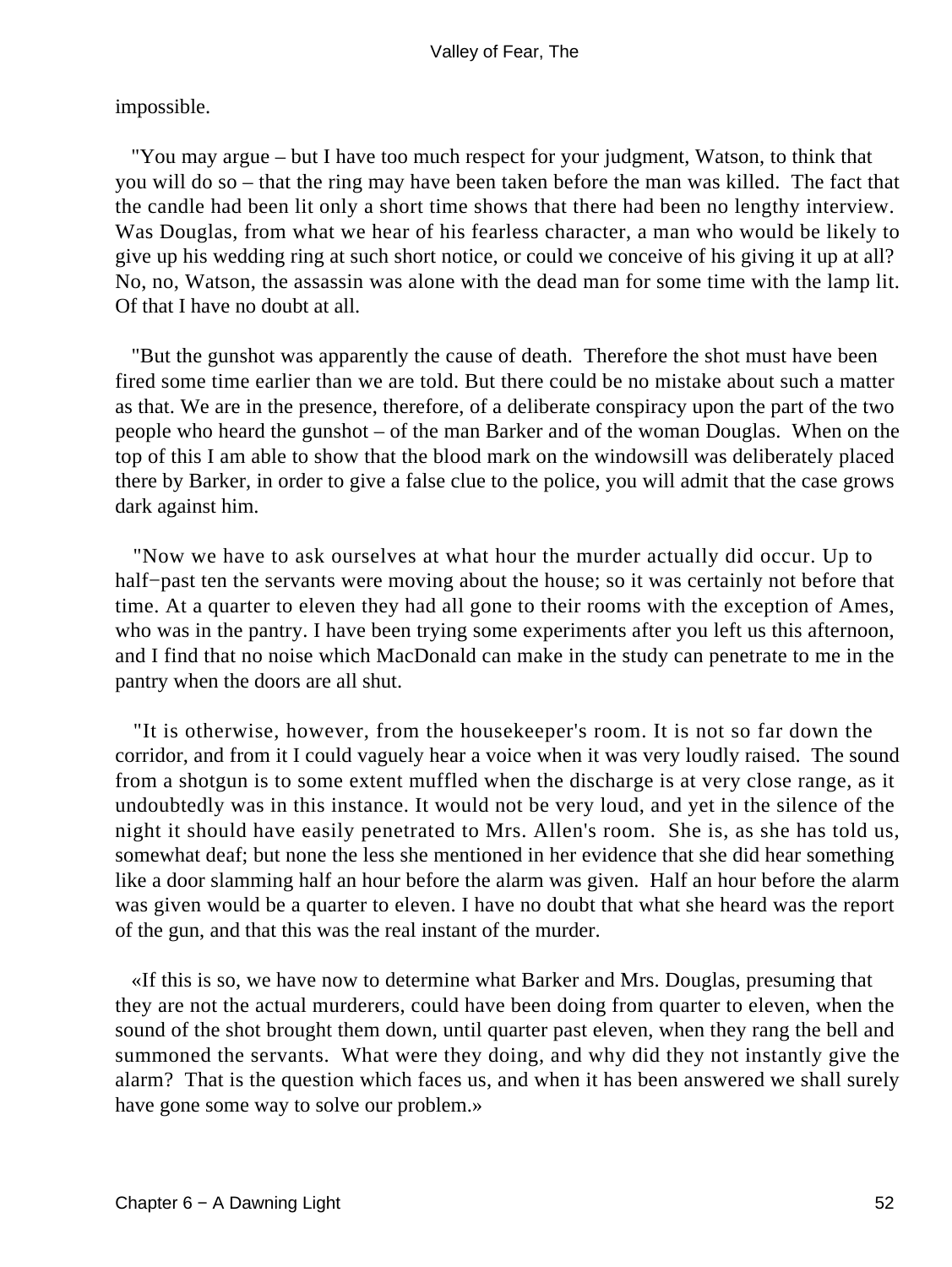«I am convinced myself,» said I, «that there is an understanding between those two people. She must be a heartless creature to sit laughing at some jest within a few hours of her husband's murder.»

 «Exactly. She does not shine as a wife even in her own account of what occurred. I am not a whole−souled admirer of womankind, as you are aware, Watson, but my experience of life has taught me that there are few wives, having any regard for their husbands, who would let any man's spoken word stand between them and that husband's dead body. Should I ever marry, Watson, I should hope to inspire my wife with some feeling which would prevent her from being walked off by a housekeeper when my corpse was lying within a few yards of her. It was badly stage−managed; for even the rawest investigators must be struck by the absence of the usual feminine ululation. If there had been nothing else, this incident alone would have suggested a prearranged conspiracy to my mind.»

«You think then, definitely, that Barker and Mrs. Douglas are guilty of the murder?»

 «There is an appalling directness about your questions, Watson,» said Holmes, shaking his pipe at me. "They come at me like bullets. If you put it that Mrs. Douglas and Barker know the truth about the murder, and are conspiring to conceal it, then I can give you a whole−souled answer. I am sure they do. But your more deadly proposition is not so clear. Let us for a moment consider the difficulties which stand in the way.

 «We will suppose that this couple are united by the bonds of a guilty love, and that they have determined to get rid of the man who stands betw een them. It is a large supposition; for discreet inquiry among servants and others has failed to corroborate it in any way. On the contrary, there is a good deal of evidence that the Douglases were very attached to each other.»

 «That, I am sure, cannot he true,» said I, thinking of the beautiful smiling face in the garden.

 «Well at least they gave that impression. However, we will suppose that they are an extraordinarily astute couple, who deceive everyone upon this point, and conspire to murder the husband. He happens to be a man over whose head some danger hangs  $-\infty$ 

«We have only their word for that.»

 Holmes looked thoughtful. «I see, Watson. You are sketching out a theory by which everything they say from the beginning is false. According to your idea, there was never any hidden menace, or secret society, or Valley of Fear, or Boss MacSomebody, or anything else. Well, that is a good sweeping generalization. Let us see what that brings us to. They invent this theory to account for the crime. They then play up to the idea by leaving this bicycle in the park as proof of the existence of some outsider. The stain on the windowsill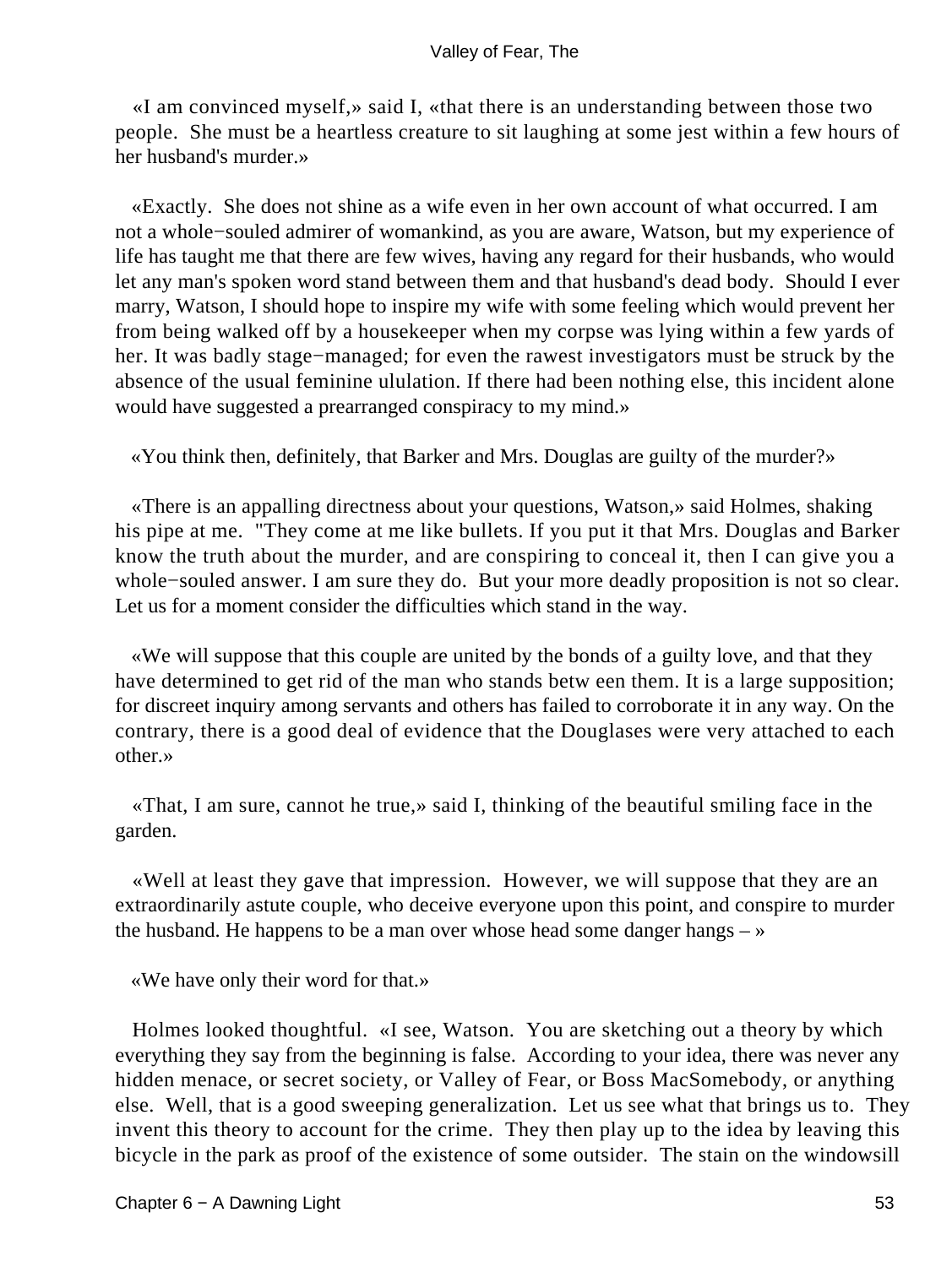conveys the same idea. So does the card on the body, which might have been prepared in the house. That all fits into your hypothesis, Watson. But now we come on the nasty, angular, uncompromising bits which won't slip into their places. Why a cut−off shotgun of all weapons – and an American one at that? How could they be so sure that the sound of it would not bring someone on to them? It's a mere chance as it is that Mrs. Allen did not start out to inquire for the slamming door. Why did your guilty couple do all this, Watson?»

«I confess that I can't explain it.»

 «Then again, if a woman and her lover conspire to murder a husband, are they going to advertise their guilt by ostentatiously removing his wedding ring after his death? Does that strike you as very probable, Watson?»

«No, it does not.»

 «And once again, if the thought of leaving a bicycle concealed outside had occurred to you, would it really have seemed worth doing when the dullest detective would naturally say this is an obvious blind, as the bicycle isthe first thing which the fugitive needed in order to make his escape.»

«I can conceive of no explanation.»

 "And yet there should be no combination of events for which the wit of man cannot conceive an explanation. Simply as a mental exercise, without any assertion that it is true, let me indicate a possible line of thought. It is, I admit, mere imagination; but how often is imagination the mother of truth?

 "We will suppose that there was a guilty secret, a really shameful secret in the life of this man Douglas. This leads to his murder by someone who is, we will suppose, an avenger, someone from outside. This avenger, for some reason which I confess I am still at a loss to explain, took the dead man's wedding ring. The vendetta might conceivably date back to the man's first marriage, and the ring be taken for some such reason.

 «Before this avenger got away, Barker and the wife had reached the room. The assassin convinced them that any attempt to arrest him would lead to the publication of some hideous scandal. They were converted to this idea, and preferred to let him go. For this purpose they probably lowered the bridge, which can be done quite noiselessly, and then raised it again. He made his escape, and for some reason thought that he could do so more safely on foot than on the bicycle. He therefore left his machine where it would not be discovered until he had got safely away. So far we are within the bounds of possibility, are we not?»

«Well, it is possible, no doubt,» said I, with some reserve.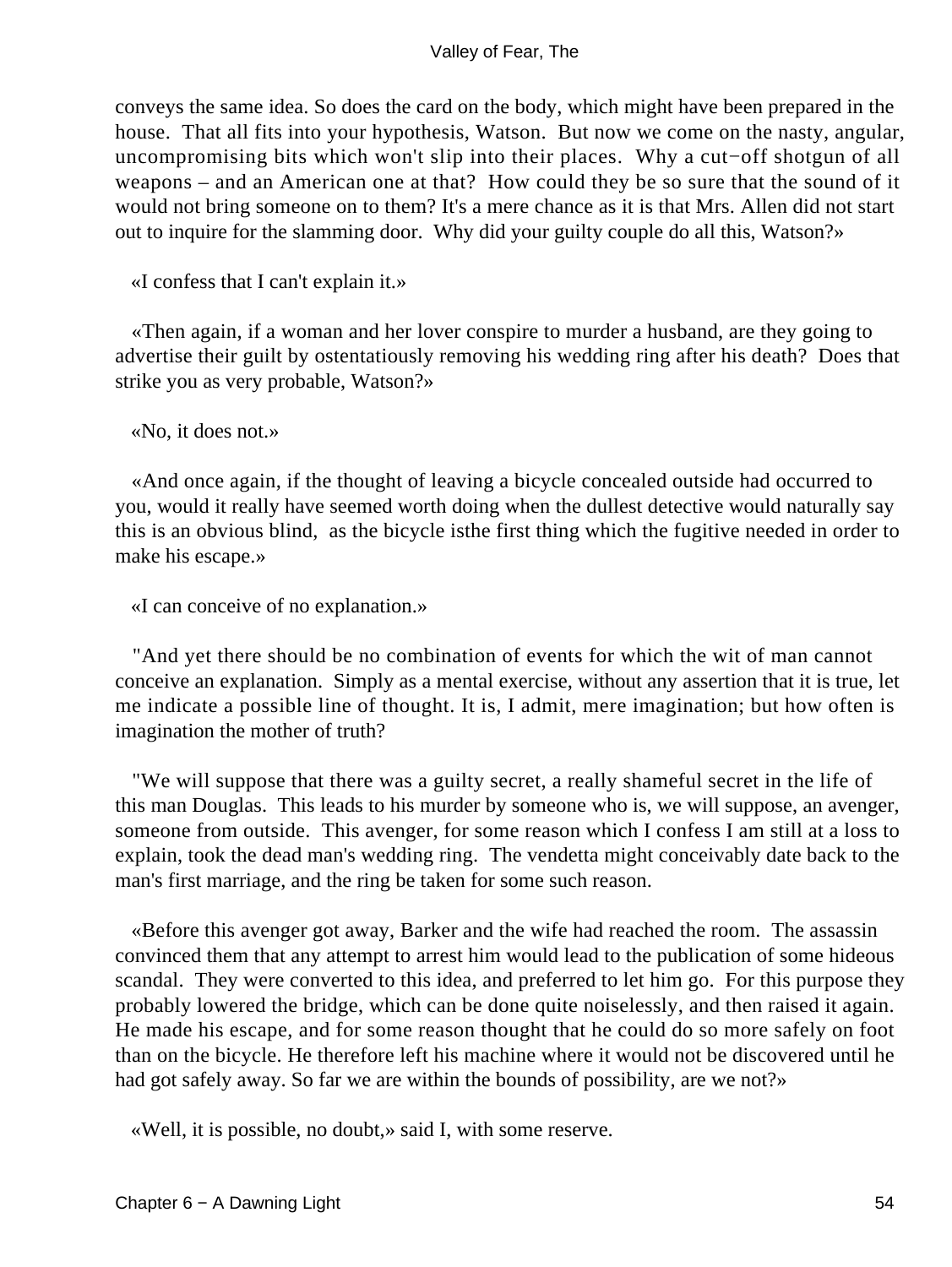«We have to remember, Watson, that whatever occurred is certainly something very extraordinary. Well, now, to continue our supposititious case, the couple – not necessarily a guilty couple – realize after the murderer is gone that they have placed themselves in a position in which it may be difficult for them to prove that they did not themselves either do the deed or connive at it. They rapidly and rather clumsily met the situation. The mark was put by Barker's bloodstained slipper upon the windowsill to suggest how the fugitive got away. They obviously were the two who must have heard the sound of the gun; so they gave the alarm exactly as they would have done, but a good half hour after the event.»

«And how do you propose to prove all this?»

 «Well, if there were an outsider, he may be traced and taken. That would be the most effective of all proofs. But if not – well, the resources of science are far from being exhausted. I think that an evening alone in that study would help me much.»

«An evening alone!»

 «I propose to go up there presently. I have arranged it with the estimable Ames, who is by no means wholehearted about Barker. I shall sit in that room and see if its atmosphere brings me inspiration. I'm a believer in the genius loci. You smile, Friend Watson. Well, we shall see. By the way, you have that big umbrella of yours, have you not?»

«It is here.»

«Well, I'll borrow that if I may.»

«Certainly – but what a wretchcd weapon! If there is danger  $-\infty$ 

 «Nothing serious, my dear Watson, or I should certainly ask for your assistance. But I'll take the umbrella. At present I am only awaiting the return of our colleagues from Tunbridge Wells, where they are at present engaged in trying for a likely owner to the blcycle.»

 It was nightfall before Inspector MacDonald and White Mason came back from their expedition, and they arrived exultant, reporting a great advance in our investigation.

 «Man, I'll admeet that I had my doubts if there was ever an outsider,» said MacDonald, «but that's all past now. We've had the bicycle identified, and we have a description of our man; so that's a long step on our journey.»

 «It sounds to me like the beginning of the end,» said Holmes. «I'm sure I congratulate you both with all my heart.»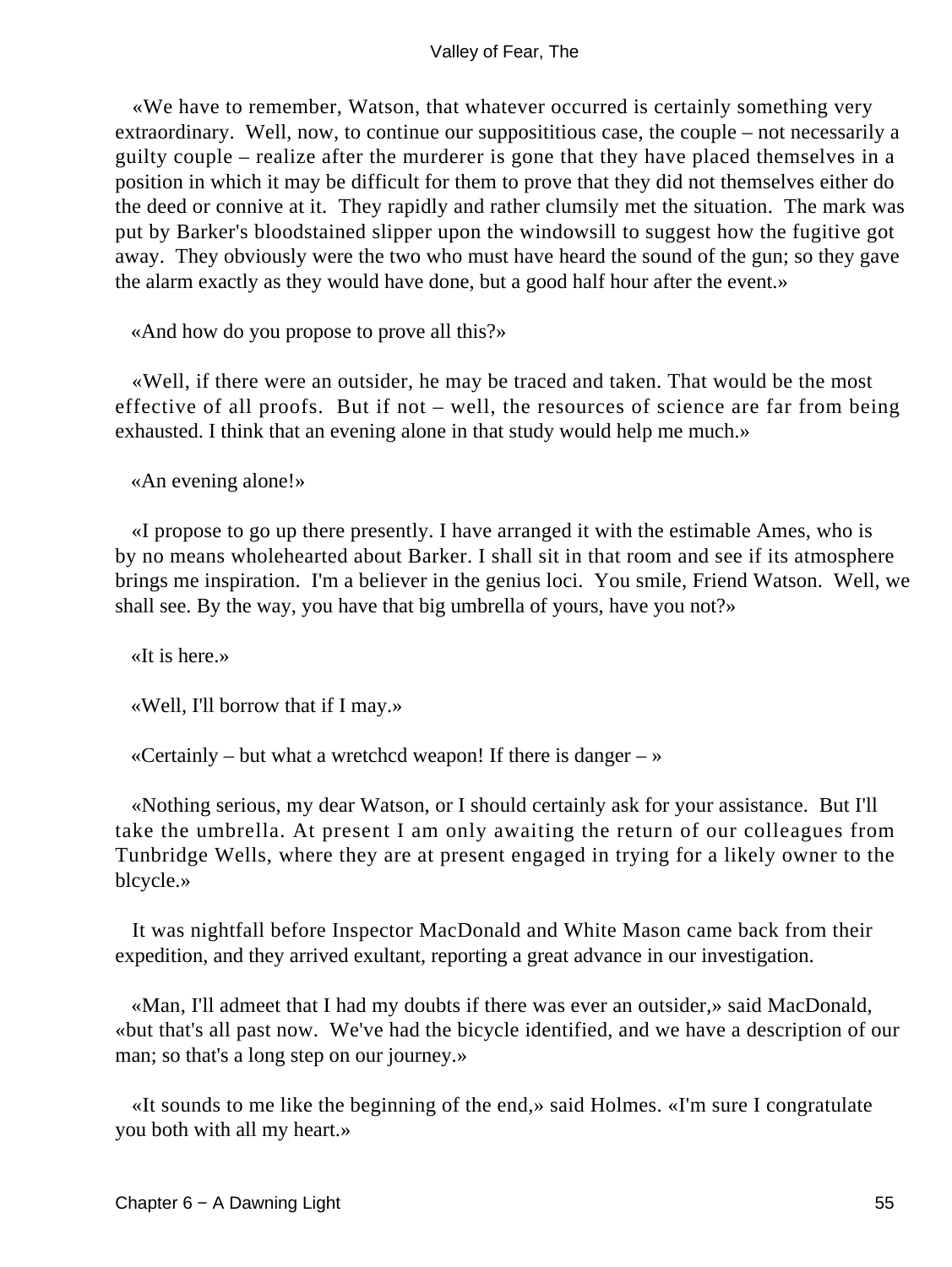«Well, I started from the fact that Mr. Douglas had seemed disturbed since the day before, when he had been at Tunbridge Wells. It was at Tunbridge Wells then that he had become conscious of some danger. It was clear, therefore, that if a man had come over with a bicycle it was from Tunbridge Wells that he might be expected to have come. We took the bicycle over with us and showed it at the hotels. It was identified at once by the manager of the Eagle Commercial as belonging to a man named Hargrave, who had taken a room there two days before. This bicycle and a small valise were his whole belongings. He had registered his name as coming from London, but had given no address. The valise was London made, and the contents were British; but the man himself was undoubtedly an American.»

 «Well, well,» said Holmes gleefully, «you have indeed done some solid work while I have been sitting spinning theories with my friend! It's a lesson in being practical, Mr. Mac.»

«Ay, it's just that, Mr. Holmes,» said the inspector with satisfaction.

«But this may all fit in with your theories,» I remarked.

 «That may or may not be. But let us hear the end, Mr. Mac. Was there nothing to identify this man?»

 «So little that it was evident that he had carefully guarded himself against identification. There were no papers or letters, and no marking upon the clothes. A cycle map of the county lay on his bedroom table. He had left the hotel after breakfast yesterday morning on his bicycle, and no more was heard of him until our inquiries.»

 «That's what puzzles me, Mr. Holmes,» said White Mason. «If the fellow did not want the hue and cry raised over him, one would imagine that he would have returned and remained at the hotel as an inoffensive tourist. As it is, he must know that he will be reported to the police by the hotel manager and that his disappearance will be connected with the murder.»

 «So one would imagine. Still, he has been justified of his wisdom up to date, at any rate, since he has not been taken. But his description – what of that?»

 MacDonald referred to his notebook. «Here we have it so far as they could give it. They don't seem to have taken any very particular stock of him; but still the porter, the clerk, and the chambermaid are all agreed that this about covers the points. He was a man about five foot nine in height, fifty or so years of age, his hair slightly grizzled, a grayish moustache, a curved nose, and a face which all of them described as fierce and forbidding.»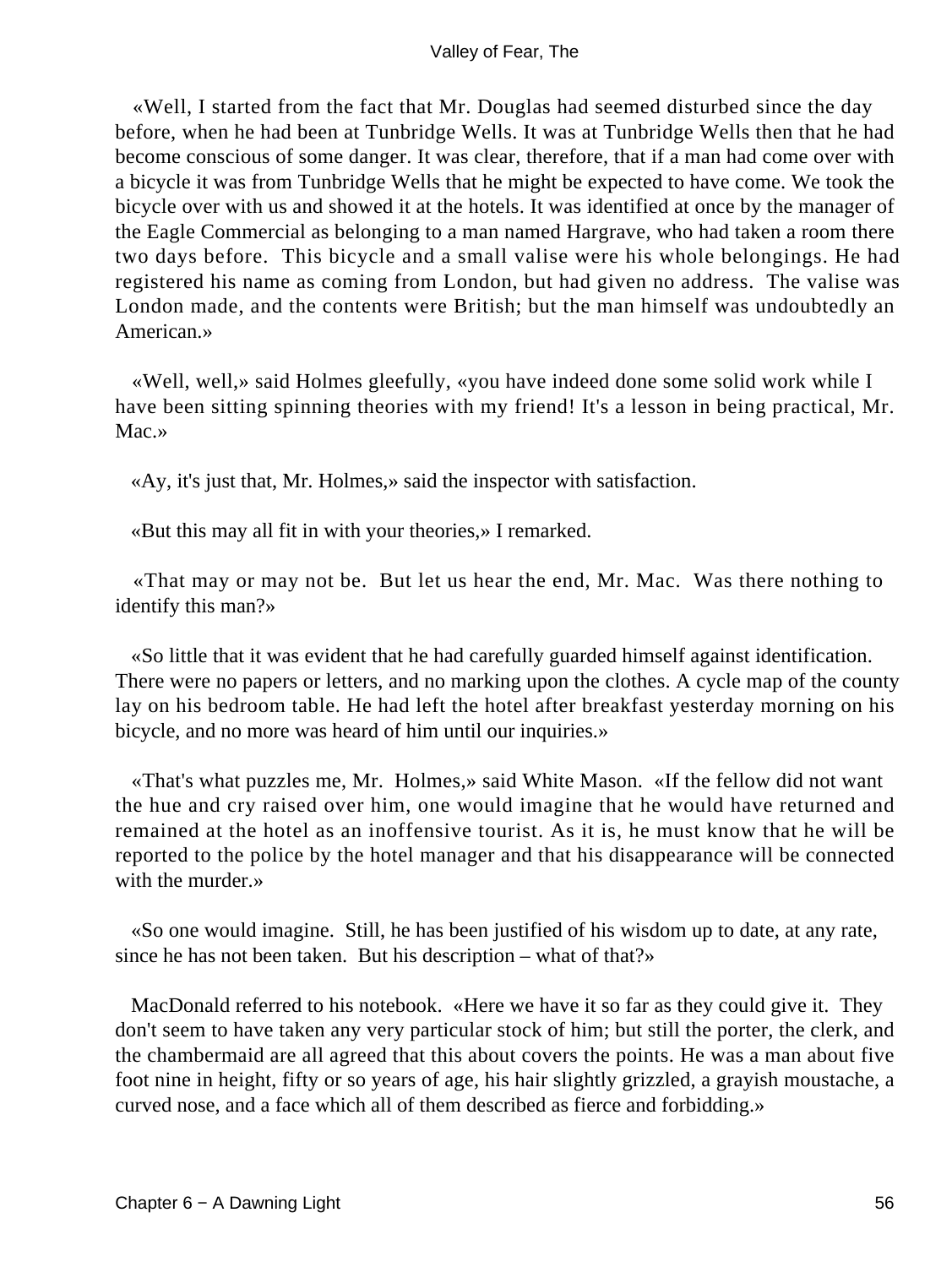«Well, bar the expression, that might almost be a description of Douglas himself,» said Holmes. «He is just over fifty, with grizzled hair and moustache, and about the same height. Did you get anything else?»

 «He was dressed in a heavy gray suit with a reefer jacket, and he wore a short yellow overcoat and a soft cap.»

«What about the shotgun?»

 «It is less than two feet long. It could very well have fitted into his valise. He could have carried it inside his overcoat without difficulty.»

«And how do you consider that all this bears upon the general case?»

 «Well, Mr. Holmes,» said MacDonald, «when we have got our man – and you may be sure that I had his description on the wires within five minutes of hearing it – we shall be better able to judge. But, even as it stands, we have surely gone a long way. We know that an American calling himself Hargrave came to Tunbridge Wells two days ago with bicycle and valise. In the latter was a sawed−off shotgun; so he came with the deliberate purpose of crime. Yesterday morning he set off for this place on his bicycle, with his gun concealed in his overcoat. No one saw him arrive, so far as we can learn; but he need not pass through the village to reach the park gates,and there are many cyclists upon the road. Presumably he at once concealed his cycle among the laurels where it was found. and possibly lurked there himself, with his eye on the house, waiting for Mr. Douglas to come out. The shotgun is a strange weapon to use inside a house; but he had intended to use it outside, and there it has very obvious advantages, as it would be impossible to miss with it, and the sound of shots is so common in an English sporting neighbourhood that no particular notice would be taken.»

«That is all very clear,» said Holmes.

 «Well, Mr. Douglas did not appear. What was he to do next? He left his bicycle and approached the house in the twilight. He found the bridge down and no one about. He took his chance, intending, no doubt, to make some excuse if he met anyone. He met no one. He slipped into the first room that he saw, and concealed himself behind the curtain. Thence he could see the drawbridge go up, and he knew that his only escape was through the moat. He waited until quarter−past eleven, when Mr. Douglas upon his usual nightly round came into the room. He shot him and escaped, as arranged. He was aware that the bicycle would be described by the hotel people and be a clue against him; so he left it there and made his way by some other means to London or to some safe hiding place which he had already arranged. How is that, Mr. Holmes?»

 «Well, Mr. Mac, it is very good and very clear so far as it goes. That is your end of the story. My end is that the crime was committed half an hour earlier than reported; that Mrs.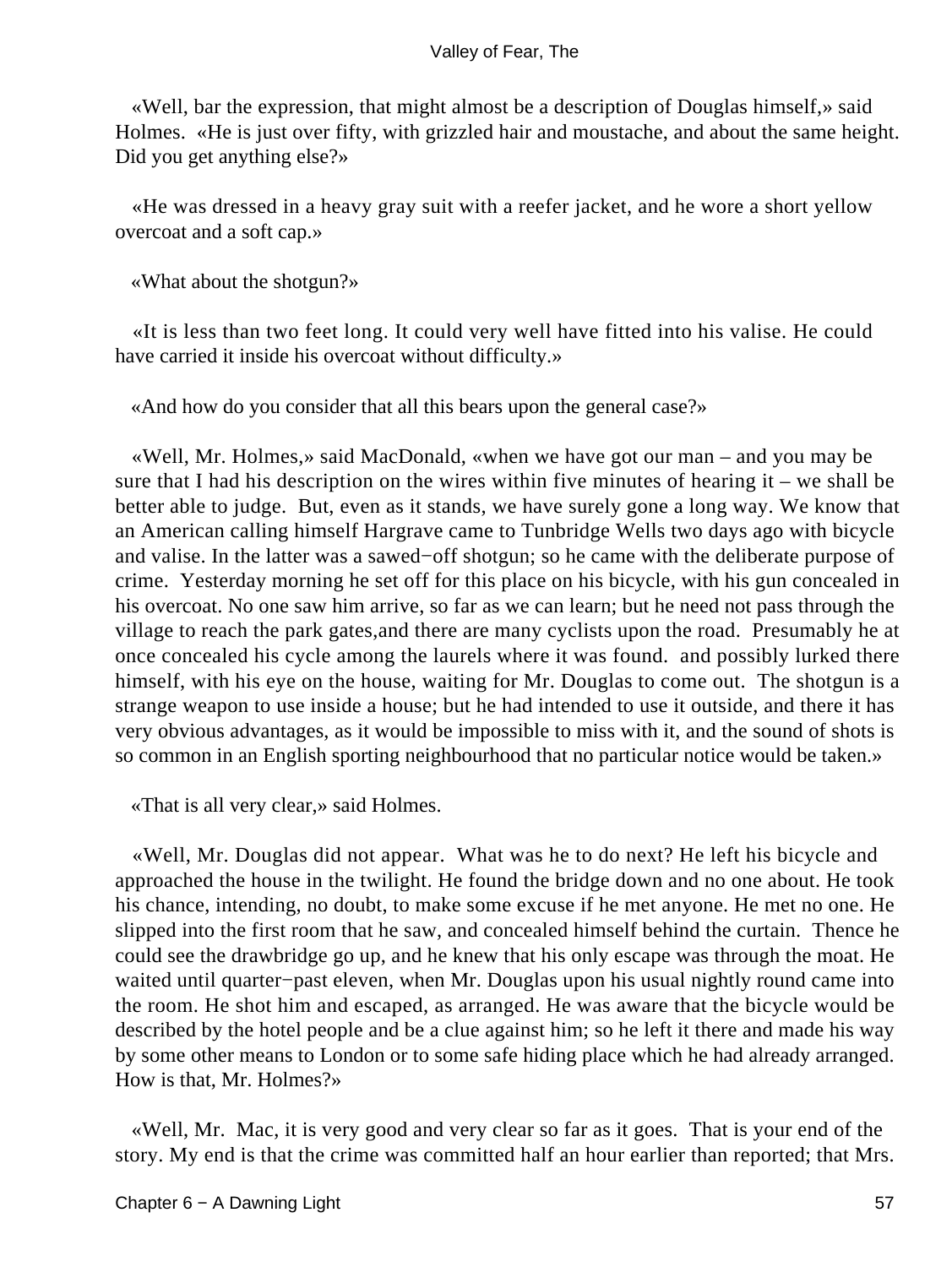Douglas and Barker are both in a conspiracy to conceal something; that they aided the murderer's escape – or at least that they reached the room before he escaped – and that they fabricated evidence of his escape through the window, whereas in all probability they had themselves let him go by lowering the bridge. That's my reading of the first half.»

The two detectives shook their heads.

 «Well, Mr. Holmes, if this is true, we only tumble out of one mystery into another,» said the London inspector.

 «And in some ways a worse one,» added White Mason. «The lady has never been in America in all her life. What possible connection could she have with an American assassin which would cause her to shelter him?»

 «I freely admit the difficulties,» said Holmes. «I propose to make a little investigation of my own to−night, and it is just possible that it may contribute something to the common cause.»

«Can we help you, Mr. Holmes?»

 «No, no! Darkness and Dr. Watson's umbrella – my wants are simple. And Ames, the faithful Ames, no doubt he will stretch a point for me. All my lines of thought lead me back invariably to the one basic question – why should an athletic man develop his frame upon so unnatural an instrument as a single dumb−bell?»

 It was late that night when Holmes returned from his solitary excursion. We slept in a double−bedded room, which was the best that the little country inn could do for us. I was already asleep when I was partly awakened by his entrance.

«Well, Holmes,» I murmured, «have you found anything out?»

 He stood beside me in silence, his candle in his hand. Then the tall, lean figure inclined towards me. «I say, Watson,» he whispered, «would you be afraid to sleep in the same room with a lunatic, a man with softening of the brain, an idiot whose mind has lost its grip?»

«Not in the least,» I answered in astonishment.

«Ah, that's lucky,» he said, and not another word would he utter that night.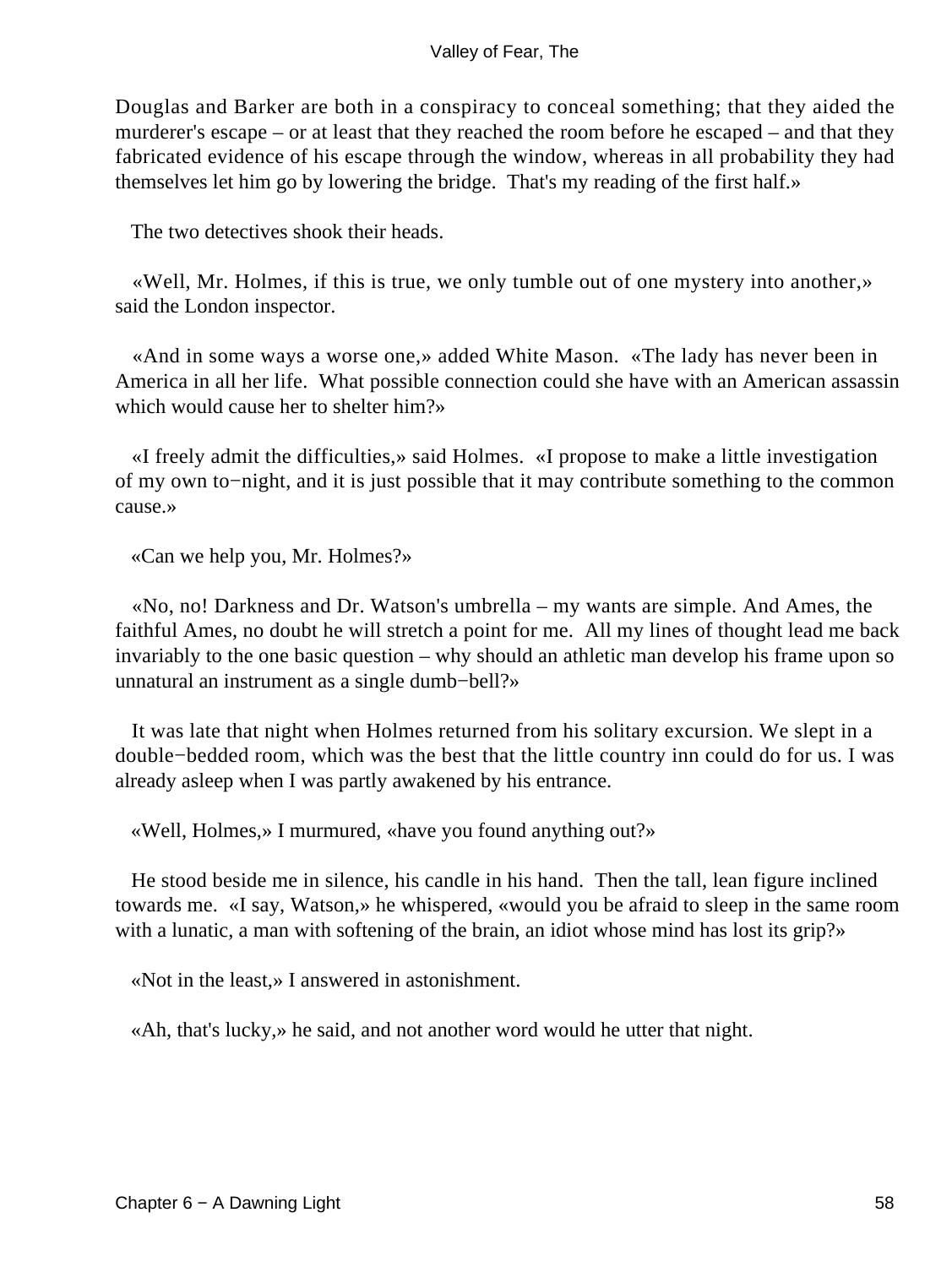# **[Chapter 7 − The Solution](#page-149-0)**

*N*ext morning, after breakfast, we found Inspector MacDonald and White Mason seated in close consultation in the small parlour of the local police sergeant. On the table in front of them were piled a number of letters and telegrams, which they were carefully sorting and docketing. Three had been placed on one side.

 «Still on the track of the elusive bicyclist?» Holmes asked cheerfully. «What is the latest news of the ruffian?»

MacDonald pointed ruefully to his heap of correspondence.

 «He is at present reported from Leicester, Nottingham, Southampton, Derby, East Ham, Richmond, and fourteen other places. In three of them – East Ham, Leicester, and Liverpool – there is a clear case against him, and he has actually been arrested. The country seems to be full of the fugitives with yellow coats.»

 «Dear me!» said Holmes sympathetically. «Now, Mr. Mac and you, Mr. White Mason, I wish to give you a very earnest piece of advice. When I went into this case with you I bargained, as you will no doubt remember, that I should not present you with half−proved theories, but that I should retain and work out my own ideas until I had satisfied myself that they were correct. For this reason I am not at the present moment telling you all that is in my mind. On the other hand, I said that I would play the game fairly by you, and I do not think it is a fair game to allow you for one unnecessary moment to waste your energies upon a profitless task. Therefore I am here to advise you this morning, and my advice to you is summed up in three words – abandon the case.»

MacDonald and White Mason stared in amazement at their celebrated colleague.

«You consider it hopeless!» cried the inspector.

 «I consider your case to be hopeless. I do not consider that it is hopeless to arrive at the truth.»

 «But this cyclist. He is not an invention. We have his description, his valise, his bicycle. The fellow must be somewhere. Why should we not gethim?»

 «Yes, yes, no doubt he is somewhere, and no doubt we shall get him; but I would not have you waste your energies in East Ham or Liverpool. I am sure that we can find some shorter cut to a result.»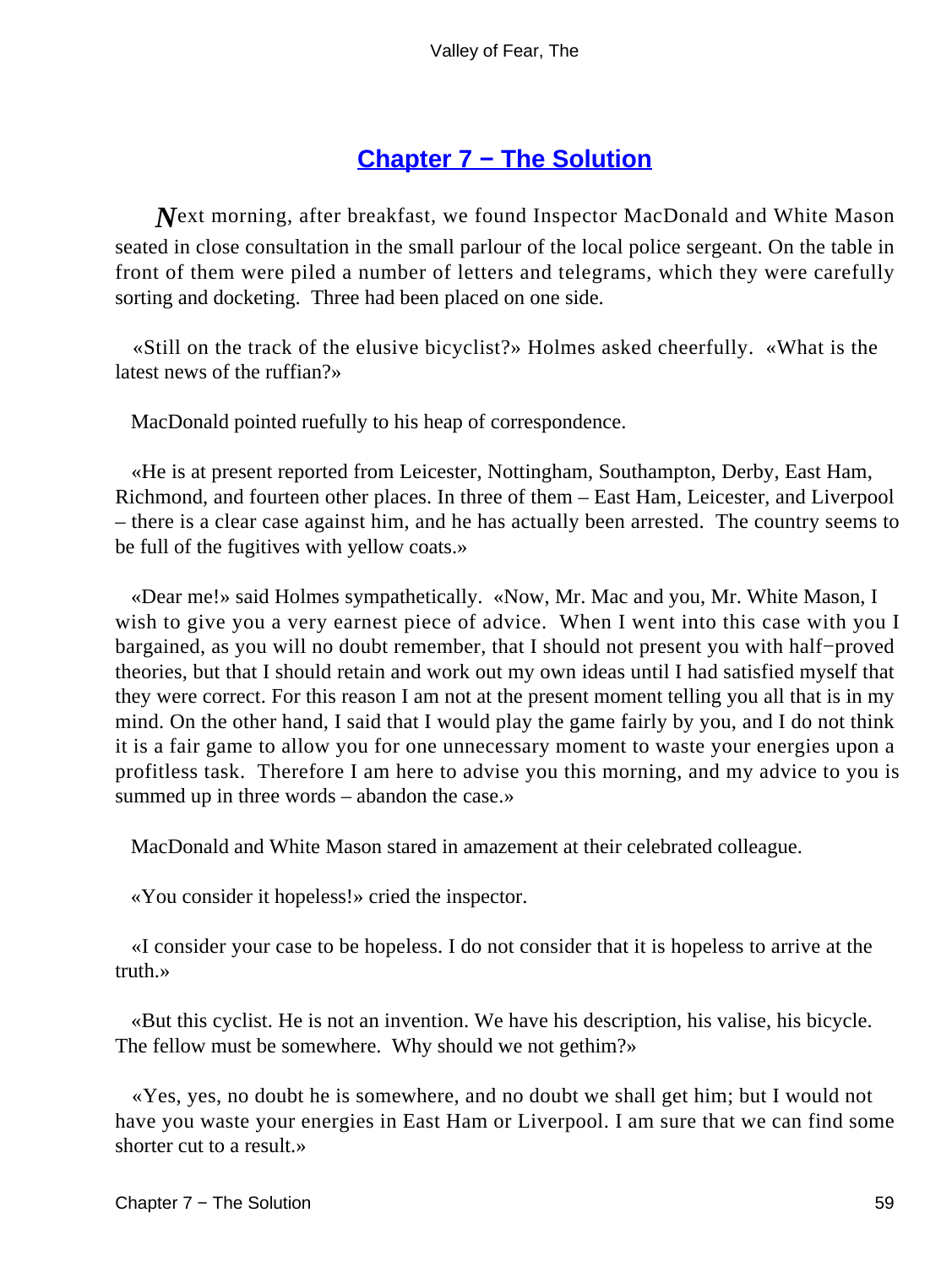«You are holding something back. It's hardly fair of you, Mr. Holmes.» The inspector was annoyed.

 «You know my methods of work, Mr. Mac. But I will hold it back for the shortest time possible. I only wish to verify my details in one way, which can very readily be done, and then I make my bow and return to London, leaving my results entirely at your service. I owe you too much to act otherwise; for in all my experience I cannot recall any more singular and interesting study.»

 «This is clean beyond me, Mr. Holmes. We saw you when we returned from Tunbridge Wells last night, and you were in general agreement with our results. What has happened since then to give you a completely new idea of the case?»

 «Well, since you ask me, I spent, as I told you that I would, some hours last night at the Manor House.»

«Well, what happened?»

 «Ah, I can only give you a very general answer to that for the moment. By the way, I have been reading a short but clear and interesting account of the old building, purchasable at the modest sum of one penny from the local tobacconist.»

 Here Holmes drew a small tract, embellished with a rude engraving of the ancient Manor House, from his waistcoat pocket.

 «It immensely adds to the zest of an investigation, my dear Mr. Mac, when one is in conscious sympathy with the historical atmosphere of one's surroundings. Don't look so impatient; for I assure you that even so bald an account as this raises some sort of picture of the past in one's mind. Permit me to give you a sample. 'Erected in the fifth year of the reign of James I, and standing upon the site of a much older building, the Manor House of Birlstone presents one of the finest surviving examples of the moated Jacobean residence – ' »

«You are making fools of us, Mr. Holmes!»

 «Tut, tut, Mr. Mac! – the first sign of temper I have detected in you. Well, I won't read it verbatim, since you feel so strongly upon the subject. But when I tell you that there is some account of the taking of the place by a parliamentary colonel in 1644, of the concealment of Charles for several days in the course of the Civil War, and finally of a visit there by the second George, you will admit that there are various associations of interest connected with this ancient house.»

«I don't doubt it, Mr. Holmes; but that is no business of ours.»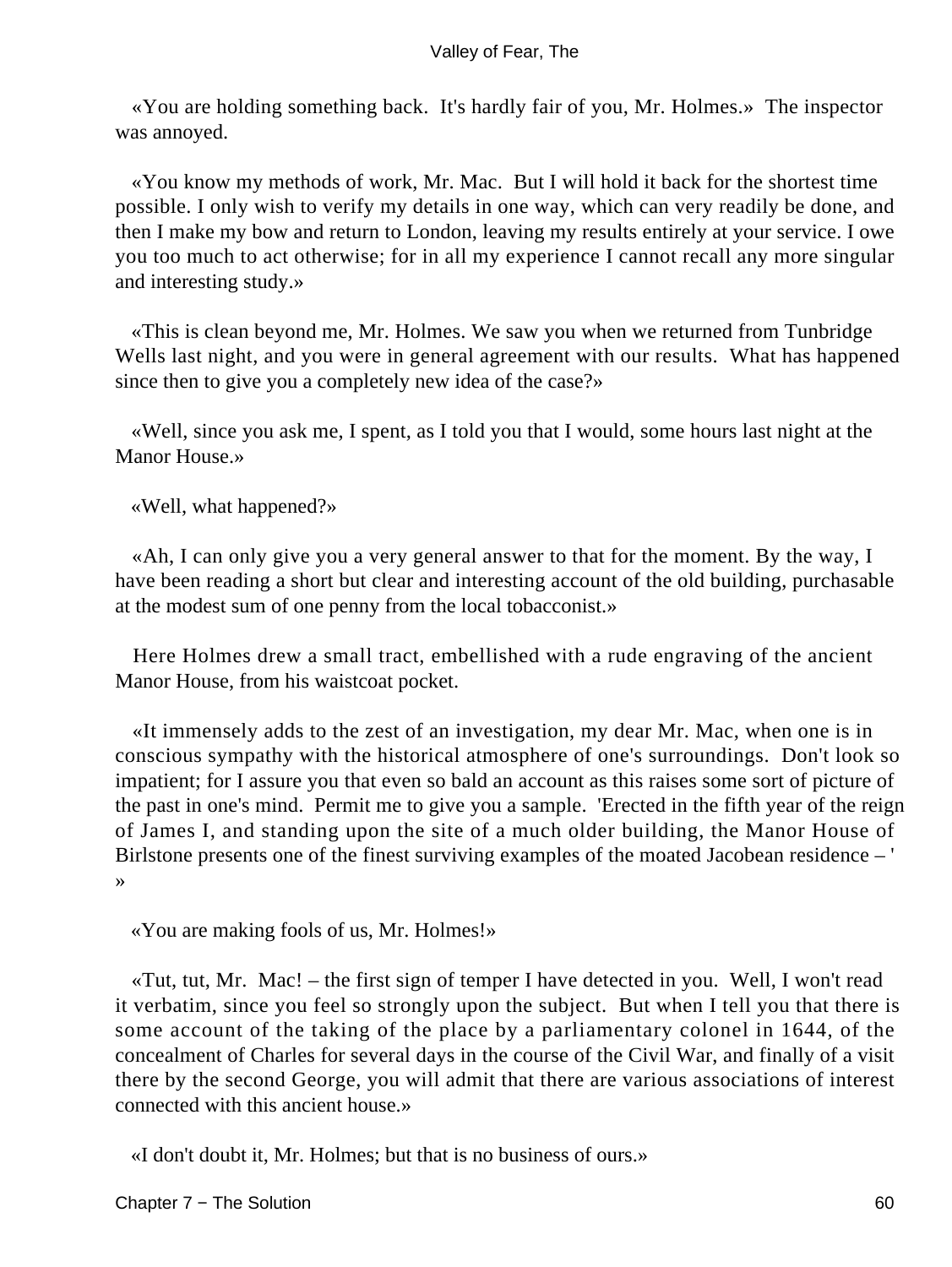«Is it not? Is it not? Breadth of view, my dear Mr. Mac, is one of the essentials of our profession. The interplay of ideas and the oblique uses of knowledge are often of extraordinary interest. You will excuse these remarks from one who, though a mere connoisseur of crime, is still rather older and perhaps more experienced than yourself.»

 «I'm the first to admit that,» said the detective heartily. «You get to your point, I admit; but you have such a deuced round−the−corner way of doing it.»

 «Well, well, I'll drop past history and get down to present−day facts. I called last night, as I have already said, at the Manor House. I did not see either Barker or Mrs. Douglas. I saw no necessity to disturb them; but I was pleased to hear that the lady was not visibly pining and that she had partaken of an excellent dinner. My visit was specially made to the good Mr. Ames, with whom I exchanged some amiabilities, which culminated in his allowing me, without reference to anyone else, to sit alone for a time in the study.»

«What! With that?» I ejaculated.

 «No, no, everything is now in order. You gave permission for that, Mr. Mac, as I am informed. The room was in its normal state, and in it I passed an instructive quarter of an hour.»

«What were you doing?»

 «Well, not to make a mystery of so simple a matter, I was looking for the missing dumb−bell. It has always bulked rather large in my estimate of the case. I ended by finding it.»

«Where?»

 «Ah, there we come to the edge of the unexplored. Let me go a little further, a very little further, and I will promise that you shall share everything that I know.»

 «Well, we're bound to take you on your own terms,» said the inspector; «but when it comes to telling us to abandon the case – why in the name of goodness should we abandon the case?»

 «For the simple reason, my dear Mr. Mac, that you have not got the first idea what it is that you are investigating.»

«We are investigating the murder of Mr. John Douglas of Birlstone Manor.»

 «Yes, yes, so you are. But don't trouble to trace the mysterious gentleman upon the bicycle. I assure you that it won't help you.»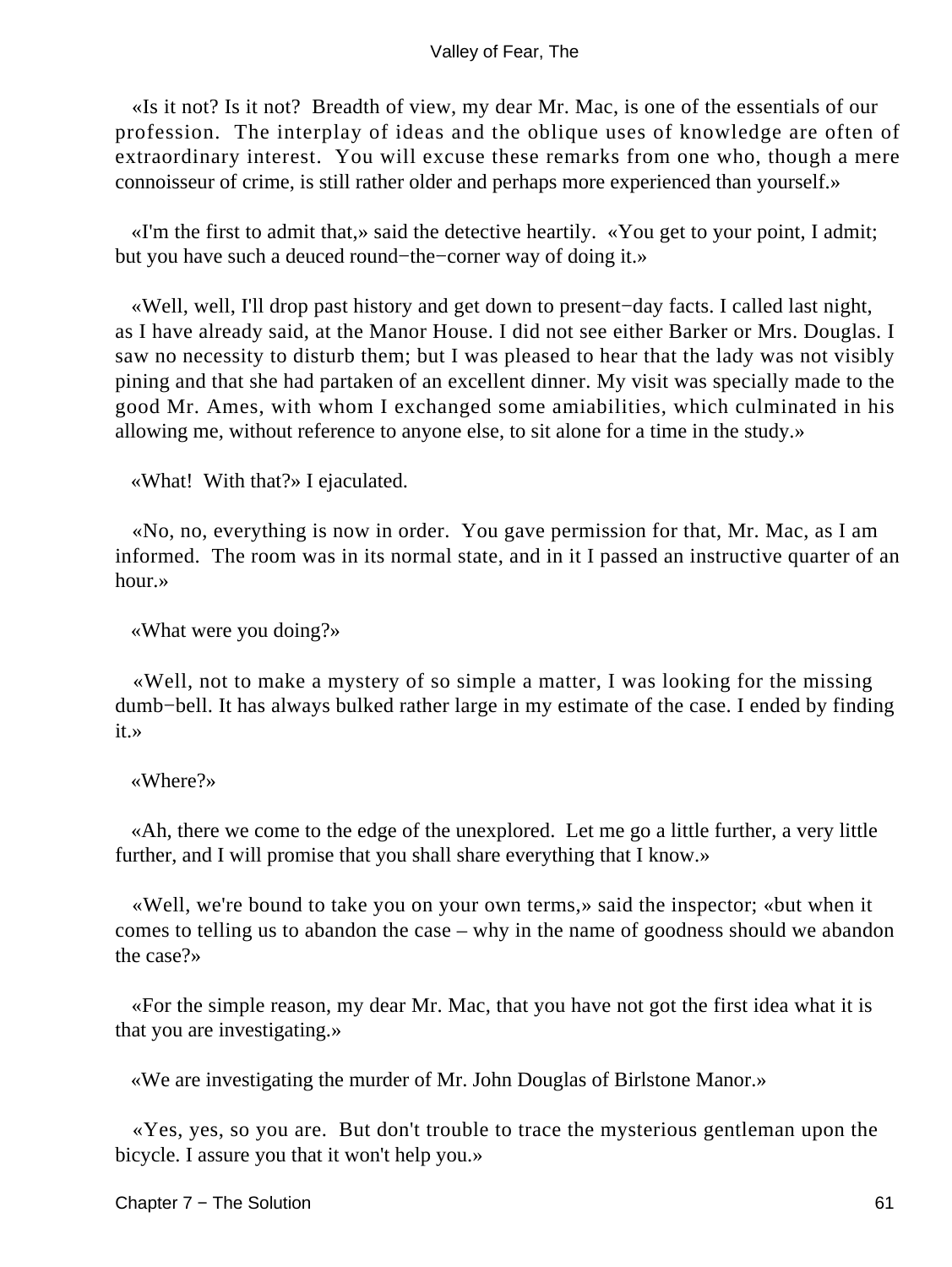«Then what do you suggest that we do?»

«I will tell you exactly what to do, if you will do it.»

 «Well, I'm bound to say I've always found you had reason behind all your queer ways. I'll do what you advise.»

«And you, Mr. White Mason?»

 The country detective looked helplessly from one to the other. Holmes and his methods were new to him. «Well, if it is good enough for the inspector, it is good enough for me,» he said at last.

 «Capital!» said Holmes. «Well, then, I should recommend a nice, cheery country walk for both of you. They tell me that the views from Birlstone Ridge over the Weald are very remarkable. No doubt lunch could be got at some suitable hostelry; though my ignorance of the country prevents me from recommending one. In the evening, tired but happy  $-\infty$ 

«Man, this is getting past a joke!» cried MacDonald, rising angrily from his chair.

 «Well, well, spend the day as you like,» said Holmes, patting him cheerfully upon the shoulder. «Do what you like and go where you will, but meet me here before dusk without fail – without fail, Mr. Mac.»

«That sounds more like sanity.»

 «All of it was excellent advice; but I don't insist, so long as you are here when I need you. But now, before we part, I want you to write a note to Mr. Barker.»

«Well?»

"I'll dictate it, if you like. Ready?

"Dear Sir:

 «It has struck me that it is our duty to drain the moat, in the hope that we may find some  $\rightarrow$ 

«It's impossible,» said the inspector. «I've made inquiry.»

«Tut, tut! My dear sir, please do what I ask you.»

«Well, go on.»

Chapter 7 − The Solution 62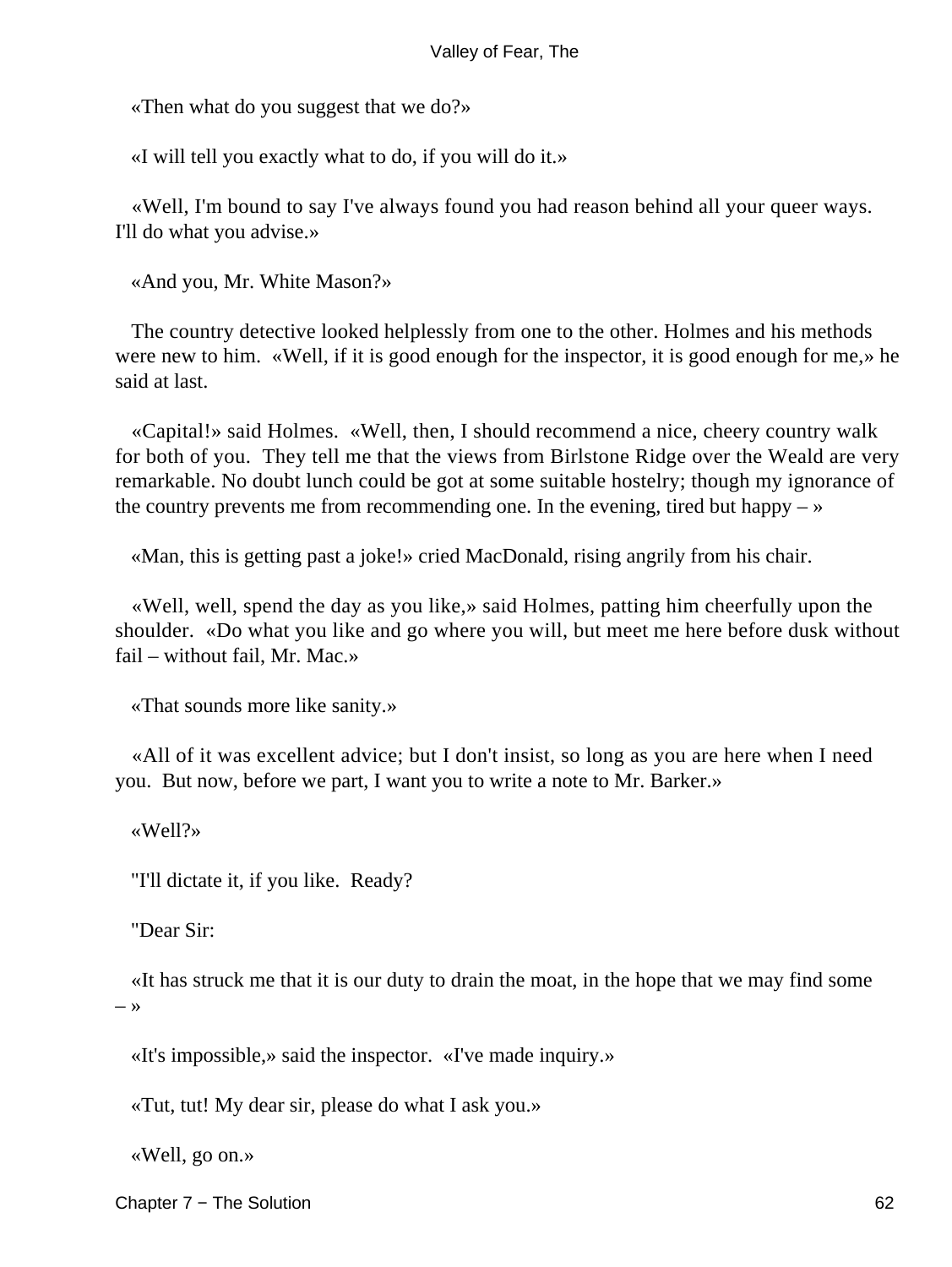« – in the hope that we may find something which may bear upon our investigation. I have made arrangements, and the workmen will be at work early to−morrow morning diverting the stream  $-$  »

«Impossible!»

" – diverting the stream; so I thought it best to explain matters beforehand.

 Now sign that, and send it by hand about four o'clock. At that hour we shall meet again in this room. Until then we may each do what we like; for I can assure you that this inquiry has come to a definite pause."

 Evening was drawing in when we reassembled. Holmes was very serious in his manner, myself curious, and the detectives obviously critical and annoyed.

 «Well, gentlemen,» said my friend gravely, «I am asking you now to put everything to the test with me, and you will judge for yourselves whether the observations I have made justify the conclusions to which I have come. It is a chill evening, and I do not know how long our expedition may last; so I beg that you will wear your warmest coats. It is of the first importance that we should be in our places before it grows dark; so with your permission we shall get started at once.»

 We passed along the outer bounds of the Manor House park until we came to a place where there was a gap in the rails which fenced it. Through this we slipped, and then in the gathering gloom we followed Holmes until we had reached a shrubbery which lies nearly opposite to the main door and the drawbridge. The latter had not been raised. Holmes crouched down behind the screen of laurels, and we all three followed his example.

«Well, what are we to do now?» asked MacDonald with some gruffness.

«Possess our souls in patience and make as little noise as possible,» Holmes answered.

 «What are we here for at all? I really think that you might treat us with more frankness.»

 Holmes laughed. «Watson insists that I am the dramatist in real life,» said he. «Some touch of the artist wells up within me, and calls insistently for a well−staged performance. Surely our profession, Mr. Mac, would be a drab and sordid one if we did not sometimes set the scene so as to glorify our results. The blunt accusation, the brutal tap upon the shoulder – what can one make of such a denouement? But the quick inference, the subtle trap, the clever forecast of coming events, the triumphant vindication of bold theories – are these not the pride and the justification of our life's work? At the present moment you thrill with the glamour of the situation and the anticipation of the hunt. Where would be that thrill if I had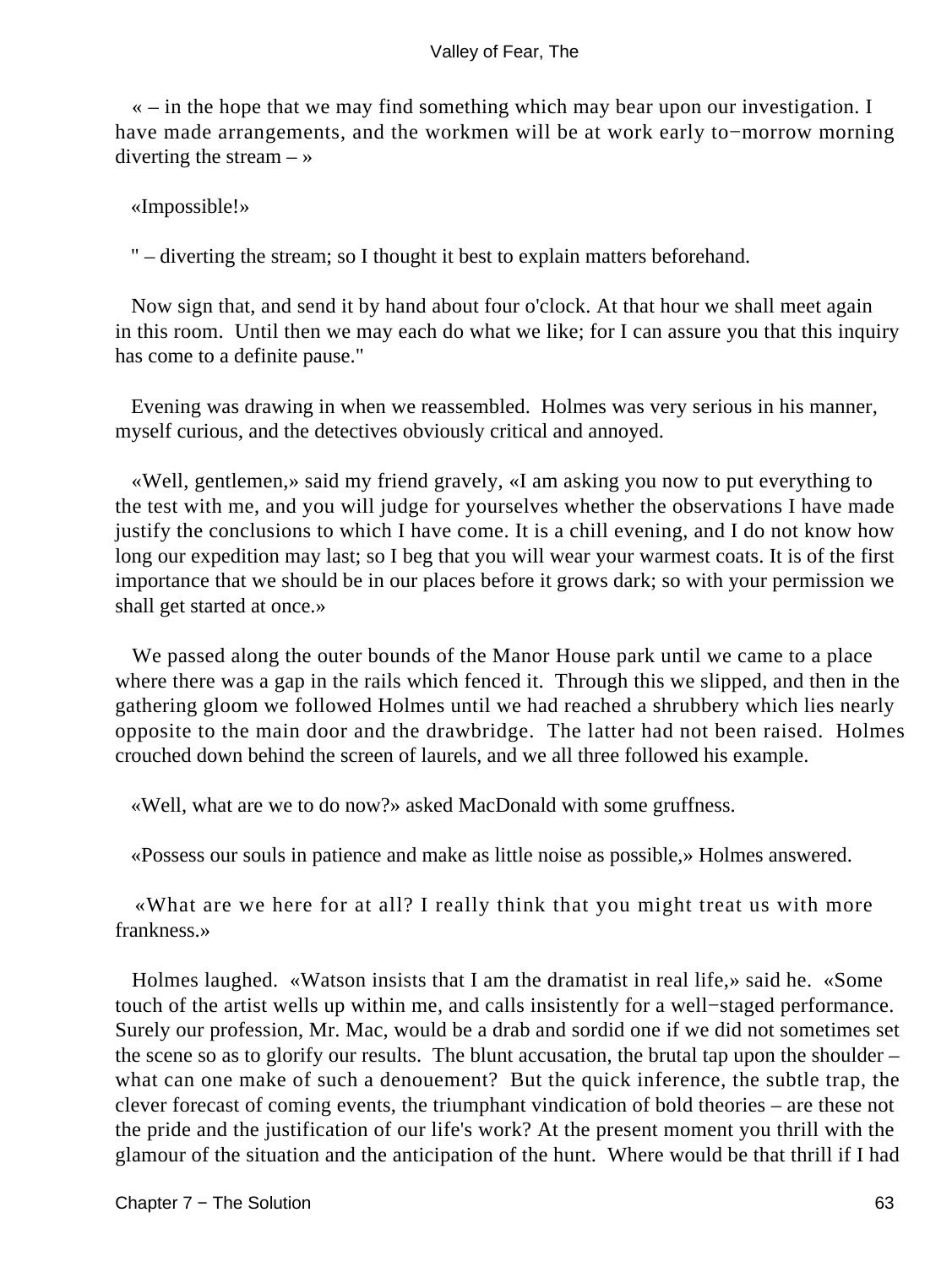been as definite as a timetable? I only ask a little patience, Mr. Mac, and all will be clear to you.»

 «Well, I hope the pride and justification and the rest of it will come before we all get our death of cold,» said the London detective with comic resignation.

We all had good reason to join in the aspiration; for our vigil was a long and bitter one. Slowly the shadows darkened over the long, sombre face of the old house. A cold, damp reek from the moat chilled us to the bones and set our teeth chattering. There was a single lamp over the gateway and a steady globe of light in the fatal study. Everything else was dark and still.

 «How long is this to last?» asked the inspector finally. «And what is it we are watching for?»

 «I have no more notion than you how long it is to last,» Holmes answered with some asperity. «If criminals would always schedule their movements like railway trains, it would certainly be more convenient for all of us. As to what it is we – Well, THAT'S what we are watching for!»

 As he spoke the bright, yellow light in the study was obscured by somebody passing to and fro before it. The laurels among which we lay were immediately opposite the window and not more than a hundred feet from it. Presently it was thrown open with a whining of hinges, and we could dimly see the dark outline of a man's head and shoulders looking out into the gloom. For some minutes he peered forth in furtive, stealthy fashion, as one who wishes to be assured that he is unobserved. Then he leaned forward, and in the intense silence we were aware of the soft lapping of agitated water. He seemed to be stirring up the moat with something which he held in his hand. Then suddenly he hauled something in as a fisherman lands a fish – some large, round object which obscured the light as it was dragged through the open casement.

«Now!» cried Holmes. «Now!»

We were all upon our feet, staggering after him with our stiffened limbs, while he ran swiftly across the bridge and rang violently at the bell. There was the rasping of bolts from the other side, and the amazed Ames stood in the entrance. Holmes brushed him aside without a word and, followed by all of us, rushed into the room which had been occupied by the man whom we had been watching.

 The oil lamp on the table represented the glow which we had seen from outside. It was now in the hand of Cecil Barker, who held it towards us as we entered. Its light shone upon his strong, resolute, clean−shaved face and his menacing eyes.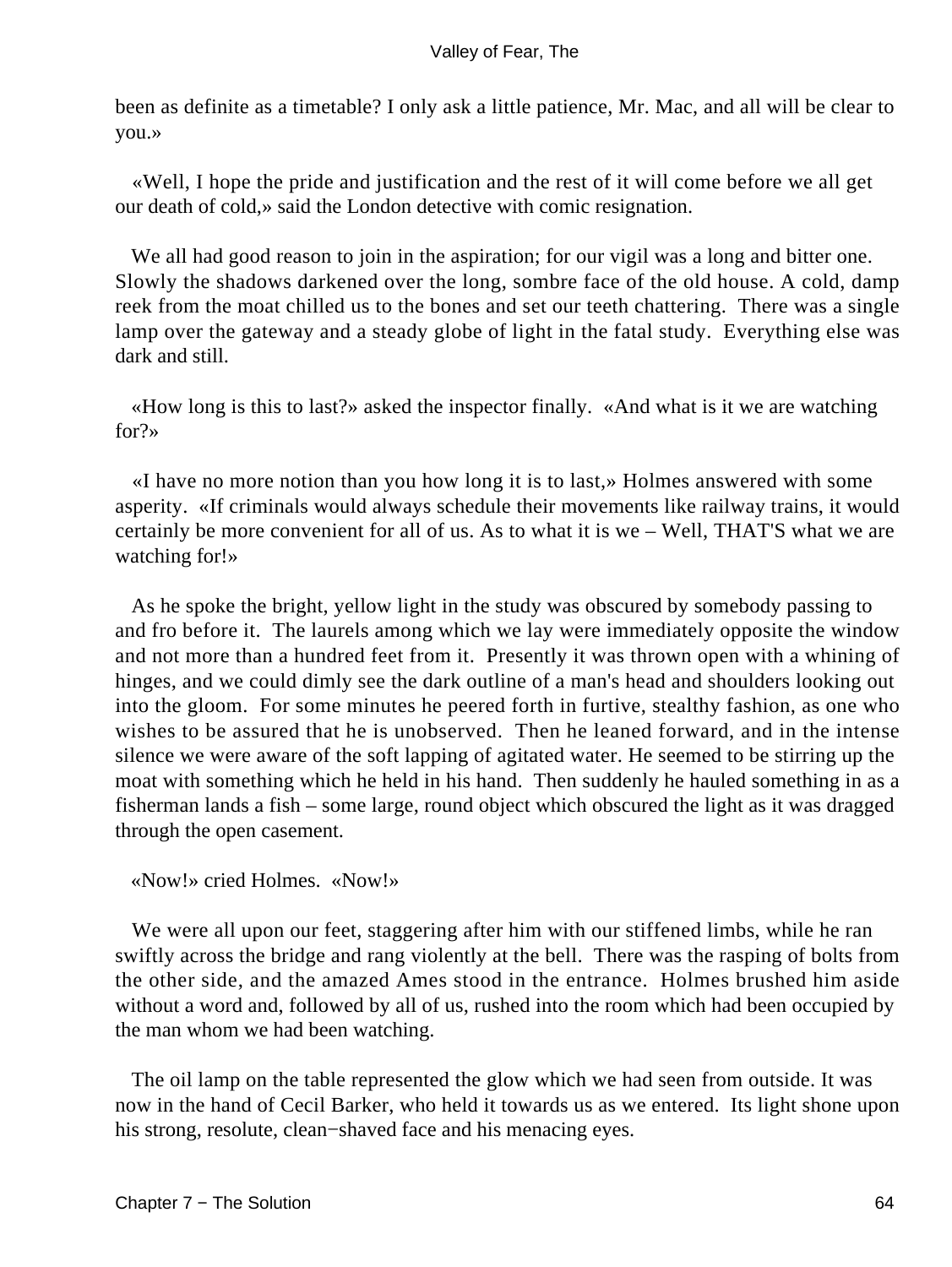«What the devil is the meaning of all this?» he cried. «What are you after,anyhow?»

 Holmes took a swift glance round, and then pounced upon a sodden bundle tied together with cord which lay where it had been thrust under the writing table.

 «This is what we are after, Mr. Barker – this bundle, weighted with a dumb−bell, which you have just raised from the bottom of the moat.»

 Barker stared at Holmes with amazement in his face. «How in thunder came you to know anything about it?» he asked.

«Simply that I put it there.»

«You put it there! You!»

 «Perhaps I should have said 'replaced it there,' » said Holmes. "You will remember, Inspector MacDonald, that I was somewhat struck by the absence of a dumb−bell. I drew your attention to it; but with the pressure of other events you had hardly the time to give it the consideration which would have enabled you to draw deductions from it. When water is near and a weight is missing it is not a very far−fetched supposition that something has been sunk in the water. The idea was at least worth testing; so with the help of Ames, who admitted me to the room, and the crook of Dr. Watson's umbrella, I was able last night to fish up and inspect this bundle.

 «It was of the first importance, however, that we should be able to prove who placed it there. This we accomplished by the very obvious device of announcing that the moat would be dried to−morrow, which had, of course, the effect that whoever had hidden the bundle would most certainly withdraw it the moment that darkness enabled him to do so. We have no less than four witnesses as to who it was who took advantage of the opportunity, and so, Mr. Barker, I think the word lies now with you.»

 Sherlock Holmes put the sopping bundle upon the table beside the lamp andundid the cord which bound it. From within he extracted a dumb−bell, which he tossed down to its fellow in the corner. Next he drew forth a pair of boots. «American, as you perceive,» he remarked, pointing to the toes. Then he laid upon the table a long, deadly, sheathed knife. Finally he unravelled a bundle of clothing, comprising a complete set of underclothes, socks, a gray tweed suit, and a short yellow overcoat.

 «The clothes are commonplace,» remarked Holmes, «save only the overcoat, which is full of suggestive touches.» He held it tenderly towards the light. «Here, as you perceive, is the inner pocket prolonged into the lining in such fashion as to give ample space for the truncated fowling piece. The tailor's tab is on the neck – 'Neal, Outfitter, Vermissa, U.S.A.' I have spent an instructive afternoon in the rector's library, and have enlarged my knowledge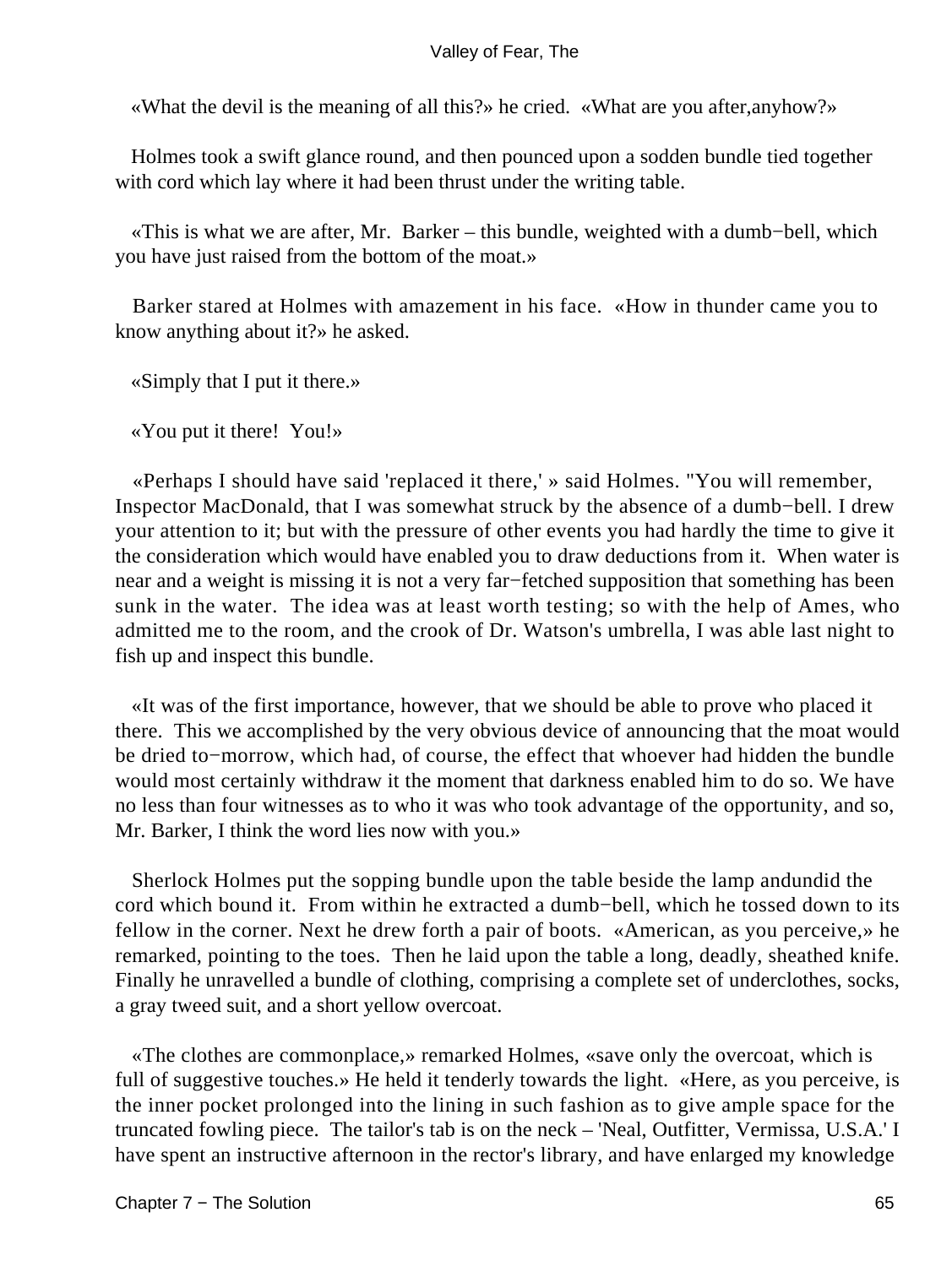by adding the fact that Vermissa is a flourishing little town at the head of one of the best known coal and iron valleys in the United States. I have some recollection, Mr. Barker, that you associated the coal districts with Mr. Douglas's first wife, and it would surely not be too far−fetched an inference that the V.V. upon the card by the dead body might stand for Vermissa Valley, or that this very valley which sends forth emissaries of murder may be that Valley of Fear of which we have heard. So much is fairly clear. And now, Mr. Barker, I seem to be standing rather in the way of your explanation.»

 It was a sight to see Cecil Barker's expressive face during this exposition of the great detective. Anger, amazement, consternation, and indecision swept over it in turn. Finally he took refuge in a somewhat acrid irony.

 «You know such a lot, Mr. Holmes, perhaps you had better tell us some more,» he sneered.

 «I have no doubt that I could tell you a great deal more, Mr. Barker; but it would come with a better grace from you.»

 «Oh, you think so, do you? Well, all I can say is that if there's any secret here it is not my secret, and I am not the man to give it away.»

 «Well, if you take that line, Mr. Barker,» said the inspector quietly, «we must just keep you in sight until we have the warrant and can hold you.»

«You can do what you damn please about that,» said Barker defiantly.

 The proceedings seemed to have come to a definite end so far as he was concerned; for one had only to look at that granite face to realize that no peine forte et dure would ever force him to plead against his will. The deadlock was broken, however, by a woman's voice. Mrs. Douglas had been standing listening at the half opened door, and now she entered the room.

 «You have done enough for now, Cecil,» said she. «Whatever comes of it in the future, you have done enough.»

 «Enough and more than enough,» remarked Sherlock Holmes gravely. «I have every sympathy with you, madam, and should strongly urge you to have some confidence in the common sense of our jurisdiction and to take the police voluntarily into your complete confidence. It may be that I am myself at fault for not following up the hint which you conveyed to me through my friend, Dr. Watson; but, at that time I had every reason to believe that you were directly concerned in the crime. Now I am assured that this is not so. At the same time, there is much that is unexplained, and I should strongly recommend that you ask Mr. Douglas to tell us his own story.»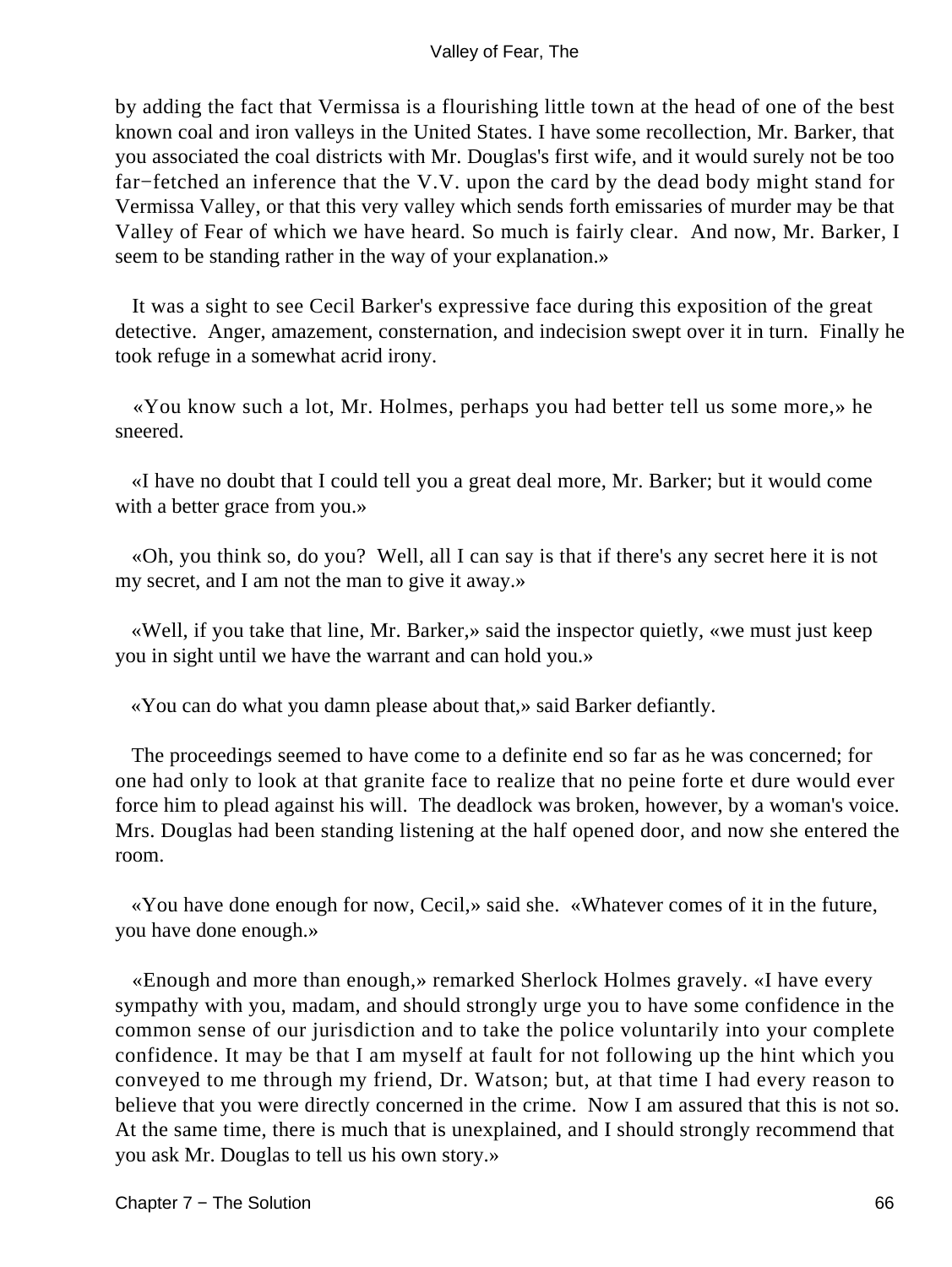Mrs. Douglas gave a cry of astonishment at Holmes's words. The detectives and I must have echoed it, when we were aware of a man who seemed to have emerged from the wall, who advanced now from the gloom of the corner in which he had appeared. Mrs. Douglas turned, and in an instant her arms were round him. Barker had seized his outstretched hand.

«It's best this way, Jack,» his wife repeated; «I am sure that it is best.»

 «Indeed, yes, Mr. Douglas,» said Sherlock Holmes, «I am sure that you will find it best.»

 The man stood blinking at us with the dazed look of one who comes from the dark into the light. It was a remarkable face, bold gray eyes, a strong, short−clipped, grizzled moustache, a square, projecting chin, and a humorous mouth. He took a good look at us all, and then to my amazement he advanced to me and handed me a bundle of paper.

 «I've heard of you,» said he in a voice which was not quite English and not quite American, but was altogether mellow and pleasing. «You are the historian of this bunch. Well, Dr. Watson, you've never had such a story as that pass through your hands before, and I'll lay my last dollar on that. Tell it your own way; but there are the facts, and you can't miss the public so long as you have those. I've been cooped up two days, and I've spent the daylight hours – as much daylight as I could get in that rat trap – in putting the thing into words. You're welcome to them – you and your public. There's the story of the Valley of Fear.»

 «That's the past, Mr. Douglas,» said Sherlock Holmes quietly. «What we desire now is to hear your story of the present.»

 «You'll have it, sir,» said Douglas. «May I smoke as I talk? Well, thank you, Mr. Holmes. You're a smoker yourself, if I remember right, and you'll guess what it is to be sitting for two days with tobacco in your pocket and afraid that the smell will give you away.» He leaned against the mantelpiece and sucked at the cigar which Holmes had handed him. «I've heard of you, Mr. Holmes. I never guessed that I should meet you. But before you are through with that,» he nodded at my papers, «you will say I've brought you something fresh.»

 Inspector MacDonald had been staring at the newcomer with the greatest amazement. «Well, this fairly beats me!» he cried at last. «If you are Mr. John Douglas of Birlstone Manor, then whose death have we been investigating for these two days, and where in the world have you sprung from now? You seemed to me to come out of the floor like a jack−in−a−box.»

 «Ah, Mr. Mac,» said Holmes, shaking a reproving forefinger, «you would not read that excellent local compilation which described the concealment of King Charles. People did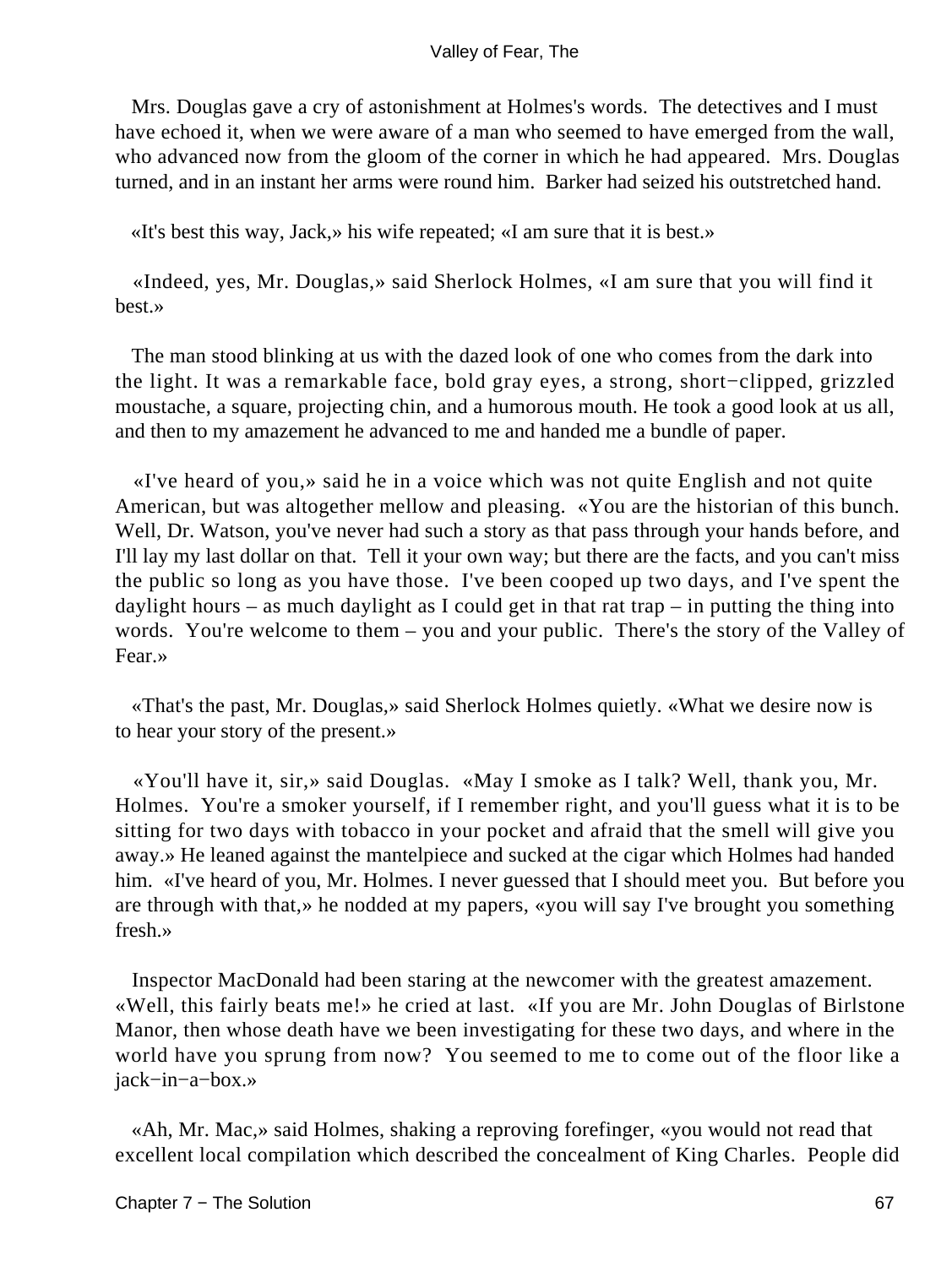not hide in those days without excellent hiding places, and the hiding place that has once been used may be again. I had persuaded myself that we should find Mr. Douglas under this roof.»

 «And how long have you been playing this trick upon us, Mr. Holmes?» said the inspector angrily. «How long have you allowed us to waste ourselves upon a search that you knew to be an absurd one?»

 «Not one instant, my dear Mr. Mac. Only last night did I form my views of the case. As they could not be put to the proof until this evening, I invited you and your colleague to take a holiday for the day. Pray what more could I do? When I found the suit of clothes in the moat, it at once became apparent to me that the body we had found could not have been the body of Mr. John Douglas at all, but must be that of the bicyclist from Tunbridge Wells. No other conclusion was possible. Therefore I had to determine where Mr. John Douglas himself could be, and the balance of probability was that with the connivance of his wife and his friend he was concealed in a house which had such conveniences for a fugitive, and awaiting quieter times when he could make his final escape.»

 «Well, you figured it out about right,» said Douglas approvingly. "I thought I'd dodge your British law; for I was not sure how I stood under it, and also I saw my chance to throw these hounds once for all off my track. Mind you, from first to last I have done nothing to be ashamed of, and nothing that I would not do again; but you'll judge that for yourselves when I tell you my story. Never mind warning me, Inspector: I'm ready to stand pat upon the truth.

 «I'm not going to begin at the beginning. That's all there,» he indicated my bundle of papers, "and a mighty queer yarn you'll find it. It all comes down to this: That there are some men that have good cause to hate me and would give their last dollar to know that they had got me. So long as I am alive and they are alive, there is no safety in this world for me. They hunted me from Chicago to California, then they chased me out of America; but when I married and settled down in this quiet spot I thought my last years were going to be peaceable.

 «I never explained to my wife how things were. Why should I pull her into it? She would never have a quiet moment again; but would always be imagining trouble. I fancy she knew something, for I may have dropped a word here or a word there; but until yesterday, after you gentlemen had seen her, she never knew the rights of the matter. She told you all she knew, and so did Barker here; for on the night when this thing happened there was mighty little time for explanations. She knows everything now, and I would have been a wiser man if I had told her sooner. But it was a hard question, dear,» he took her hand for an instant in his own, "and I acted for the best.

 "Well, gentlemen, the day before these happenings I was over in Tunbridge Wells, and I got a glimpse of a man in the street. It was only a glimpse; but I have a quick eye for these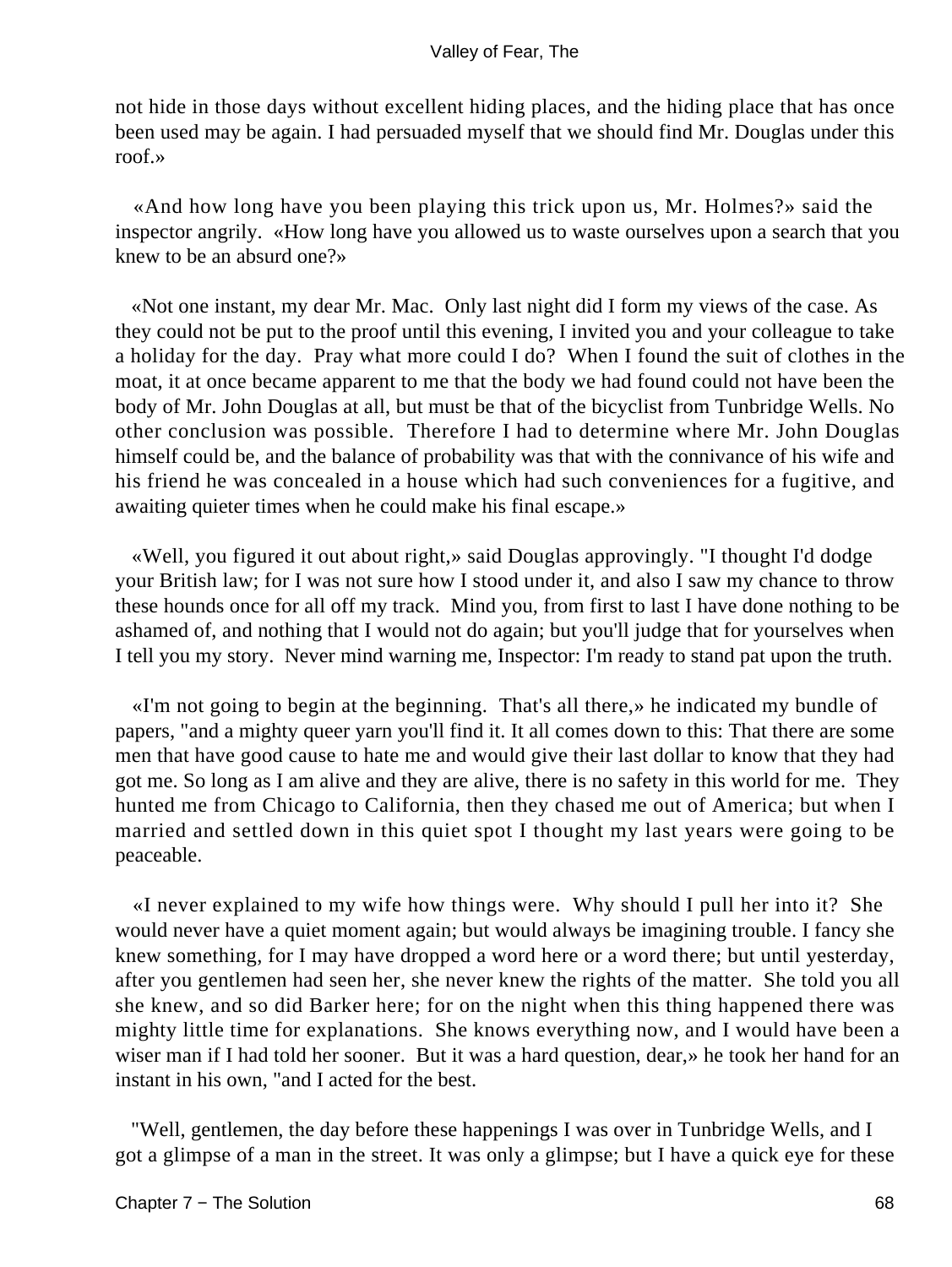things, and I never doubted who it was. It was the worst enemy I had among them all – one who has been after me like a hungry wolf after a caribou all these years. I knew there was trouble coming, and I came home and made ready for it. I guessed I'd fight through it all right on my own, my luck was a proverb in the States about '76. I never doubted that it would be with me still.

 "I was on my guard all that next day, and never went out into the park. It's as well, or he'd have had the drop on me with that buckshot gun of his before ever I could draw on him. After the bridge was up – my mind was always more restful when that bridge was up in the evenings – I put thething clear out of my head. I never dreamed of his getting into the house and waiting for me. But when I made my round in my dressing gown, as was my habit, I had no sooner entered the study than I scented danger. I guess when a man has had dangers in his life – and I've had more than most in my time – there is a kind of sixth sense that waves the red flag. I saw the signal clear enough, and yet I couldn't tell you why. Next instant I spotted a boot under the window curtain, and then I saw why plain enough.

 "I'd just the one candle that was in my hand; but there was a good light from the hall lamp through the open door. I put down the candle and jumped for a hammer that I'd left on the mantel. At the same moment he sprang at me. I saw the glint of a knife, and I lashed at him with the hammer. I got him somewhere; for the knife tinkled down on the floor. He dodged round the table as quick as an eel, and a moment later he'd got his gun from under his coat. I heard him cock it; but I had got hold of it before he could fire. I had it by the barrel, and we wrestled for it all ends up for a minute or more. It was death to the man that lost his grip.

 "He never lost his grip; but he got it butt downward for a moment too long. Maybe it was I that pulled the trigger. Maybe we just jolted it off between us. Anyhow, he got both barrels in the face, and there I was, staring down at all that was left of Ted Baldwin. I'd recognized him in the township,and again when he sprang for me; but his own mother wouldn't recognize him as I saw him then. I'm used to rough work; but I fairly turned sick at the sight of him.

 "I was hanging on the side of the table when Barker came hurrying down. I heard my wife coming, and I ran to the door and stopped her. It was no sight for a woman. I promised I'd come to her soon. I said a word or two to Barker – he took it all in at a glance – and we waited for the rest to come along. But there was no sign of them. Then we understood that they could hear nothing, and that all that had happened was known only to ourselves.

 «It was at that instant that the idea came to me. I was fairly dazzled by the brilliance of it. The man's sleeve had slipped up and there was the branded mark of the lodge upon his forearm. See here!»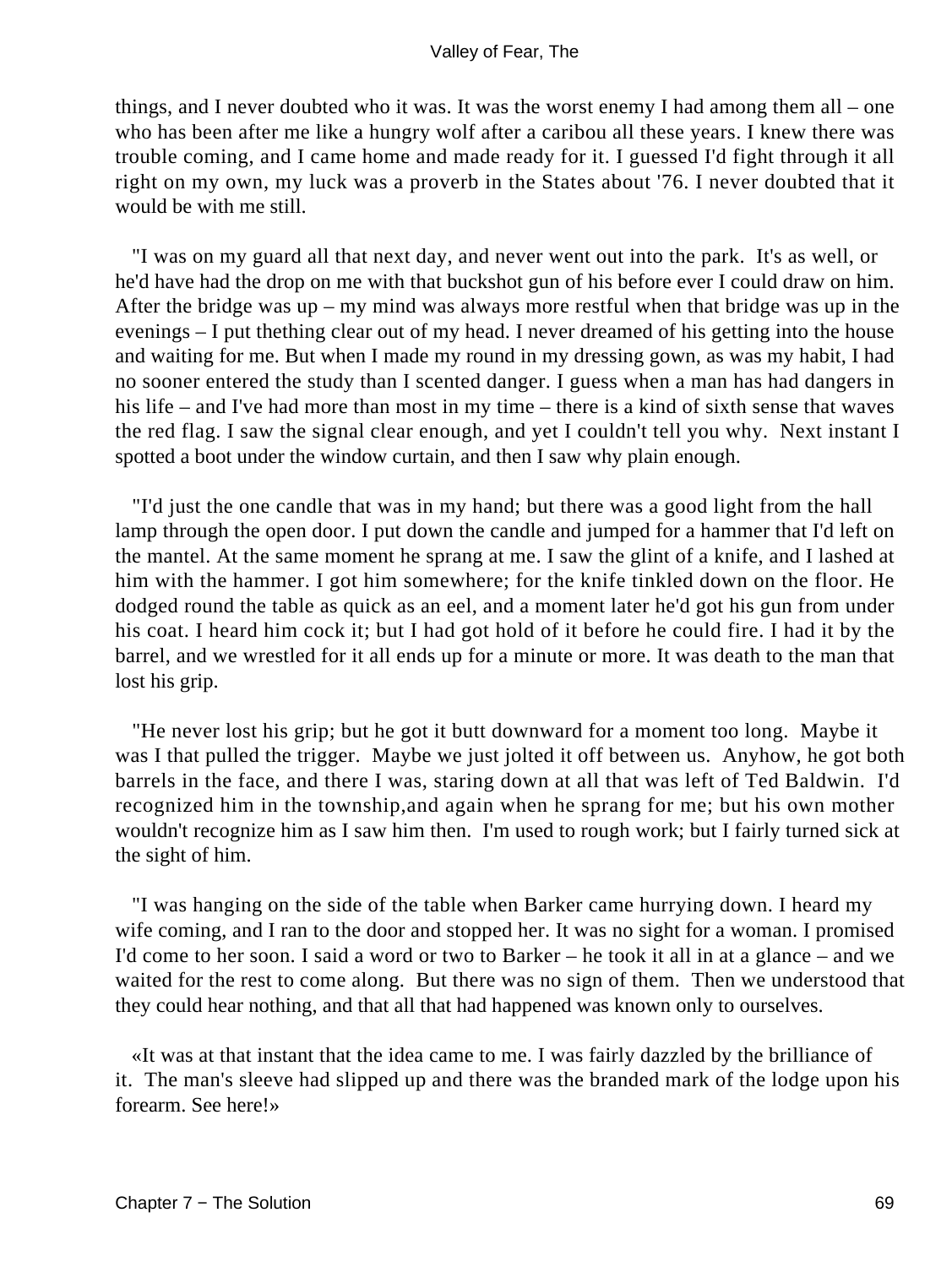The man whom we had known as Douglas turned up his own coat and cuff to show a brown triangle within a circle exactly like that which we had seen upon the dead man.

 "It was the sight of that which started me on it. I seemed to see it all clear at a glance. There were his height and hair and figure, about the same as my own. No one could swear to his face, poor devil! I brought down this suit of clothes, and in a quarter of an hour Barker and I had put my dressing gown on him and he lay as you found him. We tied all his things into a bundle, and I weighted them with the only weight I could find and put them through the window. The card he had meant to lay upon my body was lying beside his own.

 «My rings were put on his finger; but when it came to the wedding ring,» he held out his muscular hand, "you can see for yourselves that I had struck the limit. I have not moved it since the day I was married, and it would have taken a file to get it off. I don't know, anyhow, that I should have cared to part with it; but if I had wanted to I couldn't. So we just had to leave that detail to take care of itself. On the other hand, I brought a bit of plaster down and put it where I am wearing one myself at this instant. You slipped up there, Mr. Holmes, clever as you are; for if you had chanced to take off that plaster you would have found no cut underneath it.

 "Well, that was the situation. If I could lie low for a while and then get away where I could be joined by my 'widow' we should have a chance at last of living in peace for the rest of our lives. These devils would give me no rest so long as I was above ground; but if they saw in the papers that Baldwin had got his man, there would be an end of all my troubles. I hadn't much time to make it all clear to Barker and to my wife; but they understood enough to be able to help me. I knew all about this hiding place, so did Ames; but it never entered his head to connect it with the matter. I retired into it, and it was up to Barker to do the rest.

 «I guess you can fill in for yourselves what he did. He opened the window and made the mark on the sill to give an idea of how the murderer escaped. It was a tall order, that; but as the bridge was up there was no other way. Then, when everything was fixed, he rang the bell for all he was worth. What happened afterward you know. And so, gentlemen, you can do what you please; but I've told you the truth and the whole truth, so help me God! What I ask you now is how do I stand by the English law?»

There was a silence which was broken by Sherlock Holmes.

 «The English law is in the main a just law. You will get no worse than your deserts from that, Mr. Douglas. But I would ask you how did this man know that you lived here, or how to get into your house, or where to hide to getyou?»

«I know nothing of this.»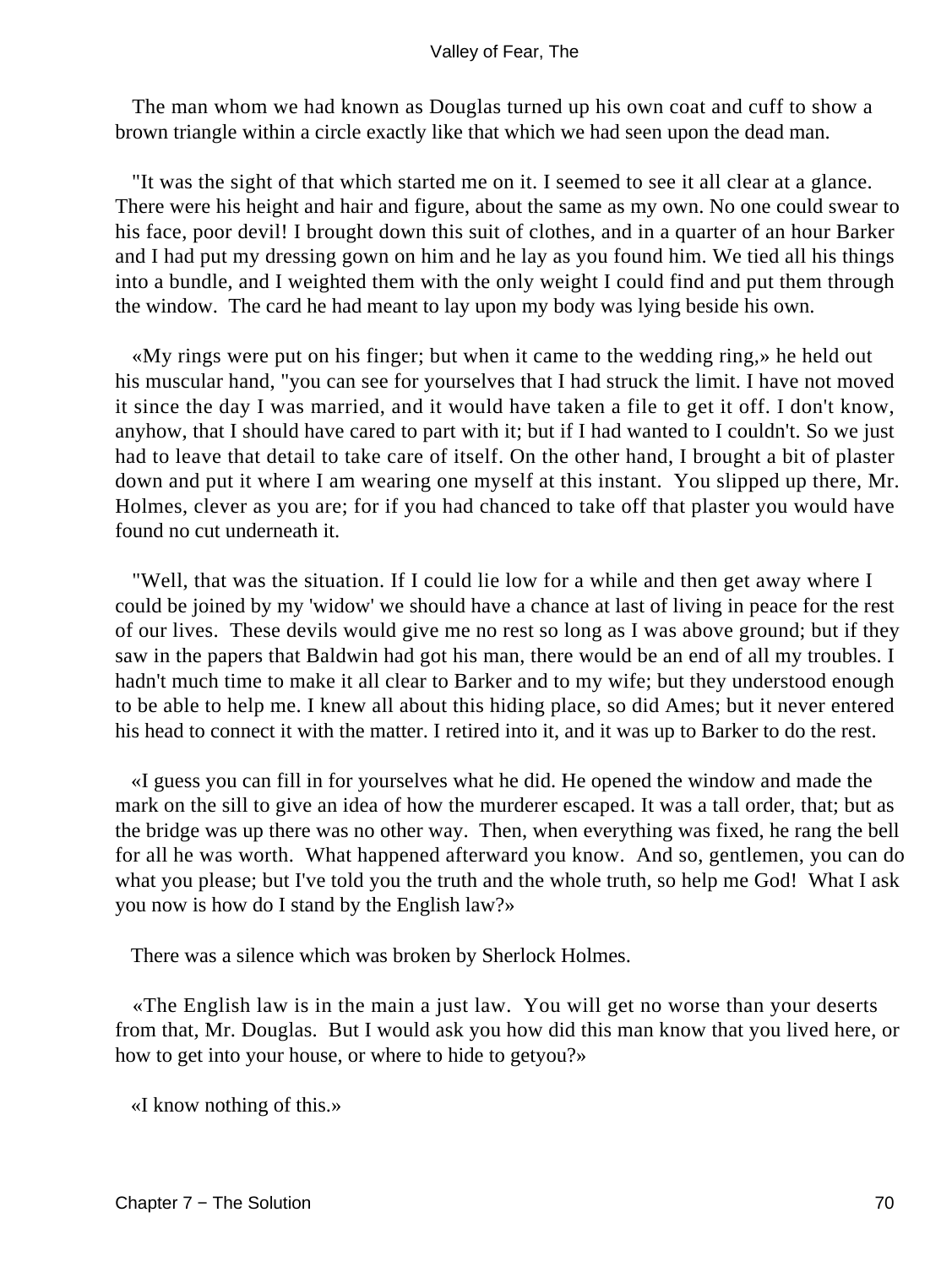Holmes's face was very white and grave. «The story is not over yet, I fear,» said he. «You may find worse dangers than the English law, or even than your enemies from America. I see trouble before you, Mr. Douglas.You'll take my advice and still be on your guard.»

 And now, my long−suffering readers, I will ask you to come away with me for a time, far from the Sussex Manor House of Birlstone, and far also from the year of grace in which we made our eventful journey which ended with the strange story of the man who had been known as John Douglas. I wish you to journey back some twenty years in time, and westward some thousands of miles in space, that I may lay before you a singular and terrible narrative – so singular and so terrible that you may find it hard to believe that even as I tell it, even so did it occur.

 Do not think that I intrude one story before another is finished. As you read on you will find that this is not so. And when I have detailed those distant events and you have solved this mystery of the past, we shall meet once more in those rooms on Baker Street, where this, like so many other wonderful happenings, will find its end.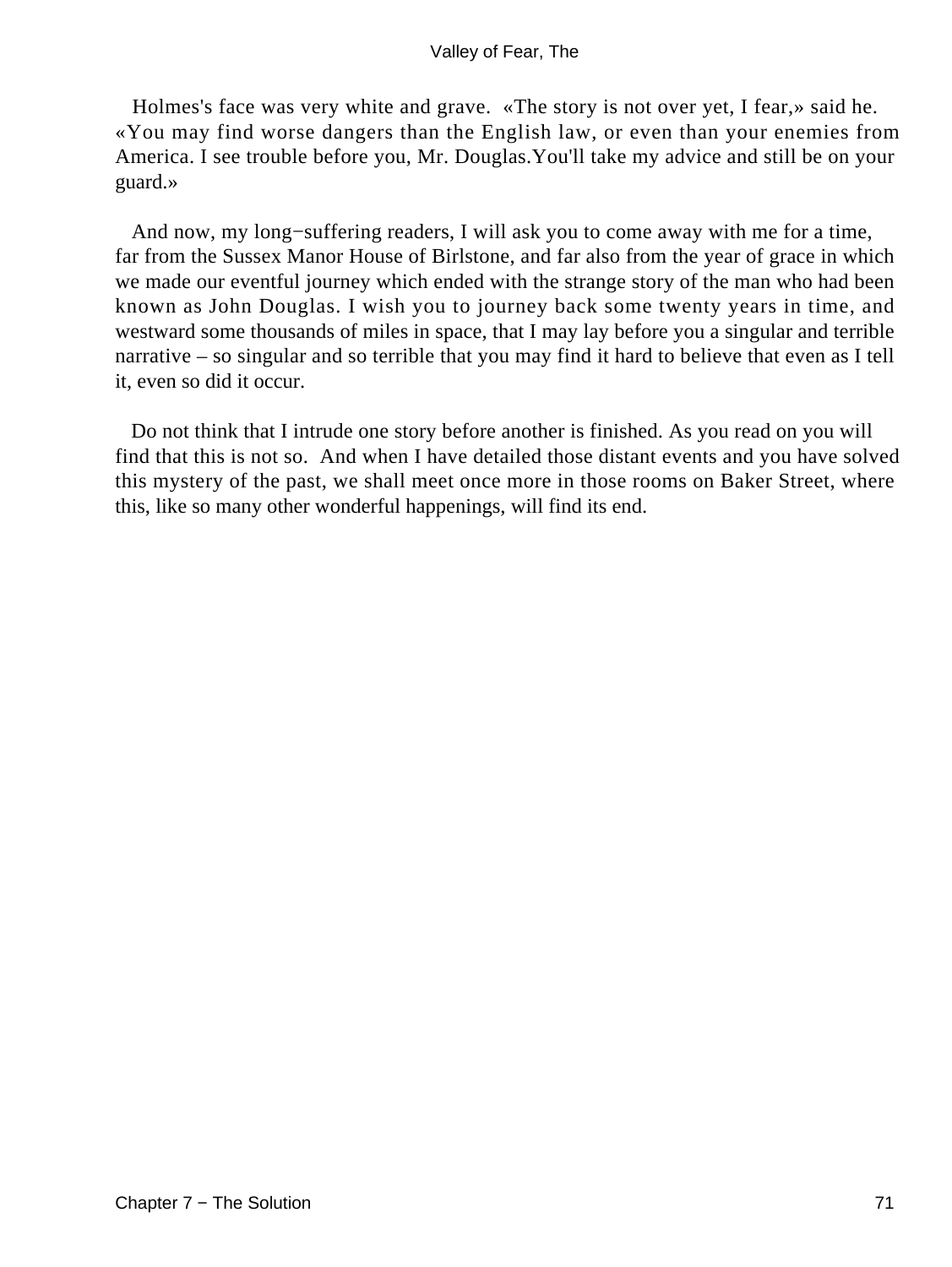# **[Part 2 − The Scowrers](#page-149-0)**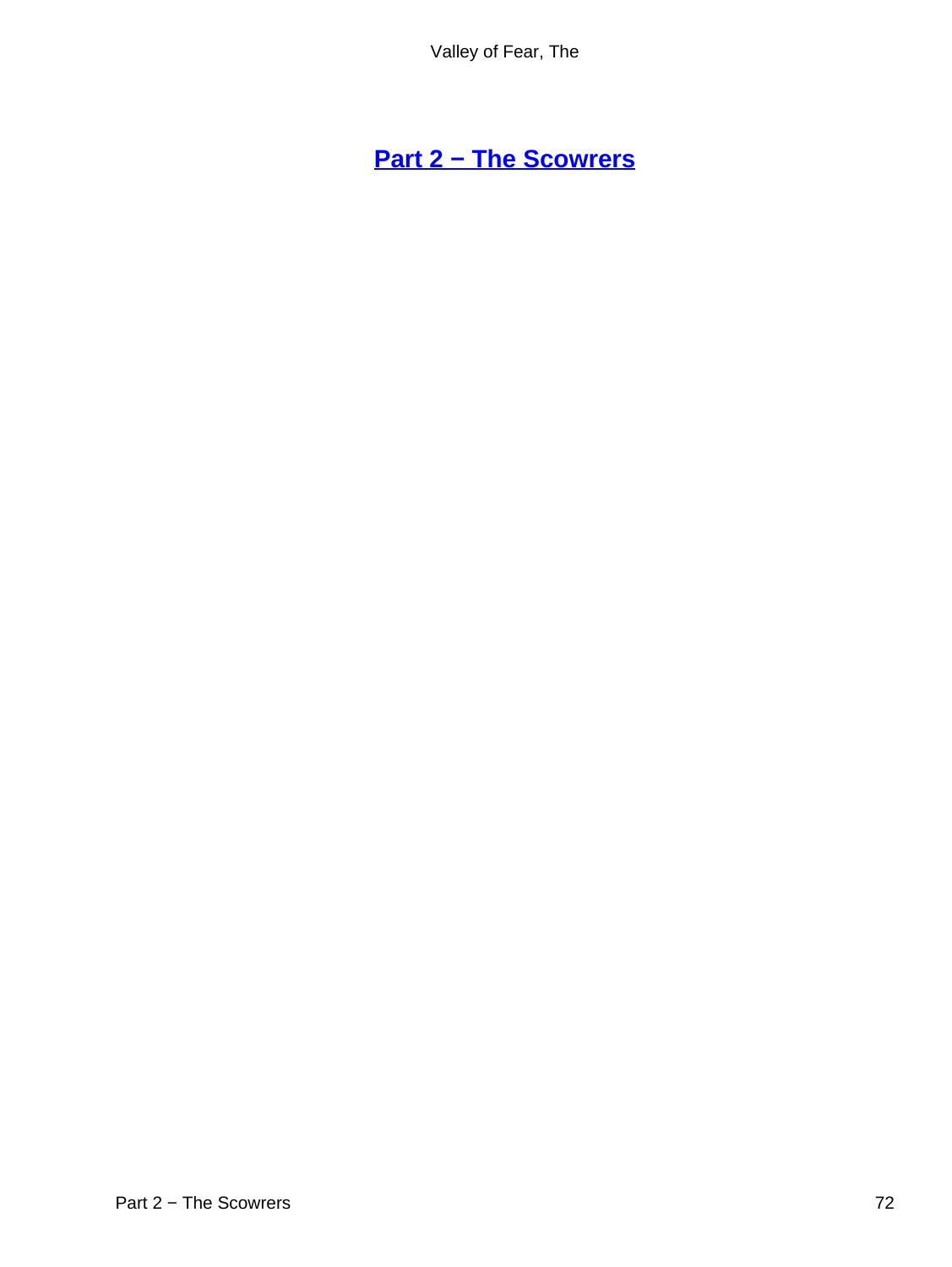## **[Chapter 1 − The Man](#page-149-0)**

*I*t was the fourth of February in the year 1875. It had been a severe winter, and the snow lay deep in the gorges of the Gilmerton Mountains. The steam ploughs had, however, kept the railroad open, and the evening train which connects the long line of coal−mining and iron−working settlements was slowly groaning its way up the steep gradients which lead from Stagville on the plain to Vermissa, the central township which lies at the head of Vermissa Valley. From this point the track sweeps downward to Bartons Crossing, Helmdale, and the purely agricultural county of Merton. It was a single track railroad; but at every siding – and they were numerous – long lines of trucks piled with coal and iron ore told of the hidden wealth which had brought a rude population and a bustling life to this most desolate corner of the United States of America.

 For desolate it was! Little could the first pioneer who had traversed it have ever imagined that the fairest prairies and the most lush water pastures were valueless compared to this gloomy land of black crag and tangled forest. Above the dark and often scarcely penetrable woods upon their flanks, the high, bare crowns of the mountains, white snow, and jagged rock towered upon each flank, leaving a long, winding, tortuous valley in the centre. Up this the little train was slowly crawling.

 The oil lamps had just been lit in the leading passenger car, a long, bare carriage in which some twenty or thirty people were seated. The greater number of these were workmen returning from their day's toil in the lower part of the valley. At least a dozen, by their grimed faces and the safety lanterns which they carried, proclaimed themselves miners. These sat smoking in a group and conversed in low voices, glancing occasionally at two men on the opposite side of the car, whose uniforms and badges showed them to be policemen.

 Several women of the labouring class and one or two travellers who might have been small local storekeepers made up the rest of the company, with the exception of one young man in a corner by himself. It is with this man that we are concerned. Take a good look at him; for he is worth it.

 He is a fresh−complexioned, middle−sized young man, not far, one would guess, from his thirtieth year. He has large, shrewd, humorous gray eyes which twinkle inquiringly from time to time as he looks round through his spectacles at the people about him. It is easy to see that he is of a sociable and possibly simple disposition, anxious to be friendly to all men. Anyone could pick him at once as gregarious in his habits and communicative in his nature, with a quick wit and a ready smile. And yet the man who studied him more closely might discern a certain firmness of jaw and grim tightness about the lips which would warn him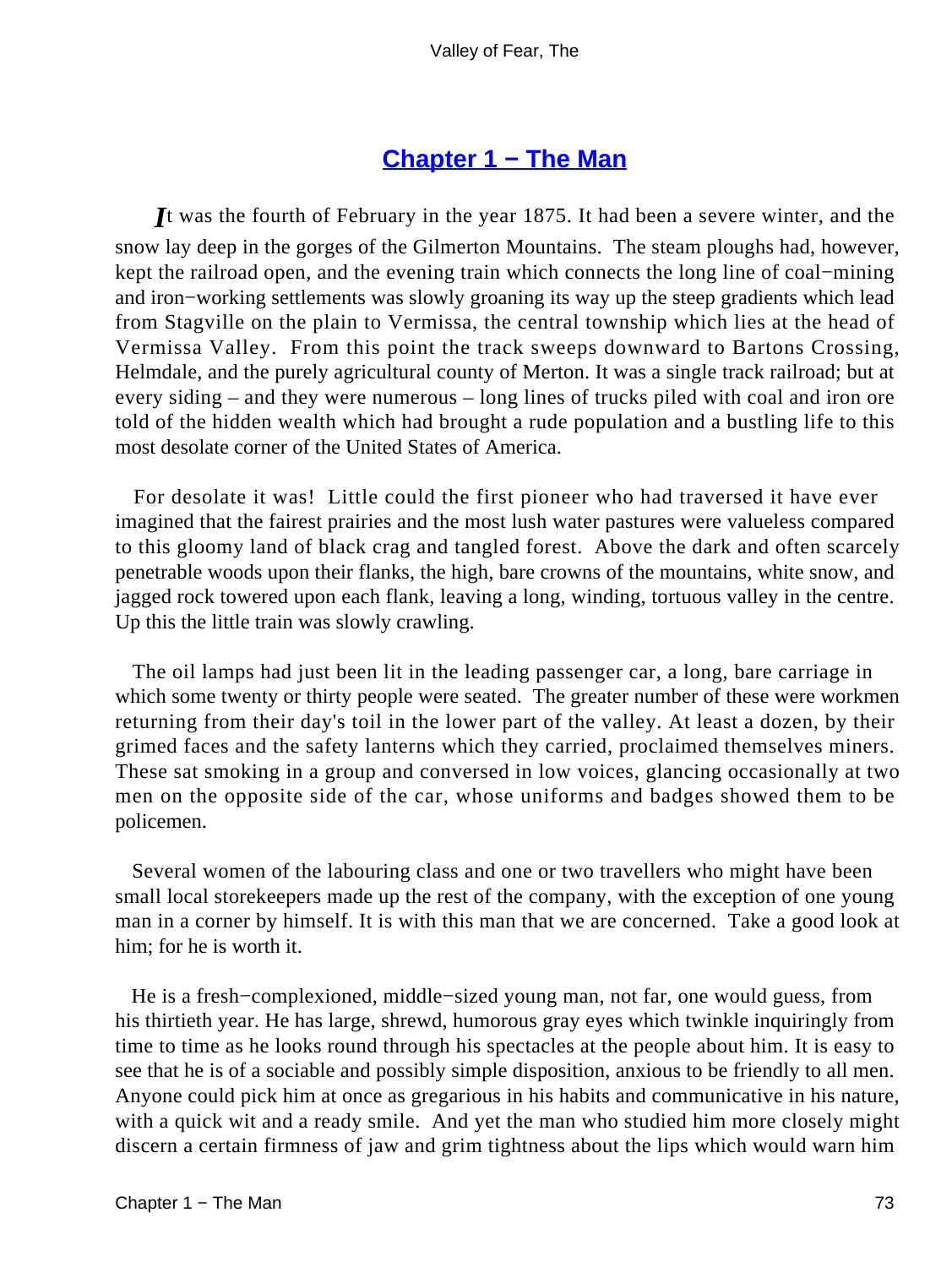that there were depths beyond, and that this pleasant, brown−haired young Irishman might conceivably leave his mark for good or evil upon any society to which he was introduced.

 Having made one or two tentative remarks to the nearest miner, and receiving only short, gruff replies, the traveller resigned himself to uncongenial silence, staring moodily out of the window at the fading landscape.

 It was not a cheering prospect. Through the growing gloom there pulsed the red glow of the furnaces on the sides of the hills. Great heaps of slag and dumps of cinders loomed up on each side, with the high shafts of the collieries towering above them. Huddled groups of mean, wooden houses, the windows of which were beginning to outline themselves in light, were scattered here and there along the line, and the frequent halting places were crowded with their swarthy inhabitants.

 The iron and coal valleys of the Vermissa district were no resorts for the leisured or the cultured. Everywhere there were stern signs of the crudest battle of life, the rude work to be done, and the rude, strong workers who did it.

 The young traveller gazed out into this dismal country with a face of mingled repulsion and interest, which showed that the scene was new to him. At intervals he drew from his pocket a bulky letter to which he referred, and on the margins of which he scribbled some notes. Once from the back of his waist he produced something which one would hardly have expected to find in the possession of so mild−mannered a man. It was a navy revolver of the largest size. As he turned it slantwise to the light, the glint upon the rims of the copper shells within the drum showed that it was fully loaded. He quickly restored it to his secret pocket, but not before it had been observed by a working man who had seated himself upon the adjoining bench.

«Hullo, mate!» said he. «You seem heeled and ready.»

The young man smiled with an air of embarrassment.

«Yes,» said he, «we need them sometimes in the place I come from.»

«And where may that be?»

«I'm last from Chicago.»

«A stranger in these parts?»

«Yes.»

«You may find you need it here,» said the workman.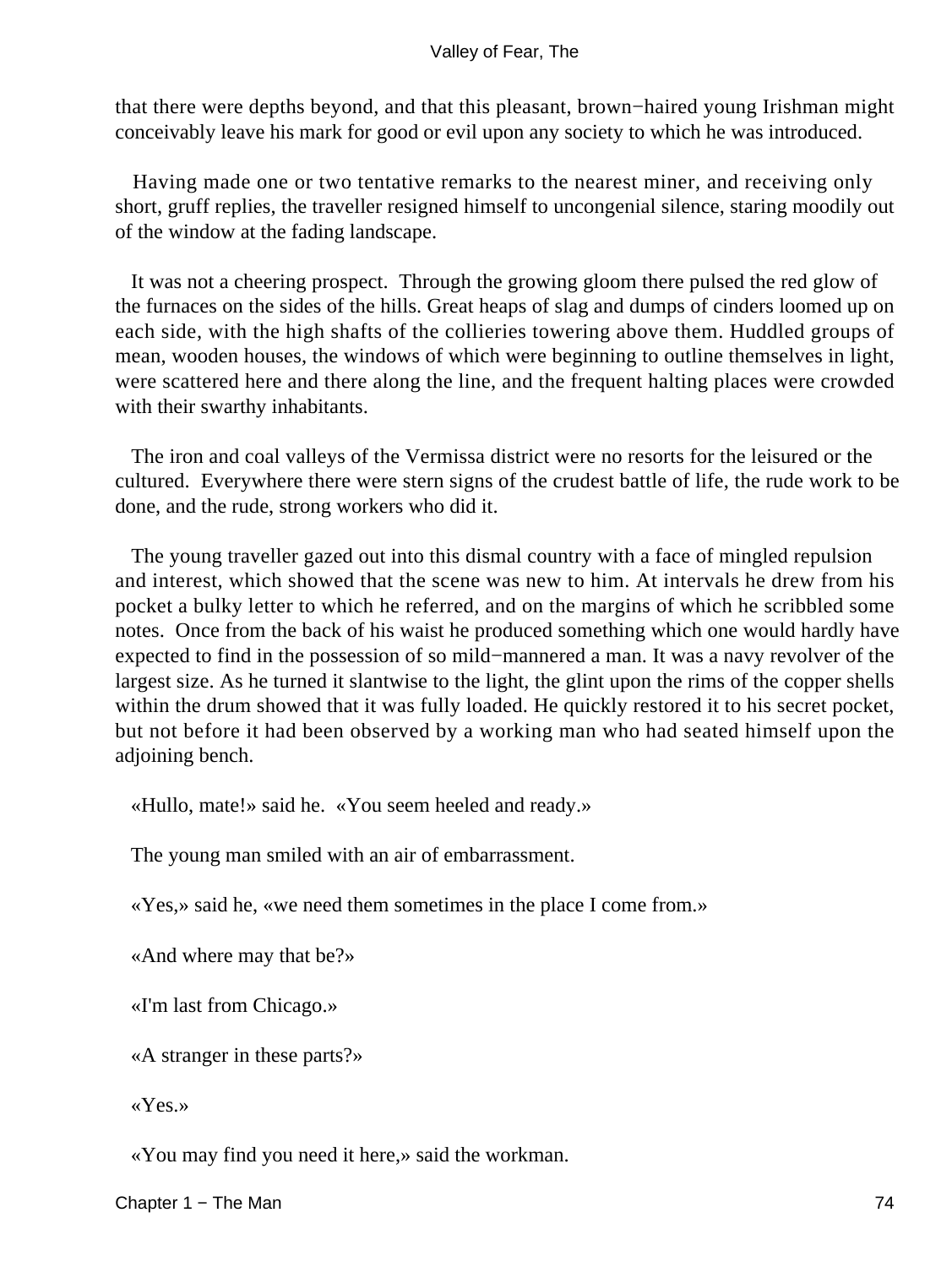«Ah! is that so?» The young man seemed interested.

«Have you heard nothing of doings hereabouts?»

«Nothing out of the way.»

 «Why, I thought the country was full of it. You'll hear quick enough. What made you come here?»

«I heard there was always work for a willing man.»

«Are you a member of the union?»

«Sure.»

«Then you'll get your job, I guess. Have you any friends?»

«Not yet; but I have the means of making them.»

«How's that, then?»

 «I am one of the Eminent Order of Freemen. There's no town without a lodge, and where there is a lodge I'll find my friends.»

 The remark had a singular effect upon his companion. He glanced round suspiciously at the others in the car. The miners were still whispering among themselves. The two police officers were dozing. He came across, seated himself close to the young traveller, and held out his hand.

«Put it there,» he said.

A hand−grip passed between the two.

 «I see you speak the truth,» said the workman. «But it's well to make certain.» He raised his right hand to his right eyebrow. The traveller at once raised his left hand to his left eyebrow.

«Dark nights are unpleasant,» said the workman.

«Yes, for strangers to travel,» the other answered.

 «That's good enough. I'm Brother Scanlan, Lodge 341, Vermissa Valley. Glad to see you in these parts.»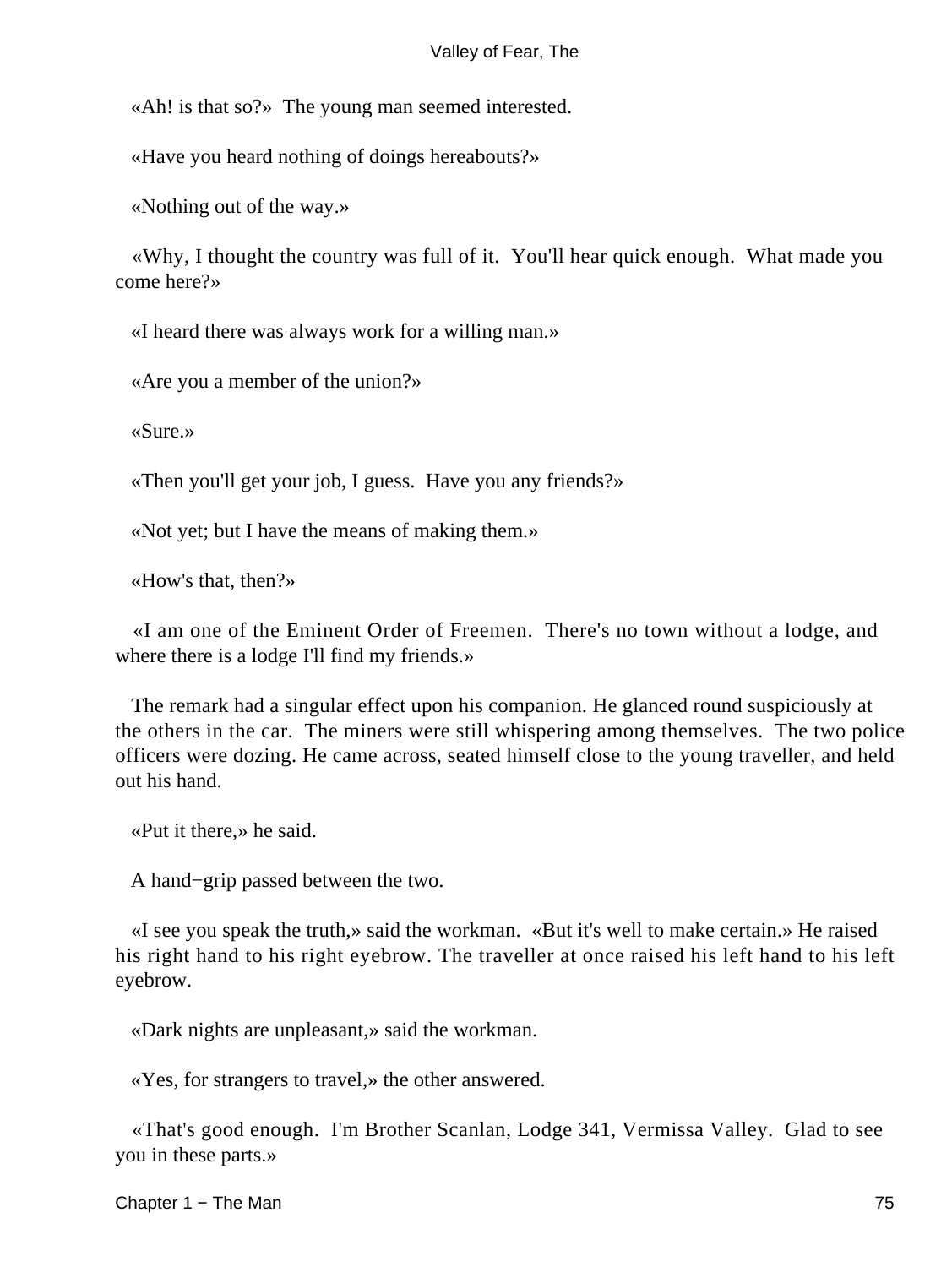«Thank you. I'm Brother John McMurdo, Lodge 29, Chicago. Bodymaster J.H. Scott. But I am in luck to meet a brother so early.»

 «Well, there are plenty of us about. You won't find the order more flourishing anywhere in the States than right here in Vermissa Valley. But we could do with some lads like you. I can't understand a spry man of the union finding no work to do in Chicago.»

«I found plenty of work to do,» said McMurdo.

«Then why did you leave?»

 McMurdo nodded towards the policemen and smiled. «I guess those chaps would be glad to know,» he said.

Scanlan groaned sympathetically. «In trouble?» he asked in a whisper.

«Deep.»

«A penitentiary job?»

«And the rest.»

«Not a killing!»

 «It's early days to talk of such things,» said McMurdo with the air of a man who had been surprised into saying more than he intended. «I've my own good reasons for leaving Chicago, and let that be enough for you. Who are you that you should take it on yourself to ask such things?» His gray eyes gleamed with sudden and dangerous anger from behind his glasses.

 «All right, mate, no offense meant. The boys will think none the worse of you, whatever you may have done. Where are you bound for now?»

«Vermissa.»

«That's the third halt down the line. Where are you staying?»

 McMurdo took out an envelope and held it close to the murky oil lamp. «Here is the address – Jacob Shafter, Sheridan Street. It's a boarding house that was recommended by a man I knew in Chicago.»

 «Well, I don't know it; but Vermissa is out of my beat. I live at Hobson's Patch, and that's here where we are drawing up. But, say, there's one bit of advice I'll give you before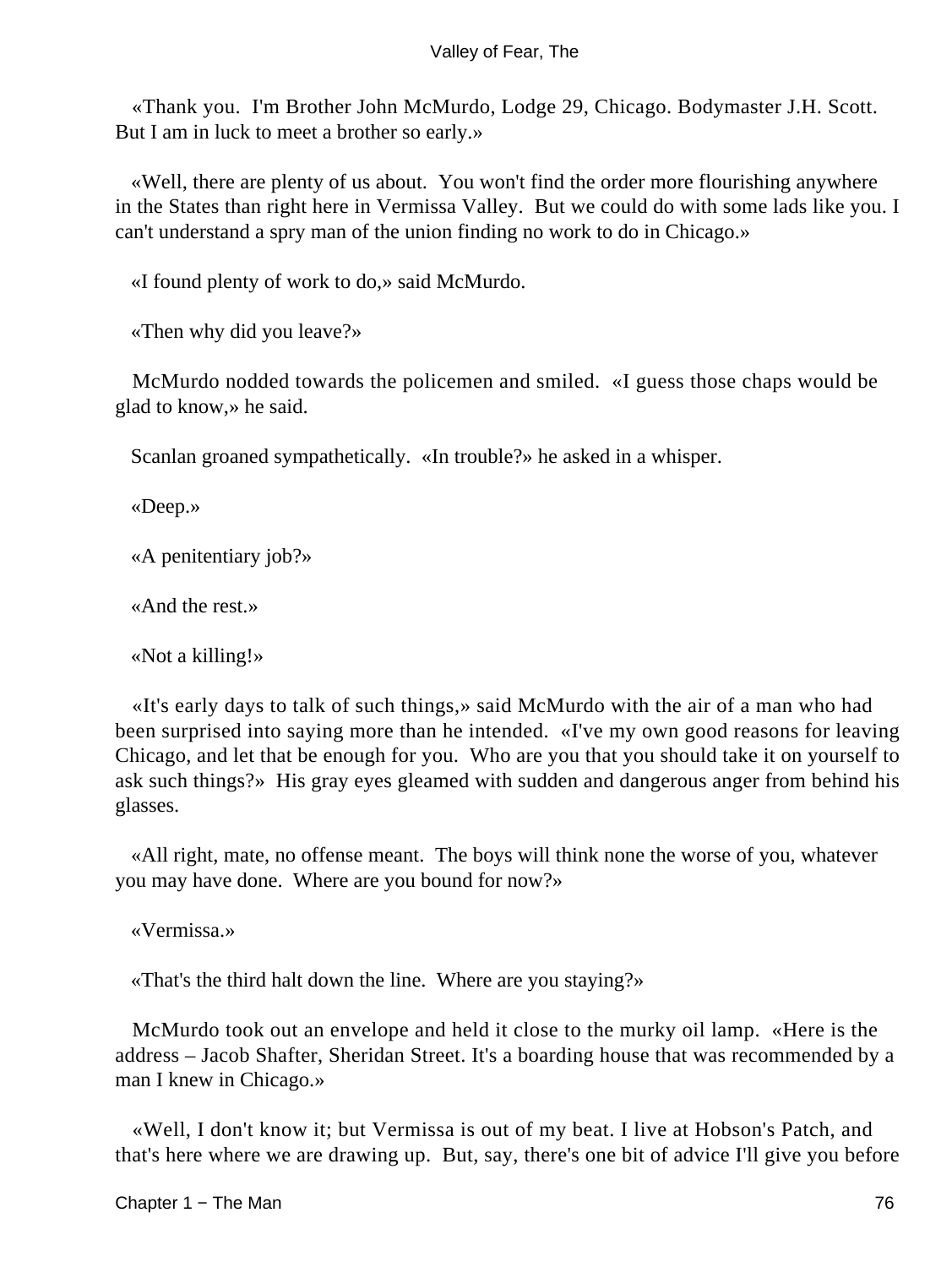we part: If you're in trouble in Vermissa, go straight to the Union House and see Boss McGinty. He is the Bodymaster of Vermissa Lodge, and nothing can happen in these parts unless Black Jack McGinty wants it. So long, mate! Maybe we'll meet in lodge one of these evenings. But mind my words: If you are in trouble, go to Boss McGinty.»

 Scanlan descended, and McMurdo was left once again to his thoughts. Night had now fallen, and the flames of the frequent furnaces were roaring and leaping in the darkness. Against their lurid background dark figures were bending and straining, twisting and turning, with the motion of winch or of windlass, to the rhythm of an eternal clank and roar.

«I guess hell must look something like that,» said a voice.

 McMurdo turned and saw that one of the policemen had shifted in his seat and was staring out into the fiery waste.

 «For that matter,» said the other policeman, «I allow that hell must BE something like that. If there are worse devils down yonder than some we could name, it's more than I'd expect. I guess you are new to this part, young man?»

«Well, what if I am?» McMurdo answered in a surly voice.

 «Just this, mister, that I should advise you to be careful in choosing your friends. I don't think I'd begin with Mike Scanlan or his gang if I were you.»

 «What the hell is it to you who are my friends?» roared McMurdo in a voice which brought every head in the carriage round to witness the altercation. «Did I ask you for your advice, or did you think me such a sucker that I couldn't move without it? You speak when you are spoken to, and by the Lord you'd have to wait a long time if it was me!» He thrust out his face and grinned at the patrolmen like a snarling dog.

 The two policemen, heavy, good−natured men, were taken aback by the extraordinary vehemence with which their friendly advances had been rejected.

 «No offense, stranger,» said one. «It was a warning for your own good, seeing that you are, by your own showing, new to the place.»

 «I'm new to the place; but I'm not new to you and your kind!» cried McMurdo in cold fury. «I guess you're the same in all places, shoving your advice in when nobody asks for it.»

 «Maybe we'll see more of you before very long,» said one of the patrolmen with a grin. «You're a real hand−picked one, if I am a judge.»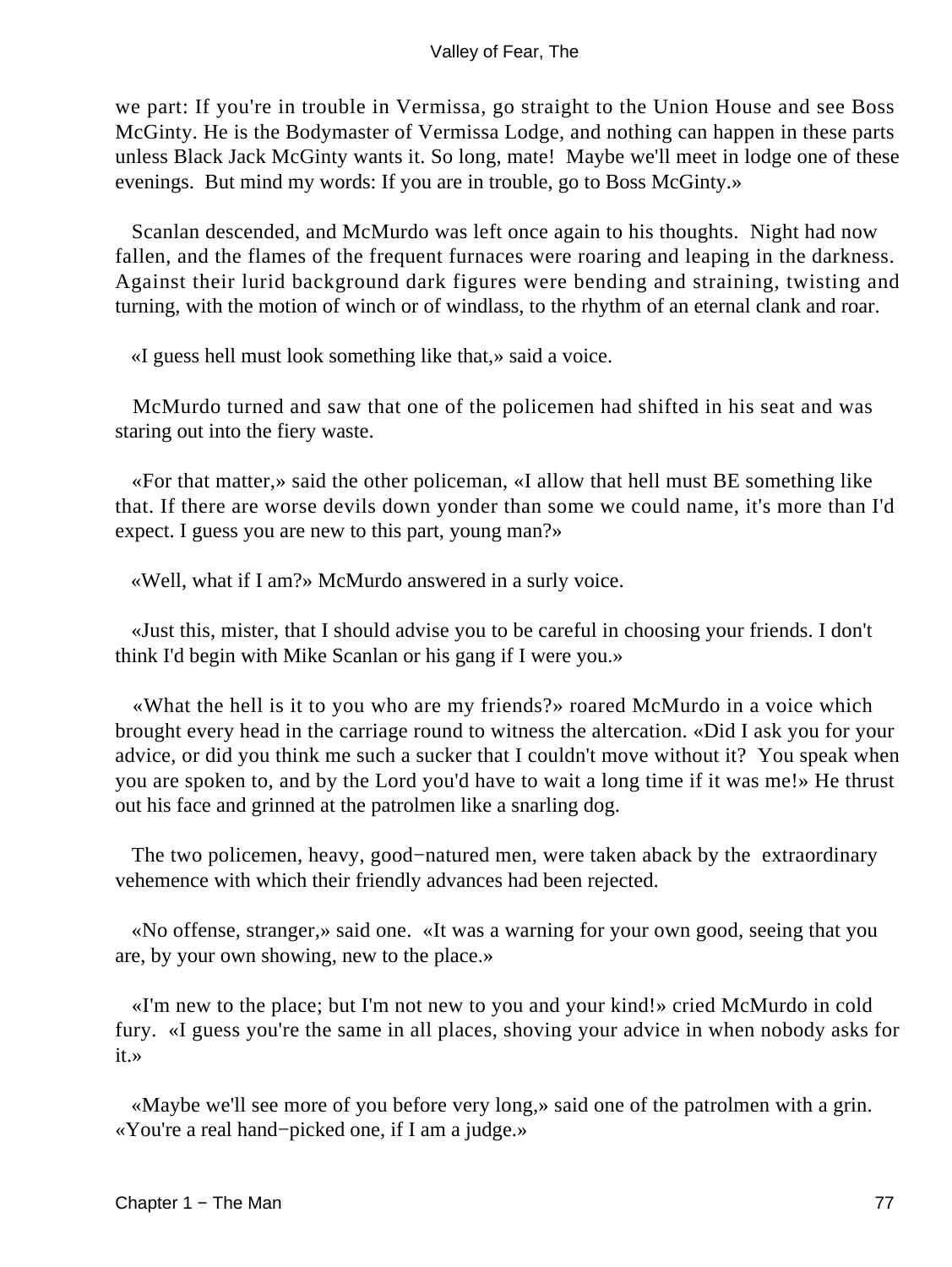«I was thinking the same,» remarked the other. «I guess we may meet again.»

 «I'm not afraid of you, and don't you think it!» cried McMurdo. «My name's Jack McMurdo – see? If you want me, you'll find me at Jacob Shafter's on Sheridan Street, Vermissa; so I'm not hiding from you, am I? Day or night I dare to look the like of you in the face – don't make any mistake about that!»

 There was a murmur of sympathy and admiration from the miners at the dauntless demeanour of the newcomer, while the two policemen shrugged their shoulders and renewed a conversation between themselves.

 A few minutes later the train ran into the ill−lit station, and there was ageneral clearing; for Vermissa was by far the largest town on the line. McMurdo picked up his leather gripsack and was about to start off into the darkness, when one of the miners accosted him.

 «By Gar, mate! you know how to speak to the cops,» he said in a voice of awe. «It was grand to hear you. Let me carry your grip and show you the road. I'm passing Shafter's on the way to my own shack.»

 There was a chorus of friendly «Good−nights» from the other miners as they passed from the platform. Before ever he had set foot in it, McMurdo the turbulent had become a character in Vermissa.

 The country had been a place of terror; but the town was in its way even more depressing. Down that long valley there was at least a certain gloomy grandeur in the huge fires and tbe clouds of drifting smoke, while the strength and industry of man found fitting monuments in the hills which he had spilled by the side of his monstrous excavations. But the town showed a dead level of mean ugliness and squalor. The broad street was churned up by the traffic into a horrible rutted paste of muddy snow. The sidewalks were narrow and uneven. The numerous gas−lamps served only to show more clearly a long line of wooden houses, each with its veranda facing the street, unkempt and dirty.

 As they approached the centre of the town the scene was brightened by a row of well−lit stores, and even more by a cluster of saloons and gaming houses, in which the miners spent their hard−earned but generous wages.

 «That's the Union House,» said the guide, pointing to one saloon which rose almost to the dignity of being a hotel. «Jack McGinty is the boss there.»

«What sort of a man is he?» McMurdo asked.

«What! have you never heard of the boss?»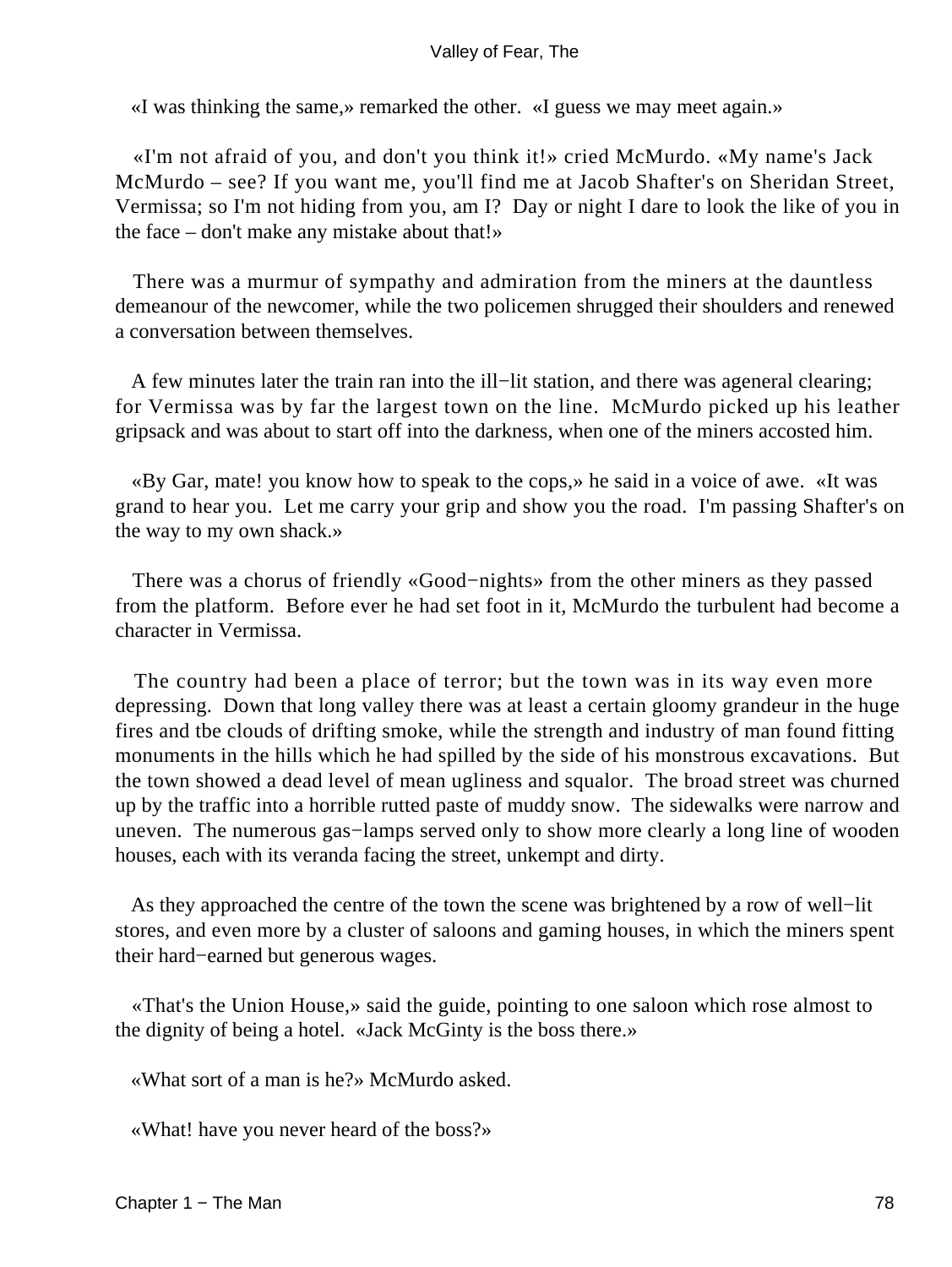«How could I have heard of him when you know that I am a stranger in these parts?»

 «Well, I thought his name was known clear across the country. It's been in the papers often enough.»

«What for?»

«Well,» the miner lowered his voice – «over the affairs.»

«What affairs?»

 «Good Lord, mister! you are queer, if I must say it without offense. There's only one set of affairs that you'll hear of in these parts, and that's the affairs of the Scowrers.»

 «Why, I seem to have read of the Scowrers in Chicago. A gang of murderers, are they not?»

 «Hush, on your life!» cried the miner, standing still in alarm, and gazing in amazement at his companion. «Man, you won't live long in these parts if you speak in the open street like that. Many a man has had the life beaten out of him for less.»

«Well, I know nothing about them. It's only what I have read.»

 «And I'm not saying that you have not read the truth.» The man looked nervously round him as he spoke, peering into the shadows as if he feared to see some lurking danger. «If killing is murder, then God knows there is murder and to spare. But don't you dare to breathe the name of Jack McGinty in connection with it, stranger; for every whisper goes back to him, and he is not one that is likely to let it pass. Now, that's the house you're after, that one standing back from the street. You'll find old Jacob Shafter that runs it as honest a man as lives in this township.»

 «I thank you,» said McMurdo, and shaking hands with his new acquaintance he plodded, gripsack in hand, up the path which led to the dwelling house, at the door of which he gave a resounding knock.

 It was opened at once by someone very different from what he had expected. It was a woman, young and singularly beautiful. She was of the German type, blonde and fair−haired, with the piquant contrast of a pair of beautiful dark eyes with which she surveyed the stranger with surprise and a pleasing embarrassment which brought a wave of colour over her pale face. Framed in the bright light of the open doorway, it seemed to McMurdo that he had never seen a more beautiful picture; the more attractive for its contrast with the sordid and gloomy surroundings. A lovely violet growing upon one of those black slag−heaps of the mines would not have seemed more surprising. So entranced was he that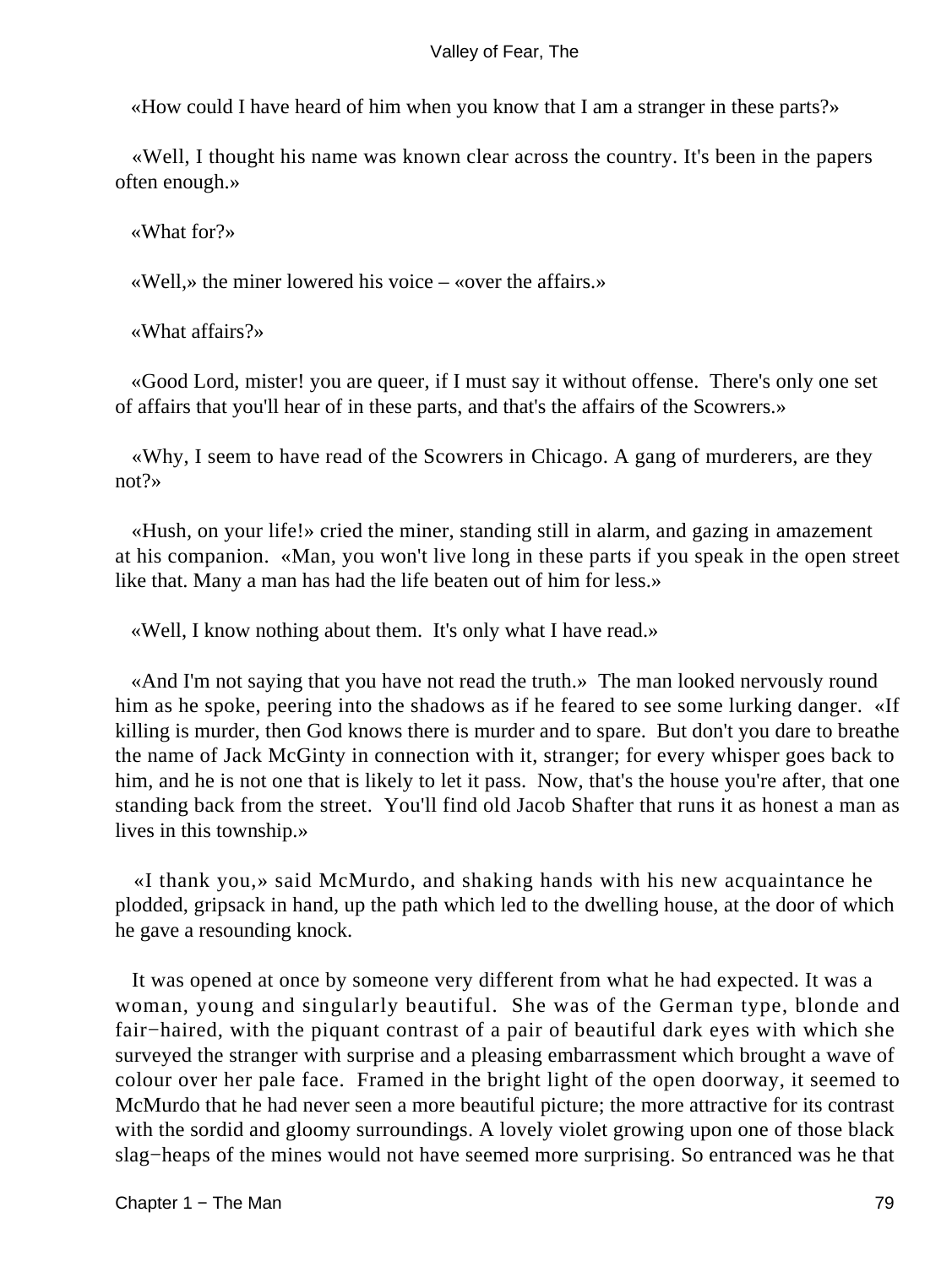he stood staring without a word, and it was she who broke the silence.

 «I thought it was father,» said she with a pleasing little touch of a German accent. «Did you come to see him? He is down town. I expect him back every minute.»

 McMurdo continued to gaze at her in open admiration until her eyes dropped in confusion before this masterful visitor.

 «No, miss,» he said at last, «I'm in no hurry to see him. But your house was recommended to me for board. I thought it might suit me – and now I know it will.»

«You are quick to make up your mind,» said she with a smile.

«Anyone but a blind man could do as much,» the other answered.

 She laughed at the compliment. «Come right in, sir,» she said. «I'm Miss Ettie Shafter, Mr. Shafter's daughter. My mother's dead, and I run the house. You can sit down by the stove in the front room until father comes along – Ah, here he is! So you can fix things with him right away.»

 A heavy, elderly man came plodding up the path. In a few words McMurdo explained his business. A man of the name of Murphy had given him the address in Chicago. He in turn had had it from someone else. Old Shafter was quite ready. The stranger made no bones about terms, agreed at once to every condition, and was apparently fairly flush of money. For seven dollars a week paid in advance he was to have board and lodging.

 So it was that McMurdo, the self−confessed fugitive from justice, took up his abode under the roof of the Shafters, the first step which was to lead to so long and dark a train of events, ending in a far distant land.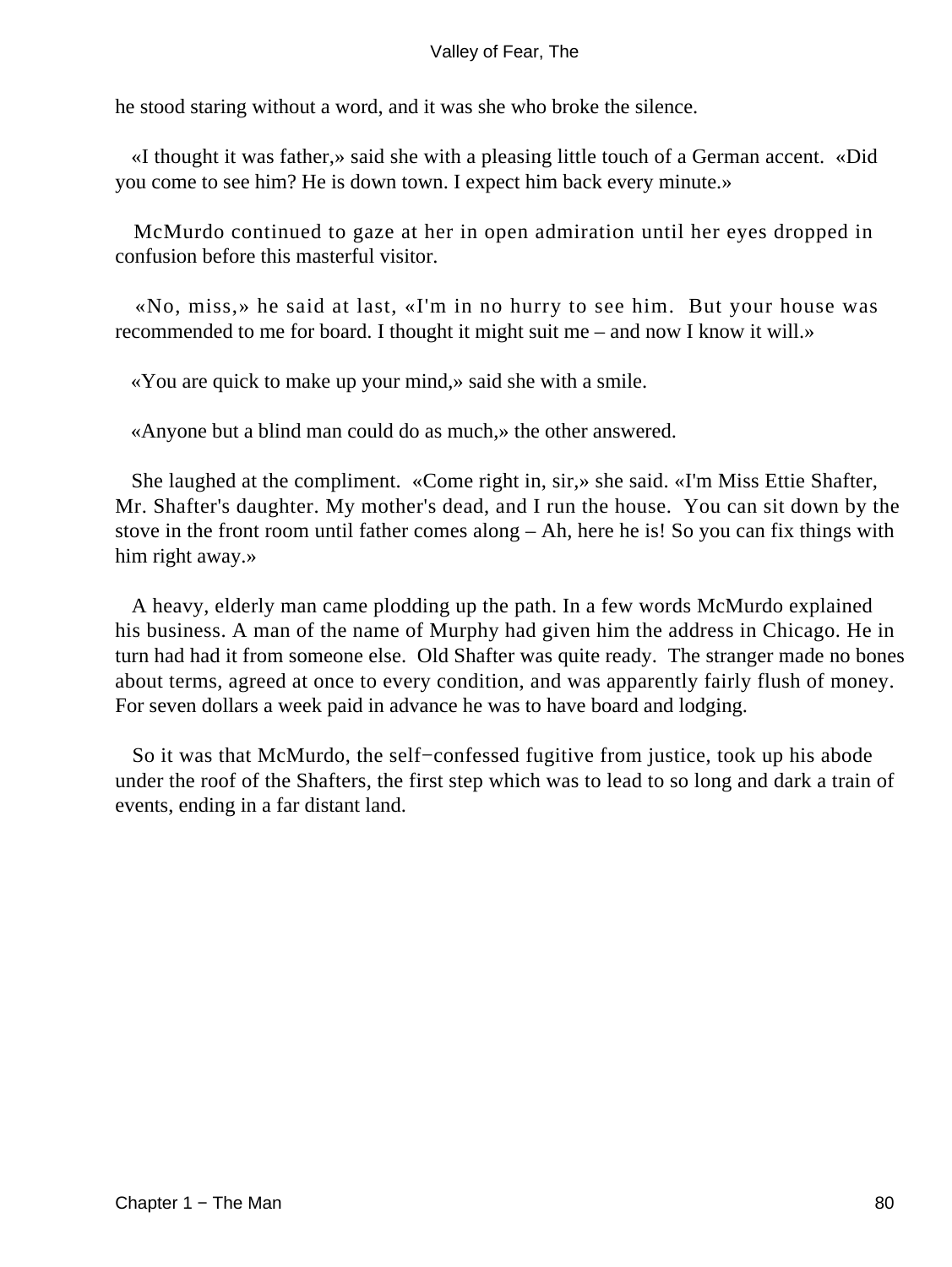## **[Chapter 2 − The Bodymaster](#page-149-0)**

*M*cMurdo was a man who made his mark quickly. Wherever he was the folk around soon knew it. Within a week he had become infinitely the most important person at Shafter's. There were ten or a dozen boarders there; but they were honest foremen or commonplace clerks from the stores, of a very different calibre from the young Irishman. Of an evening when they gathered together his joke was always the readiest, his conversation the brightest, and his song the best. He was a born boon companion, with a magnetism which drew good humour from all around him.

 And yet he showed again and again, as he had shown in the railway carriage, a capacity for sudden, fierce anger, which compelled the respect and even the fear of those who met him. For the law, too, and all who were connected with it, he exhibited a bitter contempt which delighted some and alarmed others of his fellow boarders.

 >From the first he made it evident, by his open admiration, that the daughter of the house had won his heart from the instant that he had set eyes upon her beauty and her grace. He was no backward suitor. On the second day he told her that he loved her, and from then onward he repeated the same story with an absolute disregard of what she might say to discourage him.

 «Someone else?» he would cry. «Well, the worse luck for someone else! Let him look out for himself! Am I to lose my life's chance and all my heart's desire for someone else? You can keep on saying no, Ettie: the day will come when you will say yes, and I'm young enough to wait.»

 He was a dangerous suitor, with his glib Irish tongue, and his pretty, coaxing ways. There was about him also that glamour of experience and of mystery which attracts a woman's interest, and finally her love. He could talk of the sweet valleys of County Monaghan from which he came, of the lovely, distant island, the low hills and green meadows of which seemed the more beautiful when imagination viewed them from this place of grime and snow.

 Then he was versed in the life of the cities of the North, of Detroit, and the lumber camps of Michigan, and finally of Chicago, where he had worked in a planing mill. And afterwards came the hint of romance, the feeling that strange things had happened to him in that great city, so strange and so intimate that they might not be spoken of. He spoke wistfully of a sudden leaving, a breaking of old ties, a flight into a strange world, ending in this dreary valley, and Ettie listened, her dark eyes gleaming with pity and with sympathy – those two qualities which may turn so rapidly and so naturally to love.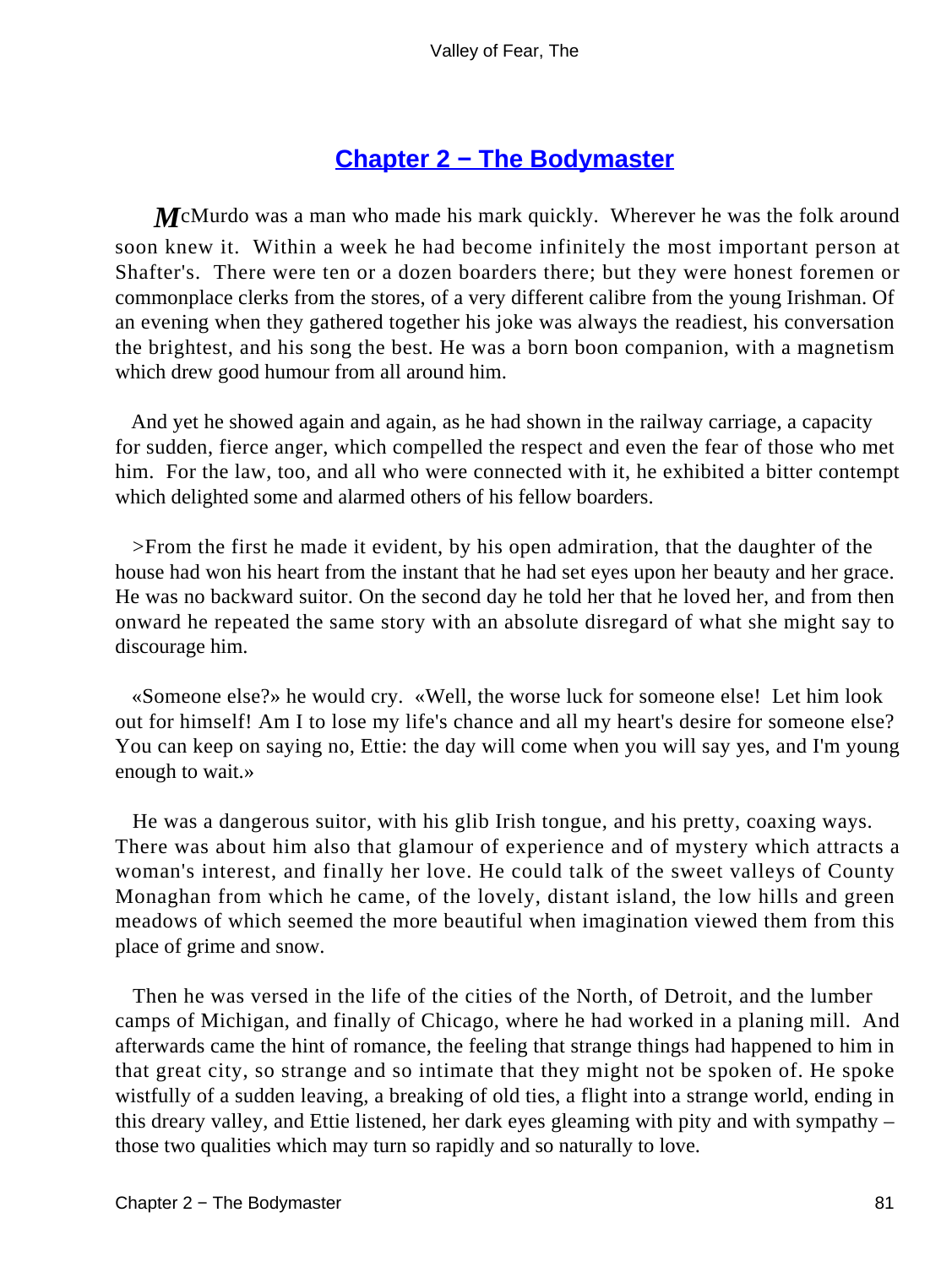McMurdo had obtained a temporary job as bookkeeper for he was a well−educated man. This kept him out most of the day, and he had not found occasion yet to report himself to the head of the lodge of the Eminent Order of Freemen. He was reminded of his omission, however, by a visit one evening from Mike Scanlan, the fellow member whom he had met in the train. Scanlan, the small, sharp−faced, nervous, black−eyed man, seemed glad to see him once more. After a glass or two of whisky he broached the object of his visit.

 «Say, McMurdo,» said he, «I remembered your address, so l made bold to call. I'm surprised that you've not reported to the Bodymaster. Why haven't you seen Boss McGinty yet?»

«Well, I had to find a job. I have been busy.»

 «You must find time for him if you have none for anything else. Good Lord,man! you're a fool not to have been down to the Union House and registered your name the first morning after you came here! If you run against him – well, you mustn't, that's all!»

 McMurdo showed mild surprise. «I've been a member of the lodge for over two years, Scanlan, but I never heard that duties were so pressing as all that.»

«Maybe not in Chicago.»

«Well, it's the same society here.»

«Is it?»

Scanlan looked at him long and fixedly. There was something sinister in his eyes.

«Isn't it?»

 «You'll tell me that in a month's time. I hear you had a talk with the patrolmen after I left the train.»

«How did you know that?»

«Oh, it got about – things do get about for good and for bad in this district.»

«Well, yes. I told the hounds what I thought of them.»

«By the Lord, you'll be a man after McGinty's heart!»

«What, does he hate the police too?»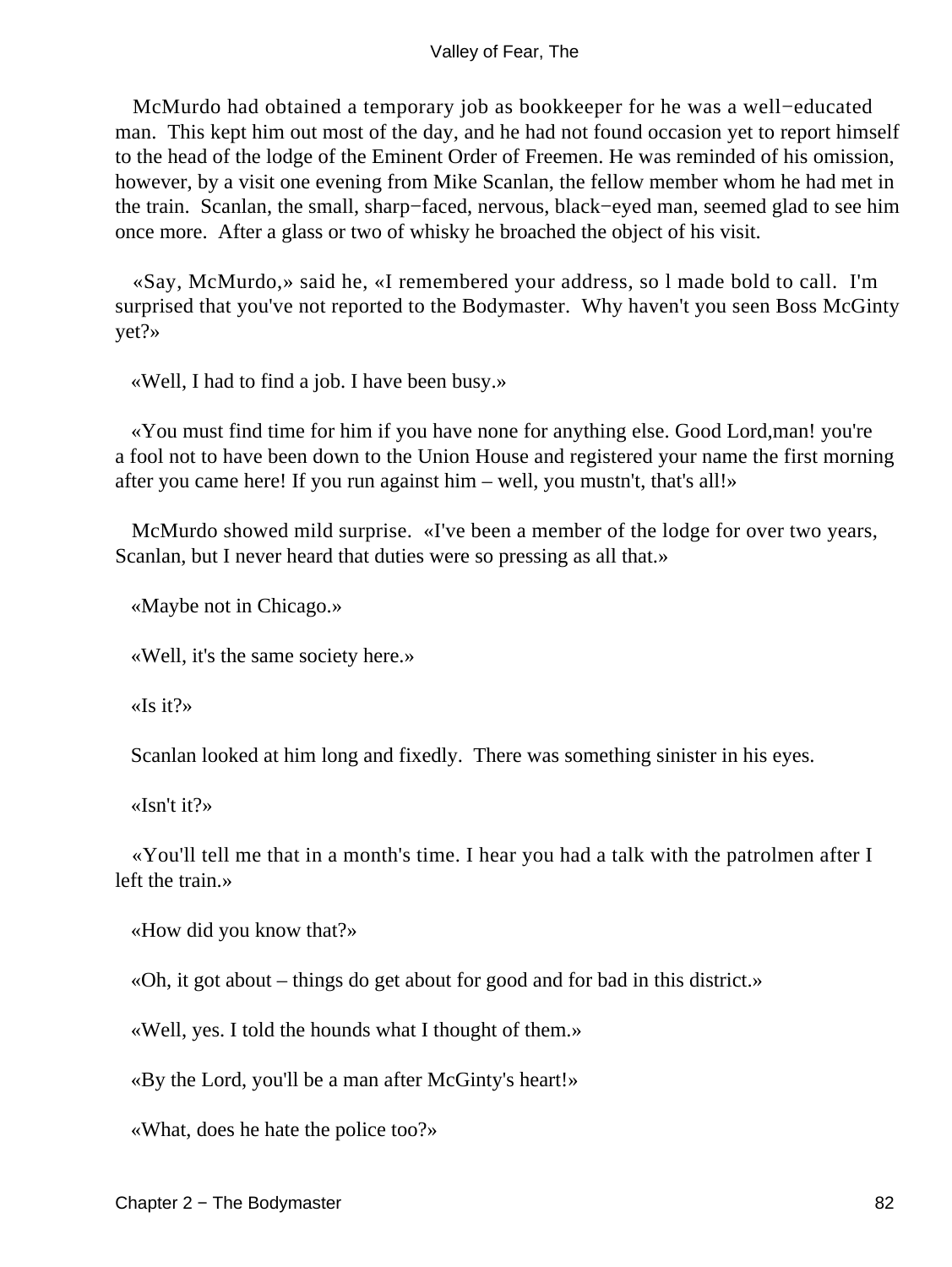Scanlan burst out laughing. «You go and see him, my lad,» said he as he took his leave. «It's not the police but you that he'll hate if you don't! Now, take a friend's advice and go at once!»

 It chanced that on the same evening McMurdo had another more pressing interview which urged him in the same direction. It may have been that his attentions to Ettie had been more evident than before, or that they had gradually obtruded themselves into the slow mind of his good German host; but, whatever the cause, the boarding−house keeper beckoned the young man into hls private room and started on the subject without any circumlocution.

 «It seems to me, mister,» said he, «that you are gettin' set on my Ettie. Ain't that so, or am I wrong?»

«Yes, that is so,» the young man answered.

 «Vell, I vant to tell you right now that it ain't no manner of use. There's someone slipped in afore you.»

«She told me so.»

«Vell, you can lay that she told you truth. But did she tell you who it vas?»

«No, I asked her; but she wouldn't tell.»

«I dare say not, the leetle baggage! Perhaps she did not vish to frighten you avay.»

«Frighten!» McMurdo was on fire in a moment.

 «Ah, yes, my friend! You need not be ashamed to be frightened of him. It is Teddy Baldwin.»

«And who the devil is he?»

«He is a boss of Scowrers.»

 «Scowrers! I've heard of them before. It's Scowrers here and Scowrers there, and always in a whisper! What are you all afraid of? Who are the Scowrers?»

 The boarding−house keeper instinctively sank his voice, as everyone did who talked about that terrible society. «The Scowrers,» said he, «are the Eminent Order of Freemen!»

The young man stared. «Why, I am a member of that order myself.»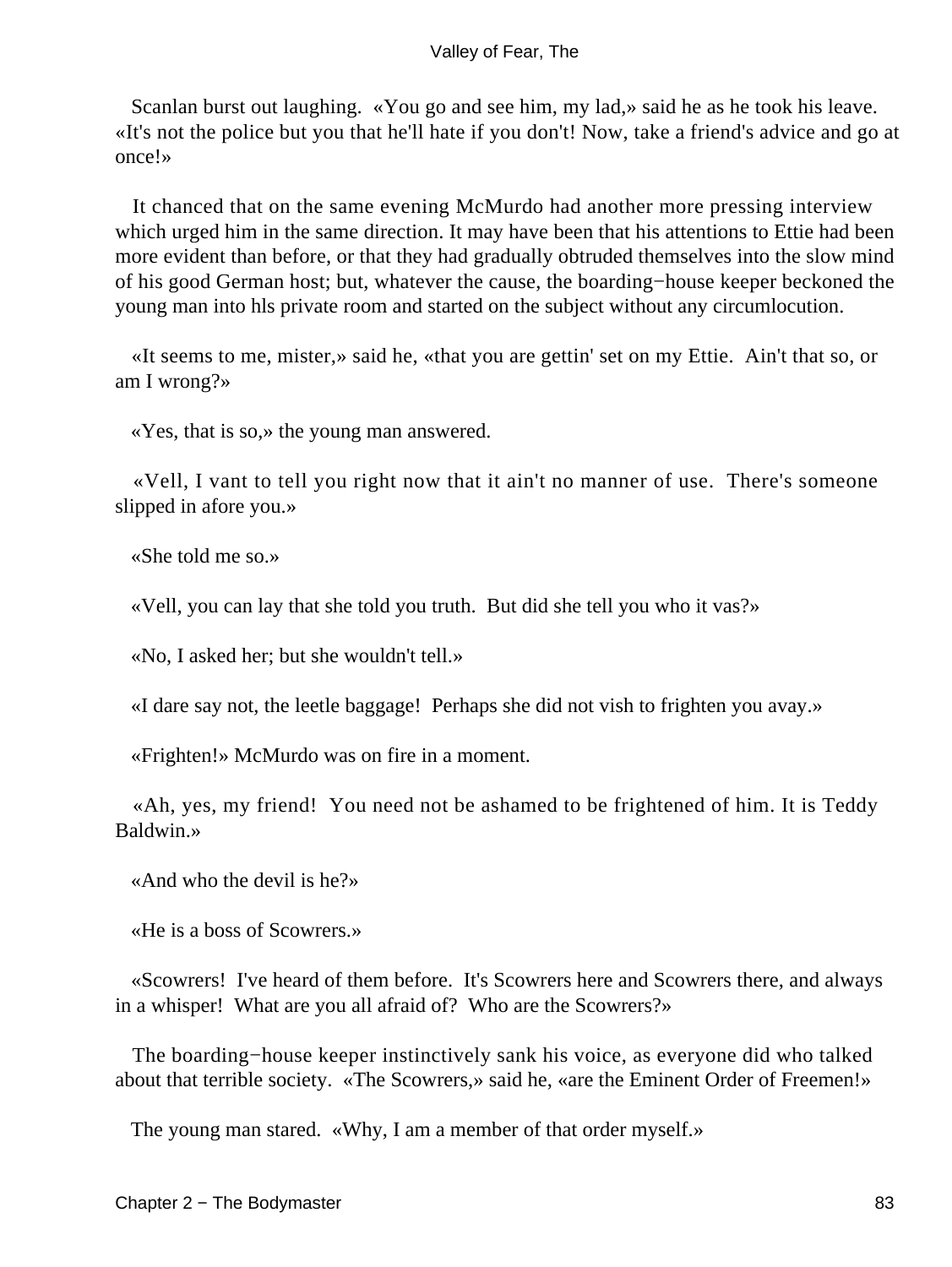$\ll$ You! I vould never have had you in my house if I had known it – not if you vere to pay me a hundred dollar a veek.»

«What's wrong with the order? It's for charity and good fellowship. The rules say so.»

«Maybe in some places. Not here!»

«What is it here?»

«It's a murder society, that's vat it is.»

McMurdo laughed incredulously. «How can you prove that?» he asked.

 «Prove it! Are there not fifty murders to prove it? Vat about Milman and Van Shorst, and the Nicholson family, and old Mr. Hyam, and little Billy James, and the others? Prove it! Is there a man or a voman in this valley vat does not know it?»

 «See here!» said McMurdo earnestly. «I want you to take back what you've said, or else make it good. One or the other you must do before I quit this room. Put yourself in my place. Here am I, a stranger in the town. I belong to a society that I know only as an innocent one. You'll find it through the length and breadth of the States, but always as an innocent one. Now, when I am counting upon joining it here, you tell me that it is the same as a murder society called the Scowrers. I guess you owe me either an apology or else an explanation, Mr. Shafter.»

 «I can but tell you vat the whole vorld knows, mister. The bosses of the one are the bosses of the other. If you offend the one, it is the other vat vill strike you. We have proved it too often.»

«That's just gossip – I want proof!» said McMurdo.

 «If you live here long you vill get your proof. But I forget that you are yourself one of them. You vill soon be as bad as the rest. But you vill find other lodgings, mister. I cannot have you here. Is it not bad enough that one of these people come courting my Ettie, and that I dare not turn him down, but that I should have another for my boarder? Yes, indeed, you shall not sleep here after to−night!»

 McMurdo found himself under sentence of banishment both from his comfortable quarters and from the girl whom he loved. He found her alone in the sitting−room that same evening, and he poured his troubles into her ear.

 «Sure, your father is after giving me notice,» he said. «It's little I would care if it was just my room, but indeed, Ettie, though it's only a week that I've known you, you are the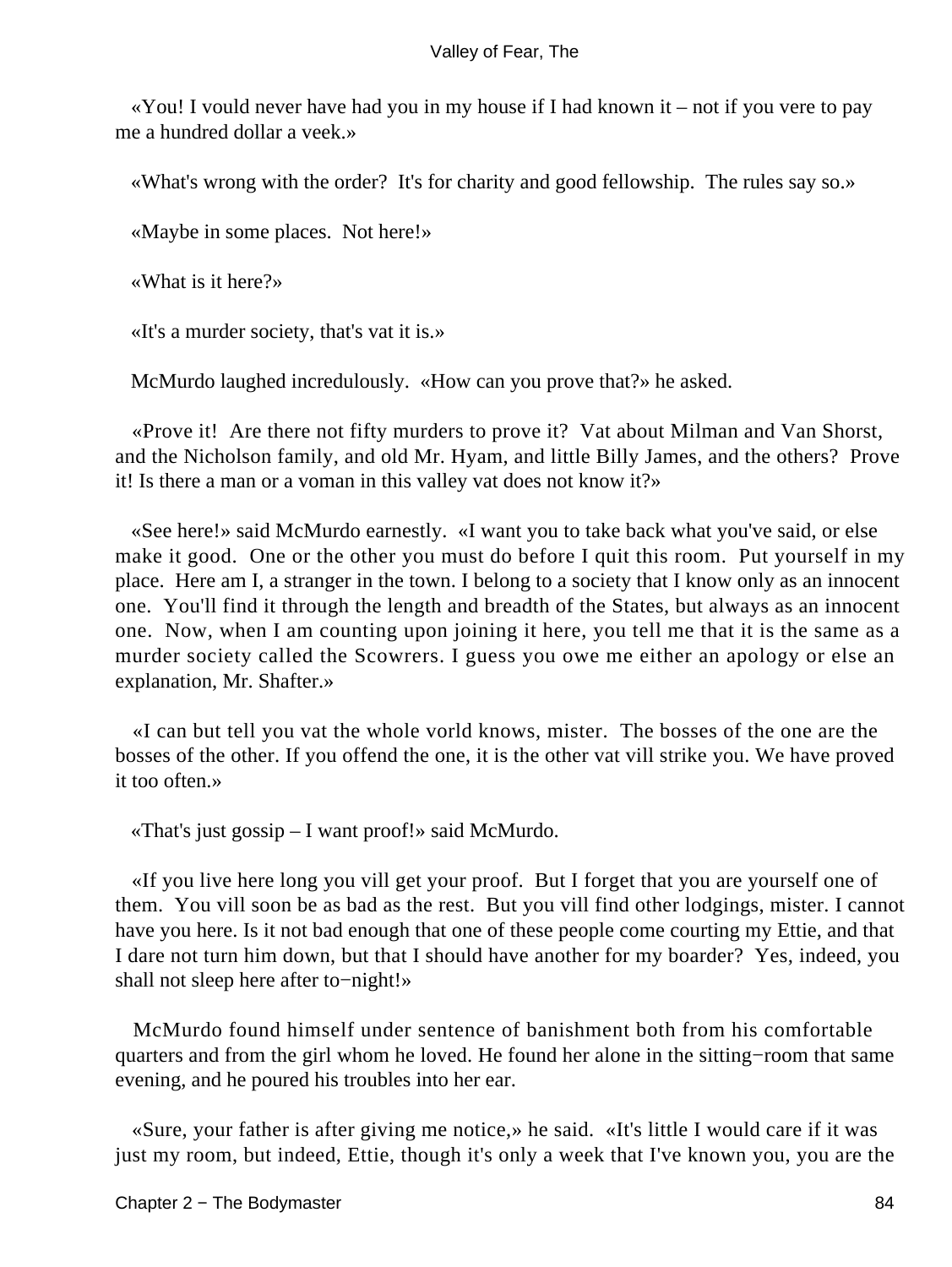very breath of life to me, and I can't live without you!»

 «Oh, hush, Mr. McMurdo, don't speak so!» said the girl. «I have told you, have I not, that you are too late? There is another, and if I have not promised to marry him at once, at least I can promise no one else.»

«Suppose I had been first, Ettie, would I have had a chance?»

 The girl sank her face into her hands. «I wish to heaven that you had been first!» she sobbed.

 McMurdo was down on his knees before her in an instant. «For God's sake, Ettie, let it stand at that!» he cried. «Will you ruin your life and my own for the sake of this promise? Follow your heart, acushla! 'Tis a safer guide than any promise before you knew what it was that you were saying.»

He had seized Ettie's white hand between his own strong brown ones.

«Say that you will be mine, and we will face it out together!»

«Not here?»

«Yes, here.»

 «No, no, Jack!» His arms were round her now. «It could not be here. Could you take me away?»

 A struggle passed for a moment over McMurdo's face; but it ended by setting like granite. «No, here,» he said. «I'll hold you against the world, Ettie, right here where we are!»

«Why should we not leave together?»

«No, Ettie, I can't leave here.»

«But why?»

 «I'd never hold my head up again if I felt that I had been driven out. Besides, what is there to be afraid of? Are we not free folks in a free country? If you love me, and I you, who will dare to come between?»

 «You don't know, Jack. You've been here too short a time. You don't know this Baldwin. You don't know McGinty and his Scowrers.»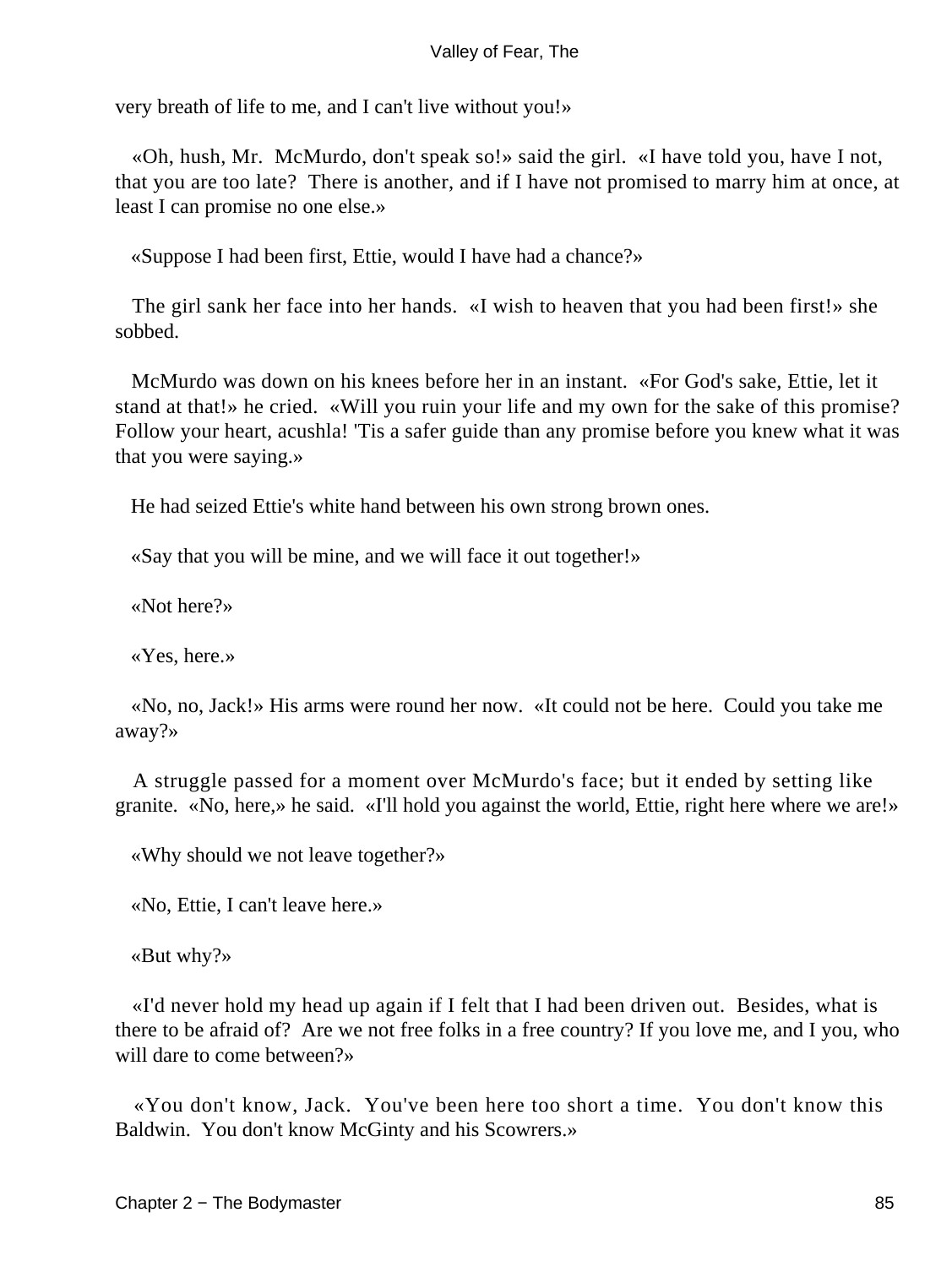«No, I don't know them, and I don't fear them, and I don't believe in them!» said McMurdo. «I've lived among rough men, my darling, and instead of fearing them it has always ended that they have feared me – always, Ettie. It's mad on the face of it! If these men, as your father says, have done crime after crime in the valley, and if everyone knows them by name, how comes it that none are brought to justice? You answer me that, Ettie!»

 «Because no witness dares to appear against them. He would not live a month if he did. Also because they have always their own men to swear that the accused one was far from the scene of the crime. But surely, Jack, you must have read all this. I had understood that every paper in the United States was writing about it.»

 «Well, I have read something, it is true; but I had thought it was a story. Maybe these men have some reason in what they do. Maybe they are wronged and have no other way to help themselves.»

«Oh, Jack, don't let me hear you speak so!That is how he speaks – the other one!»

«Baldwin – he speaks like that, does he?»

 «And that is why I loathe him so. Oh, Jack, now I can tell you the truth. I loathe him with all my heart; but I fear him also. I fear him for myself; but above all I fear him for father. I know that some great sorrow would come upon us if I dared to say what I really felt. That is why I have put him off with half−promises. It was in real truth our only hope. But if you would fly with me, Jack, we could take father with us and live forever far from the power of these wicked men.»

 Again there was the struggle upon McMurdo's face, and again it set like granite. «No harm shall come to you, Ettie – nor to your father either. As to wicked men, I expect you may find that I am as bad as the worst of them before we're through.»

«No, no, Jack! I would trust you anywhere.»

 McMurdo laughed bitterly. «Good Lord! how little you know of me! Your innocent soul, my darling, could not even guess what is passing in mine. But, hullo, who's the visitor?»

 The door had opened suddenly, and a young fellow came swaggering in with the air of one who is the master. He was a handsome, dashing young man of about the same age and build as McMurdo himself. Under his broad−brimmed black felt hat, which he had not troubled to remove, a handsome face with fierce, domineering eyes and a curved hawk−bill of a nose looked savagely at the pair who sat by the stove.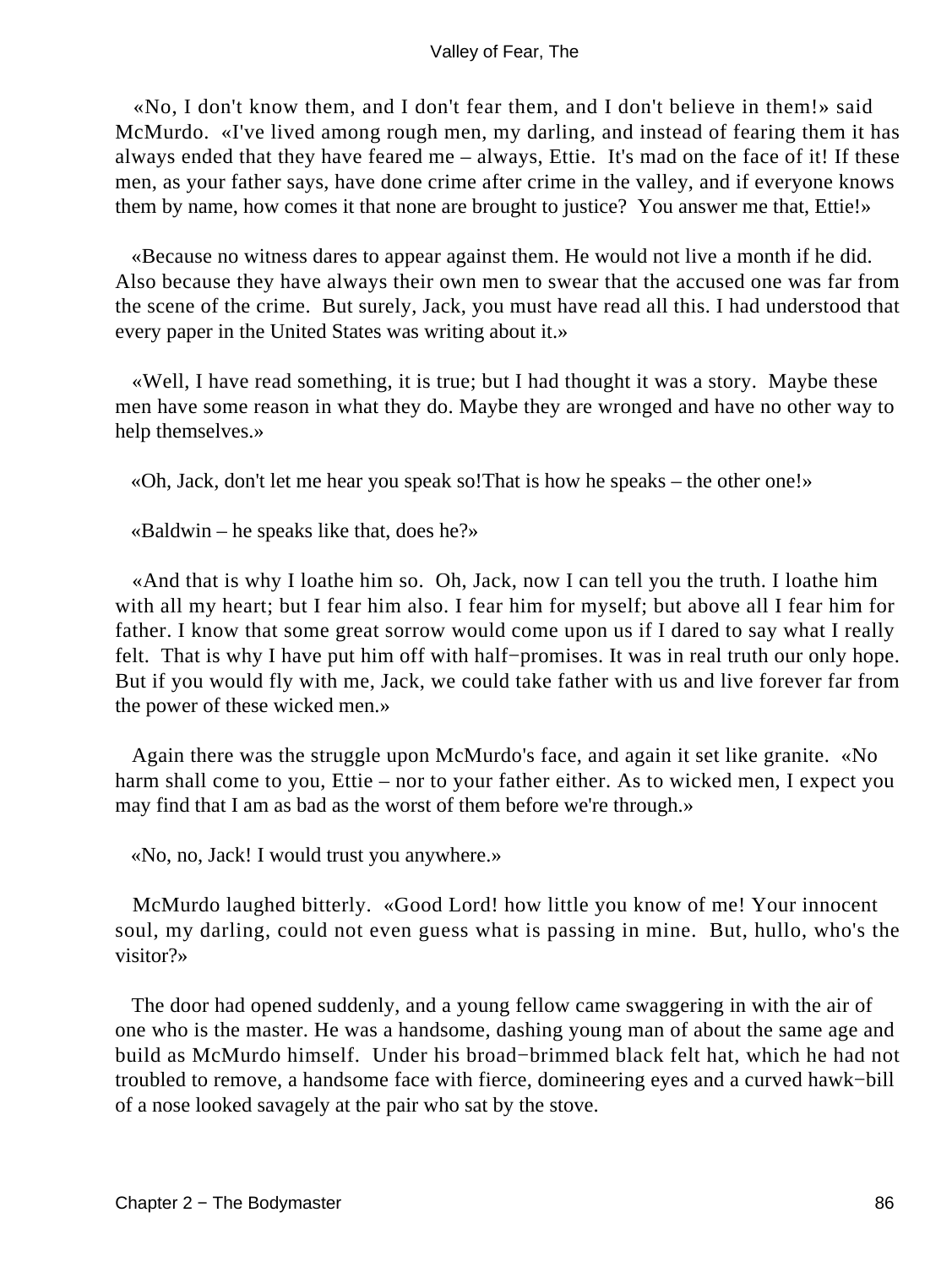Ettie had jumped to her feet full of confusion and alarm. «I'm glad to see you, Mr. Baldwin,» said she. «You're earlier than I had thought. Come and sit down.»

 Baldwin stood with his hands on his hips looking at McMurdo. «Who is this?» he asked curtly.

 «It's a friend of mine, Mr. Baldwin, a new boarder here. Mr. McMurdo, may I introduce you to Mr. Baldwin?»

The young men nodded in surly fashion to each other.

«Maybe Miss Ettie has told you how it is with us?» said Baldwin.

«I didn't understand that there was any relation between you.»

 «Didn't you? Well, you can understand it now. You can take it from me that this young lady is mine, and you'll find it a very fine evening for a walk.»

«Thank you, I am in no humour for a walk.»

 «Aren't you?» The man's savage eyes were blazing with anger. «Maybe you are in a humour for a fight, Mr. Boarder!»

 «That I am!» cried McMurdo, springing to his feet. «You never said a more welcome word.»

 «For God's sake, Jack! Oh, for God's sake!» cried poor, distracted Ettie. «Oh, Jack, Jack, he will hurt youl»

 «Oh, it's Jack, is it?» said Baldwin with an oath. «You've come to that already, have you?»

 «Oh, Ted, be reasonable – be kind! For my sake, Ted, if ever you loved me,be big−hearted and forgiving!»

 «I think, Ettie, that if you were to leave us alone we could get this thing settled,» said McMurdo quietly. «Or maybe, Mr. Baldwin, you will take a turn down the street with me. It's a fine evening, and there's some open ground beyond the next block.»

 «I'll get even with you without needing to dirty my hands,» said his enemy. «You'll wish you had never set foot in this house before I am through with you!»

«No time like the present,» cried McMurdo.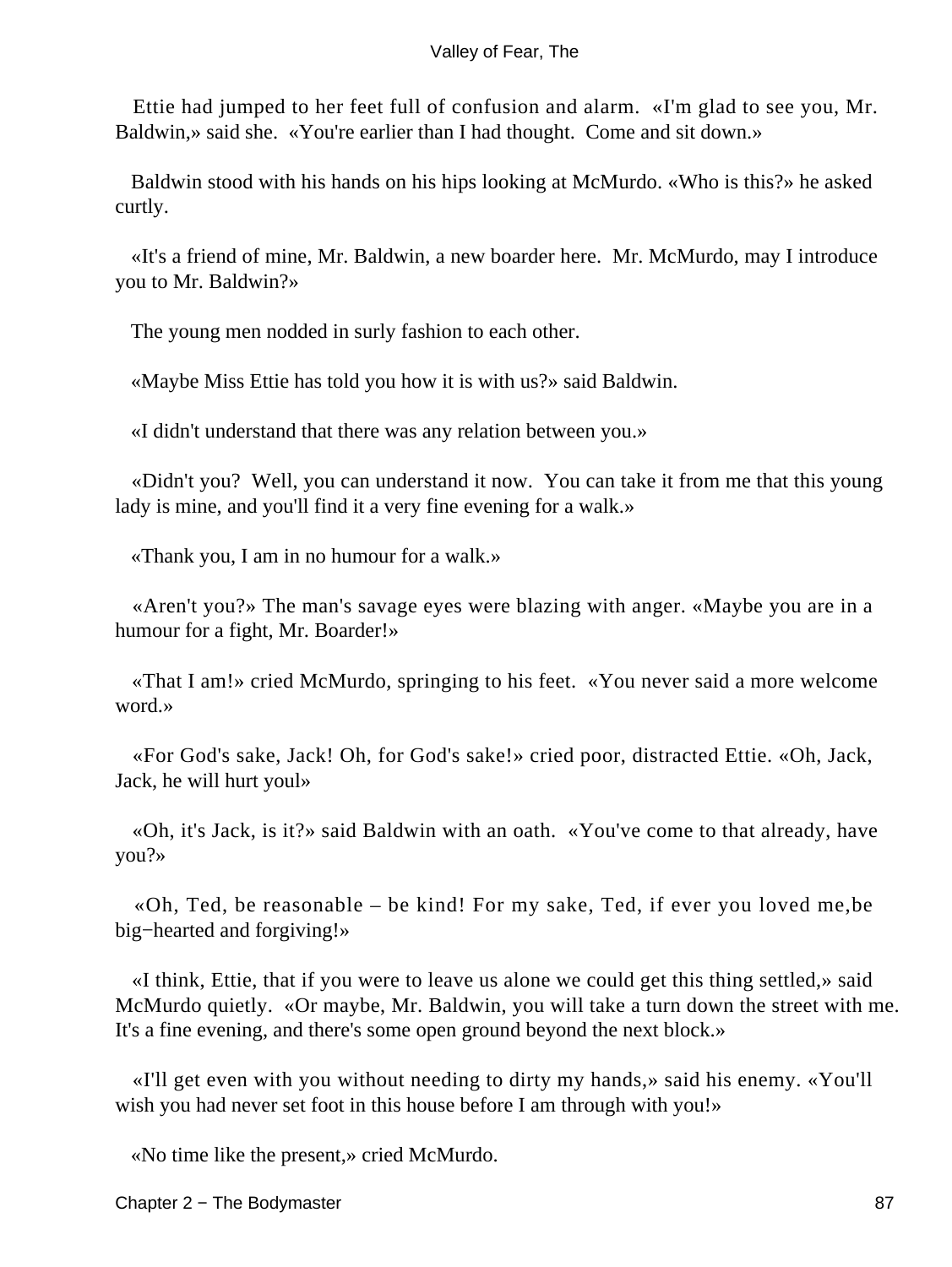«I'll choose my own time, mister. You can leave the time to me. See here!» He suddenly rolled up his sleeve and showed upon his forearm a peculiar sign which appeared to have been branded there. It was a circle with a triangle within it. «D'you know what that means?»

«I neither know nor care!»

 «Well, you will know, I'll promise you that. You won't be much older, either. Perhaps Miss Ettie can tell you something about it. As to you,Ettie, you'll come back to me on your knees – d'ye hear, girl? – on your knees – and then I'll tell you what your punishment may be. You've sowed – and by the Lord, I'll see that you reap!» He glanced at them both in fury. Then he turned upon his heel, and an instant later the outer door had banged behind him.

 For a few moments McMurdo and the girl stood in silence. Then she threw her arms around him.

 «Oh, Jack, how brave you were! But it is no use, you must fly! To−night – Jack – to−night! It's your only hope. He will have your life. I read it in his horrible eyes. What chance have you against a dozen of them, with Boss McGinty and all the power of the lodge behind them?»

 McMurdo disengaged her hands, kissed her, and gently pushed her back into a chair. «There, acushla, there! Don't be disturbed or fear for me. I'm a Freeman myself. I'm after telling your father about it. Maybe I am no better than the others; so don't make a saint of me. Perhaps you hate me too, now that I've told you as much?»

 «Hate you, Jack? While life lasts I could never do that! I've heard that there is no harm in being a Freeman anywhere but here; so why should I think the worse of you for that? But if you are a Freeman, Jack, why should you not go down and make a friend of Boss McGinty? Oh, hurry, Jack, hurry! Get your word in first, or the hounds will be on your trail.»

 «I was thinking the same thing,» said McMurdo. «I'll go right now and fix it. You can tell your father that I'll sleep here to−night and find some other quarters in the morning.»

 The bar of McGinty's saloon was crowded as usual; for it was the favourite loafing place of all the rougher elements of the town. The man was popular; for he had a rough, jovial disposition which formed a mask, covering a great deal which lay behind it. But apart from this popularity, the fear in which he was held throughout the township, and indeed down the whole thirty miles of the valley and past the mountains on each side of it, was enough in itself to fill his bar; for none could afford to neglect his good will.

 Besides those secret powers which it was universally believed that he exercised in so pitiless a fashion, he was a high public official, a municipal councillor, and a commissioner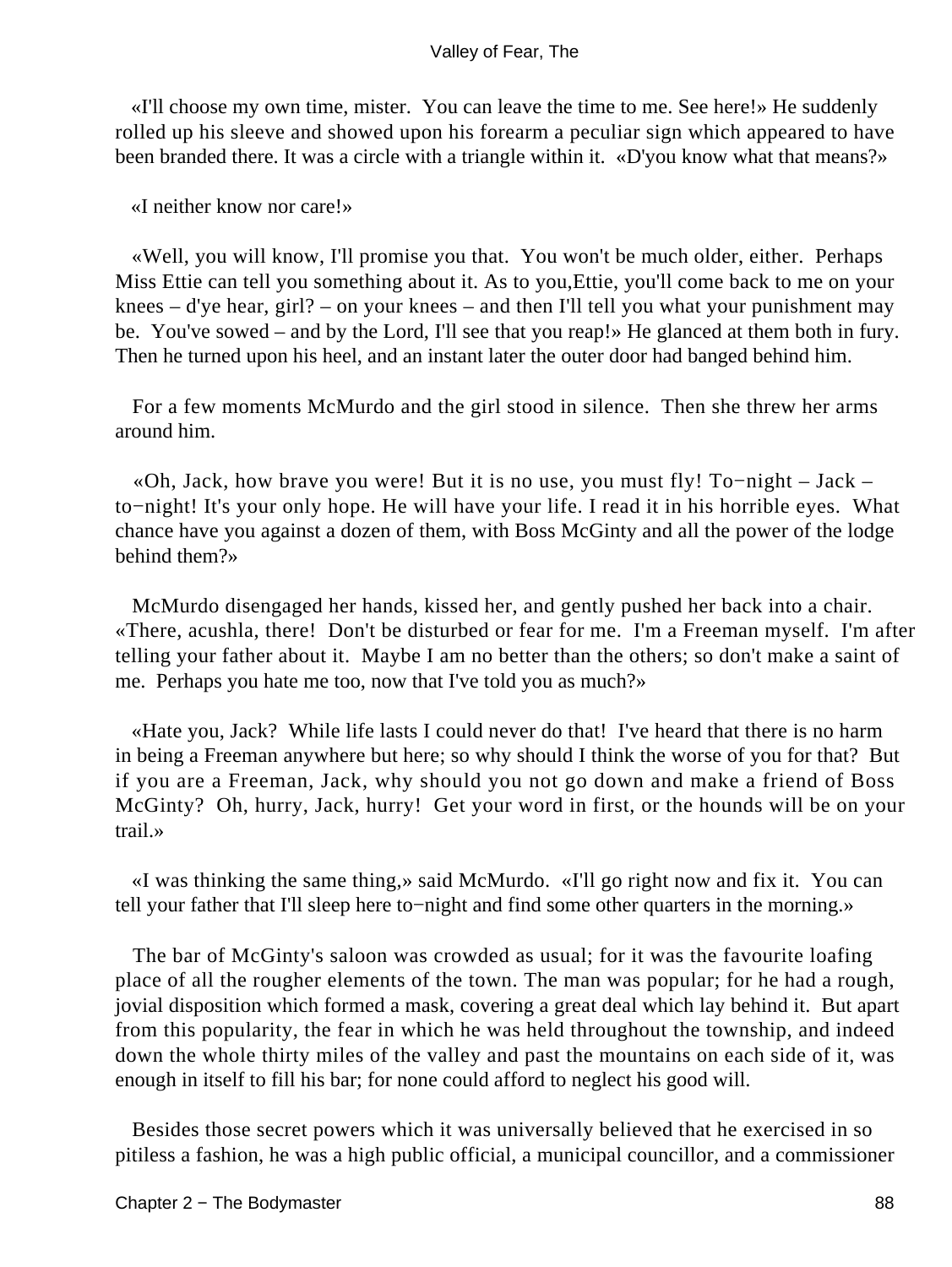of roads, elected to the office through the votes of the ruffians who in turn expected to receive favours at his hands. Assessments and taxes were enormous; the public works were notoriously neglected, the accounts were slurred over by bribed auditors, and the decent citizen was terrorized into paying public blackmail, and holding his tongue lest some worse thing befall him.

 Thus it was that, year by year, Boss McGinty's diamond pins became more obtrusive, his gold chains more weighty across a more gorgeous vest, and his saloon stretched farther and farther, until it threatened to absorb one whole side of the Market Square.

 McMurdo pushed open the swinging door of the saloon and made his way amid the crowd of men within, through an atmosphere blurred with tobacco smoke and heavy with the smell of spirits. The place was brilliantly lighted, and the huge, heavily gilt mirrors upon every wall reflected and multiplied the garish illumination. There were several bartenders in their shirt sleeves, hard at work mixing drinks for the loungers who fringed the broad, brass−trimmed counter.

 At the far end, with his body resting upon the bar and a cigar stuck at an acute angle from the corner of his mouth, stood a tall, strong, heavily built man who could be none other than the famous McGinty himself. He was a black−maned giant, bearded to the cheek−bones, and with a shock of raven hair which fell to his collar. His complexion was as swarthy as that of an Italian, and his eyes were of a strange dead black, which, combined with a slight squint, gave them a particularly sinister appearance.

 All else in the man – his noble proportions, his fine features, and his frank bearing – fitted in with that jovial, man−to−man manner which he affected. Here, one would say, is a bluff, honest fellow, whose heart would be sound however rude his outspoken words might seem. It was only when those dead, dark eyes, deep and remorseless, were turned upon a man that he shrank within himself, feeling that he was face to face with an infinite possibility of latent evil, with a strength and courage and cunning behind it which made it a thousand times more deadly.

 Having had a good look at his man, McMurdo elbowed his way forward with his usual careless audacity, and pushed himself through the little group of courtiers who were fawning upon the powerful boss, laughing uproariously at the smallest of his jokes. The young stranger's bold gray eyes looked back fearlessly through their glasses at the deadly black ones which turned sharply upon him.

«Well, young man, I can't call your face to mind.»

«I'm new here, Mr. McGinty.»

«You are not so new that you can't give a gentleman his proper title.»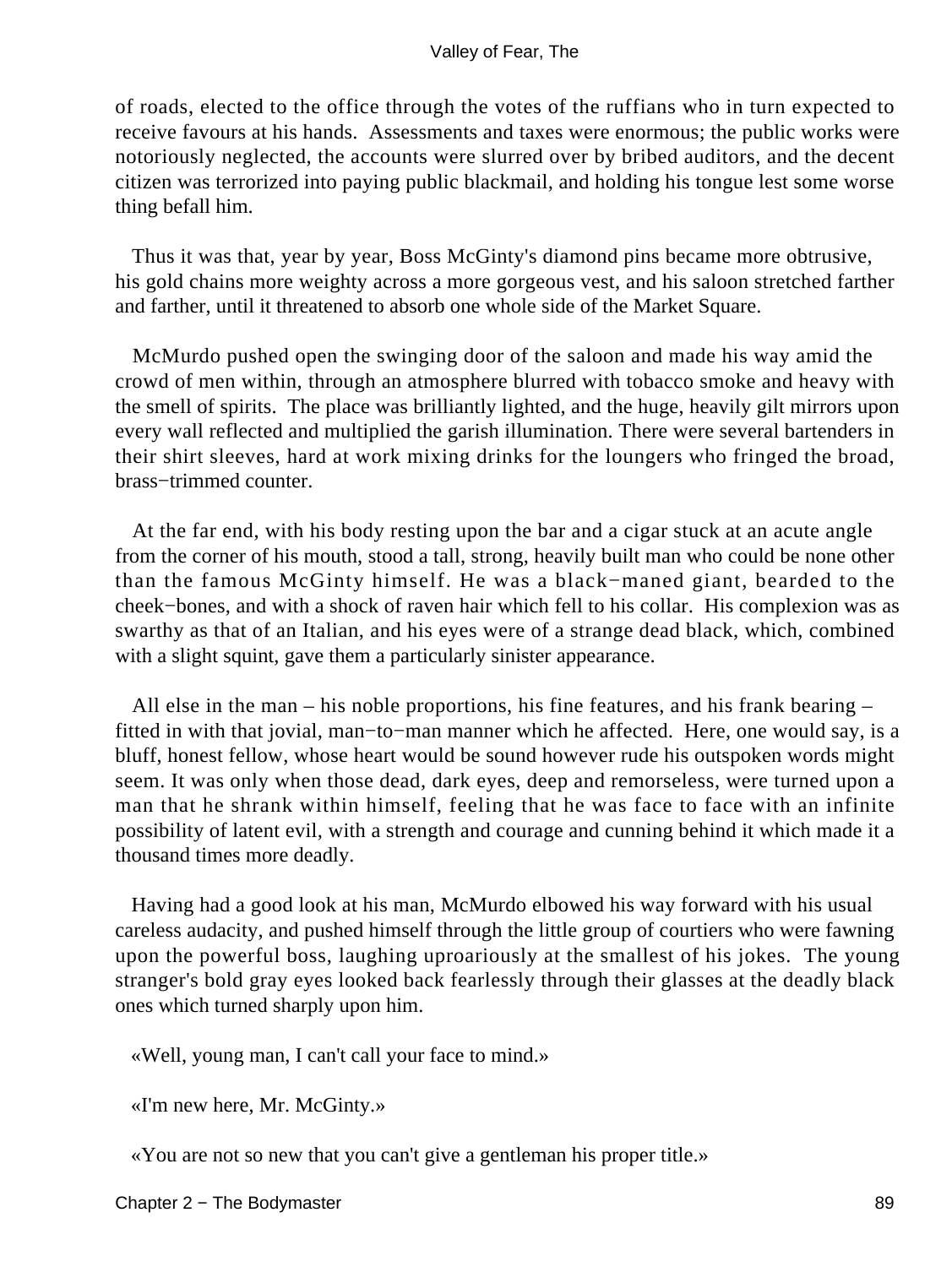«He's Councillor McGinty, young man,» said a voice from the group.

 «I'm sorry, Councillor. I'm strange to the ways of the place. But I was advised to see you.»

«Well, you see me. This is all there is. What d'you think of me?»

 «Well, it's early days. If your heart is as big as your body, and your soul as fine as your face, then I'd ask for nothing better,» said McMurdo.

 «By Gar! you've got an Irish tongue in your head anyhow,» cried the saloon−keeper, not quite certain whether to humour this audacious visitor or to stand upon his dignity.

«So you are good enough to pass my appearance?»

«Sure,» said McMurdo.

«And you were told to see me?»

«I was.»

«And who told you?»

 «Brother Scanlan of Lodge 341, Vermissa. I drink your health Councillor, and to our better acquaintance.» He raised a glass with which he had been served to his lips and elevated his little finger as he drank it.

 McGinty, who had been watching him narrowly, raised his thick black eyebrows. «Oh, it's like that, is it?» said he. «I'll have to look a bit closer into this, Mister  $-\infty$ 

«McMurdo.»

 «A bit closer, Mr. McMurdo; for we don't take folk on trust in these parts,nor believe all we're told neither. Come in here for a moment, behind the bar.»

 There was a small room there, lined with barrels. McGinty carefully closed the door, and then seated himself on one of them, biting thoughtfully on his cigar and surveying his companion with those disquieting eyes. For a couple of minutes he sat in complete silence. McMurdo bore the inspection cheerfully, one hand in his coat pocket, the other twisting his brown moustache. Suddenly McGinty stooped and produced a wicked−looking revolver.

 «See here, my joker,» said he, «if I thought you were playing any game on us, it would be short work for you.»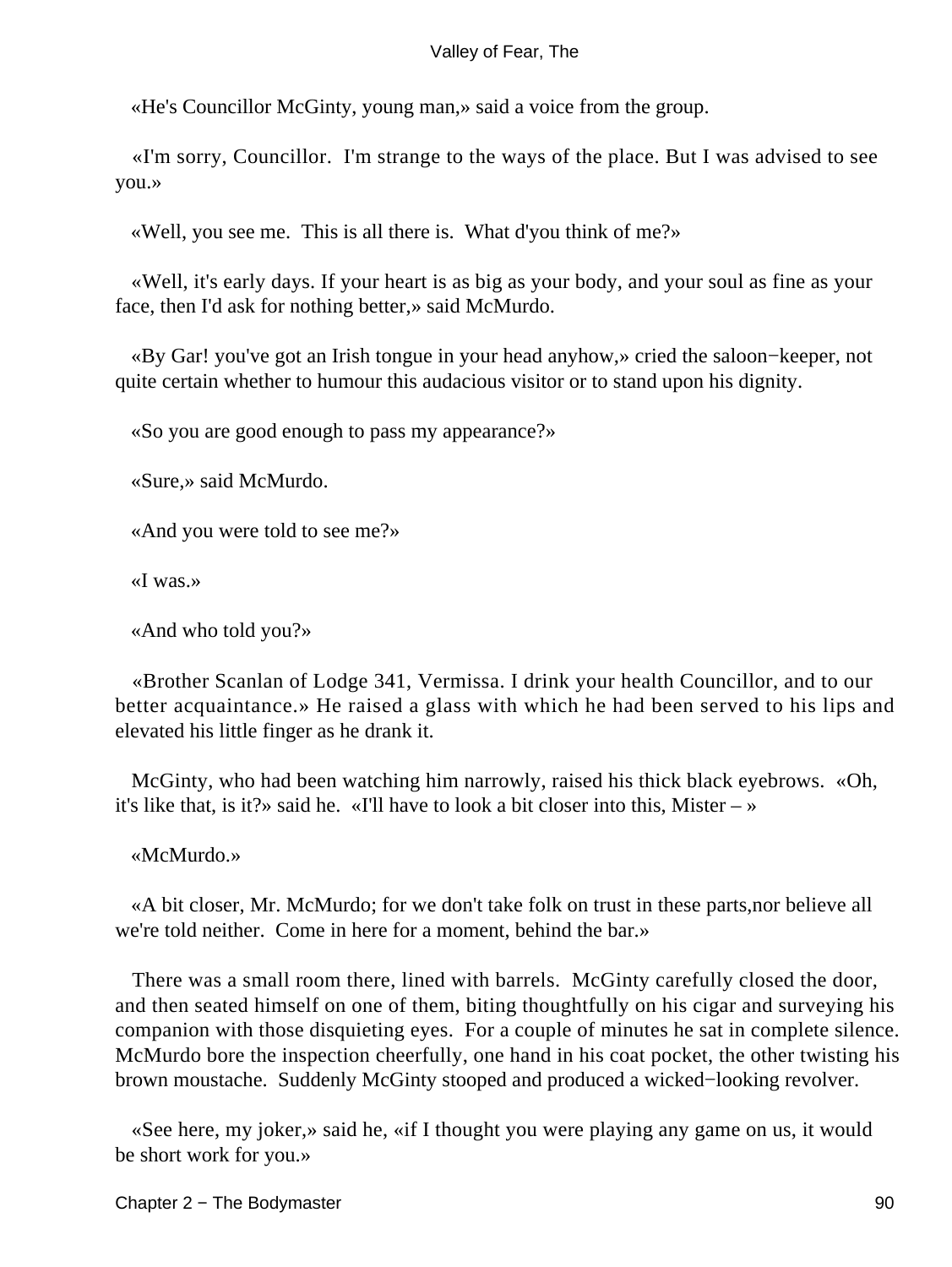«This is a strange welcome,» McMurdo answered with some dignity, «for the Bodymaster of a lodge of Freemen to give to a stranger brother.»

 «Ay, but it's just that same that you have to prove,» said McGinty, «and God help you if you fail! Where were you made?»

«Lodge 29, Chicago.»

«When?»

«June 24, 1872.»

«What Bodymaster?»

«James H. Scott.»

«Who is your district ruler?»

«Bartholomew Wilson.»

«Hum! You seem glib enough in your tests. What are you doing here?»

«Working, the same as you – but a poorer job.»

«You have your back answer quick enough.»

«Yes, I was always quick of speech.»

«Are you quick of action?»

«I have had that name among those that knew me best.»

 «Well, we may try you sooner than you think. Have you heard anything of the lodge in these parts?»

«I've heard that it takes a man to be a brother.»

«True for you, Mr. McMurdo. Why did you leave Chicago?»

«I'm damned if I tell you that!»

 McGinty opened his eyes. He was not used to being answered in such fashion, and it amused him. «Why won't you tell me?»

Chapter 2 − The Bodymaster 91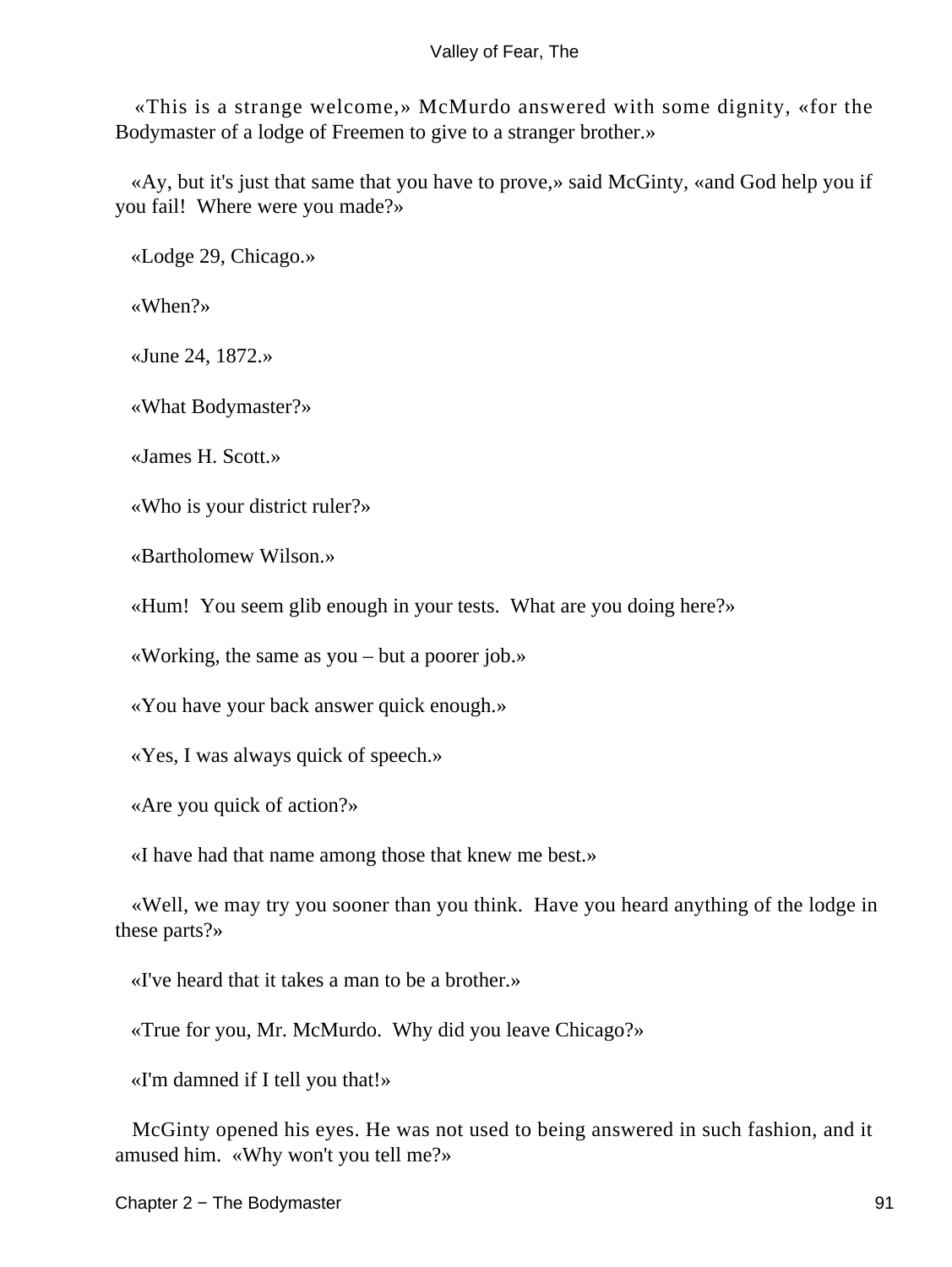«Because no brother may tell another a lie.»

«Then the truth is too bad to tell?»

«You can put it that way if you like.»

 «See here, mister, you can't expect me, as Bodymaster, to pass into the lodge a man for whose past he can't answer.»

 McMurdo looked puzzled. Then he took a worn newspaper cutting from an inner pocket.

«You wouldn't squeal on a fellow?» said he.

«I'll wipe my hand across your face if you say such words to me!» cried McGinty hotly.

 «You are right, Councillor,» said McMurdo meekly. «I should apologize. I spoke without thought. Well, I know that I am safe in your hands. Look at that clipping.»

 McGinty glanced his eyes over the account of the shooting of one Jonas Pinto, in the Lake Saloon, Market Street, Chicago, in the New Year week of 1874.

«Your work?» he asked, as he handed back the paper.

McMurdo nodded.

«Why did you shoot him?»

 «I was helping Uncle Sam to make dollars. Maybe mine were not as good gold as his, but they looked as well and were cheaper to make. This man Pinto helped me to shove the queer  $-$  »

«To do what?»

 «Well, it means to pass the dollars out into circulation. Then he said he would split. Maybe he did split. I didn't wait to see. I just killed him and lighted out for the coal country.»

«Why the coal country?»

«'Cause I'd read in the papers that they weren't too particular in those parts.»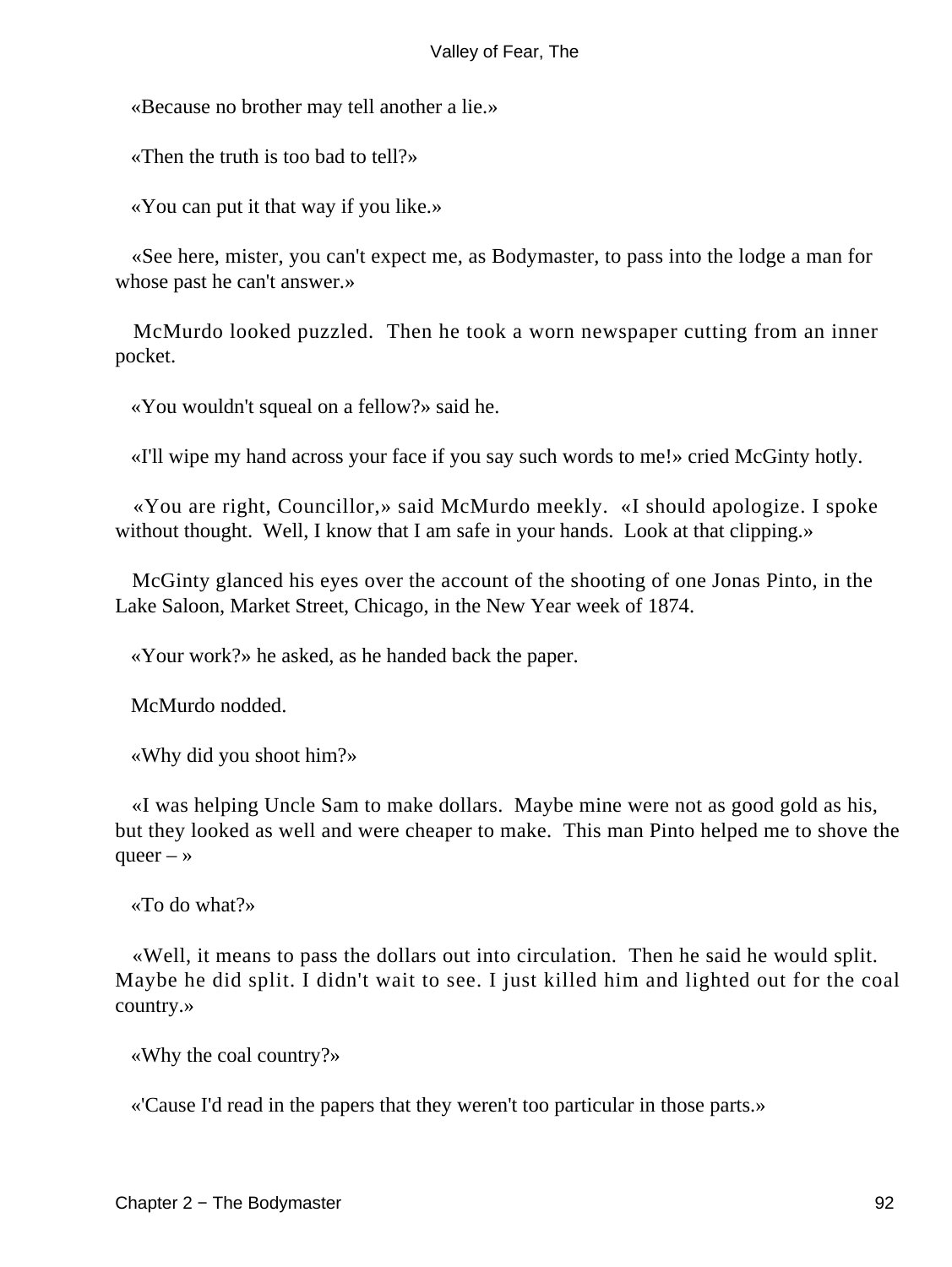McGinty laughed. «You were first a coiner and then a murderer, and you came to these parts because you thought you'd be welcome.»

«That's about the size of it,» McMurdo answered.

«Well, I guess you'll go far. Say, can you make those dollars yet?»

 McMurdo took half a dozen from his pocket. «Those never passed the Philadelphia mint,» said he.

 «You don't say!» McGinty held them to the light in his enormous hand, which was hairy as a gorilla's. «I can see no difference. Gar! you'll be a mighty useful brother, I'm thinking! We can do with a bad man or two among us, Friend McMurdo: for there are times when we have to take our own part. We'd soon be against the wall if we didn't shove back at those that were pushing us.»

«Well, I guess I'll do my share of shoving with the rest of the boys.»

«You seem to have a good nerve. You didn't squirm when I shoved this gun at you.»

«It was not me that was in danger.»

«Who then?»

 «It was you, Councillor.» McMurdo drew a cocked pistol from the side pocket of his peajacket. «I was covering you all the time. I guess my shot would have been as quick as yours.»

 «By Gar!» McGinty flushed an angry red and then burst into a roar of laughter. «Say, we've had no such holy terror come to hand this many a year. I reckon the lodge will learn to be proud of you.... Well, what the hell do you want? And can't I speak alone with a gentleman for five minutes but you must butt in on us?»

 The bartender stood abashed. «I'm sorry, Councillor, but it's Ted Baldwin. He says he must see you this very minute.»

 The message was unnecessary; for the set, cruel face of the man himself was looking over the servant's shoulder. He pushed the bartender out and closed the door on him.

 «So,» said he with a furious glance at McMurdo, «you got here first, did you? I've a word to say to you, Councillor, about this man.»

«Then say it here and now before my face,» cried McMurdo.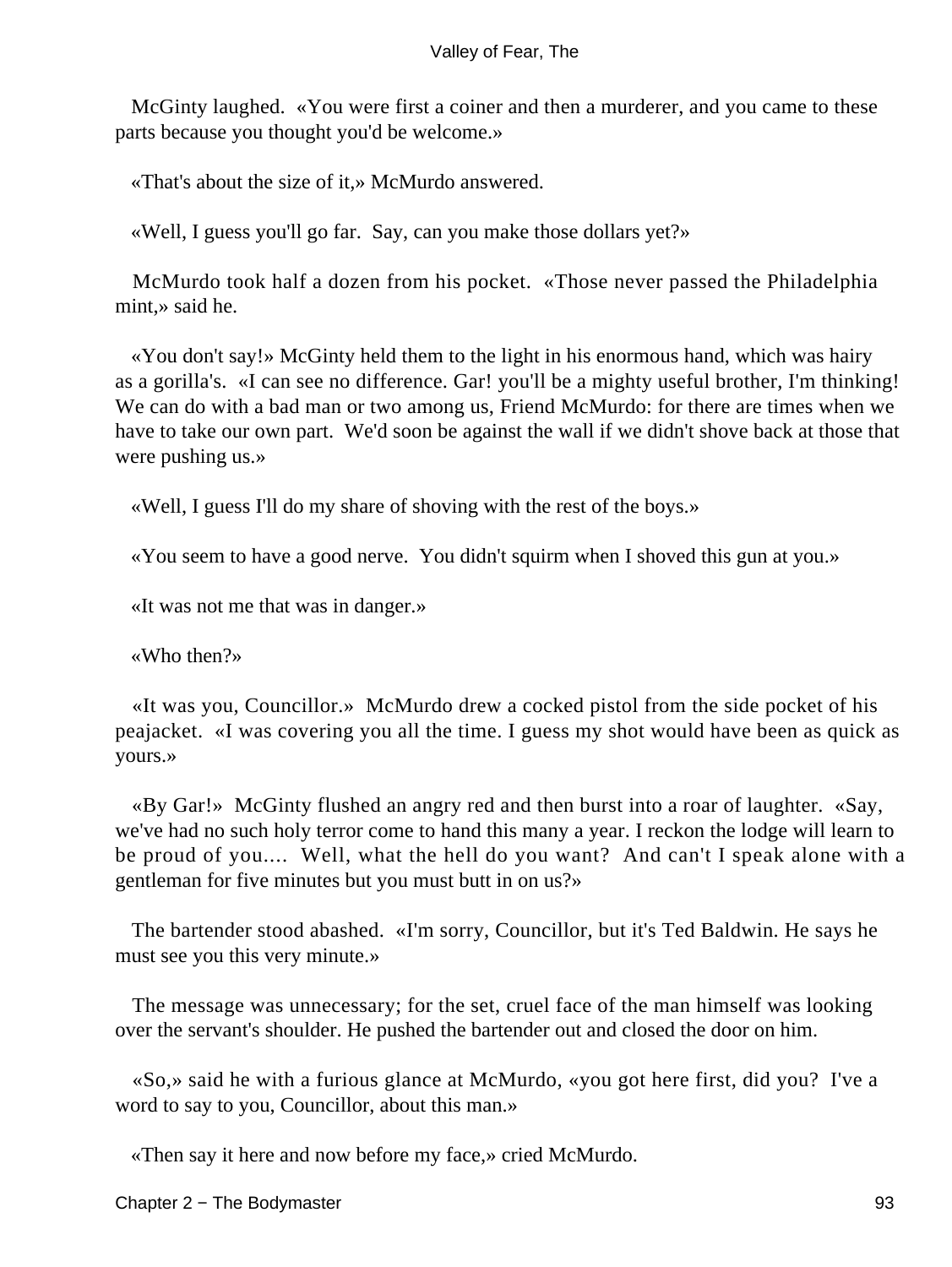«I'll say it at my own time, in my own way.»

 «Tut! Tut!» said McGinty, getting off his barrel. «This will never do. We have a new brother here, Baldwin, and it's not for us to greet him in such fashion. Hold out your hand, man, and make it up!»

«Never!» cried Baldwin in a fury.

 «I've offered to fight him if he thinks I have wronged him,» said McMurdo. «I'll fight him with fists, or, if that won't satisfy him, I'll fight him any other way he chooses. Now, I'll leave it to you, Councillor, to judge between us as a Bodymaster should.»

«What is it, then?»

«A young lady. She's free to choose for herself.»

«Is she?» cried Baldwin.

«As between two brothers of the lodge I should say that she was,» said the Boss.

«Oh, that's your ruling, is it?»

 «Yes, it is, Ted Baldwin,» said McGinty, with a wicked stare. «Is it you that would dispute it?»

 «You would throw over one that has stood by you this five years in favour of a man that you never saw before in your life? You're not Bodymaster for life, Jack McGinty, and by God! when next it comes to a vote  $-\infty$ 

 The Councillor sprang at him like a tiger. His hand closed round the other's neck, and he hurled him back across one of the barrels. In his mad fury he would have squeezed the life out of him if McMurdo had not interfered.

«Easy, Councillor! For heaven's sake, go easy!» he cried, as he dragged himback.

 McGinty released his hold, and Baldwin, cowed and shaken gasping for breath, and shivering in every limb, as one who has looked over the very edge of death, sat up on the barrel over which he had been hurled.

 «You've been asking for it this many a day, Ted Baldwin – now you've got it!» cried McGinty, his huge chest rising and falling. «Maybe you think if I was voted down from Bodymaster you would find yourself in my shoes. It's for the lodge to say that. But so long as I am the chief I'll have no man lift his voice agalnst me or my rulings.»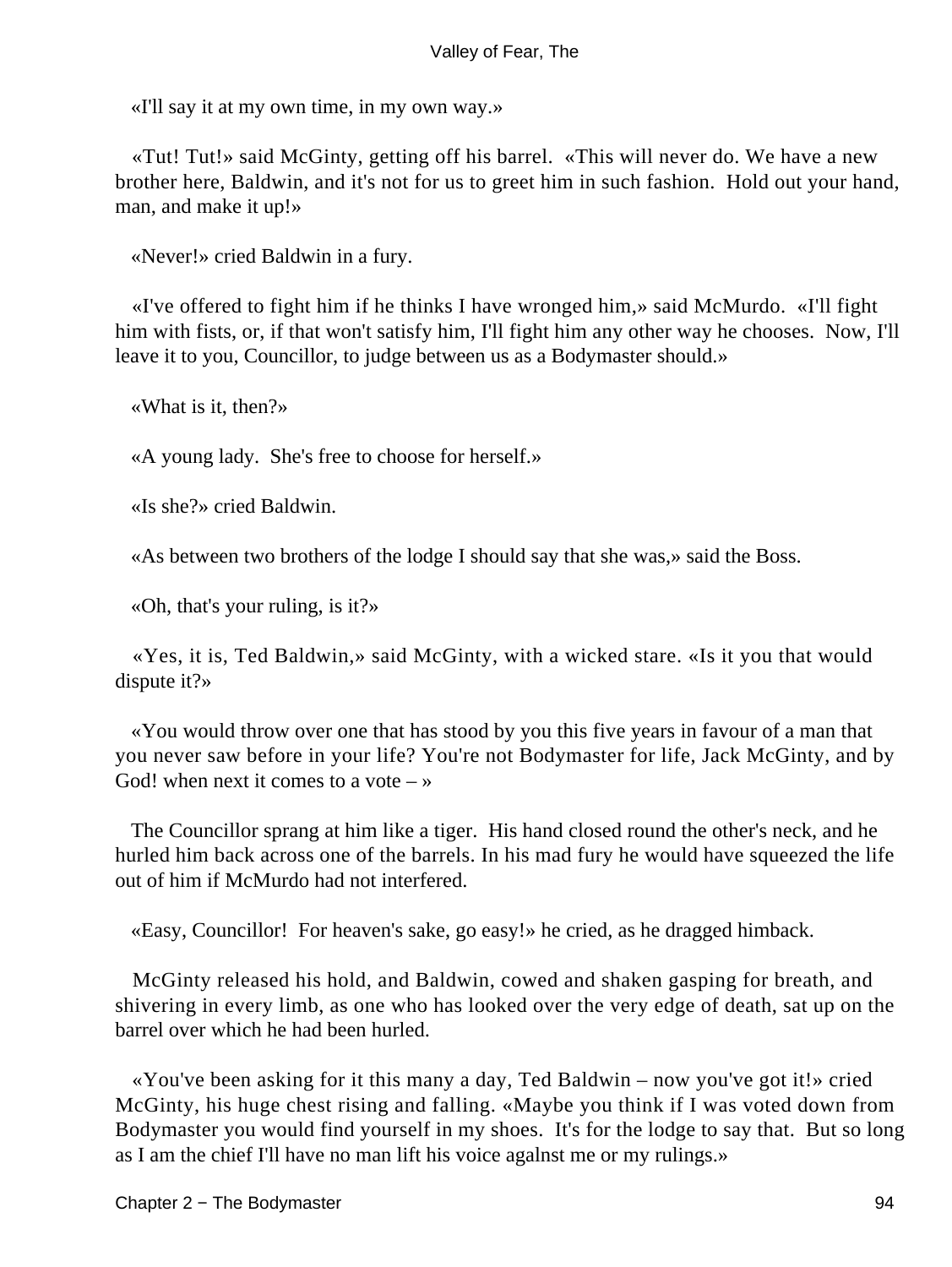«I have nothing against you,» mumbled Baldwin, feeling his throat.

 «Well, then,» cried the other, relapsing in a moment into a bluff joviality, «we are all good friends again and there's an end of the matter.»

He took a bottle of champagne down from the shelf and twisted out the cork.

 «See now,» he continued, as he filled three high glasses. «Let us drink the quarrelling toast of the lodge. After that, as you know, there can be no bad blood between us. Now, then the left hand on the apple of my throat. I say to you, Ted Baldwin, what is the offense, sir?»

«The clouds are heavy,» answered Baldwin

«But they will forever brighten.»

«And this I swear!»

 The men drank their glasses, and the same ceremony was performed between Baldwin and McMurdo

 «There!» cried McGinty, rubbing his hands. «That's the end of the black blood. You come under lodge discipline if it goes further, and that's a heavy hand in these parts, as Brother Baldwin knows – and as you will damn soon find out, Brother McMurdo, if you ask for trouble!»

 «Faith, I'd be slow to do that,» said McMurdo. He held out his hand to Baldwin. «I'm quick to quarrel and quick to forgive. It's my hot Irish blood, they tell me. But it's over for me, and I bear no grudge.»

 Baldwin had to take the proffered hand; for the baleful eye of the terrible Boss was upon him. But his sullen face showed how little the words of the other had moved him.

McGinty clapped them both on the shoulders. «Tut! These girls! These girls!» he cried. «To think that the same petticoats should come between two of my boys! It's the devil's own luck! Well, it's the colleen inside of them that must settle the question; for it's outside the jurisdiction of a Bodymaster – and the Lord be praised for that! We have enough on us,without the women as well. You'll have to be affiliated to Lodge 341, Brother McMurdo. We have our own ways and methods, different from Chicago. Saturday night is our meeting, and if you come then, we'll make you free forever of the Vermissa Valley.»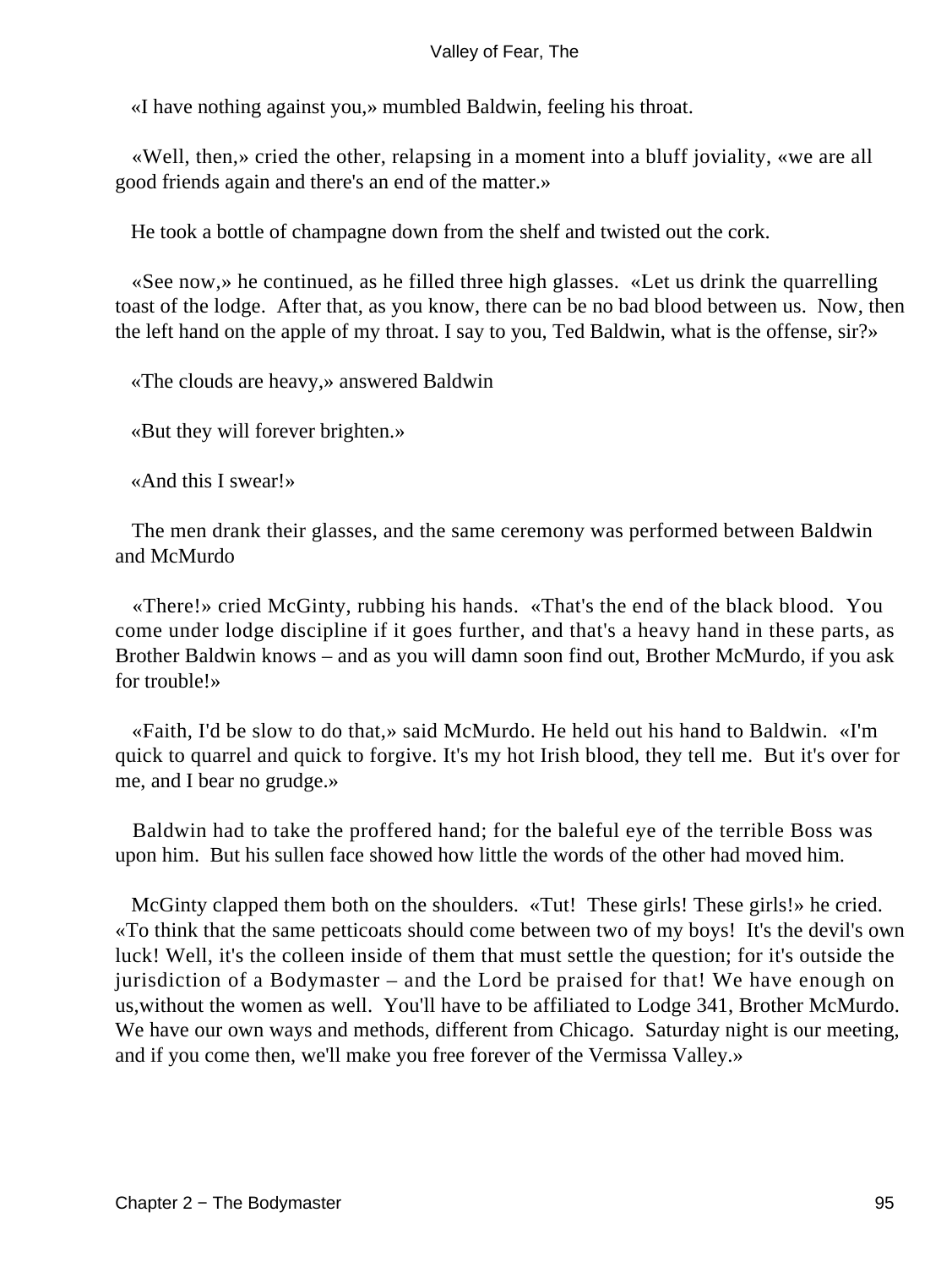# **[Chapter 3 − Lodge 341, Vermissa](#page-149-0)**

*O*n the day following the evening which had contained so many exciting events, McMurdo moved his lodgings from old Jacob Shafter's and took up his quarters at the Widow MacNamara's on the extreme outskirts of the town. Scanlan, his original acquaintance aboard the train, had occasion shortly afterwards to move into Vermissa, and the two lodged together. There was no other boarder, and the hostess was an easy−going old Irishwoman who left them to themselves; so that they had a freedom for speech and action welcome to men who had secrets in common.

 Shafter had relented to the extent of letting McMurdo come to his meals there when he liked; so that his intercourse with Ettie was by no means broken. On the contrary, it drew closer and more intimate as the weeks went by.

 In his bedroom at his new abode McMurdo felt it safe to take out the coining moulds, and under many a pledge of secrecy a number of brothers from the lodge were allowed to come in and see them, each carrying away in his pocket some examples of the false money, so cunningly struck that there was never the slightest difficulty or danger in passing it. Why, with such a wonderful art at his command, McMurdo should condescend to work at all was a perpetual mystery to his companions; though he made it clear to anyone who asked him that if he lived without any visible means it would very quickly bring the police upon his track.

 One policeman was indeed after him already; but the incident, as luck would have it, did the adventurer a great deal more good than harm. After the first introduction there were few evenings when he did not find his way to McGinty's saloon, there to make closer acquaintance with «the boys,» which was the jovial title by which the dangerous gang who infested the place were known to one another. His dashing manner and fearlessness of speech made him a favourite with them all; while the rapid and scientific way in which he polished off his antagonist in an «all in» bar−room scrap earned the respect of that rough community. Another incident, however, raised him even higher in their estimation.

 Just at the crowded hour one night, the door opened and a man entered with the quiet blue uniforrn and peaked cap of the mine police. This was a special body raised by the railways and colliery owners to supplement the efforts of the ordinary civil police, who were perfectly helpless in the face of the organized ruffianism which terrorized the district. There was a hush as he entered, and many a curious glance was cast at him; but the relations between policemen and criminals are peculiar in some parts of the States, and McGinty himself, standing behind his counter, showed no surprise when the policeman enrolled himself among his customers.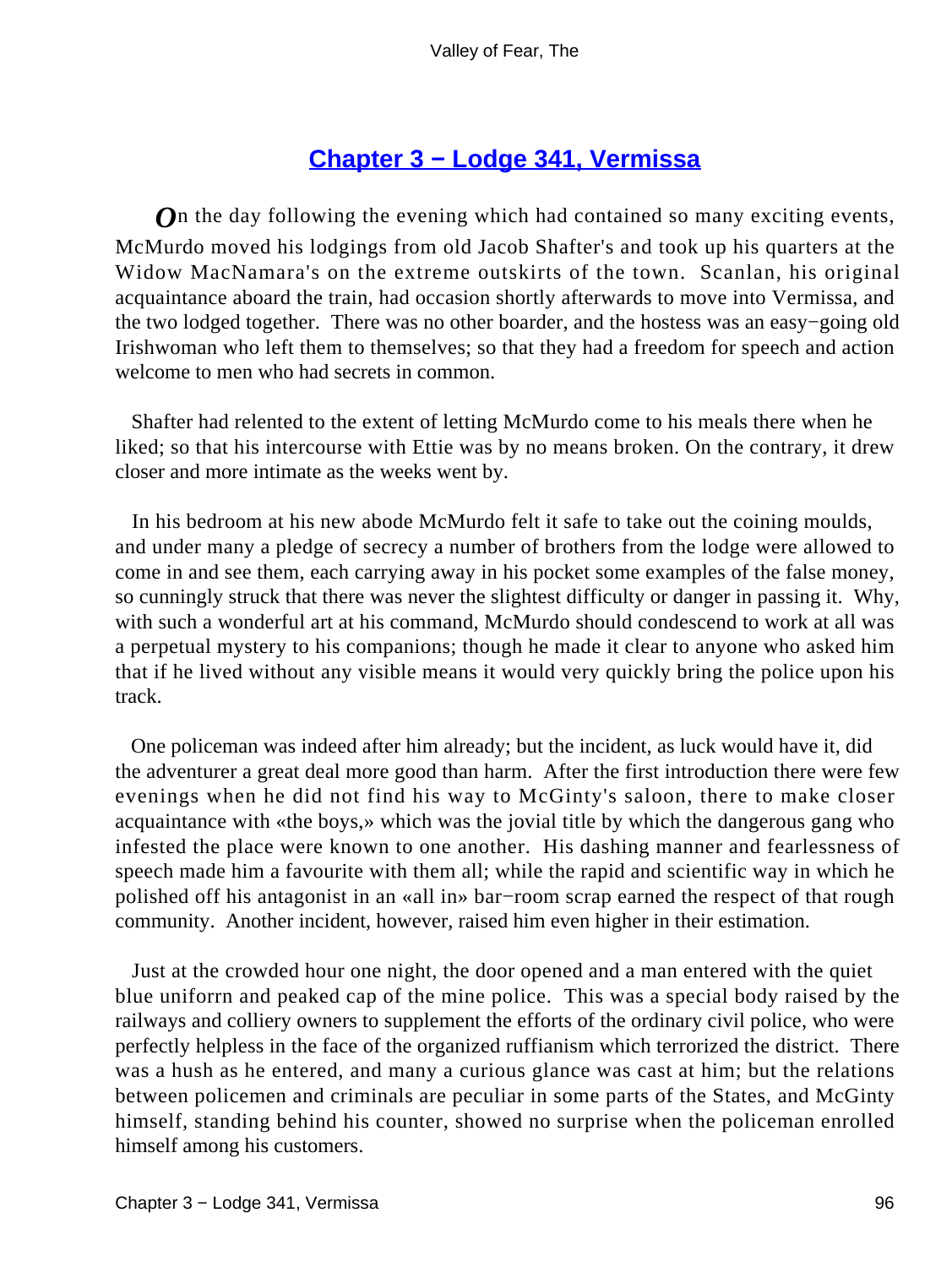«A straight whisky; for the night is bitter,» said the police officer. «I don't think we have met before, Councillor?»

«You'll be the new captain?» said McGinty.

 «That's so. We're looking to you, Councillor, and to the other leading citizens, to help us in upholding law and order in this township. Captain Marvin is my name.»

 «We'd do better without you, Captain Marvin,» said McGinty coldly; «for we have our own police of the township, and no need for any imported goods. What are you but the paid tool of the capitalists, hired by them to club or shoot your poorer fellow citizen?»

 «Well, well, we won't argue about that,» said the police officer good−humouredly. «I expect we all do our duty same as we see it; but we can't all see it the same.» He had drunk off his glass and had turned to go, when his eyes fell upon the face of Jack McMurdo, who was scowling at his elbow. «Hullo! Hullo!» he cried, looking him up and down. «Here's an old acquaintance!»

 McMurdo shrank away from him. «I was never a friend to you nor any other cursed copper in my life,» said he.

 «An acquaintance isn't always a friend,» said the police captain, grinning. «You're Jack McMurdo of Chicago, right enough, and don't you deny it!»

 McMurdo shrugged his shoulders. «I'm not denying it,» said he. «D'ye think I'm ashamed of my own name?»

«You've got good cause to be, anyhow.»

«What the devil d'you mean by that?» he roared with his fists clenched.

 «No, no, Jack, bluster won't do with me. I was an officer in Chicago before ever I came to this darned coal bunker, and I know a Chicago crook when I see one.»

 McMurdo's face fell. «Don't tell me that you're Marvin of the Chicago Central!» he cried.

 «Just the same old Teddy Marvin, at your service. We haven't forgotten the shooting of Jonas Pinto up there.»

«I never shot him.»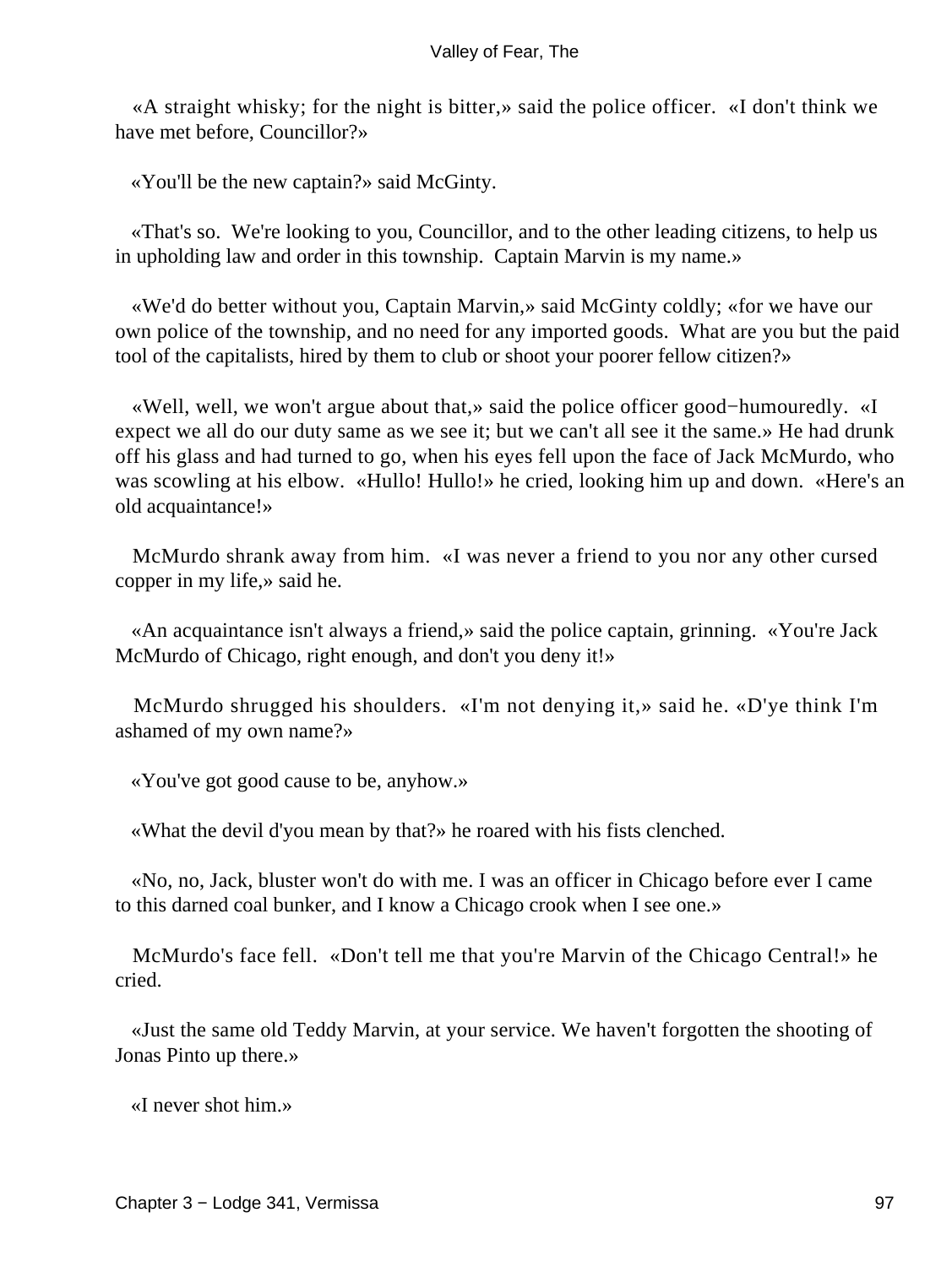«Did you not? That's good impartial evidence, ain't it? Well, his death came in uncommon handy for you, or they would have had you for shoving the queer. Well, we can let that be bygones; for, between you and me – and perhaps I'm going further than my duty in saying it – they could get no clear case against you, and Chicago's open to you to−morrow.»

«I'm very well where I am.»

«Well, I've given you the pointer, and you're a sulky dog not to thank me for it.»

 «Well, I suppose you mean well, and I do thank you,» said McMurdo in no very gracious manner.

 «It's mum with me so long as I see you living on the straight,» said the captain. «But, by the Lord! if you get off after this, it's another story! So good−night to you – and good−night, Councillor.»

 He left the bar−room; but not before he had created a local hero. McMurdo's deeds in far Chicago had been whispered before. He had put off all questions with a smile, as one who did not wish to have greatness thrust upon him. But now the thing was officially confirmed. The bar loafers crowded round him and shook him heartily by the hand. He was free of the community from that time on. He could drink hard and show little trace of it; but that evening, had his mate Scanlan not been at hand to lead him home, the feted hero would surely have spent his night under the bar.

 On a Saturday night McMurdo was introduced to the lodge. He had thought to pass in without ceremony as being an initiate of Chicago; but there were particular rites in Vermissa of which they were proud, and these had to be undergone by every postulant. The assembly met in a large room reserved for such purposes at the Union House. Some sixty members assembled at Vermissa; but that by no means represented the full strength of the organization, for there were several other lodges in the valley, and others across the mountains on each side, who exchanged members when any serious business was afoot, so that a crime might be done by men who were strangers to the locality. Altogether there were not less than five hundred scattered over the coal district.

 In the bare assembly room the men were gathered round a long table. At the side was a second one laden with bottles and glasses, on which some members of the company were already turning their eyes. McGinty sat at the head with a flat black velvet cap upon his shock of tangled black hair, and a coloured purple stole round his neck, so that he seemed to be a priest presiding over some diabolical ritual. To right and left of him were the higher lodge officials, the cruel, handsome face of Ted Baldwin among them. Each of these wore some scarf or medallion as emblem of his office.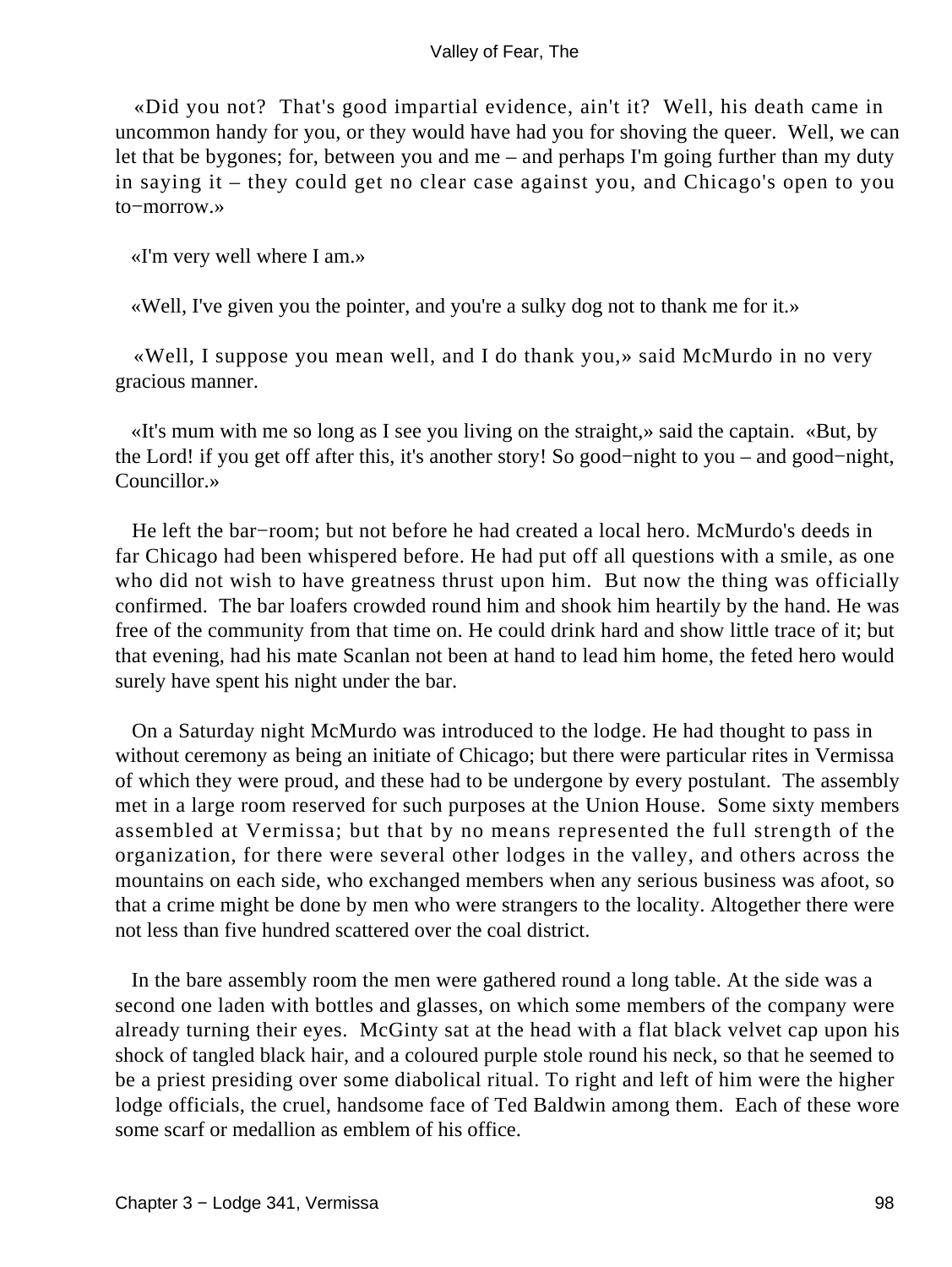They were, for the most part, men of mature age; but the rest of the company consisted of young fellows from eighteen to twenty−five, the ready and capable agents who carried out the commands of their seniors. Among the older men were many whose features showed the tigerish, lawless souls within; but looking at the rank and file it was difficult to believe that these eager and open−faced young fellows were in very truth a dangerous gang of murderers, whose minds had suffered such complete moral perversion that they took a horrible pride in their proficiency at the business, and looked with deepest respect at the man who had the reputation of making what they called «a clean job.»

 To their contorted natures it had become a spirited and chivalrous thing to volunteer for service against some man who had never injured them, and whom in many cases they had never seen in their lives. The crime committed, they quarrelled as to who had actually struck the fatal blow, and amused one another and the company by describing the cries and contortions of the murdered man.

 At first they had shown some secrecy in their arrangements; but at the time which this narrative describes their proceedings were extraordinarily open, for the repeated failure of the law had proved to them that, on the one hand, no one would dare to witness against them, and on the other they had an unlimited number of stanch witnesses upon whom they could call, and a well−filled treasure chest from which they could draw the funds to engage the best legal talent in the state. In ten long years of outrage there had been no single conviction, and the only danger that ever threatened the Scowrers lay in the victim himself – who, however outnumbered and taken by surprise, might and occasionally did leave his mark upon his assailants.

 McMurdo had been warned that some ordeal lay before him; but no one would tell him in what it consisted. He was led now into an outer room by two solemn brothers. Through the plank partition he could hear the murmur of many voices from the assembly within. Once or twice he caught the sound of his own name, and he knew that they were discussing his candidacy. Then there entered an inner guard with a green and gold sash across his chest.

«The Bodymaster orders that he shall be trussed, blinded, and entered,» said he.

 The three of them removed his coat, turned up the sleeve of his right arm, and finally passed a rope round above the elbows and made it fast. They next placed a thick black cap right over his head and the upper part of his face, so that he could see nothing. He was then led into the assembly hall.

 It was pitch dark and very oppressive under his hood. He heard the rustle and murmur of the people round him, and then the voice of McGinty sounded dull and distant through the covering of his ears.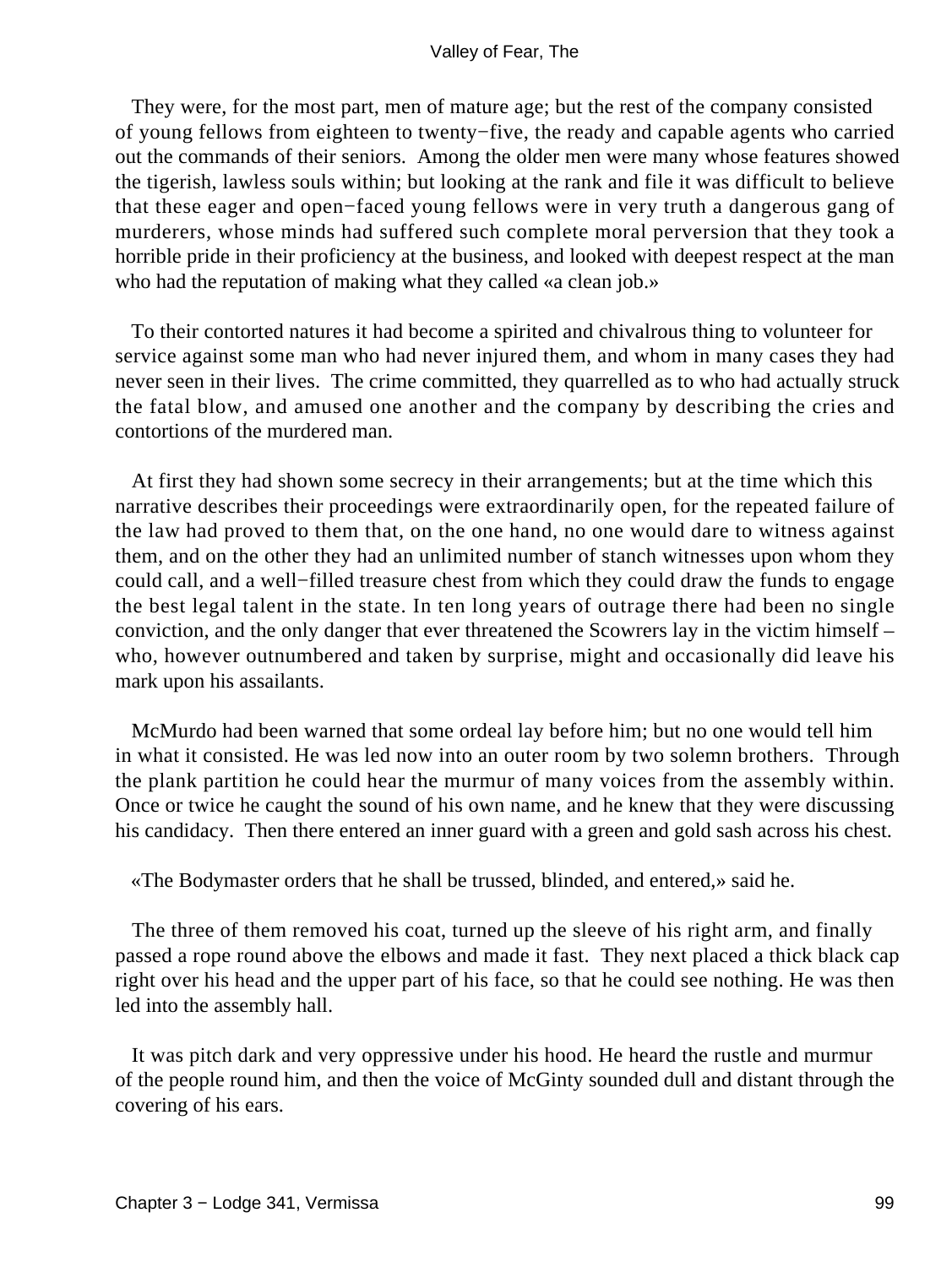«John McMurdo,» said the voice, «are you already a member of the Ancient Order of Freemen?»

He bowed in assent.

«Is your lodge No. 29, Chicago?»

He bowed again.

«Dark nights are unpleasant,» said the voice.

«Yes, for strangers to travel,» he answered.

«The clouds are heavy.»

«Yes, a storm is approaching.»

«Are the brethren satisfied?» asked the Bodymaster.

There was a general murmur of assent.

 «We know, Brother, by your sign and by your countersign that you are indeed one of us,» said McGinty. «We would have you know, however, that in this county and in other counties of these parts we have certain rites, and also certain duties of our own which call for good men. Are you ready to be tested?»

«I am.»

«Are you of stout heart?»

«I am.»

«Take a stride forward to prove it.»

 As the words were said he felt two hard points in front of his eyes, pressing upon them so that it appeared as if he could not move forward without a danger of losing them. None the less, he nerved himself to step resolutely out, and as he did so the pressure melted away. There was a low murmur of applause.

«He is of stout heart,» said the voice. «Can you bear pain?»

«As well as another,» he answered.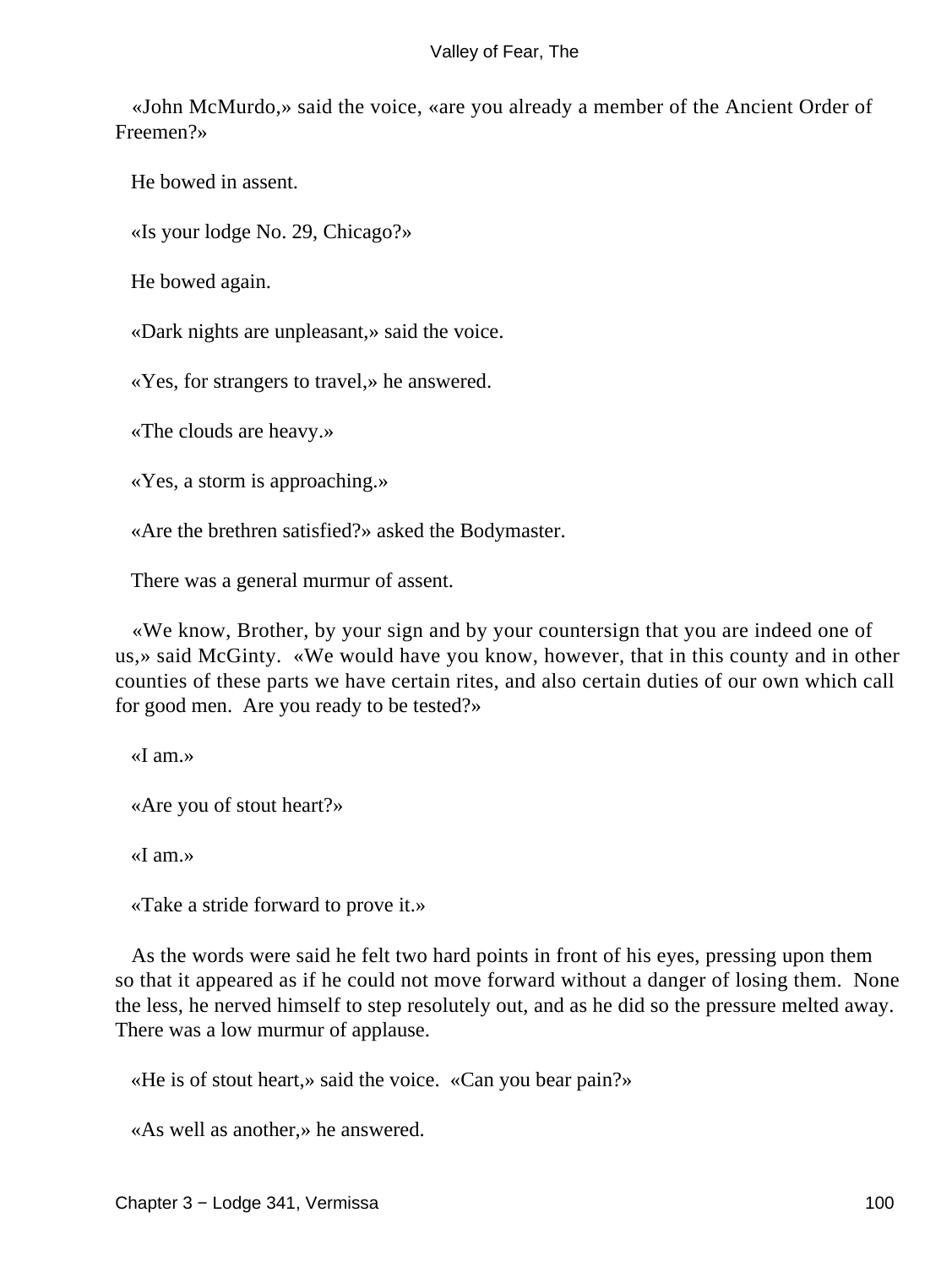«Test him!»

 It was all he could do to keep himself from screaming out, for an agonizing pain shot through his forearm. He nearly fainted at the sudden shock of it; but he bit his lip and clenched his hands to hide his agony.

«I can take more than that,» said he.

 This time there was loud applause. A finer first appearance had never been made in the lodge. Hands clapped him on the back, and the hood was plucked from his head. He stood blinking and smiling amid the congratulations of the brothers.

 «One last word, Brother McMurdo,» said McGinty. «You have already sworn the oath of secrecy and fidelity, and you are aware that the punishment for any breach of it is instant and inevitable death?»

«I am,» said McMurdo.

 «And you accept the rule of the Bodymaster for the time being under all circumstances?»

«I do.»

 «Then in the name of Lodge 341, Vemmissa, I welcome you to its privileges and debates. You will put the liquor on the table, Brother Scanlan, and we will drink to our worthy brother.»

 McMurdo's coat had been brought to him; but before putting it on he examined his right arm, which still smarted heavily. There on the flesh of the forearm was a circle with a triangle within it, deep and red, as the branding iron had left it. One or two of his neighbours pulled up their sleeves and showed their own lodge marks.

«We've all had it,» said one; «but not all as brave as you over it.»

«Tut! It was nothing,» said he; but it burned and ached all the same.

 When the drinks which followed the ceremony of initiation had all been disposed of, the business of the lodge proceeded. McMurdo, accustomed only to the prosaic performances of Chicago, listened with open ears and more surprise than he ventured to show to what followed.

 «The first business on the agenda paper,» said McGinty, "is to read the following letter from Division Master Windle of Merton County Lodge 249. Hesays: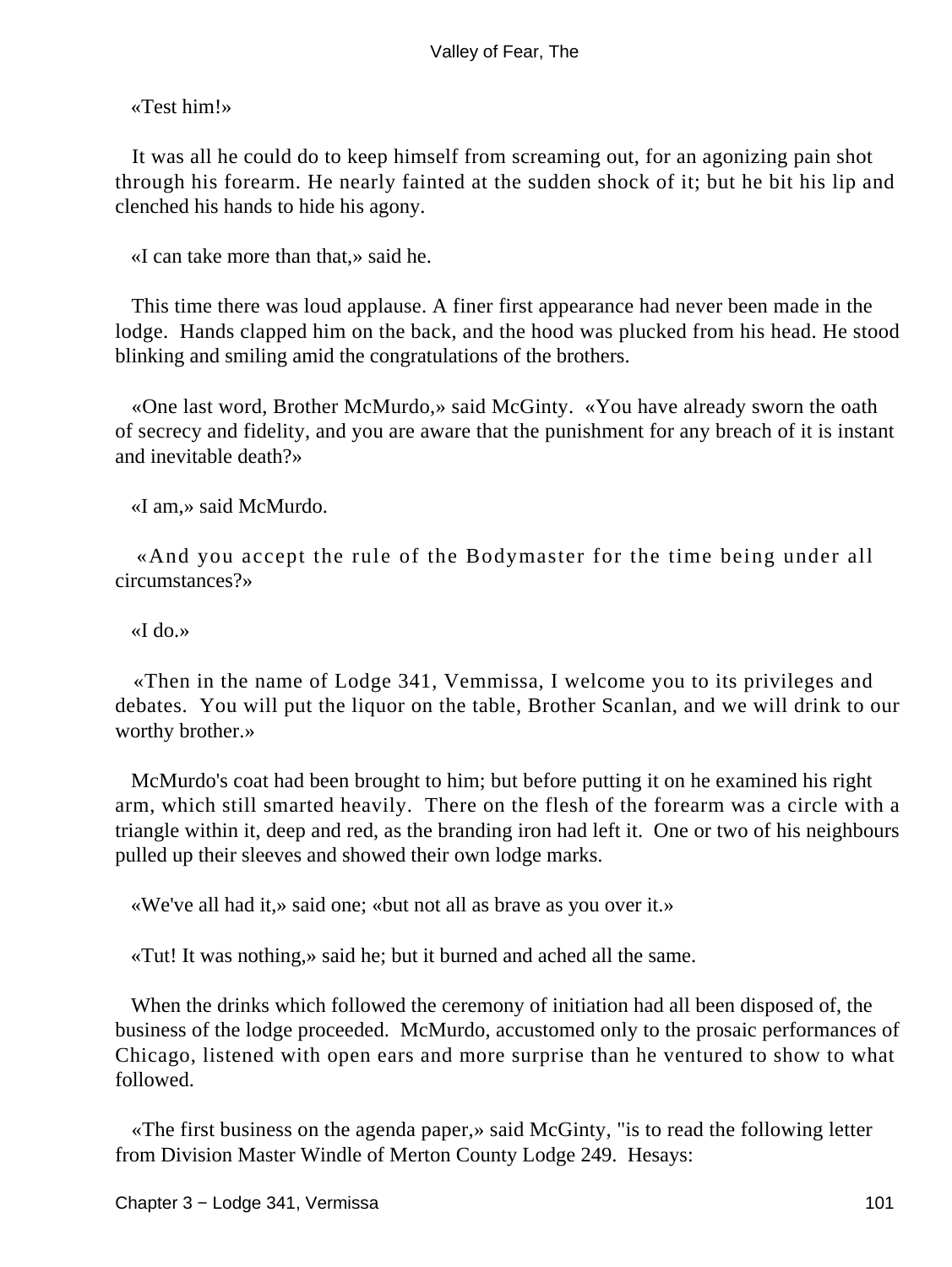"Dear Sir:

 «There is a job to be done on Andrew Rae of Rae Sturmash, coal owners near this place. You will remember that your lodge owes us a return, having had the service of two brethren in the matter of the patrolman last fall. You will send two good men, they will be taken charge of by Treasurer Higgins of this lodge, whose address you know. He will show them when to act and where. Yours in freedom, »J.W. **WINDLE** D.M.A.0.F.

 «Windle has never refused us when we have had occasion to ask for the loan of a man or two, and it is not for us to refuse him.» McGinty paused and looked round the room with his dull, malevolent eyes. «Who will volunteer for the job?»

 Several young fellows held up their hands. The Bodymaster looked at them with an approving smile.

 «You'll do, Tiger Cormac. If you handle it as well as you did the last, you won't be wrong. And you, Wilson.»

«I've no pistol,» said the volunteer, a mere boy in his teens.

 «It's your first, is it not? Well, you have to be blooded some time. It will be a great start for you. As to the pistol, you'll find it waiting for you, or I'm mistaken. If you report yourselves on Monday, it will be time enough. You'll get a great welcome when you return.»

 «Any reward this time?» asked Cormac, a thick−set, dark−faced, brutal−looking young man, whose ferocity had earned him the nickname of «Tiger.»

 «Never mind the reward. You just do it for the honour of the thing. Maybe when it is done there will be a few odd dollars at the bottom of the box.»

«What has the man done?» asked young Wilson.

 «Sure, it's not for the likes of you to ask what the man has done. He has been judged over there. That's no business of ours. All we have to do is to carry it out for them, same as they would for us. Speaking of that, two brothers from the Merton lodge are coming over to us next week to do some business in this quarter.»

«Who are they?» asked someone.

 «Faith, it is wiser not to ask. If you know nothing, you can testify nothing, and no trouble can come of it. But they are men who will make a clean job when they are about it.»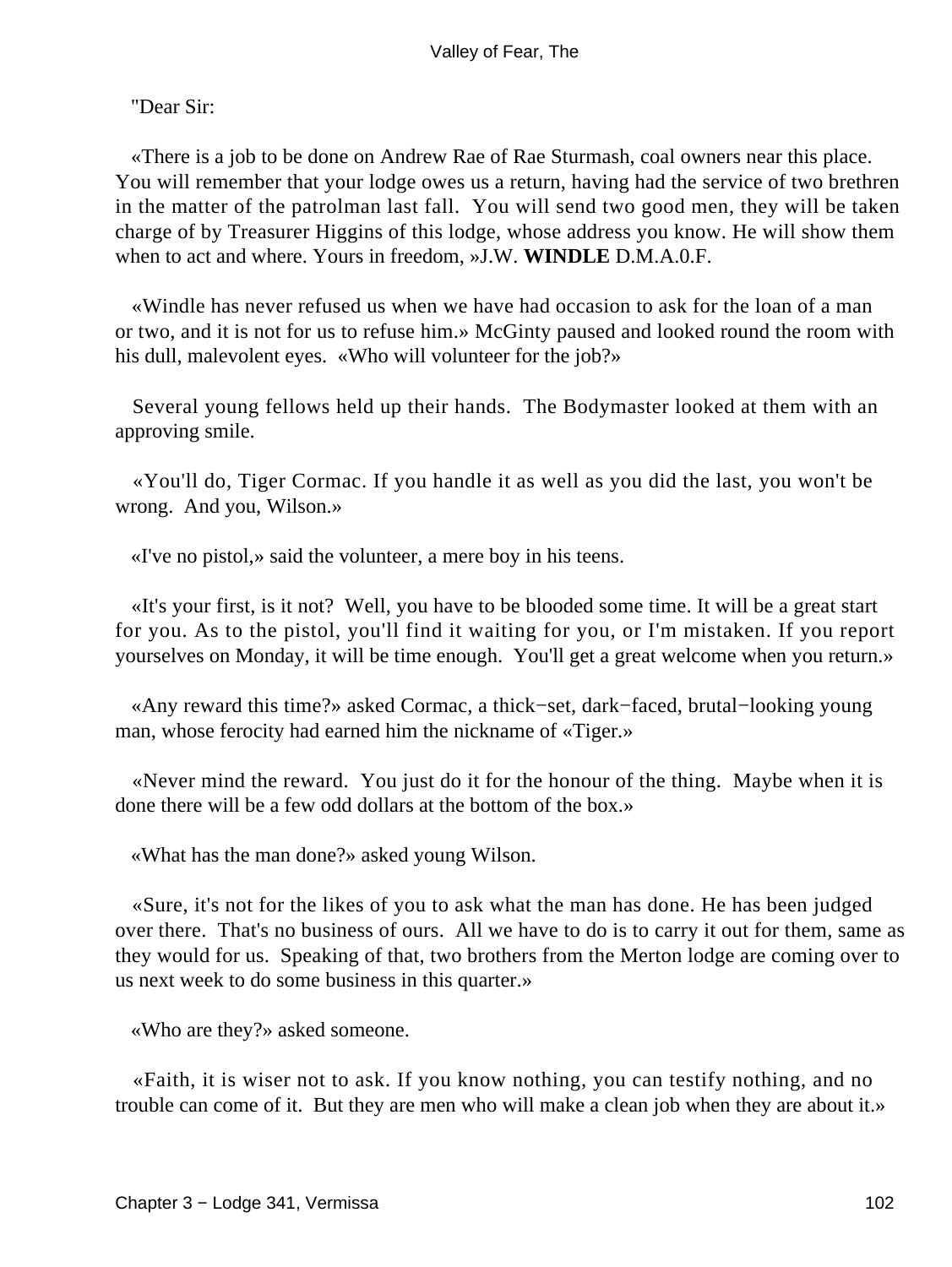«And time, too!» cried Ted Baldwin. «Folk are gettin' out of hand in these parts. It was only last week that three of our men were turned off by Foreman Blaker. It's been owing him a long time, and he'll get it full and proper.»

«Get what?» McMurdo whispered to his neighbour.

 «The business end of a buckshot cartridge!» cried the man with a loud laugh. «What think you of our ways, Brother?»

 McMurdo's criminal soul seemed to have already absorbed the spirit of the vile association of which he was now a member. «I like it well,» said he. «'Tis a proper place for a lad of mettle.»

Several of those who sat around heard his words and applauded them.

«What's that?» cried the black−maned Bodymaster from the end of the table.

«'Tis our new brother, sir, who finds our ways to his taste.»

 McMurdo rose to his feet for an instant. «I would say, Eminent Bodymaster, that if a man should be wanted I should take it as an honour to be chosen to help the lodge.»

 There was great applause at this. It was felt that a new sun was pushing its rim above the horizon. To some of the elders it seemed that the progress was a little too rapid.

 «I would move,» said the secretary, Harraway, a vulture−faced old graybeard who sat near the chairman, «that Brother McMurdo should wait until it is the good pleasure of the lodge to employ him.»

«Sure, that was what I meant; I'm in your hands,» said McMurdo.

 «Your time will come, Brother,» said the chairman. «We have marked you down as a willing man, and we believe that you will do good work in these parts. There is a small matter to−night in which you may take a hand if it so please you.»

«I will wait for something that is worth while.»

 «You can come to−night, anyhow, and it will help you to know what we stand for in this community. I will make the announcement later. Meanwhile,» he glanced at his agenda paper, «I have one or two more points to bring before the meeting. First of all, I will ask the treasurer as to our bank balance. There is the pension to Jim Carnaway's widow. He was struck down doing the work of the lodge, and it is for us to see that she is not the loser.»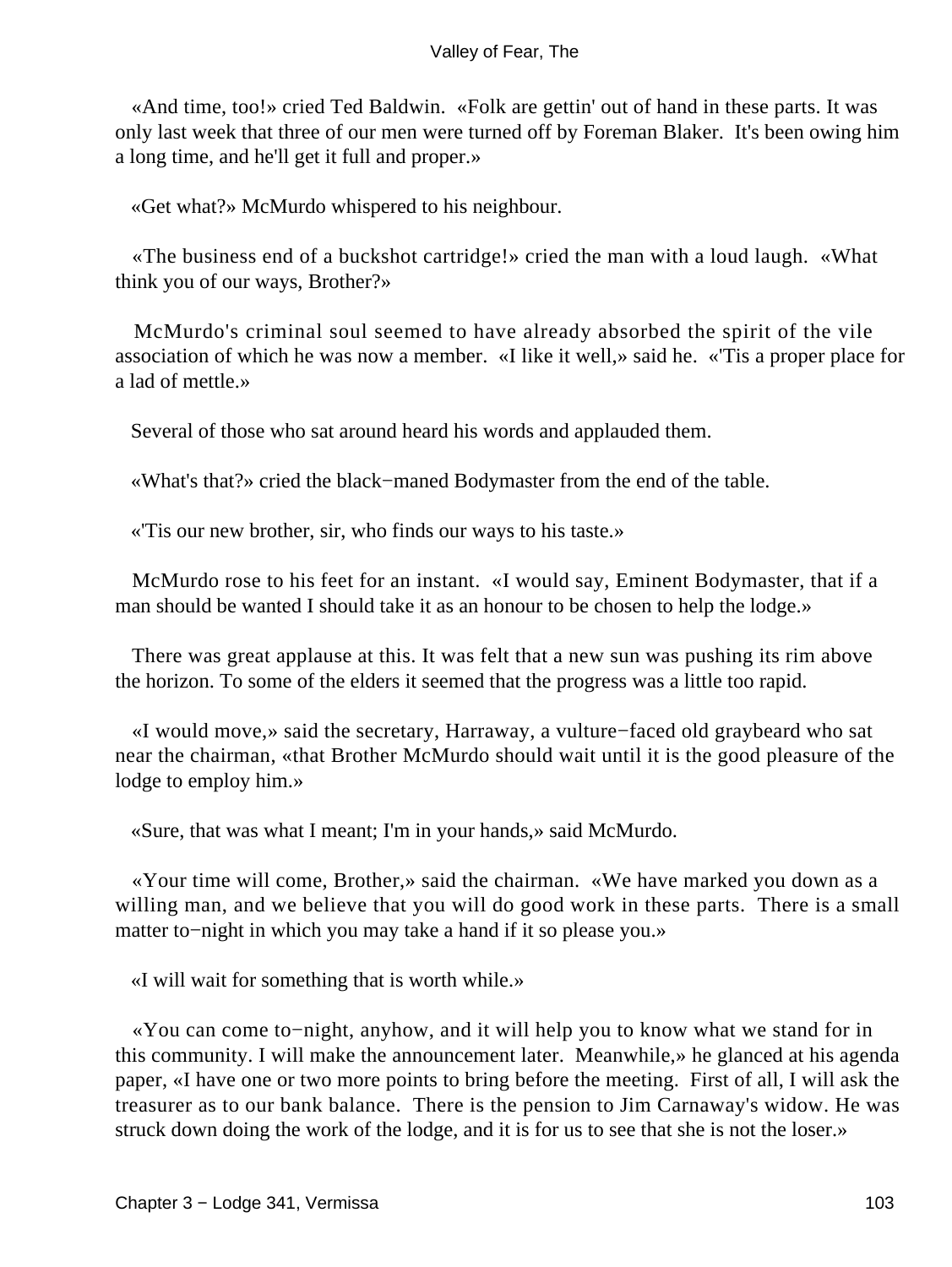«Jim was shot last month when they tried to kill Chester Wilcox of Marley Creek,» McMurdo's neighbour informed him.

 «The funds are good at the moment,» said the treasurer, with the bankbook in front of him. «The firms have been generous of late. Max Linder Co. paid five hundred to be left alone. Walker Brothers sent in a hundred; but I took it on myself to return it and ask for five. If I do not hear by Wednesday, their winding gear may get out of order. We had to burn their breaker last year before they became reasonable. Then the West Section Coaling Company has paid its annual contribution. We have enough on hand to meet any obligations.»

«What about Archie Swindon?» asked a brother.

 «He has sold out and left the district. The old devil left a note for us to say that he had rather be a free crossing sweeper in New York than a large mine owner under the power of a ring of blackmailers. By Gar! it was as well that he made a break for it before the note reached us! I guess he won't show his face in this valley again.»

 An elderly, clean−shaved man with a kindly face and a good brow rose from the end of the table which faced the chairman. «Mr. Treasurer,» he asked, «may I ask who has bought the property of this man that we have driven out of the district?»

 «Yes, Brother Morris. It has been bought by the State Merton County Railroad Company.»

 «And who bought the mines of Todman and of Lee that came into the market in the same way last year?»

«The same company, Brother Morris.»

 «And who bought the ironworks of Manson and of Shuman and of Van Deher and of Atwood, which have all been given up of late?»

«They were all bought by the West Gilmerton General Mining Company.»

 «I don't see, Brother Morris,» said the chairman, «that it matters to us who buys them, since they can't carry them out of the district.»

 «With all respect to you, Eminent Bodymaster, I think it may matter very much to us. This process has been going on now for ten long years. We are gradually driving all the small men out of trade. What is the result? We find in their places great companies like the Railroad or the General Iron, who have their directors in New York or Philadelphia, and care nothing for our threats. We can take it out of their local bosses; but it only means that others will be sent in their stead. And we are making it dangerous for ourselves. The small men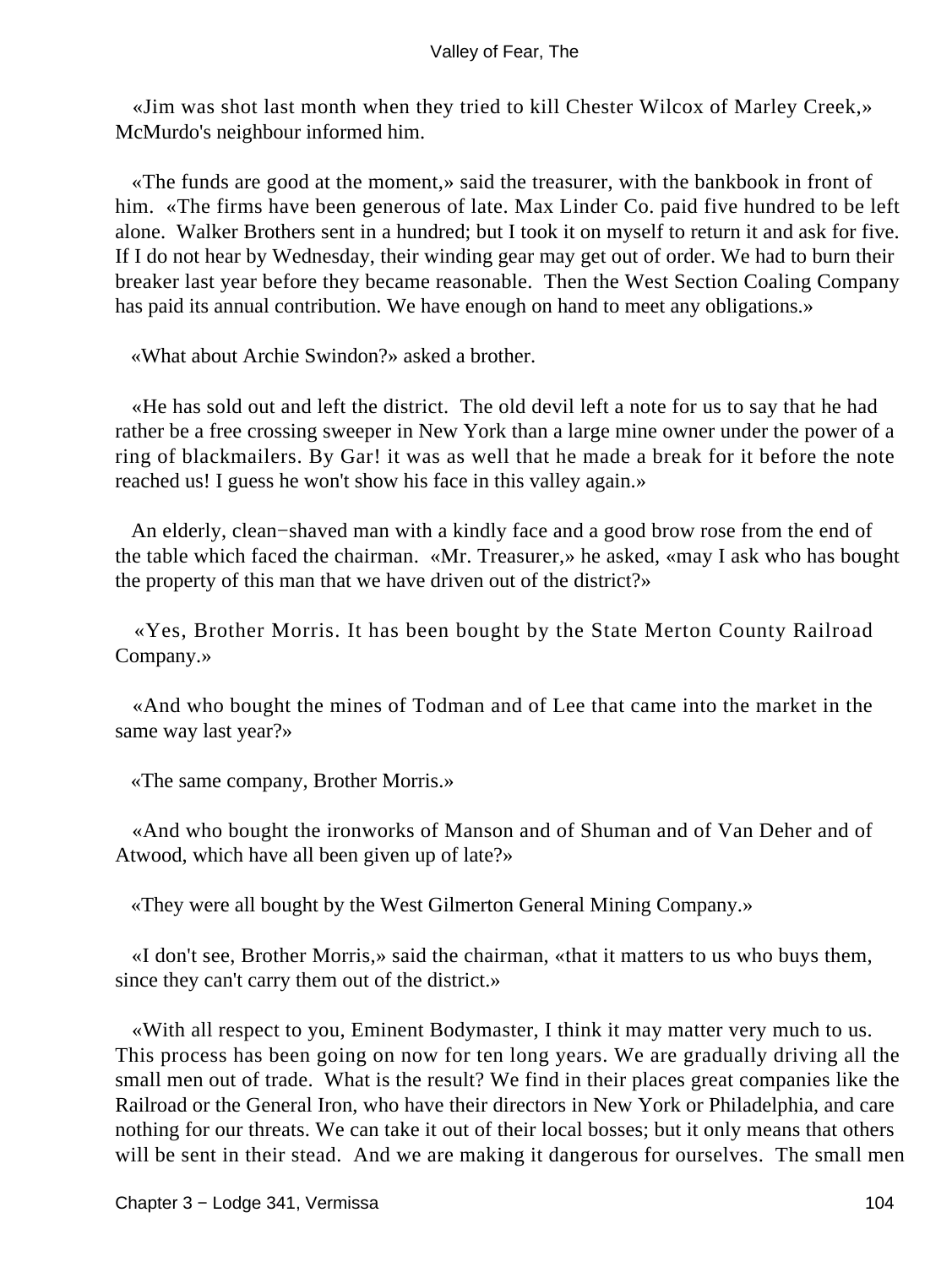could not harm us. They had not the money nor the power. So long as we did not squeeze them too dry, they would stay on under our power. But if these big companies find that we stand between them and their profits, they will spare no pains and no expense to hunt us down and bring us to court.»

 There was a hush at these ominous words, and every face darkened as gloomy looks were exchanged. So omnipotent and unchallenged had they been that the very thought that there was possible retribution in the background had been banished from their minds. And yet the idea struck a chill to the most reckless of them.

 «It is my advice,» the speaker continued, «that we go easier upon the small men. On the day that they have all been driven out the power of this society will have been broken.»

 Unwelcome truths are not popular. There were angry cries as the speaker resumed his seat. McGinty rose with gloom upon his brow.

 «Brother Morris,» said he, «you were always a croaker. So long as the members of this lodge stand together there is no power in the United States that can touch them. Sure, have we not tried it often enough in the lawcourts? I expect the big companies will find it easier to pay than to fight, same as the little companies do. And now, Brethren,» McGinty took off his black velvet cap and his stole as he spoke, «this lodge has finished its business for the evening, save for one small matter which may be mentioned when we are parting. The time has now come for fraternal refreshment and for harmony.»

 Strange indeed is human nature. Here were these men, to whom murder was familiar, who again and again had struck down the father of the family, some man against whom they had no personal feeling, without one thought of compunction or of compassion for his weeping wife or helpless children, and yet the tender or pathetic in music could move them to tears. McMurdo had a fine tenor voice, and if he had failed to gain the good will of the lodge before, it could no longer have been withheld after he had thrilled them with «I'm Sitting on the Stile, Mary,» and «On the Banks of Allan Water.»

 In his very first night the new recruit had made himself one of the most popular of the brethren, marked already for advancement and high office. There were other qualities needed, however, besides those of good fellowship, to make a worthy Freeman, and of these he was given an example before the evening was over. The whisky bottle had passed round many times, and the men were flushed and ripe for mischief when their Bodymaster rose once more to address them.

 «Boys,» said he, «there's one man in this town that wants trimming up, and it's for you to see that he gets it. I'm speaking of James Stanger of the Herald. You've seen how he's been opening his mouth against us again?»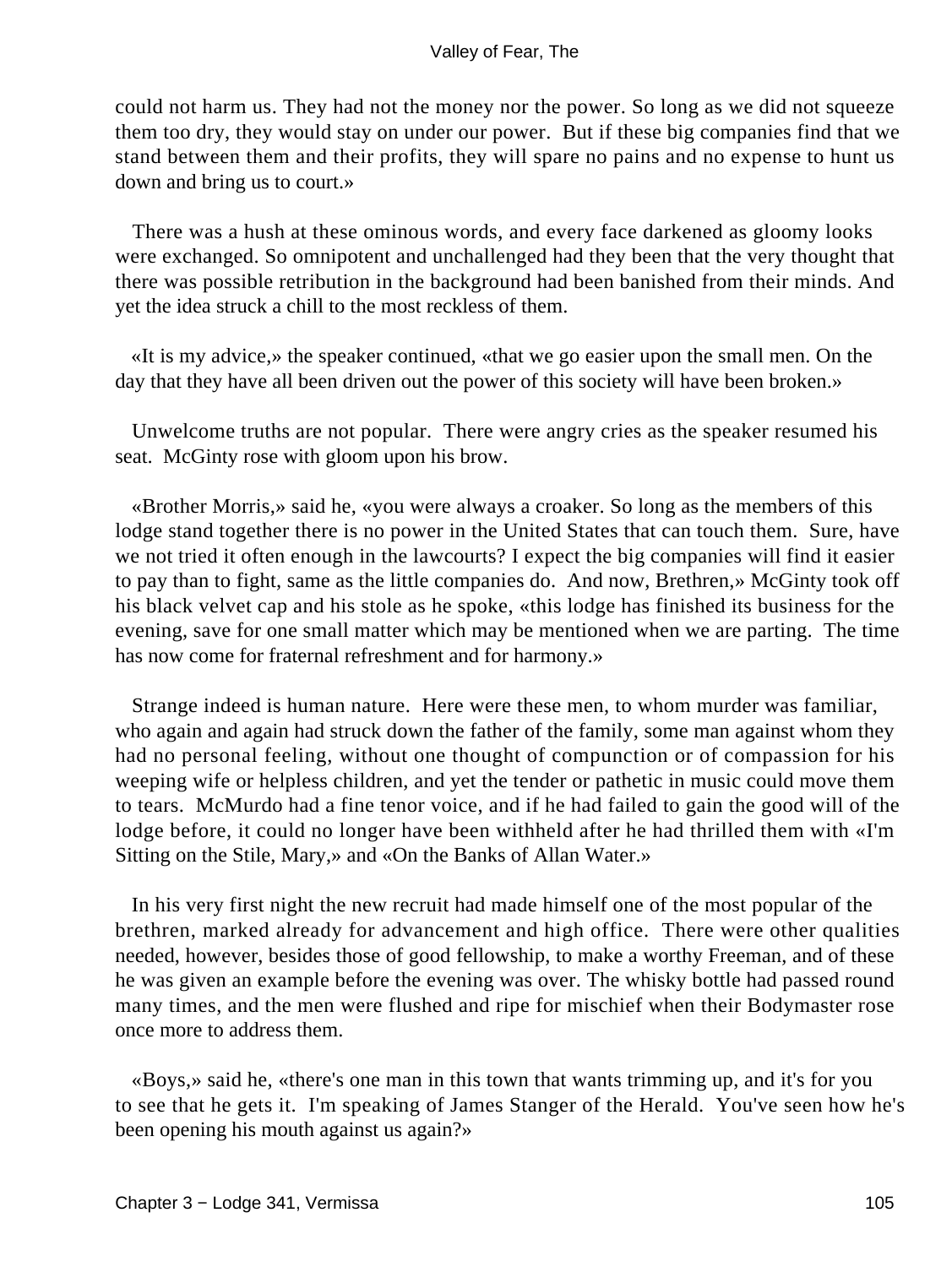There was a murmur of assent, with many a muttered oath. McGinty took a slip of paper from his waistcoat pocket.

### "LAW **AND ORDER!**

That's how he heads it.

### "REIGN **OF TERROR IN THE COAL AND IRON DISTRICT**

 "Twelve years have now elapsed since the first assassinations which proved the existence of a criminal organization in our midst. From that day these outrages have never ceased, until now they have reached a pitch which makes us the opprobrium of the civilized world. Is it for such results as this that our great country welcomes to its bosom the alien who flies from the despotisms of Europe? Is it that they shall themselves become tyrants over the very men who have given them shelter, and that a state of terrorism and lawlessness should be established under the very shadow of the sacred folds of the starry Flag of Freedom which would raise horror in our minds if we read of it as existing under the most effete monarchy of the East? The men are known. The organization is patent and public. How long are we to endure it? Can we forever live –

 Sure, I've read enough of the slush!« cried the chairman, tossing the paper down upon the table. »That's what he says of us. The question I'm asking you is what shall we say to him?"

«Kill him!» cried a dozen fierce voices.

 «I protest against that,» said Brother Morris, the man of the good brow and shaved face. «I tell you, Brethren, that our hand is too heavy in this valley, and that there will come a point where in self−defense every man will unite to crush us out. James Stanger is an old man. He is respected in the township and the district. His paper stands for all that is solid in the valley. If that man is struck down, there will be a stir through this state that will only end with our destruction.»

 «And how would they bring about our destruction, Mr. Standback?» cried McGinty. «Is it by the police? Sure, half of them are in our pay and half of them afraid of us. Or is it by the law courts and the judge? Haven't we tried that before now, and what ever came of it?»

«There is a Judge Lynch that might try the case,» said Brother Morris.

A general shout of anger greeted the suggestion.

 «I have but to raise my finger,» cried McGinty, «and I could put two hundred men into this town that would clear it out from end to end.» Then suddenly raising his voice and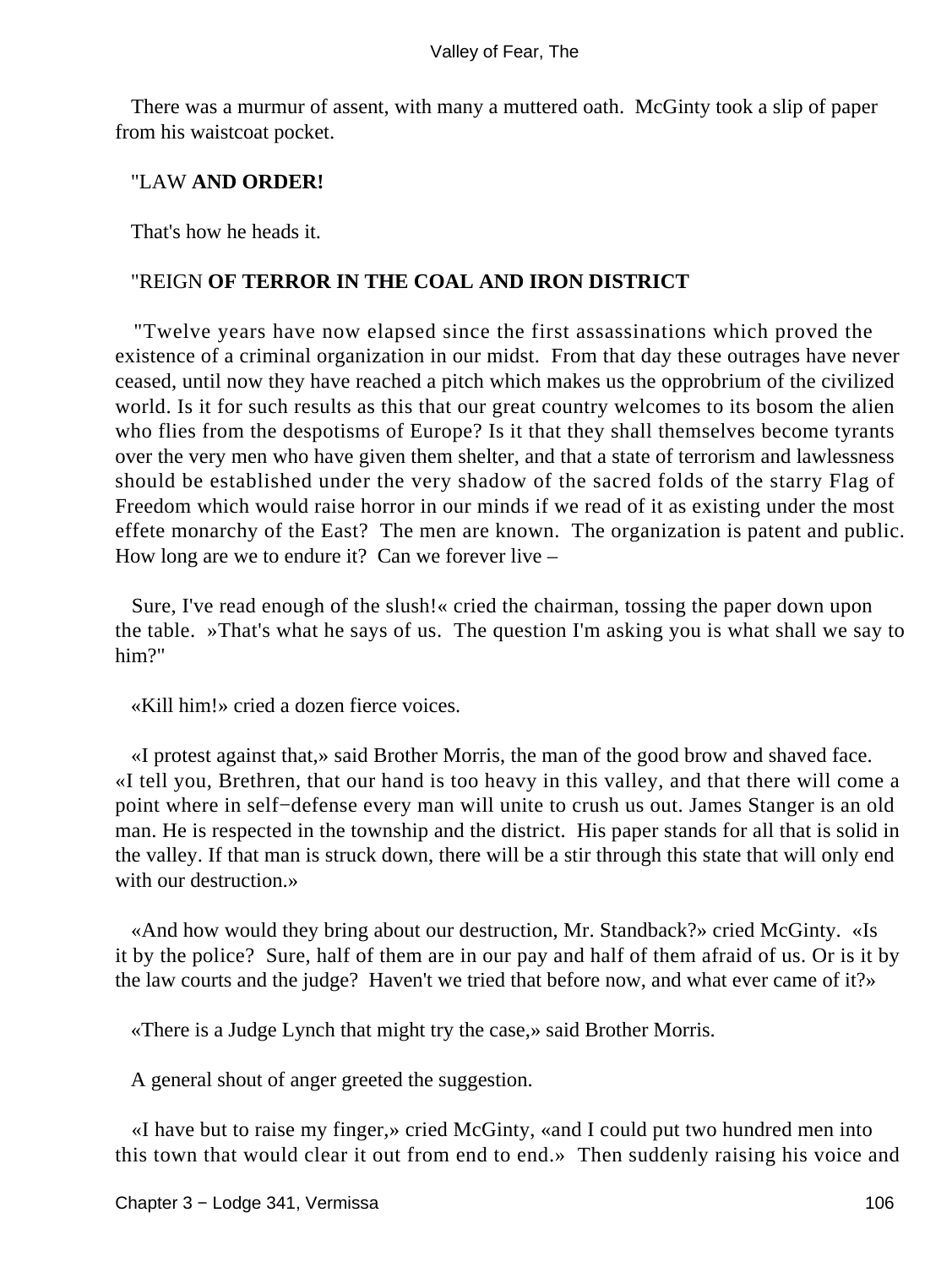bending his huge black brows into a terrible frown, «See here, Brother Morris, I have my eye on you, and have had for some time! You've no heart yourself, and you try to take the heart out of others. It will be an ill day for you, Brother Morris, when your own name comes on our agenda paper, and I'm thinking that it's just there that I ought to place it.»

 Morris had turned deadly pale, and his knees seemed to give way under him as he fell back into his chair. He raised his glass in his trembling hand and drank before he could answer. «I apologize, Eminent Bodymaster, to you and to every brother in this lodge if I have said more than I should. I am a faithful member – you all know that – and it is my fear lest evil come to the lodge which makes me speak in anxious words. But I have greater trust in your judgment than in my own, Eminent Bodymaster, and I promise you that I will not offend again.»

 The Bodymaster's scowl relaxed as he listened to the humble words. «Very good, Brother Morris. It's myself that would be sorry if it were needful to give you a lesson. But so long as I am in this chair we shall be a united lodge in word and in deed. And now, boys,» he continued, looking round at the company, «I'll say this much, that if Stanger got his full deserts there would be more trouble than we need ask for. These editors hang together, and every journal in the state would be crying out for police and troops. But I guess you can give him a pretty severe warning. Will you fix it, Brother Baldwin?»

«Sure!» said the young man eagerly.

«How many will you take?»

 «Half a dozen, and two to guard the door. You'll come, Gower, and you, Mansel, and you, Scanlan, and the two Willabys.»

«I promised the new brother he should go,» said the chairman.

 Ted Baldwin looked at McMurdo with eyes which showed that he had not forgotten nor forgiven. «Well, he can come if he wants,» he said in a surly voice. «That's enough. The sooner we get to work the better.»

 The company broke up with shouts and yells and snatches of drunken song. The bar was still crowded with revellers, and many of the brethren remained there. The little band who had been told off for duty passed out into the street, proceeding in twos and threes along the sidewalk so as not to provoke attention. It was a bitterly cold night, with a half−moon shining brilliantly in a frosty, star−spangled sky. The men stopped and gathered in a yard which faced a high building. The words, «Vemmissa Herald» were printed in gold lettering between the brightly lit windows. >From within came the clanking of the printing press.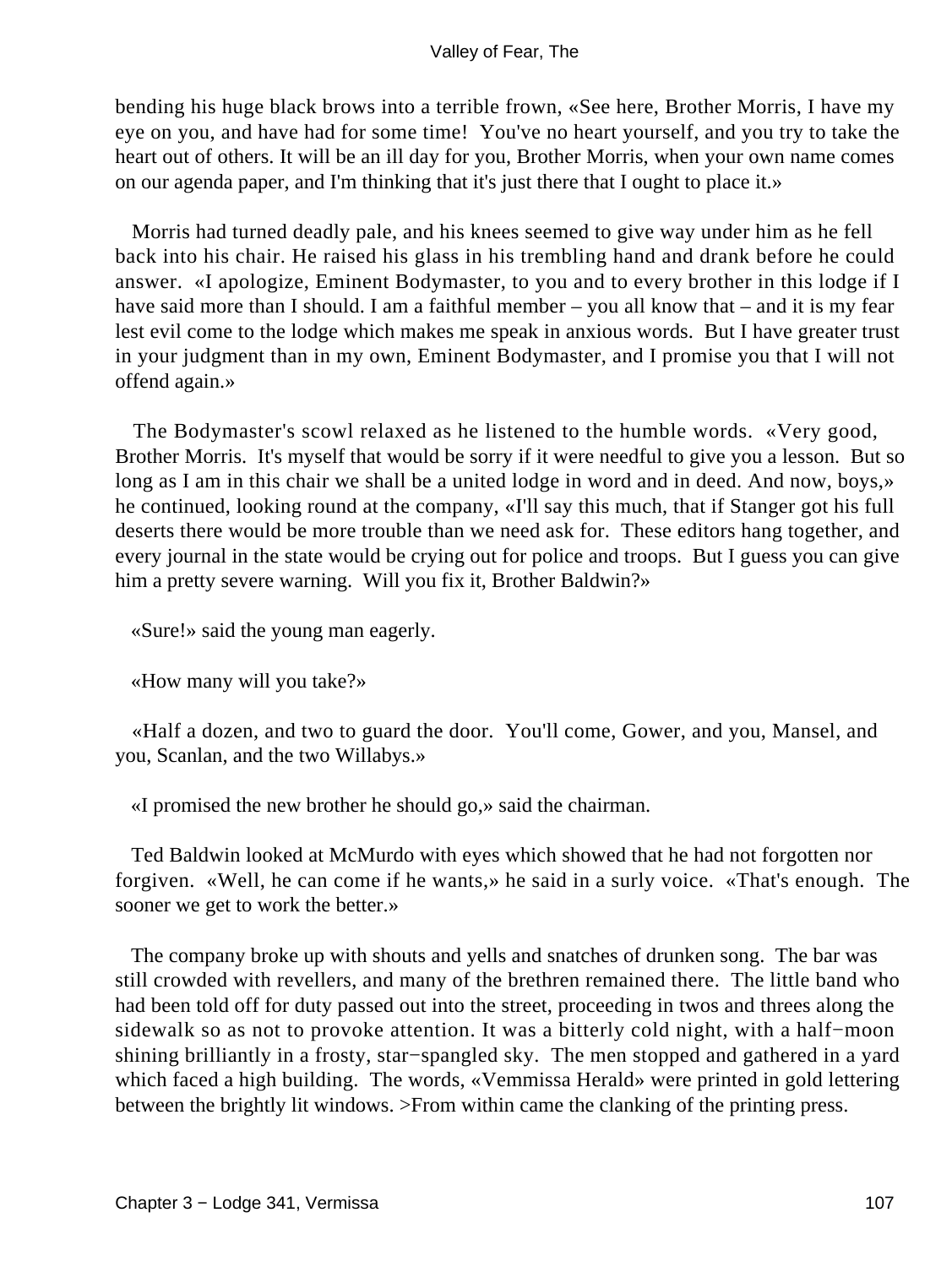«Here, you,» said Baldwin to McMurdo, «you can stand below at the door and see that the road is kept open for us. Arthur Willaby can stay with you. You others come with me. Have no fears, boys; for we have a dozen witnesses that we are in the Union Bar at this very moment.»

 It was nearly midnight, and the street was deserted save for one or two revellers upon their way home. The party crossed the road, and, pushing open the door of the newspaper office, Baldwin and his men rushed in and up the stair which faced them. McMurdo and another remained below. From the room above came a shout, a cry for help, and then the sound of trampling feet and of falling chairs. An instant later a gray−haired man rushed out on the landing.

 He was seized before he could get farther, and his spectacles came tinkling down to McMurdo's feet. There was a thud and a groan. He was on his face,and half a dozen sticks were clattering together as they fell upon him. He writhed, and his long, thin limbs quivered under the blows. The others ceased at last; but Baldwin, his cruel face set in an infernal smile, was hacking at the man's head, which he vainly endeavoured to defend with his arms. His white hair was dabbled with patches of blood. Baldwin was still stooping over his victim, putting in a short, vicious blow whenever he could see a part exposed, when McMurdo dashed up the stair and pushed him back.

«You'll kill the man,» said he. «Drop it!»

 Baldwin looked at him in amazement. «Curse you!» he cried. «Who are you to interfere – you that are new to the lodge? Stand back!» He raised his stick; but McMurdo had whipped his pistol out of his pocket.

 «Stand back yourself!» he cried. «I'll blow your face in if you lay a hand on me. As to the lodge, wasn't it the order of the Bodymaster that the man was not to be killed – and what are you doing but killing him?»

«It's truth he says,» remarked one of the men.

 «By Gar! you'd best hurry yourselves!» cried the man below. «The windows are all lighting up, and you'll have the whole town here inside of five minutes.»

 There was indeed the sound of shouting in the street, and a little group of compositors and pressmen was forming in the hall below and nerving itself to action. Leaving the limp and motionless body of the editor at the head of the stair, the criminals rushed down and made their way swiftly along the street. Having reached the Union House, some of them mixed with the crowd in McGinty's saloon, whispering across the bar to the Boss that the job had been well carried through. Others, and among them McMurdo, broke away into side streets, and so by devious paths to their own homes.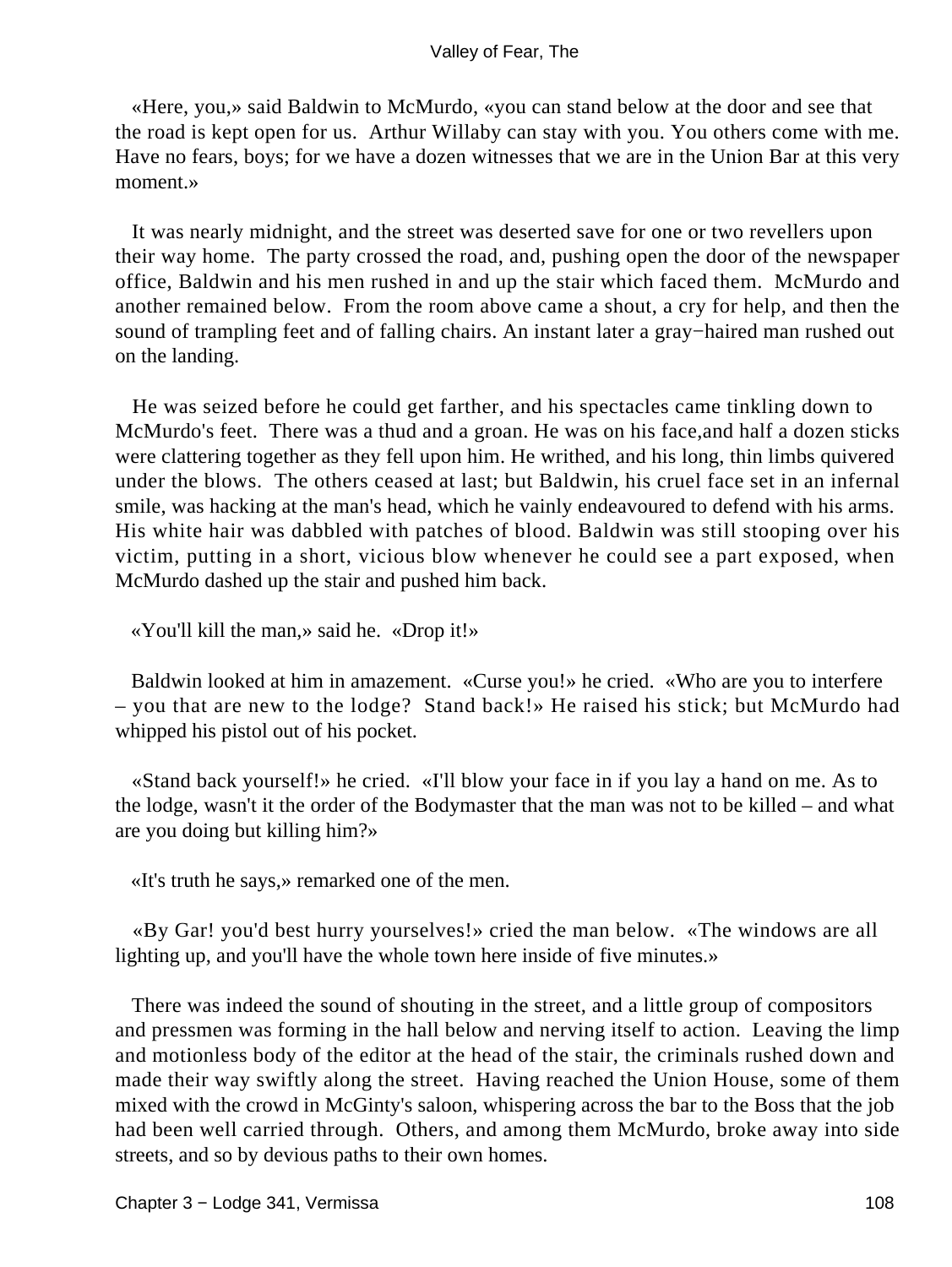## **[Chapter 4 − The Valley of Fear](#page-149-0)**

*W*hen McMurdo awoke next morning he had good reason to remember his initiation into the lodge. His head ached with the effect of the drink, and his arm, where he had been branded, was hot and swollen. Having his own peculiar source of income, he was irregular in his attendance at his work; so he had a late breakfast, and remained at home for the morning writing a long letter to a friend. Afterwards he read the Daily Herald. In a special column put in at the last moment he read:

### **OUTRAGE AT THE HERALD OFFICE** – **EDITOR SERIOUSLY INJURED.**

 It was a short account of the facts with which he was himself more familiar than the writer could have been. It ended with the statement:

 The matter is now in the hands of the police; but it can hardly be hoped that their exertions will be attended by any better results than in the past. Some of the men were recognized, and there is hope that a conviction may be obtained. The source of the outrage was, it need hardly be said, that infamous society which has held this community in bondage for so long a period, and against which the Herald has taken so uncompromising a stand. Mr. Stanger's many friends will rejoice to hear that, though he has been cruelly and brutally beaten, and though he has sustained severe injuries about the head, there is no immediate danger to his life.

 Below it stated that a guard of police, armed with Winchester rifles, had been requisitioned for the defense of the office.

 McMurdo had laid down the paper, and was lighting his pipe with a hand which was shaky from the excesses of the previous evening, when there was a knock outside, and his landlady brought to him a note which had just been handed in by a lad. It was unsigned, and ran thus:

 I should wish to speak to you, but would rather not do so in your house. You will find me beside the flagstaff upon Miller Hill. If you will come there now, I have something which it is important for you to hear and for me to say.

 McMurdo read the note twice with the utmost surprise; for he could not imagine what it meant or who was the author of it. Had it been in a feminine hand, he might have imagined that it was the beginning of one of those adventures which had been familiar enough in his past life. But it was the writing of a man, and of a well educated one, too. Finally, after some hesitation, he determined to see the matter through.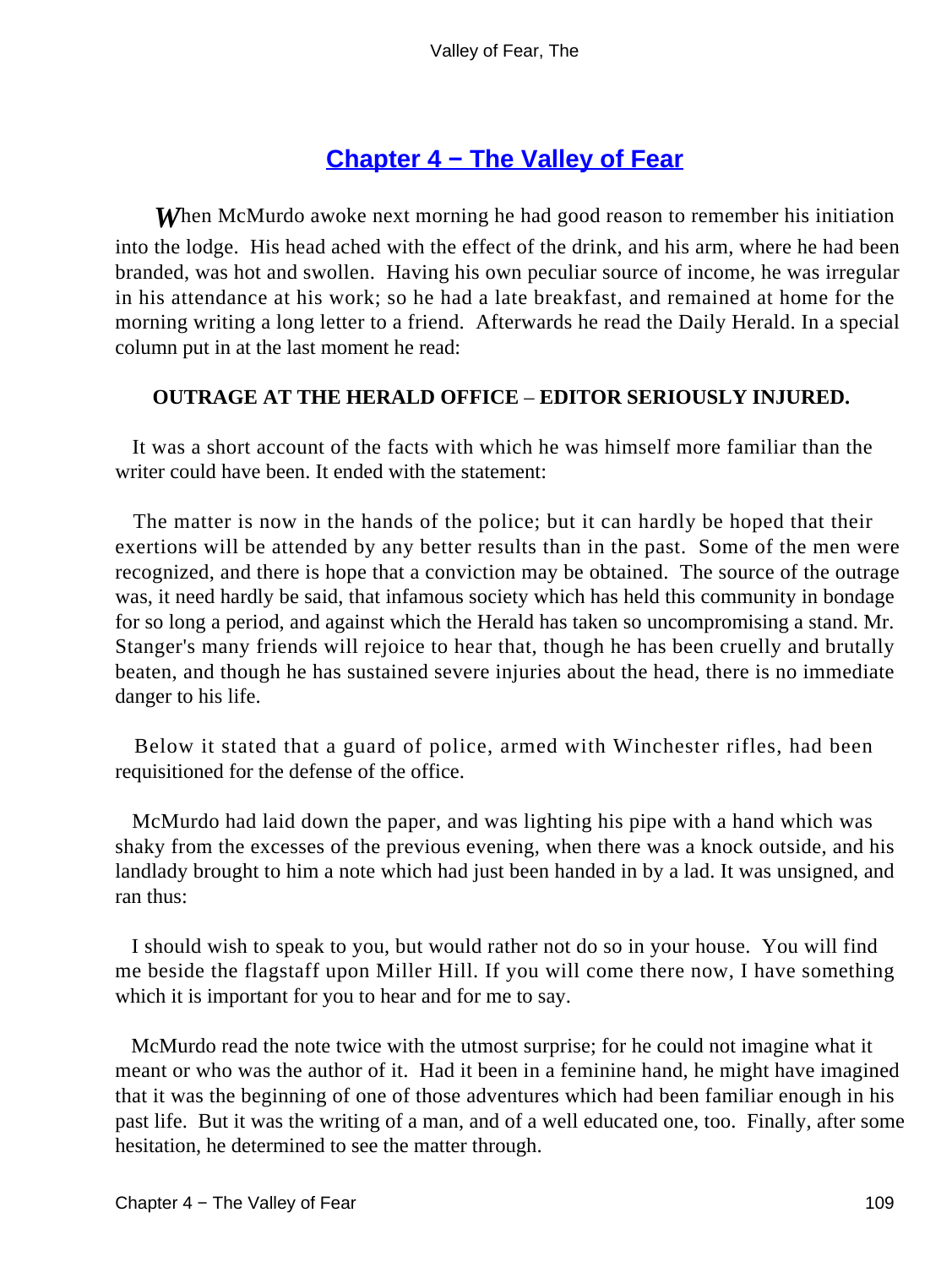Miller Hill is an ill−kept public park in the very centre of the town. In summer it is a favourite resort of the people, but in winter it is desolate enough. From the top of it one has a view not only of the whole straggling, grimy town, but of the winding valley beneath, with its scattered mines and factories blackening the snow on each side of it, and of the wooded and white−capped ranges flanking it.

 McMurdo strolled up the winding path hedged in with evergreens until he reached the deserted restaurant which forms the centre of summer gaiety. Beside it was a bare flagstaff, and underneath it a man, his hat drawn down and the collar of his overcoat turned up. When he turned his face McMurdo saw that it was Brother Morris, he who had incurred the anger of the Bodymaster the night before. The lodge sign was given and exchanged as they met.

 «I wanted to have a word with you, Mr. McMurdo,» said the older man,speaking with a hesitation which showed that he was on delicate ground. «It was kind of you to come.»

«Why did you not put your name to the note?»

 «One has to be cautious, mister. One never knows in times like these how a thing may come back to one. One never knows either who to trust or who not to trust.»

«Surely one may trust brothers of the lodge.»

 «No, no, not always,» cried Morris with vehemence. «Whatever we say, even what we think, seems to go back to that man McGinty.»

 «Look here!» said McMurdo sternly. «It was only last night, as you know well, that I swore good faith to our Bodymaster. Would you be asking me to break my oath?»

 «If that is the view you take,» said Morris sadly, «I can only say that I am sorry I gave you the trouble to come and meet me. Things have come to a bad pass when two free citizens cannot speak their thoughts to each other.»

 McMurdo, who had been watching his companion very narrowly, relaxed somewhat in his bearing. «Sure I spoke for myself only,» said he. «I am a newcomer, as you know, and I am strange to it all. It is not for me to open my mouth, Mr. Morris, and if you think well to say anything to me I am here to hear it.»

«And to take it back to Boss McGinty!» said Morris bitterly.

 «Indeed, then, you do me injustice there,» cried McMurdo. «For myself I am loyal to the lodge, and so I tell you straight; but I would be a poor creature if I were to repeat to any other what you might say to me in confidence. It will go no further than me; though I warn you that you may get neither help nor sympathy.»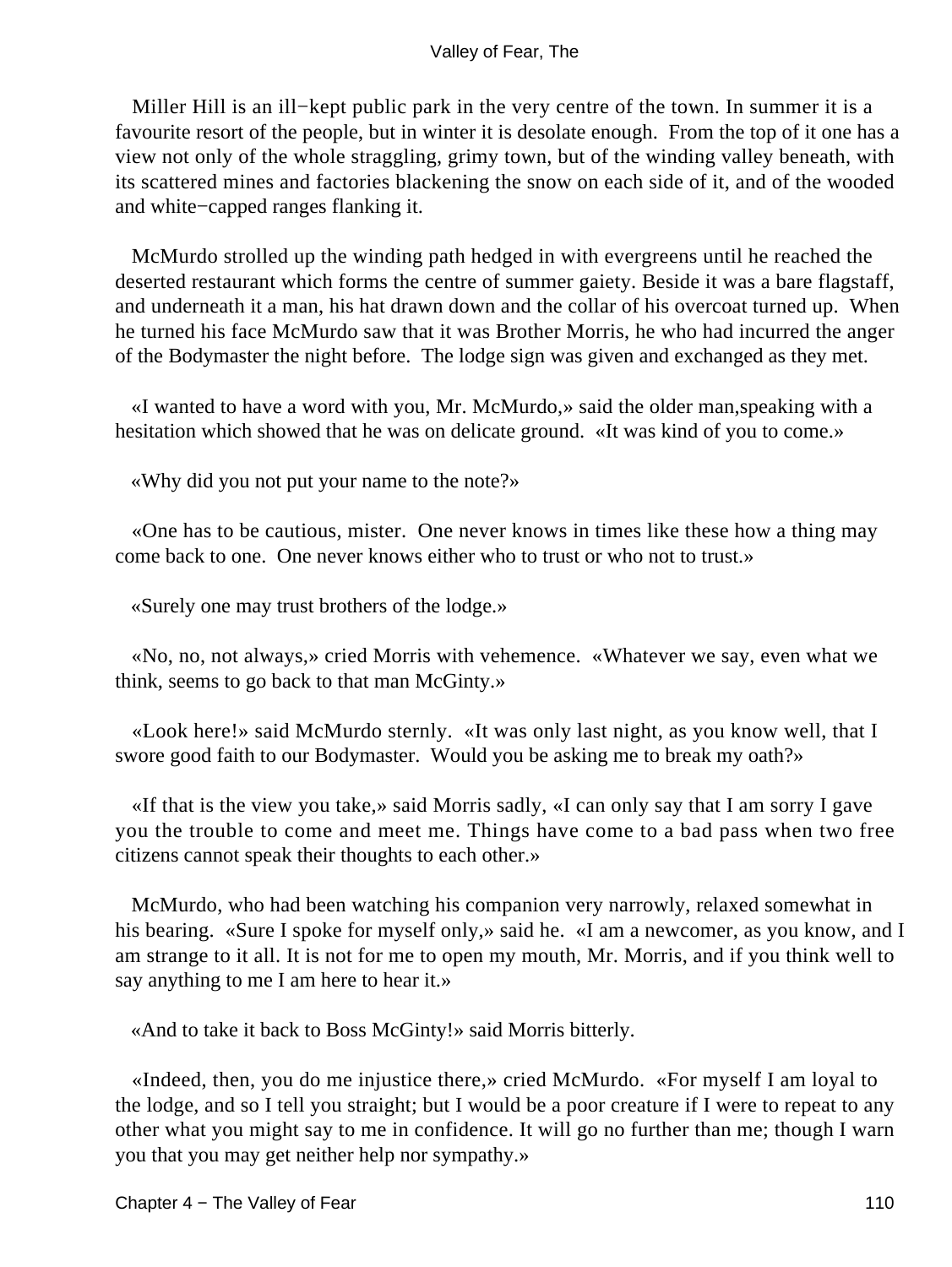«I have given up looking for either the one or the other,» said Morris. «I may be putting my very life in your hands by what I say; but, bad as you are – and it seemed to me last night that you were shaping to be as bad as the worst – still you are new to it, and your conscience cannot yet be as hardened as theirs. That was why I thought to speak with you.»

«Well, what have you to say?»

«If you give me away, may a curse be on you!»

«Sure, I said I would not.»

 «I would ask you, then, when you joined the Freeman's society in Chicago and swore vows of charity and fidelity, did ever it cross your mind that you might find it would lead you to crime?»

«If you call it crime,» McMurdo answered.

 «Call it crime!» cried Morris, his voice vibrating with passion. «You have seen little of it if you can call it anything else. Was it crime last night when a man old enough to be your father was beaten till the blood dripped from his white hairs? Was that crime – or what else would you call it?»

 «There are some would say it was war,» said McMurdo, «a war of two classes with all in, so that each struck as best it could.»

 «Well, did you think of such a thing when you joined the Freeman's society at Chicago?»

«No, I'm bound to say I did not.»

 «Nor did I when I joined it at Philadelphia. It was just a benefit club and a meeting place for one's fellows. Then I heard of this place – curse the hour that the name first fell upon my ears! – and I came to better myself! My God! to better myself! My wife and three children came with me. I started a drygoods store on Market Square, and I prospered well. The word had gone round that I was a Freeman, and I was forced to join the local lodge, same as you did last night. I've the badge of shame on my forearm and something worse branded on my heart. I found that I was under the orders of a black villain and caught in a meshwork of crime. What could I do? Every word I said to make things better was taken as treason, same as it was last night. I can't get away; for all I have in the world is in my store. If I leave the society, I know well that it means murder to me, and God knows what to my wife and children. Oh, man, it is awful – awful!» He put his hands to his face, and his body shook with convulsive sobs.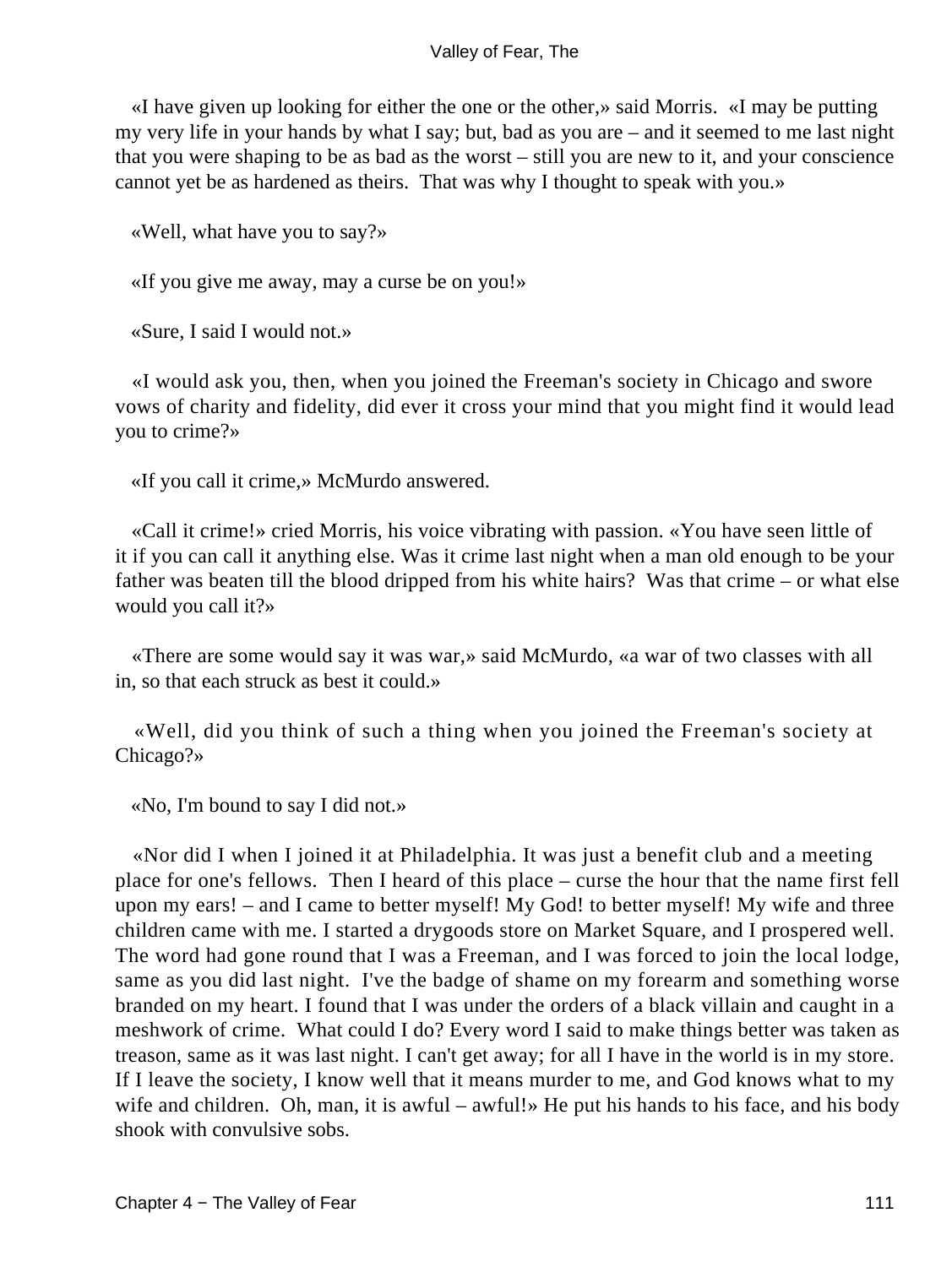McMurdo shrugged his shoulders. «You were too soft for the job,» said he. «You are the wrong sort for such work.»

 "I had a conscience and a religion; but they made me a criminal among them. I was chosen for a job. If I backed down I knew well what would come to me. Maybe I'm a coward. Maybe it's the thought of my poor little woman and the children that makes me one. Anyhow I went. I guess it will haunt me forever.

 "It was a lonely house, twenty miles from here, over the range yonder. I was told off for the door, same as you were last night. They could not trust me with the job. The others went in. When they came out their hands were crimson to the wrists. As we turned away a child was screaming out of the house behind us. It was a boy of five who had seen his father murdered. I nearly fainted with the horror of it, and yet I had to keep a bold and smiling face; for well I knew that if I did not it would be out of my house that they would come next with their bloody hands and it would be my little Fred that would be screaming for his father.

 «But I was a criminal then, part sharer in a murder, lost forever in this world, and lost also in the next. I am a good Catholic; but the priest would have no word with me when he heard I was a Scowrer, and I am excommunicated from my faith. That's how it stands with me. And I see you going down the same road, and I ask you what the end is to be. Are you ready to be a cold−blooded murderer also, or can we do anything to stop it?»

«What would you do?» asked McMurdo abruptly. «You would not inform?»

«God forbid!» cried Morris. «Sure, the very thought would cost me my life.»

 «That's well,» said McMurdo. «I'm thinking that you are a weak man and that you make too much of the matter.»

 «Too much! Wait till you have lived here longer. Look down the valley! See the cloud of a hundred chimneys that overshadows it! I tell you that the cloud of murder hangs thicker and lower than that over the heads of the people. It is the Valley of Fear, the Valley of Death. The terror is in the hearts of the people from the dusk to the dawn. Wait, young man, and you will learn for yourself.»

 «Well, I'll let you know what I think when I have seen more,» said McMurdo carelessly. «What is very clear is that you are not the man for the place, and that the sooner you sell out – if you only get a dime a dollar for what the business is worth – the better it will be for you. What you have said is safe with me; but, by Gar! if I thought you were an informer  $-\infty$ 

«No, no!» cried Morris piteously.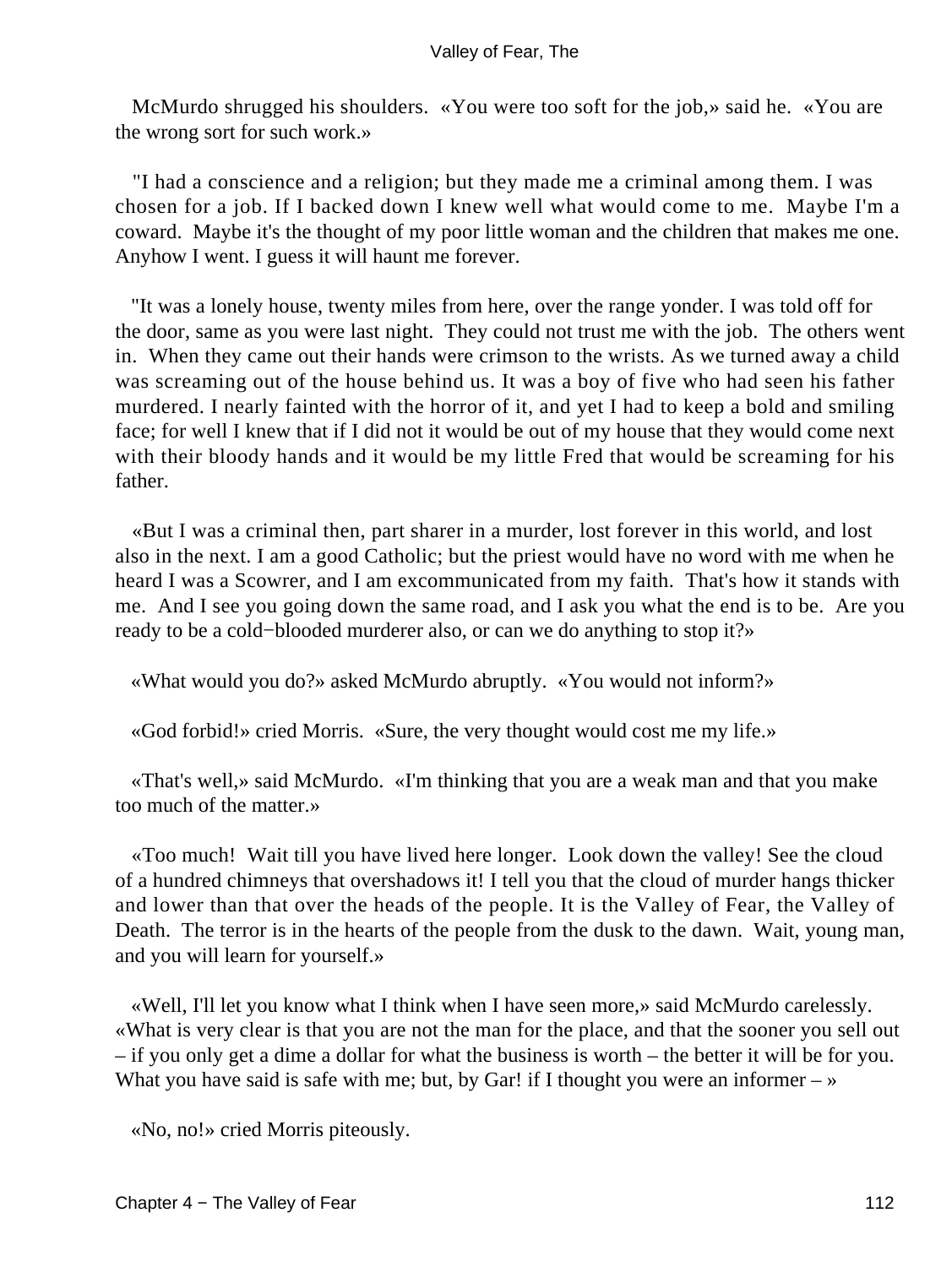«Well, let it rest at that. I'll bear what you have said in mind, and maybe some day I'll come back to it. I expect you meant kindly by speaking to me like this. Now I'll be getting home.»

 «One word before you go,» said Morris. «We may have been seen together. They may want to know what we have spoken about.»

«Ah! that's well thought of.»

«I offer you a clerkship in my store.»

 «And I refuse it. That's our business. Well, so long, Brother Morris, and may you find things go better with you in the future.»

 That same afternoon, as McMurdo sat smoking, lost in thought beside the stove of his sitting−room, the door swung open and its framework was filled with the huge figure of Boss McGinty. He passed the sign, and then seating himself opposite to the young man he looked at him steadily for some time, a look which was as steadily returned.

 «I'm not much of a visitor, Brother McMurdo,» he said at last. «I guess I am too busy over the folk that visit me. But I thought I'd stretch a point and drop down to see you in your own house.»

 «I'm proud to see you here, Councillor,» McMurdo answered heartily, bringing his whisky bottle out of the cupboard. «It's an honour that I had not expected.»

«How's the arm?» asked the Boss.

McMurdo made a wry face. «Well, I'm not forgetting it,» he said; «but it's worth it.»

 «Yes, it's worth it,» the other answered, «to those that are loyal and go through with it and are a help to the lodge. What were you speaking to Brother Morris about on Miller Hill this morning?»

 The question came so suddenly that it was well that he had his answer prepared. He burst into a hearty laugh. «Morris didn't know I could earn a living here at home. He shan't know either; for he has got too much conscience for the likes of me. But he's a good−hearted old chap. It was his idea that I was at a loose end, and that he would do me a good turn by offering me a clerkship in a drygoods store.»

«Oh, that was it?»

«Yes, that was it.»

Chapter 4 − The Valley of Fear 113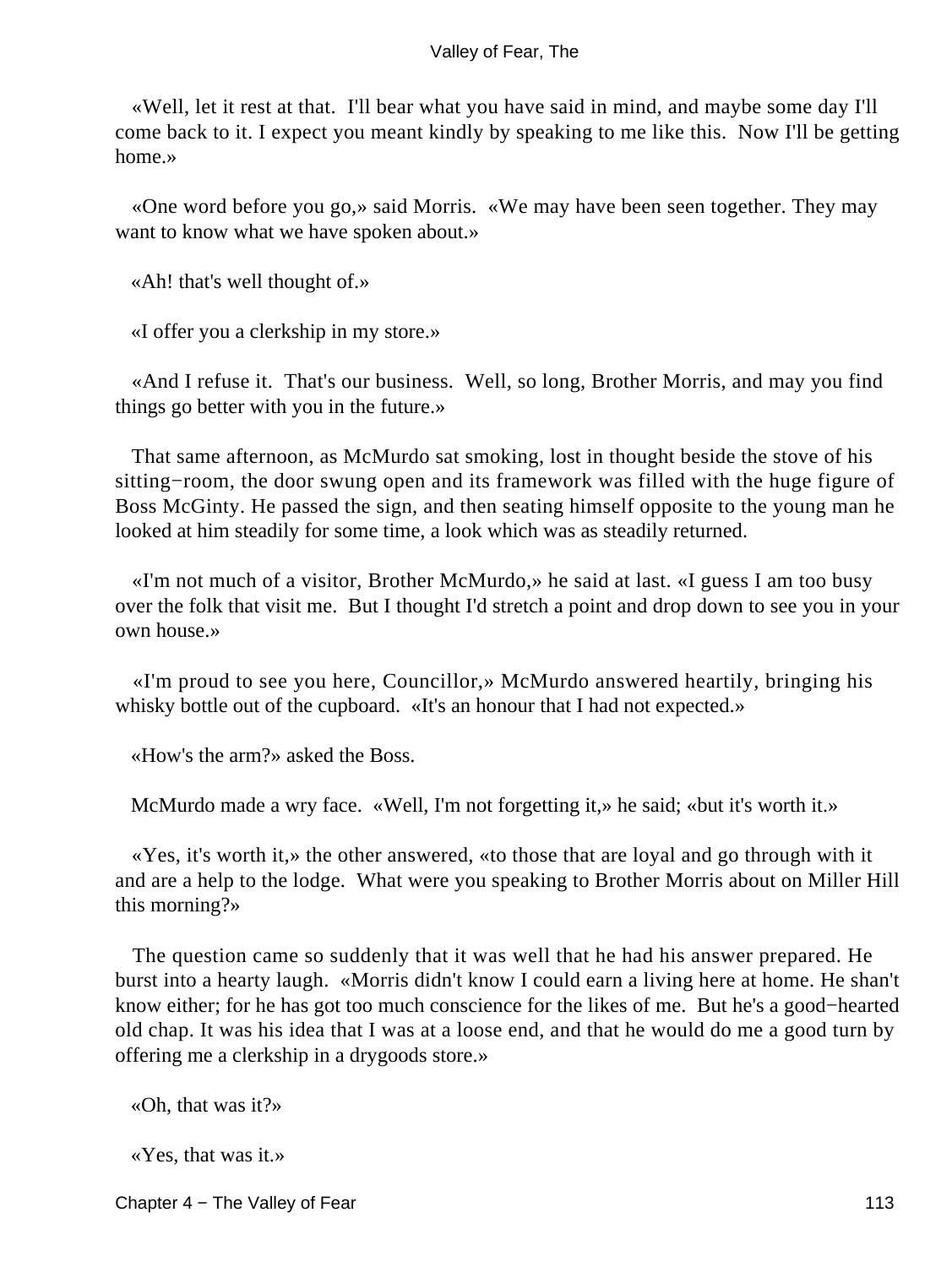«And you refused it?»

«Sure. Couldn't I earn ten times as much in my own bedroom with four hours' work?»

«That's so. But I wouldn't get about too much with Morris.»

«Why not?»

«Well, I guess because I tell you not. That's enough for most folk in these parts.»

 «It may be enough for most folk; but it ain't enough for me, Councillor,» said McMurdo boldly. «If you are a judge of men, you'll know that.»

 The swarthy giant glared at him, and his hairy paw closed for an instant round the glass as though he would hurl it at the head of his companion. Then he laughed in his loud, boisterous, insincere fashion.

 «You're a queer card, for sure,» said he. «Well, if you want reasons, I'll give them. Did Morris say nothing to you against the lodge?»

«No.»

«Nor against me?»

«No.»

 «Well, that's because he daren't trust you. But in his heart he is not a loyal brother. We know that well. So we watch him and we wait for the time to admonish him. I'm thinking that the time is drawing near. There's no room for scabby sheep in our pen. But if you keep company with a disloyal man, we might think that you were disloyal, too. See?»

 «There's no chance of my keeping company with him; for I dislike the man,» McMurdo answered. «As to being disloyal, if it was any man but you he would not use the word to me twice.»

 «Well, that's enough,» said McGinty, draining off his glass. «I came down to give you a word in season, and you've had it.»

 «I'd like to know,» said McMurdo, «how you ever came to learn that I had spoken with Morris at all?»

 McGinty laughed. «It's my business to know what goes on in this township,» said he. «I guess you'd best reckon on my hearing all that passes. Well, time's up, and I'll just say  $-\infty$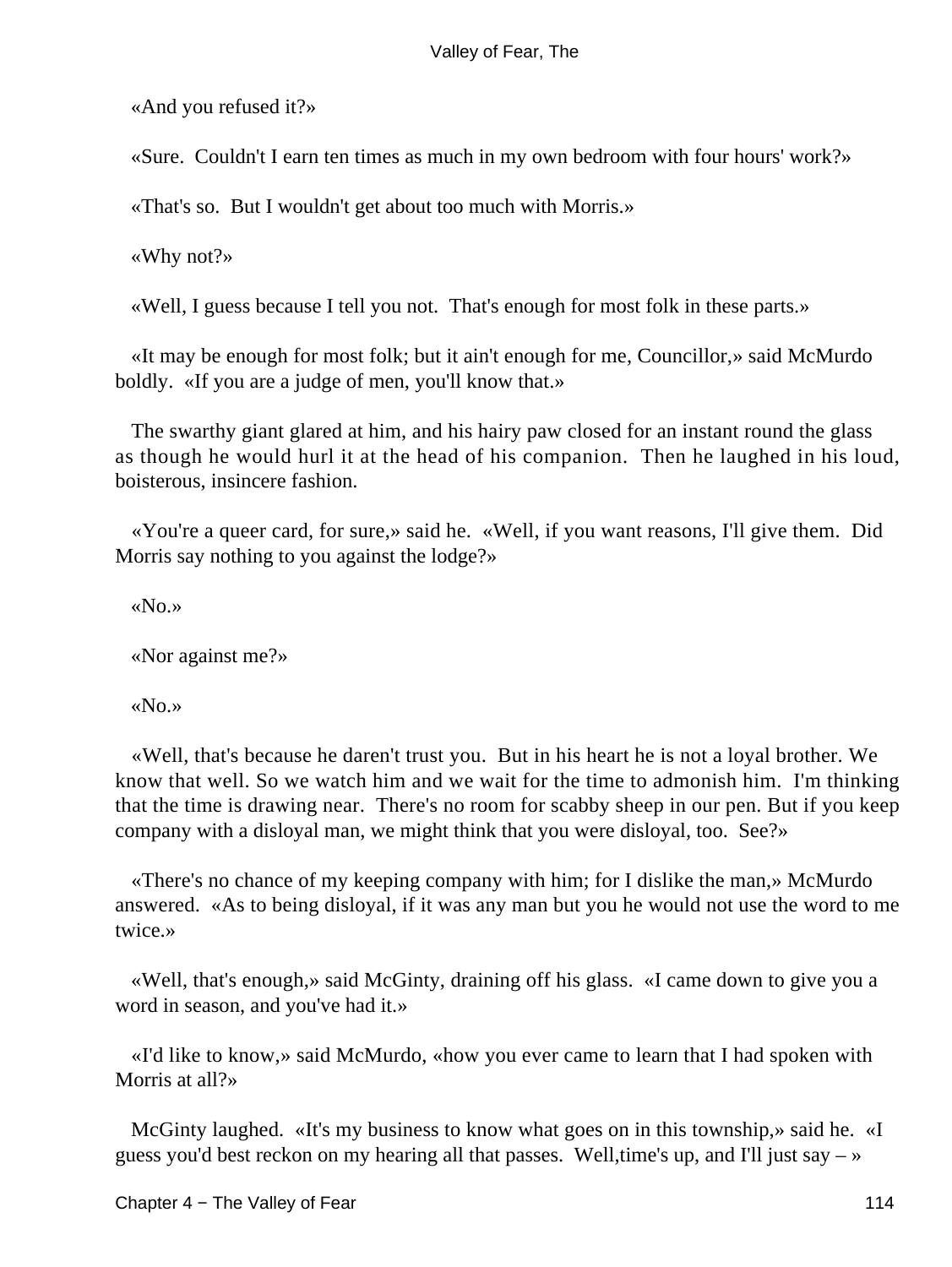But his leavetaking was cut short in a very unexpected fashion. With a sudden crash the door flew open, and three frowning, intent faces glared in at them from under the peaks of police caps. McMurdo sprang to his feet and half drew his revolver; but his arm stopped midway as he became conscious that two Winchester rifles were levelled at his head. A man in uniform advanced into the room, a six−shooter in his hand. It was Captain Marvin, once of Chicago, and now of the Mine Constabulary. He shook his head with a half−smile at McMurdo.

 «I thought you'd be getting into trouble, Mr. Crooked McMurdo of Chicago,» said he. «Can't keep out of it, can you? Take your hat and come along with us.»

 «I guess you'll pay for this, Captain Marvin,» said McGinty. «Who are you, I'd like to know, to break into a house in this fashion and molest honest, law−abiding men?»

 «You're standing out in this deal, Councillor McGinty,» said the police captain. «We are not out after you, but after this man McMurdo. It is for you to help, not to hinder us in our duty,»

«He is a friend of mine, and I'll answer for his conduct,» said the Boss.

 «By all accounts, Mr. McGinty, you may have to answer for your own conduct some of these days,» the captain answered. «This man McMurdo was a crook before ever he came here, and he's a crook still. Cover him, Patrolman, while I disarm him.»

 «There's my pistol,» said McMurdo coolly. «Maybe, Captain Marvin, if you and I were alone and face to face you would not take me so easily.»

 «Where's your warrant?» asked McGinty. «By Gar! a man might as well live in Russia as in Vemmissa while folk like you are running the police. It's a capitalist outrage, and you'll hear more of it, I reckon.»

 «You do what you think is your duty the best way you can, Councillor. We'll look after ours.»

«What am I accused of?» asked McMurdo.

 «Of being concerned in the beating of old Editor Stanger at the Herald office. It wasn't your fault that it isn't a murder charge.»

 «Well, if that's all you have against him,» cried McGinty with a laugh, «you can save yourself a deal of trouble by dropping it right now. This man was with me in my saloon playing poker up to midnight, and I can bring a dozen to prove it.»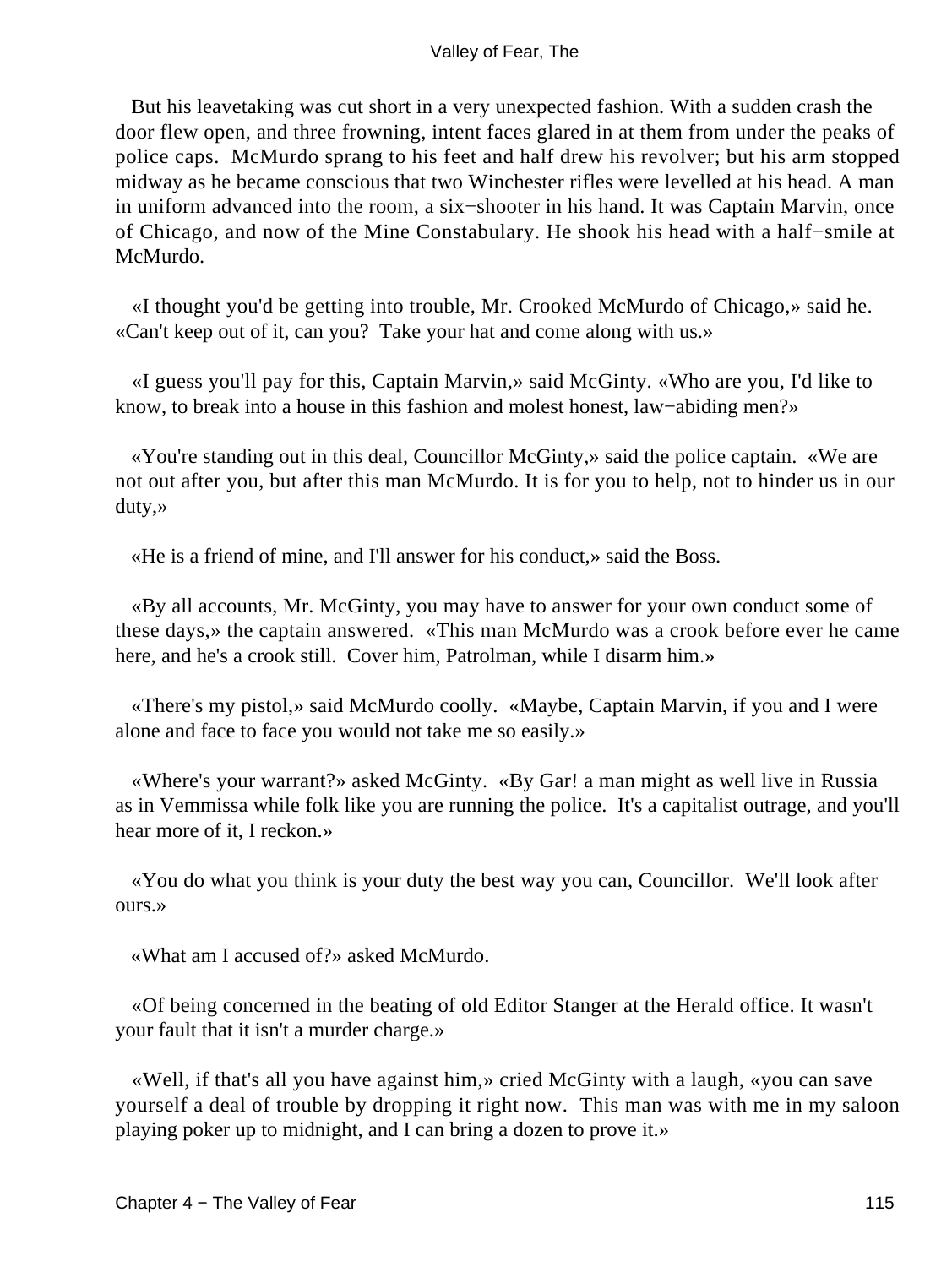«That's your affair, and I guess you can settle it in court to−morrow. Meanwhile, come on, McMurdo, and come quietly if you don't want a gun across your head. You stand wide, Mr. McGinty; for I warn you I will stand no resistance when I am on duty!»

 So determined was the appearance of the captain that both McMurdo and his boss were forced to accept the situation. The latter managed to have a few whispered words with the prisoner before they parted.

«What about  $-\infty$  he jerked his thumb upward to signify the coining plant.

«All right,» whispered McMurdo, who had devised a safe hiding place under the floor.

 «I'll bid you good−bye,» said the Boss, shaking hands. «I'll see Reilly the lawyer and take the defense upon myself. Take my word for it that they won't be able to hold you.»

 «I wouldn't bet on that. Guard the prisoner, you two, and shoot him if he tries any games. I'll search the house before I leave.»

 He did so; but apparently found no trace of the concealed plant. When he had descended he and his men escorted McMurdo to headquarters. Darkness had fallen, and a keen blizzard was blowing so that the streets were nearly deserted; but a few loiterers followed the group, and emboldened by invisibility shouted imprecations at the prisoner.

 «Lynch the cursed Scowrer!» they cried. «Lynch him!» They laughed and jeered as he was pushed into the police station. After a short, formal examination from the inspector in charge he was put into the common cell. Here he found Baldwin and three other criminals of the night before, all arrested that afternoon and waiting their trial next morning.

 But even within this inner fortress of the law the long arm of the Freemen was able to extend. Late at night there came a jailer with a straw bundle for their bedding, out of which he extracted two bottles of whisky, some glasses, and a pack of cards. They spent a hilarious night, without an anxious thought as to the ordeal of the morning.

 Nor had they cause, as the result was to show. The magistrate could not possibly, on the evidence, have held them for a higher court. On the one hand the compositors and pressmen were forced to admit that the light was uncertain, that they were themselves much perturbed, and that it was difficult for them to swear to the identity of the assailants; although they believed that the accused were among them. Cross examined by the clever attorney who had been engaged by McGinty, they were even more nebulous in their evidence.

 The injured man had already deposed that he was so taken by surprise by the suddenness of the attack that he could state nothing beyond the fact that the first man who struck him wore a moustache. He added that he knew them to be Scowrers, since no one else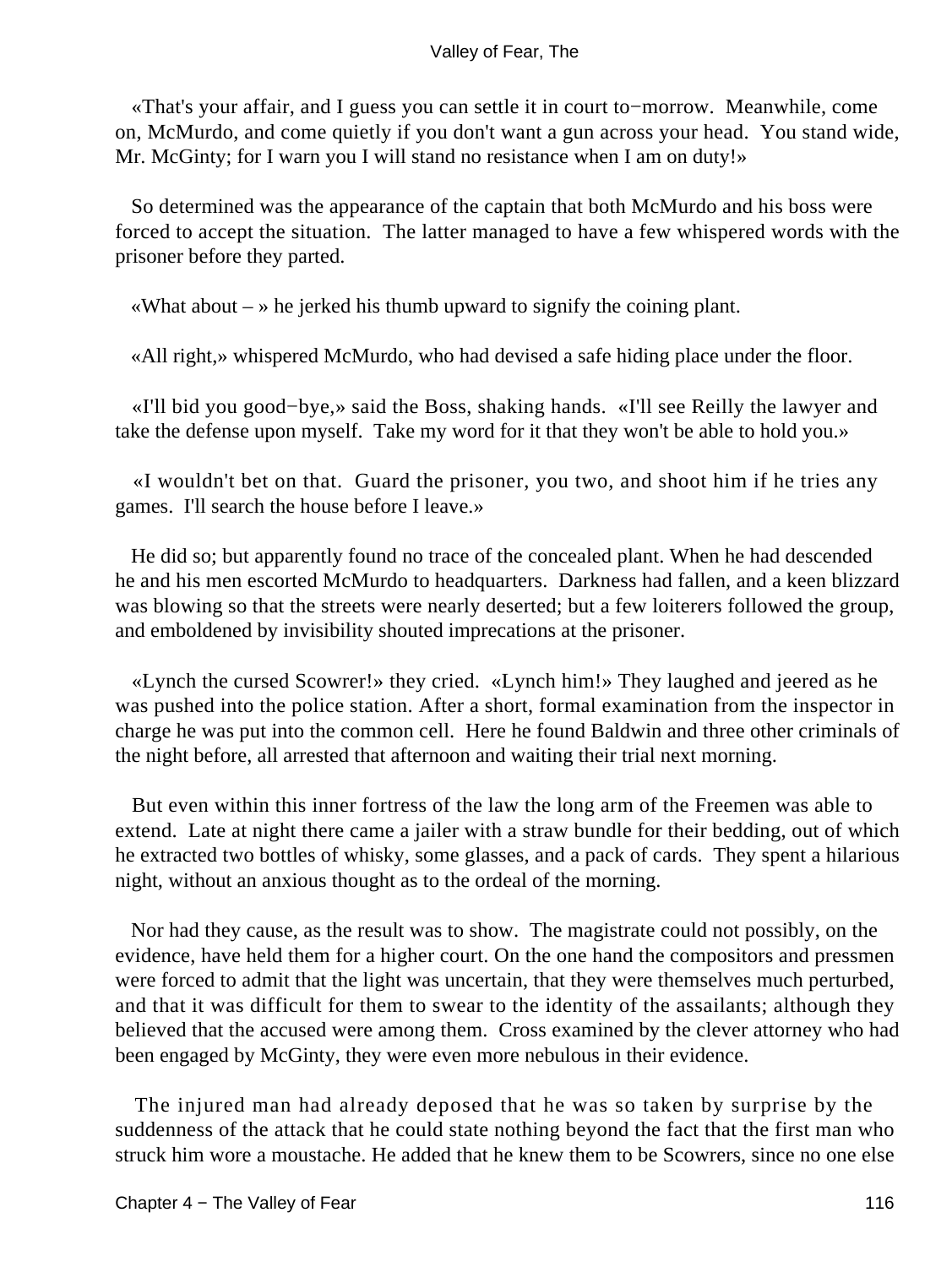in the community could possibly have any enmity to him, and he had long been threatened on account of his outspoken editorials. On the other hand, it was clearly shown by the united and unfaltering evidence of six citizens, including that high municipal official, Councillor McGinty, that the men had been at a card party at the Union House until an hour very much later than the commission of the outrage.

 Needless to say that they were discharged with something very near to an apology from the bench for the inconvenience to which they had been put, together with an implied censure of Captain Marvin and the police for their officious zeal.

 The verdict was greeted with loud applause by a court in which McMurdo saw many familiar faces. Brothers of the lodge smiled and waved. But there were others who sat with compressed lips and brooding eyes as the men filed out of the dock. One of them, a little, dark−bearded, resolute fellow, put the thoughts of himself and comrades into words as the ex−prisoners passed him.

«You damned murderers!» he said. «We'll fix you yet!»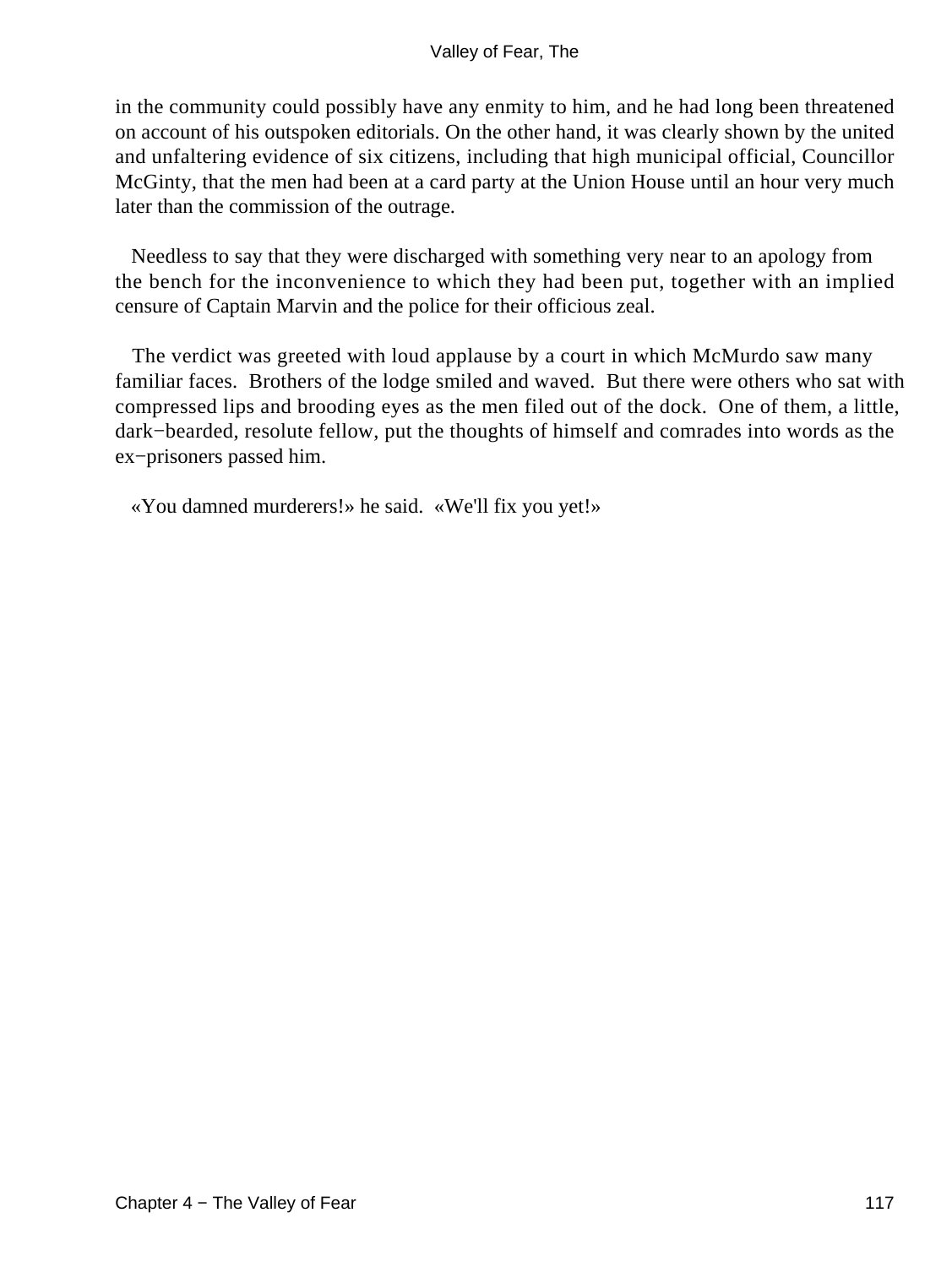## **[Chapter 5 − The Darkest Hour](#page-149-0)**

*I*f anything had been needed to give an impetus to Jack McMurdo's popularity among his fellows it would have been his arrest and acquittal. That a man on the very night of joining the lodge should have done something which brought him before the magistrate was a new record in the annals of the society. Already he had earned the reputation of a good boon companion, a cheery reveller, and withal a man of high temper, who would not take an insult even from the all−powerful Boss himself. But in addition to this he impressed his comrades with the idea that among them all there was not one whose brain was so ready to devise a bloodthirsty scheme, or whose hand would be more capable of carrying it out. «He'll be the boy for the clean job,» said the oldsters to one another, and waited their time until they could set him to his work.

 McGinty had instruments enough already; but he recognized that this was a supremely able one. He felt like a man holding a fierce bloodhound in leash. There were curs to do the smaller work; but some day he would slip this creature upon its prey. A few members of the lodge, Ted Baldwin among them, resented the rapid rise of the stranger and hated him for it; but they kept clear of him, for he was as ready to fight as to laugh.

 But if he gained favour with his fellows, there was another quarter, one which had become even more vital to him, in which he lost it. Ettie Shafter's father would have nothing more to do with him, nor would he allow him to enter the house. Ettie herself was too deeply in love to give him up altogether, and yet her own good sense warned her of what would come from a marriage with a man who was regarded as a criminal.

 One morning after a sleepless night she determined to see him, possibly for the last time, and make one strong endeavour to draw him from those evil influences which were sucking him down. She went to his house, as he had often begged her to do, and made her way into the room which he used as his sitting−room. He was seated at a table, with his back turned and a letter in front of him. A sudden spirit of girlish mischief came over her – she was still only nineteen. He had not heard her when she pushed open the door. Now she tiptoed forward and laid her hand lightly upon his bended shoulders.

 If she had expected to startle him, she certainly succeeded; but only in turn to be startled herself. With a tiger spring he turned on her, and his right hand was feeling for her throat. At the same instant with the other hand he crumpled up the paper that lay before him. For an instant he stood glaring. Then astonishment and joy took the place of the ferocity which had convulsed his features – a ferocity which had sent her shrinking back in horror as from something which had never before intruded into her gentle life.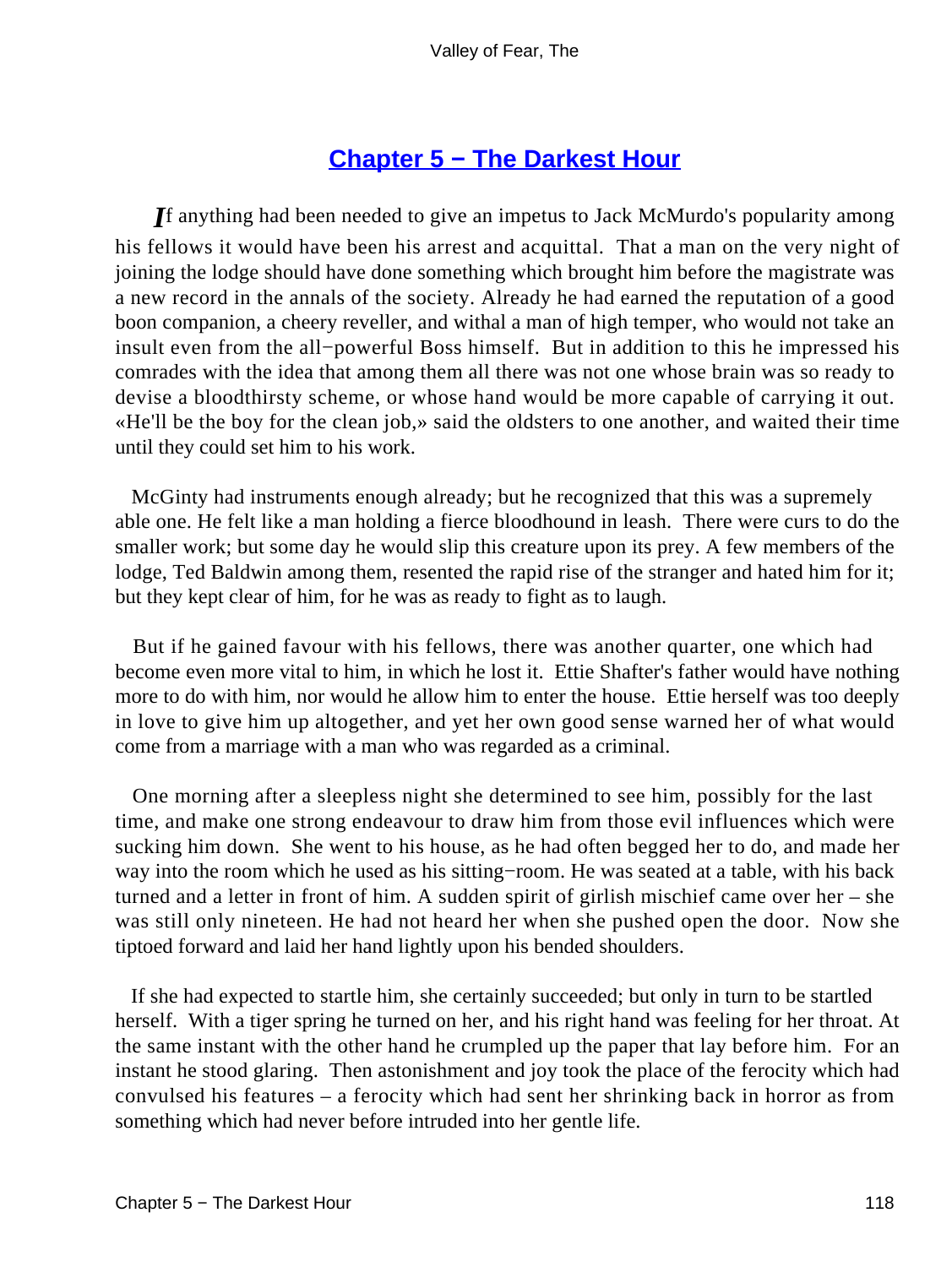«It's you!» said he, mopping his brow. «And to think that you should come to me, heart of my heart, and I should find nothing better to do than to want to strangle you! Come then, darling,» and he held out his arms, «let me make it up to you.»

 But she had not recovered from that sudden glimpse of guilty fear which she had read in the man's face. All her woman's instinct told her that it was not the mere fright of a man who is startled. Guilt – that was  $it$  – guilt and fear!

 «What's come over you, Jack?» she cried. «Why were you so scared of me? Oh, Jack, if your conscience was at ease, you would not have looked at me like that!»

 «Sure, I was thinking of other things, and when you came tripping so lightly on those fairy feet of yours  $-\infty$ 

 «No, no, it was more than that, Jack.» Then a sudden suspicion seized her.« Let me see that letter you were writing.»

«Ah, Ettie, I couldn't do that.»

 Her suspicions became certainties. «It's to another woman,» she cried. «Iknow it! Why else should you hold it from me? Was it to your wife that you were writing? How am I to know that you are not a married man – you, a stranger, that nobody knows?»

 «I am not married, Ettie. See now, I swear it! You're the only one woman on earth to me. By the cross of Christ I swear it!»

He was so white with passionate earnestness that she could not but believe him.

«Well, then,» she cried, «why will you not show me the letter?»

 «I'll tell you, acushla,» said he. «I'm under oath not to show it, and just as I wouldn't break my word to you so I would keep it to those who hold my promise. It's the business of the lodge, and even to you it's secret. And if I was scared when a hand fell on me, can't you understand it when it might have been the hand of a detective?»

 She felt that he was telling the truth. He gathered her into his arms and kissed away her fears and doubts.

 «Sit here by me, then. It's a queer throne for such a queen; but it's the best your poor lover can find. He'll do better for you some of these days, I'm thinking. Now your mind is easy once again, is it not?»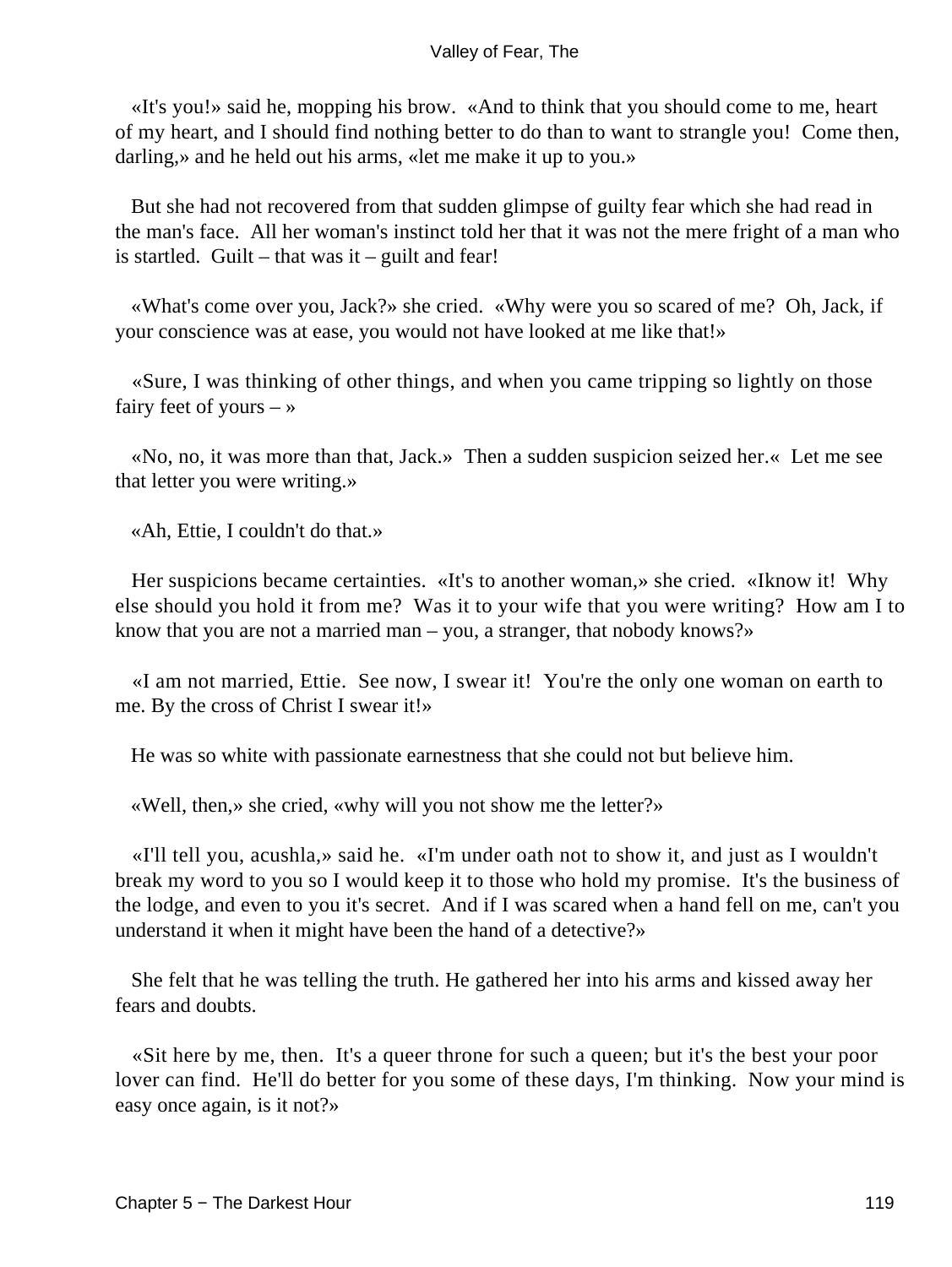«How can it ever be at ease, Jack, when I know that you are a criminal among criminals, when I never know the day that I may hear you are in court for murder? 'McMurdo the Scowrer,' that's what one of our boarders called you yesterday. It went through my heart like a knife.»

«Sure, hard words break no bones.»

«But they were true.»

 «Well, dear, it's not so bad as you think. We are but poor men that are trying in our own way to get our rights.»

 Ettie threw her arms round her lover's neck. «Give it up, Jack! For my sake, for God's sake, give it up! It was to ask you that I came here to−day. Oh, Jack, see – I beg it of you on my bended knees! Kneeling here before you I implore you to give it up!»

He raised her and soothed her with her head against his breast.

 «Sure, my darlin', you don't know what it is you are asking. How could I give it up when it would be to break my oath and to desert my comrades? If you could see how things stand with me you could never ask it of me. Besides, if I wanted to, how could I do it? You don't suppose that the lodge would let a man go free with all its secrets?»

 «I've thought of that, Jack. I've planned it all. Father has saved some money. He is weary of this place where the fear of these people darkens our lives. He is ready to go. We would fly together to Philadelphia or New York, where we would be safe from them.»

 McMurdo laughed. «The lodge has a long arm. Do you think it could not stretch from here to Philadelphia or New York?»

 «Well, then, to the West, or to England, or to Germany, where father came from – anywhere to get away from this Valley of Fear!»

 McMurdo thought of old Brother Morris. «Sure, it is the second time I have heard the valley so named,» said he. «The shadow does indeed seem to lie heavy on some of you.»

 «It darkens every moment of our lives. Do you suppose that Ted Baldwin has ever forgiven us? If it were not that he fears you, what do you suppose our chances would be? If you saw the look in those dark, hungry eyes of his when they fall on me!»

 «By Gar! I'd teach him better manners if I caught him at it! But see here,little girl. I can't leave here. I can't – take that from me once and for all. But if you will leave me to find my own way, I will try to prepare a way of getting honourably out of it.»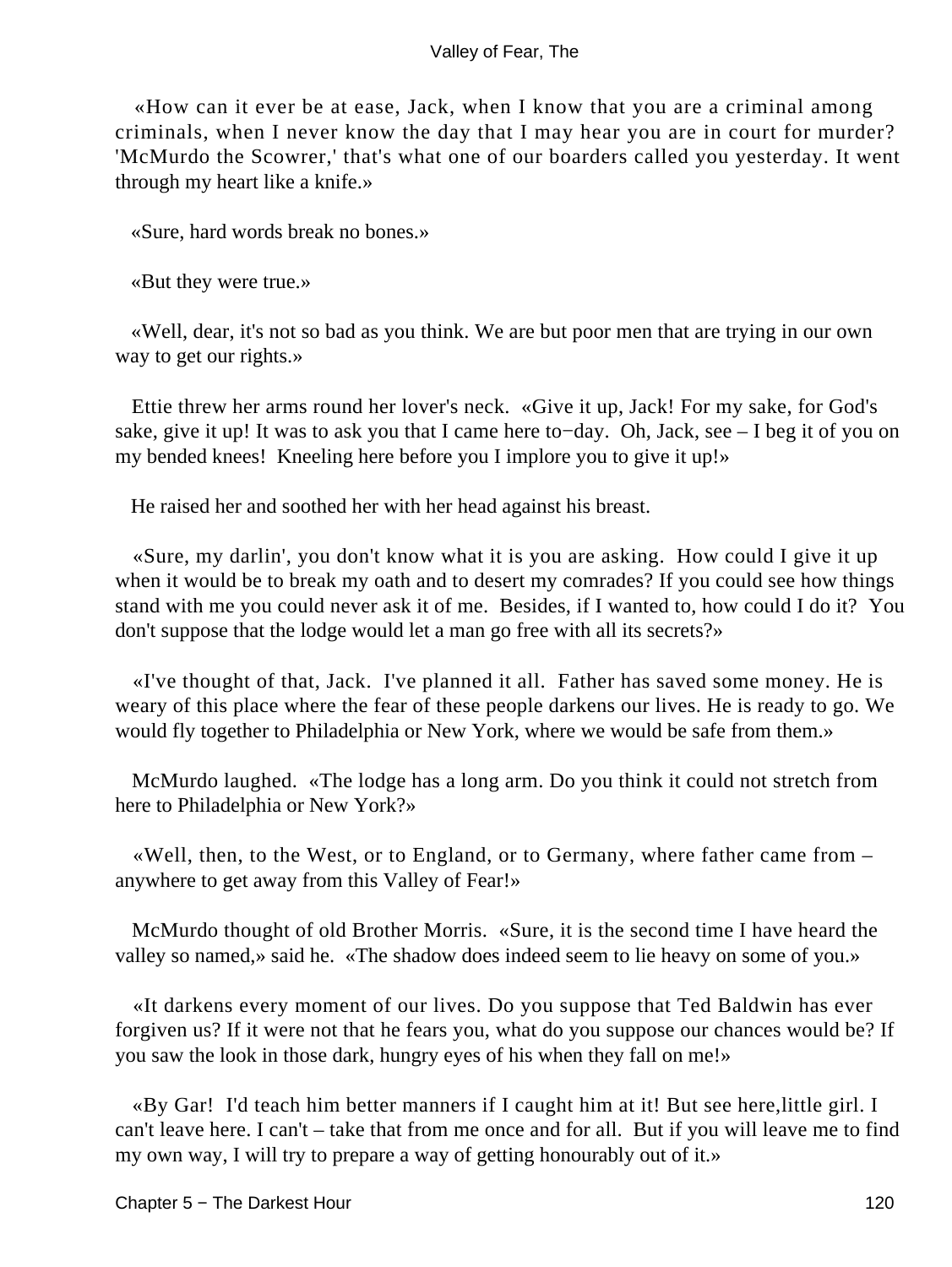«There is no honour in such a matter.»

 «Well, well, it's just how you look at it. But if you'll give me six months, I'll work it so that I can leave without being ashamed to look others in the face.»

The girl laughed with joy. «Six months!» she cried. «Is it a promise?»

 «Well, it may be seven or eight. But within a year at the furthest we will leave the valley behind us.»

 It was the most that Ettie could obtain, and yet it was something. There was this distant light to illuminate the gloom of the immediate future. She returned to her father's house more light−hearted than she had ever been since Jack McMurdo had come into her life.

 It might be thought that as a member, all the doings of the society would be told to him; but he was soon to discover that the organization was wider and more complex than the simple lodge. Even Boss McGinty was ignorant as to many things; for there was an official named the County Delegate, living at Hobson's Patch farther down the line, who had power over several different lodges which he wielded in a sudden and arbitrary way. Only once did McMurdo see him, a sly, little gray−haired rat of a man, with a slinking gait and a sidelong glance which was charged with malice. Evans Pott was his name, and even the great Boss of Vermissa felt towards him something of the repulsion and fear which the huge Danton may have felt for the puny but dangerous Robespierre.

 One day Scanlan, who was McMurdo's fellow boarder, received a note from McGinty inclosing one from Evans Pott, which informed him that he was sending over two good men, Lawler and Andrews, who had instructions to act in the neighbourhood; though it was best for the cause that no particularsas to their objects should be given. Would the Bodymaster see to it that suitable arrangements be made for their lodgings and comfort until the time for action should arrive? McGinty added that it was impossible for anyone to remain secret at the Union House, and that, therefore, he would be obliged if McMurdo and Scanlan would put the strangers up for a few days in their boarding house.

 The same evening the two men arrived, each carrying his gripsack. Lawler was an elderly man, shrewd, silent, and self−contained, clad in an old black frock coat, which with his soft felt hat and ragged, grizzled beard gave him a general resemblance to an itinerant preacher. His companion Andrews was little more than a boy, frank−faced and cheerful, with the breezy manner of one who is out for a holiday and means to enjoy every minute of it. Both men were total abstainers, and behaved in all ways as exemplary members of the society, with the one simple exception that they were assassins who had often proved themselves to be most capable instruments for this association of murder. Lawler had already carried out fourteen commissions of the kind, and Andrews three.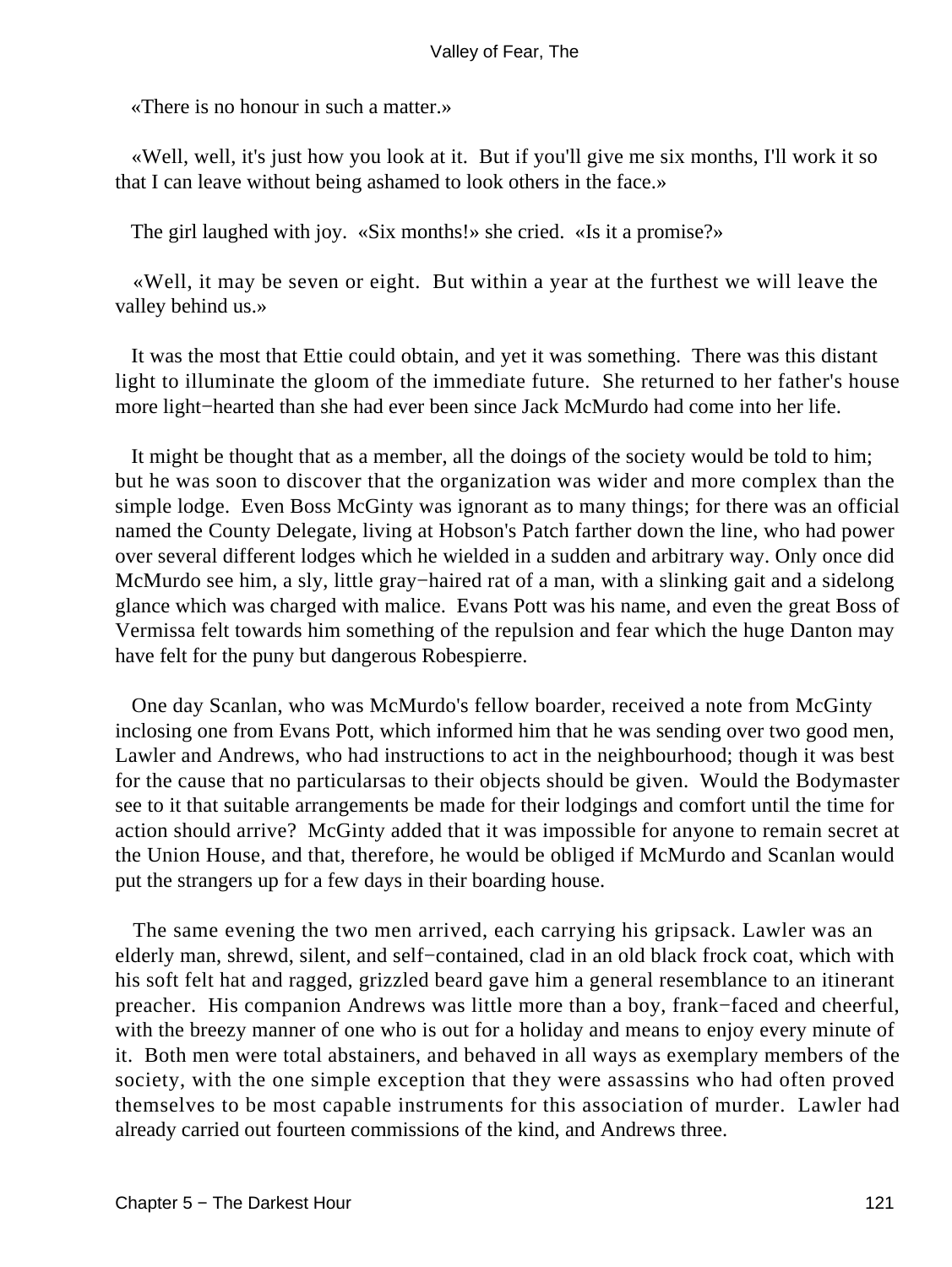They were, as McMurdo found, quite ready to converse about their deeds in the past, which they recounted with the half−bashful pride of men who had done good and unselfish service for the community. They were reticent, however, as to the immediate job in hand.

 «They chose us because neither I nor the boy here drink,» Lawler explained. «They can count on us saying no more than we should. You must not take it amiss, but it is the orders of the County Delegate that we obey.»

 «Sure, we are all in it together,» said Scanlan, McMurdo's mate, as the four sat together at supper.

 «That's true enough, and we'll talk till the cows come home of the killing of Charlie Williams or of Simon Bird, or any other job in the past. But till the work is done we say nothing.»

 «There are half a dozen about here that I have a word to say to,» said McMurdo, with an oath. «I suppose it isn't Jack Knox of Ironhill that you are after. I'd go some way to see him get his deserts.»

«No, it's not him yet.»

«Or Herman Strauss?»

«No, nor him either.»

«Well, if you won't tell us we can't make you; but I'd be glad to know.»

Lawler smiled and shook his head. He was not to be drawn.

 In spite of the reticence of their guests, Scanlan and McMurdo were quite determined to be present at what they called «the fun.» When, therefore, at an early hour one morning McMurdo heard them creeping down the stairs he awakened Scanlan, and the two hurried on their clothes. When they were dressed they found that the others had stolen out, leaving the door open behind them. It was not yet dawn, and by the light of the lamps they could see the two men some distance down the street. They followed them warily, treading noiselessly in the deep snow.

 The boarding house was near the edge of the town, and soon they were at the crossroads which is beyond its boundary. Here three men were waiting, with whom Lawler and Andrews held a short, eager conversation. Then they all moved on together. It was clearly some notable job which needed numbers. At this point there are several trails which lead to various mines. The strangers took that which led to the Crow Hill, a huge business which was in strong hands which had been able, thanks to their energetic and fearless New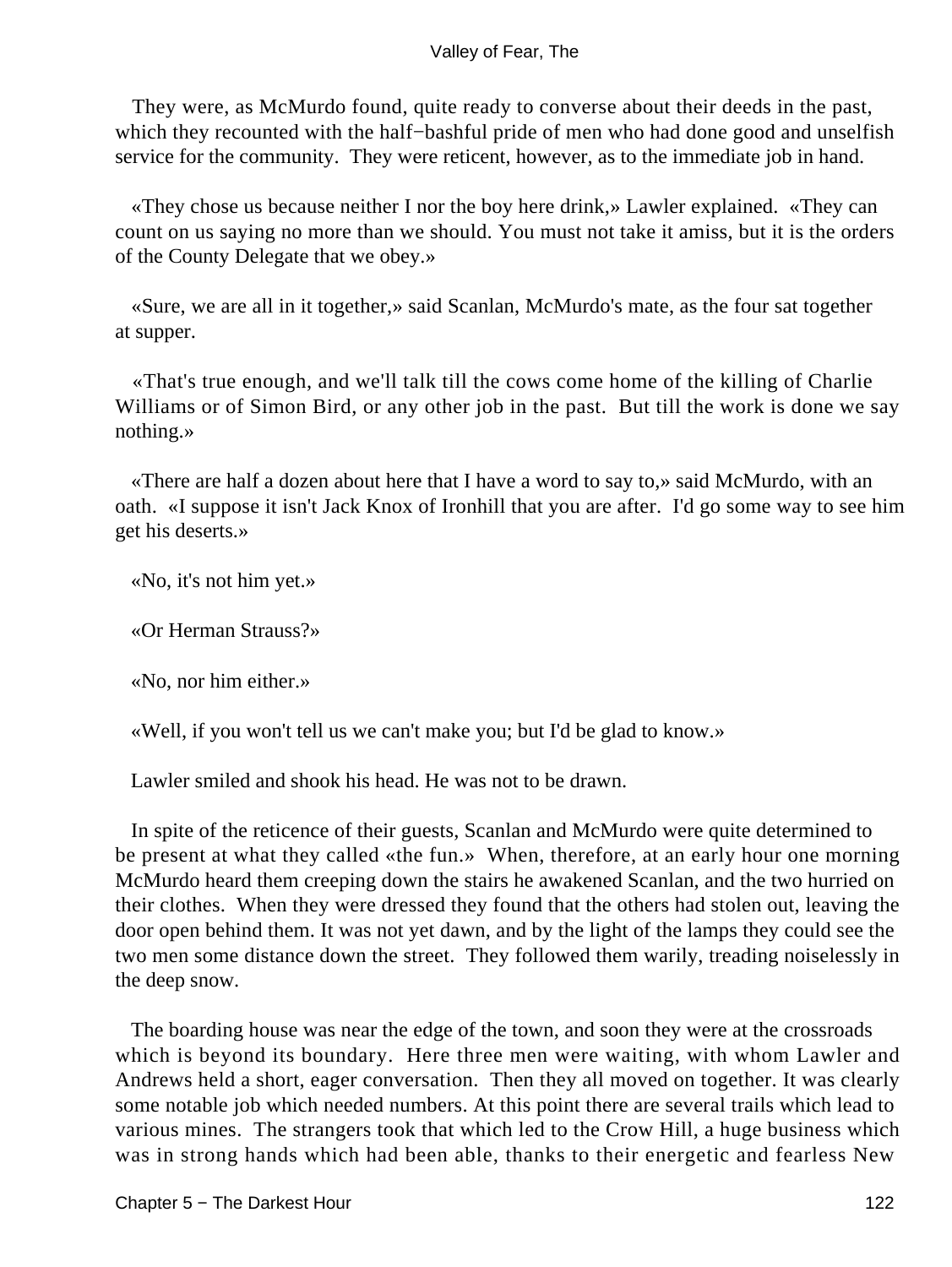England manager, Josiah H. Dunn, to keep some order and discipline during the long reign of terror.

 Day was breaking now, and a line of workmen were slowly making their way, singly and in groups, along the blackened path.

 McMurdo and Scanlan strolled on with the others, keeping in sight of the men whom they followed. A thick mist lay over them, and from the heart of it there came the sudden scream of a steam whistle. It was the ten−minute signal before the cages descended and the day's labour began.

 When they reached the open space round the mine shaft there were a hundred miners waiting, stamping their feet and blowing on their fingers; for it was bitterly cold. The strangers stood in a little group under the shadow of the engine house. Scanlan and McMurdo climbed a heap of slag from which the whole scene lay before them. They saw the mine engineer, a great bearded Scotchman named Menzies, come out of the engine house and blow his whistle for the cages to be lowered.

 At the same instant a tall, loose−framed young man with a clean−shaved, earnest face advanced eagerly towards the pit head. As he came forward his eyes fell upon the group, silent and motionless, under the engine house. The men had drawn down their hats and turned up their collars to screen their faces. For a moment the presentiment of Death laid its cold hand upon the manager's heart. At the next he had shaken it off and saw only his duty towards intrusive strangers.

«Who are you?» he asked as he advanced. «What are you loitering there for?»

 There was no answer; but the lad Andrews stepped forward and shot him in the stomach. The hundred waiting miners stood as motionless and helpless as if they were paralyzed. The manager clapped his two hands to the wound and doubled himself up. Then he staggered away; but another of the assassins fired, and he went down sidewise, kicking and clawing among a heap of clinkers. Menzies, the Scotchman, gave a roar of rage at the sight and rushed with an iron spanner at the murderers; but was met by two balls in the face which dropped him dead at their very feet.

 There was a surge forward of some of the miners, and an articulate cry of pity and of anger; but a couple of the strangers emptied their six−shooters over the heads of the crowd, and they broke and scattered, some of them rushing wildly back to their homes in Vermissa.

 When a few of the bravest had rallied, and there was a return to the mine, the murderous gang had vanished in the mists of morning, without a single witness being able to swear to the identity of these men who in front of a hundred spectators had wrought this double crime.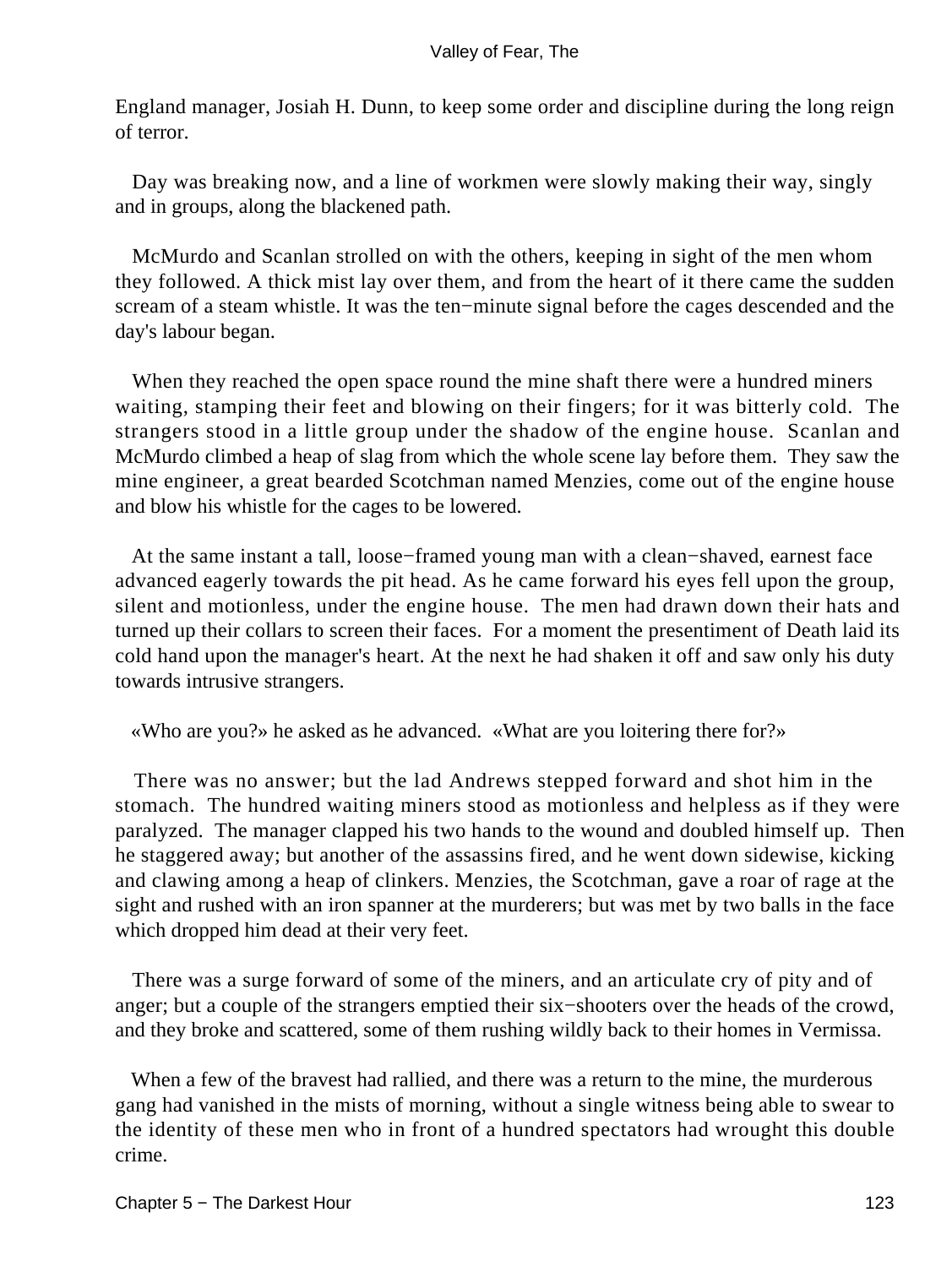Scanlan and McMurdo made their way back; Scanlan somewhat subdued, for it was the first murder job that he had seen with his own eyes, and it appeared less funny than he had been led to believe. The horrible screams of the dead manager's wife pursued them as they hurried to the town. McMurdo was absorbed and silent; but he showed no sympathy for the weakening of his companion.

 «Sure, it is like a war,» he repeated. «What is it but a war between us and them, and we hit back where we best can.»

 There was high revel in the lodge room at the Union House that night, not only over the killing of the manager and engineer of the Crow Hill mine, which would bring this organization into line with the other blackmailed and terror−stricken companies of the district, but also over a distant triumph which had been wrought by the hands of the lodge itself.

 It would appear that when the County Delegate had sent over five good men to strike a blow in Vermissa, he had demanded that in return three Vermissa men should be secretly selected and sent across to kill William Hales of Stake Royal, one of the best known and most popular mine owners in the Gilmerton district, a man who was believed not to have an enemy in the world; for he was in all ways a model employer. He had insisted, however, upon efficiency in the work, and had, therefore, paid off certain drunken and idle employees who were members of the all−powerful society. Coffin notices hung outside his door had not weakened his resolution, and so in a free, civilized country he found himself condemned to death.

 The execution had now been duly carried out. Ted Baldwin, who sprawled now in the seat of honour beside the Bodymaster, had been chief of the party. His flushed face and glazed, bloodshot eyes told of sleeplessness and drink. He and his two comrades had spent the night before among the mountains. They were unkempt and weather−stained. But no heroes, returning from a forlorn hope, could have had a warmer welcome from their comrades.

 The story was told and retold amid cries of delight and shouts of laughter. They had waited for their man as he drove home at nightfall, taking their station at the top of a steep hill, where his horse must be at a walk. He was so furred to keep out the cold that he could not lay his hand on his pistol. They had pulled him out and shot him again and again. He had screamed for mercy. The screams were repeated for the amusement of the lodge.

«Let's hear again how he squealed,» they cried.

 None of them knew the man; but there is eternal drama in a killing, and they had shown the Scowrers of Gilmerton that the Vermissa men were to be relied upon.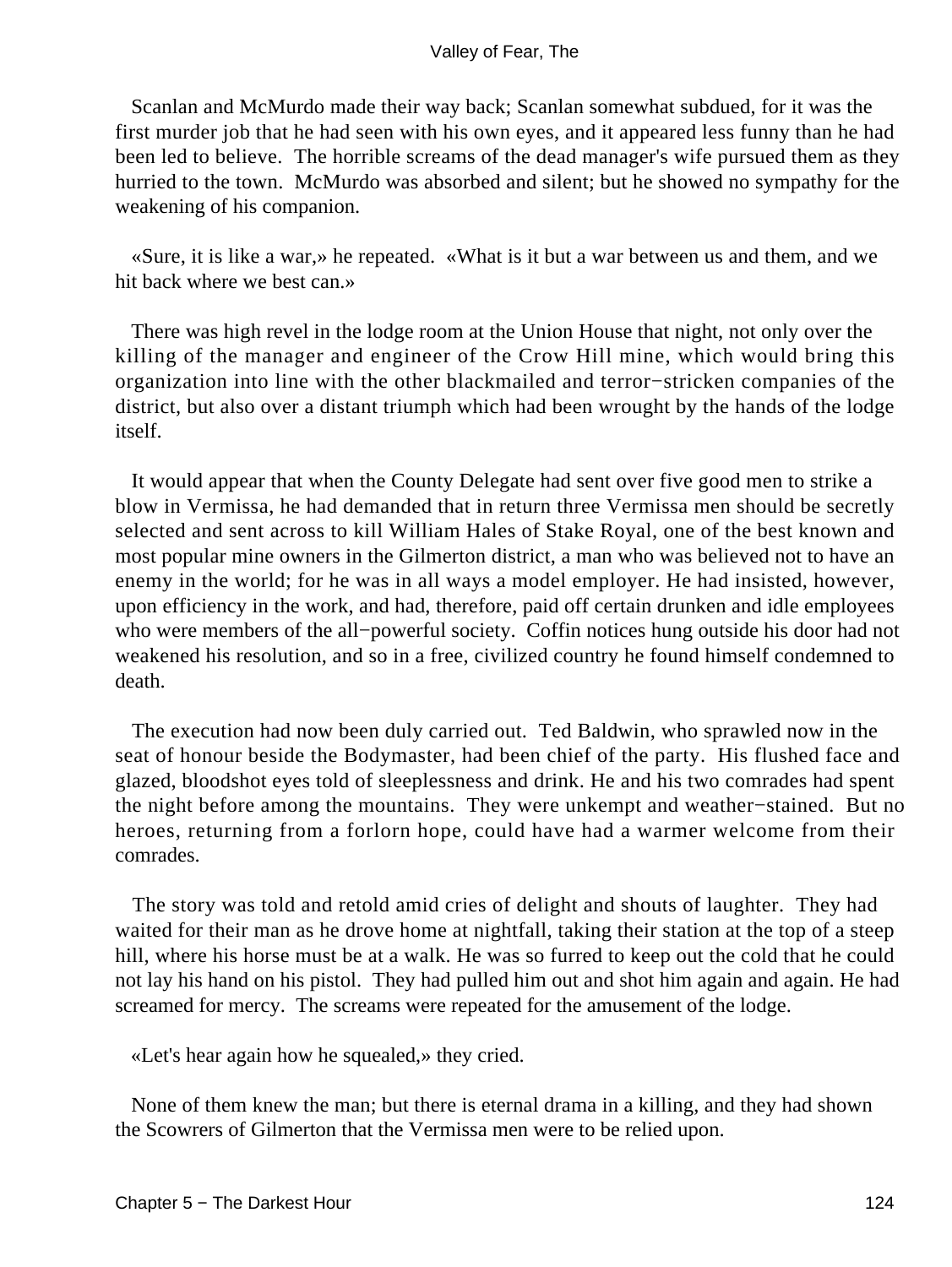There had been one contretemps; for a man and his wife had driven up while they were still emptying their revolvers into the silent body. It had been suggested that they should shoot them both; but they were harmless folk who were not connected with the mines, so they were sternly bidden to drive on and keep silent, lest a worse thing befall them. And so the blood−mottled figure had been left as a warning to all such hard−hearted employers, and the three noble avengers had hurried off into the mountains where unbroken nature comes down to the very edge of the furnaces and the slag heaps. Here they were, safe and sound, their work well done, and the plaudits of their companions in their ears.

 It had been a great day for the Scowrers. The shadow had fallen even darker over the valley. But as the wise general chooses the moment of victory in which to redouble his efforts, so that his foes may have no time to steady themselves after disaster, so Boss McGinty, looking out upon the scene of his operations with his brooding and malicious eyes, had devised a new attack upon those who opposed him. That very night, as the half−drunken company broke up, he touched McMurdo on the arm and led him aside into that inner room where they had their first interview.

 «See here, my lad,» said he, «I've got a job that's worthy of you at last. You'll have the doing of it in your own hands.»

«Proud I am to hear it,» McMurdo answered.

 «You can take two men with you – Manders and Reilly. They have been warned for service. We'll never be right in this district until Chester Wilcox has been settled, and you'll have the thanks of every lodge in the coal fields if you can down him.»

«I'll do my best, anyhow. Who is he, and where shall I find him?»

 McGinty took his eternal half−chewed, half−smoked cigar from the corner of his mouth, and proceeded to draw a rough diagram on a page torn from his notebook.

 «He's the chief foreman of the Iron Dike Company. He's a hard citizen, an old colour sergeant of the war, all scars and grizzle. We've had two tries at him; but had no luck, and Jim Carnaway lost his life over it. Now it's for you to take it over. That's the house – all alone at the Iron Dike crossroad, same as you see here on the map – without another within earshot. It's no good by day. He's armed and shoots quick and straight, with no questions asked. But at night – well, there he is with his wife, three children, and a hired help. You can't pick or choose. It's all or none. If you could get a bag of blasting powder at the front door with a slow match to it  $-\infty$ 

«What's the man done?»

«Didn't I tell you he shot Jim Carnaway?»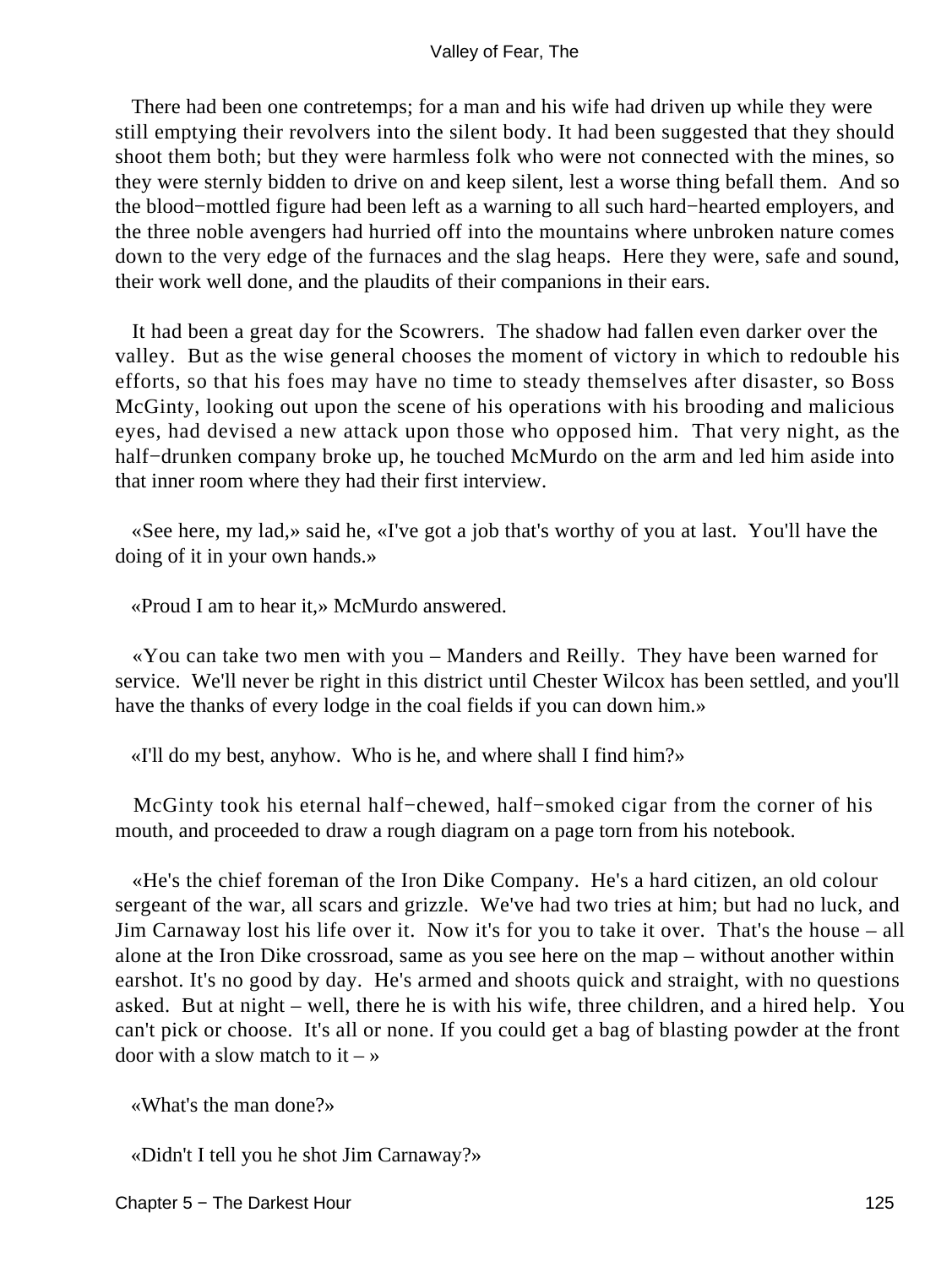«Why did he shoot him?»

 «What in thunder has that to do with you? Carnaway was about his house at night, and he shot him. That's enough for me and you. You've got to settle the thing right.»

«There's these two women and the children. Do they go up too?»

«They have to – else how can we get him?»

«It seems hard on them; for they've done nothing.»

«What sort of fool's talk is this? Do you back out?»

 «Easy, Councillor, easy! What have I ever said or done that you should think I would be after standing back from an order of the Bodymaster of my own lodge? If it's right or if it's wrong, it's for you to decide.»

«You'll do it, then?»

«Of course I will do it.»

«When?»

 «Well, you had best give me a night or two that I may see the house and make my plans. Then  $-\infty$ 

 «Very good,» said McGinty, shaking him by the hand. «I leave it with you. It will be a great day when you bring us the news. It's just the last stroke that will bring them all to their knees.»

 McMurdo thought long and deeply over the commission which had been so suddenly placed in his hands. The isolated house in which Chester Wilcox lived was about five miles off in an adjacent valley. That very night he started off all alone to prepare for the attempt. It was daylight before he returned from his reconnaissance. Next day he interviewed his two subordinates, Manders and Reilly, reckless youngsters who were as elated as if it were a deer−hunt.

 Two nights later they met outside the town, all three armed, and one of them carrying a sack stuffed with the powder which was used in the quarries. It was two in the morning before they came to the lonely house. The night was a windy one, with broken clouds drifting swiftly across the face of a three−quarter moon. They had been warned to be on their guard against bloodhounds; so they moved forward cautiously, with their pistols cocked in their hands. But there was no sound save the howling of the wind, and no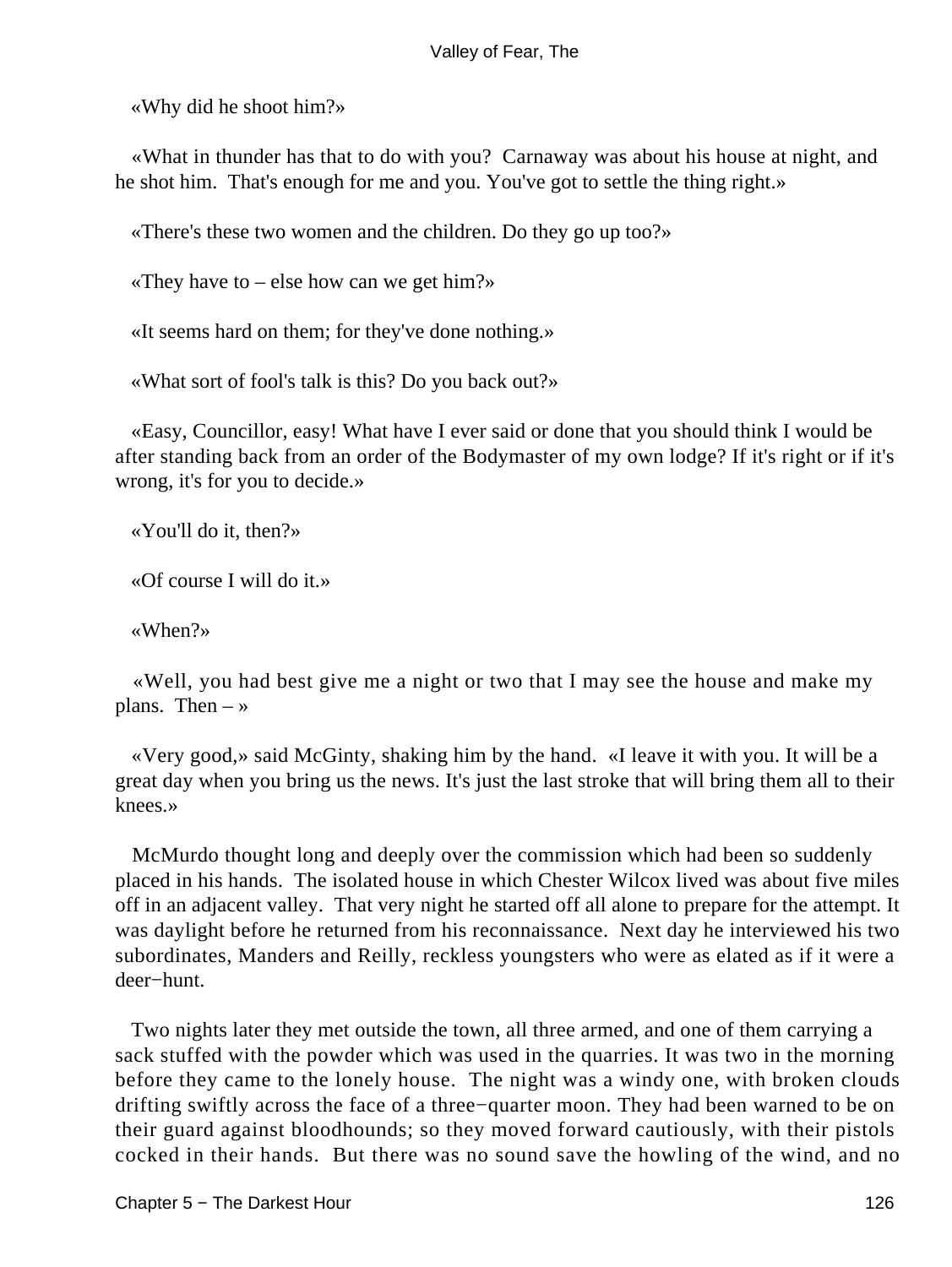movement but the swaying branches above them.

 McMurdo listened at the door of the lonely house; but all was still within. Then he leaned the powder bag against it, ripped a hole in it with his knife, and attached the fuse. When it was well alight he and his two companions took to their heels, and were some distance off, safe and snug in a sheltering ditch, before the shattering roar of the explosion, with the low, deep rumble of the collapsing building, told them that their work was done. No cleaner job had ever been carried out in the bloodstained annals of the society.

 But alas that work so well organized and boldly carried out should all have gone for nothing! Warned by the fate of the various victims, and knowing that he was marked down for destruction, Chester Wilcox had moved himself and his family only the day before to some safer and less known quarters, where a guard of police should watch over them. It was an empty house which had been torn down by the gunpowder, and the grim old colour sergeant of the war was still teaching discipline to the miners of Iron Dike.

 «Leave him to me,» said McMurdo. «He's my man, and I'll get him sure if Ihave to wait a year for him.»

 A vote of thanks and confidence was passed in full lodge, and so for the time the matter ended. When a few weeks later it was reported in the papers that Wilcox had been shot at from an ambuscade, it was an open secret that McMurdo was still at work upon his unfinished job.

 Such were the methods of the Society of Freemen, and such were the deeds of the Scowrers by which they spread their rule of fear over the great and rich district which was for so long a period haunted by their terrible presence. Why should these pages be stained by further crimes? Have I not said enough to show the men and their methods?

 These deeds are written in history, and there are records wherein one may read the details of them. There one may learn of the shooting of Policemen Hunt and Evans because they had ventured to arrest two members of the society – a double outrage planned at the Vermissa lodge and carried out in cold blood upon two helpless and disarmed men. There also one may read of the shooting of Mrs. Larbey when she was nursing her husband, who had been beaten almost to death by orders of Boss McGinty. The killing of the elder Jenkins, shortly followed by that of his brother, the mutilation of James Murdoch, the blowing up of the Staphouse family, and the murder of the Stendals all followed hard upon one another in the same terrible winter.

 Darkly the shadow lay upon the Valley of Fear. The spring had come with running brooks and blossoming trees. There was hope for all Nature bound so long in an iron grip; but nowhere was there any hope for the men and women who lived under the yoke of the terror. Never had the cloud above them been so dark and hopeless as in the early summer of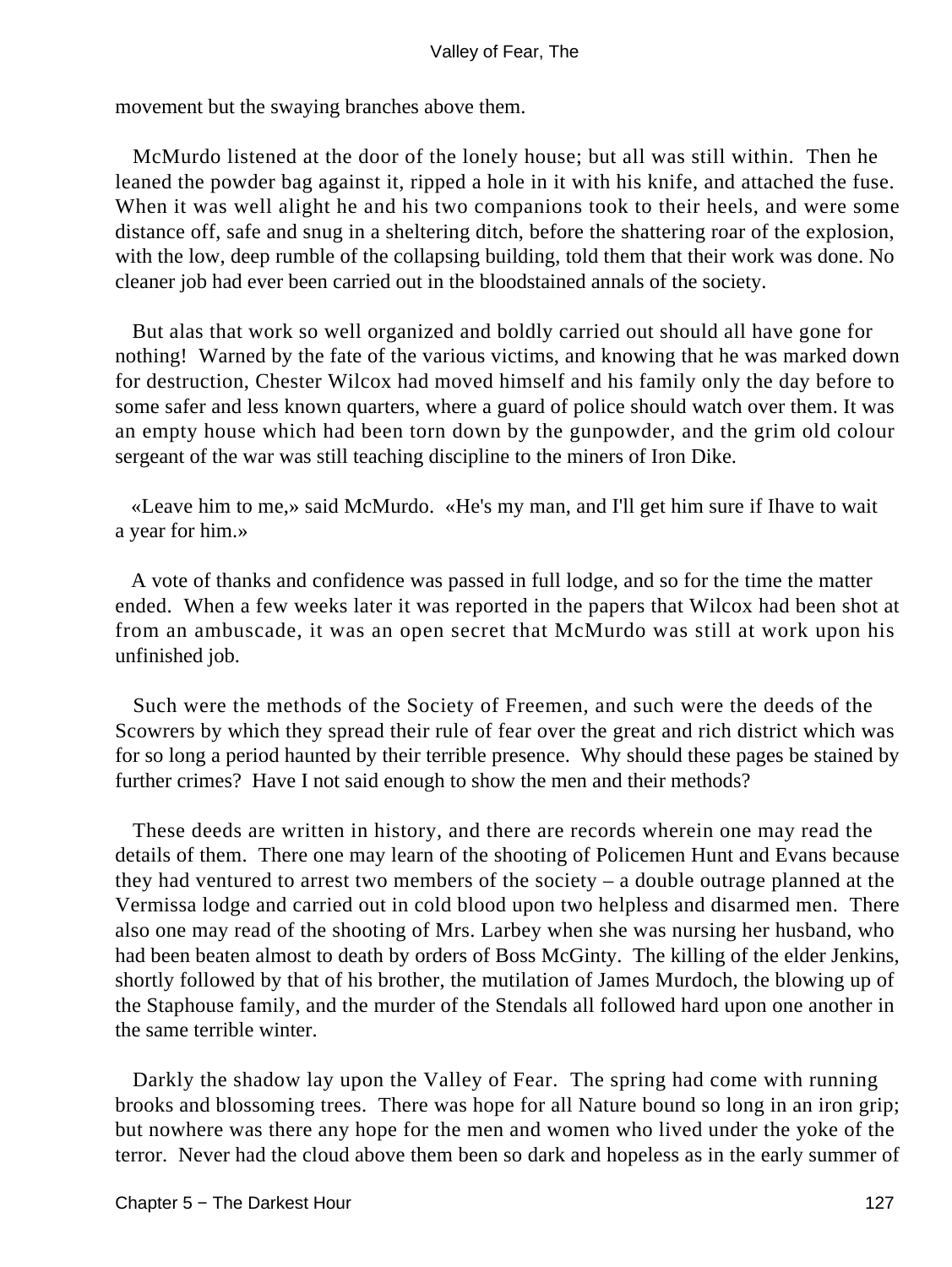the year 1875.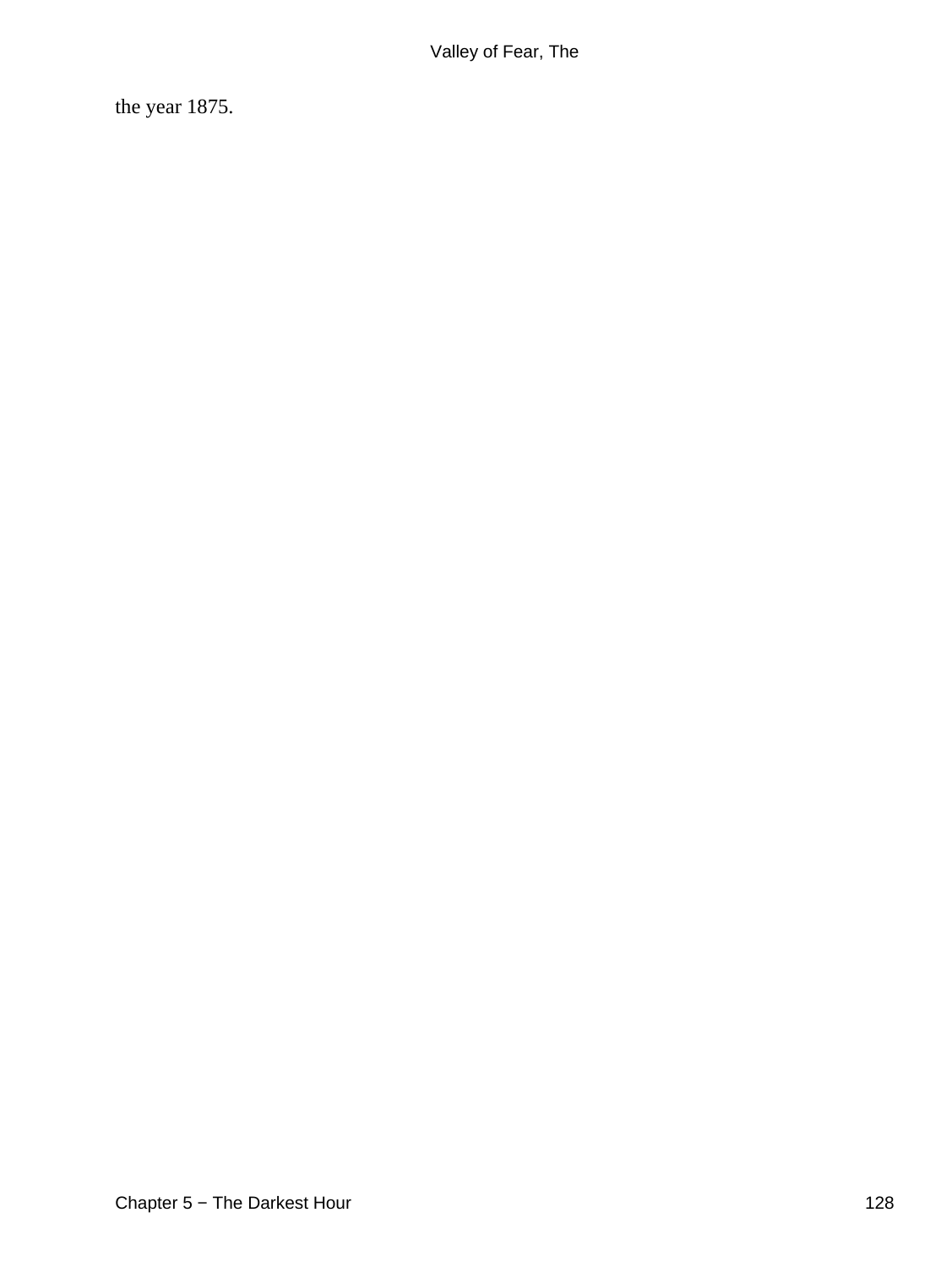### **[Chapter 6 − Danger](#page-149-0)**

*I*t was the height of the reign of terror. McMurdo, who had already been appointed Inner Deacon, with every prospect of some day succeeding McGinty as Bodymaster, was now so necessary to the councils of his comrades that nothing was done without his help and advice. The more popular he became, however, with the Freemen, the blacker were the scowls which greeted him as he passed along the streets of Vermissa. In spite of their terror the citizens were taking heart to band themselves together against their oppressors. Rumours had reached the lodge of secret gatherings in the Herald office and of distribution of firearms among the law−abiding people. But McGinty and his men were undisturbed by such reports. They were numerous, resolute, and well armed. Their opponents were scattered and powerless. It would all end, as it had done in the past, in aimless talk and possibly in impotent arrests. So said McGinty, McMurdo, and all the bolder spirits.

 It was a Saturday evening in May. Saturday was always the lodge night, and McMurdo was leaving his house to attend it when Morris, the weaker brother of the order, came to see him. His brow was creased with care, and his kindly face was drawn and haggard.

«Can I speak with you freely, Mr. McMurdo?»

«Sure.»

 «I can't forget that I spoke my heart to you once, and that you kept it to yourself, even though the Boss himself came to ask you about it.»

«What else could I do if you trusted me? It wasn't that I agreed with what you said.»

 «I know that well. But you are the one that I can speak to and be safe. I've a secret here,» he put his hand to his breast, «and it is just burning the life out of me. I wish it had come to any one of you but me. If I tell it, it will mean murder, for sure. If I don't, it may bring the end of us all. God help me, but I am near out of my wits over it!»

 McMurdo looked at the man earnestly. He was trembling in every limb. He poured some whisky into a glass and handed it to him. «That's the physic for the likes of you,» said he. «Now let me hear of it.»

 Morris drank, and his white face took a tinge of colour. «I can tell it to you all in one sentence,» said he. «There's a detective on our trail.»

McMurdo stared at him in astonishment. «Why, man, you're crazy,» he said. «Isn't the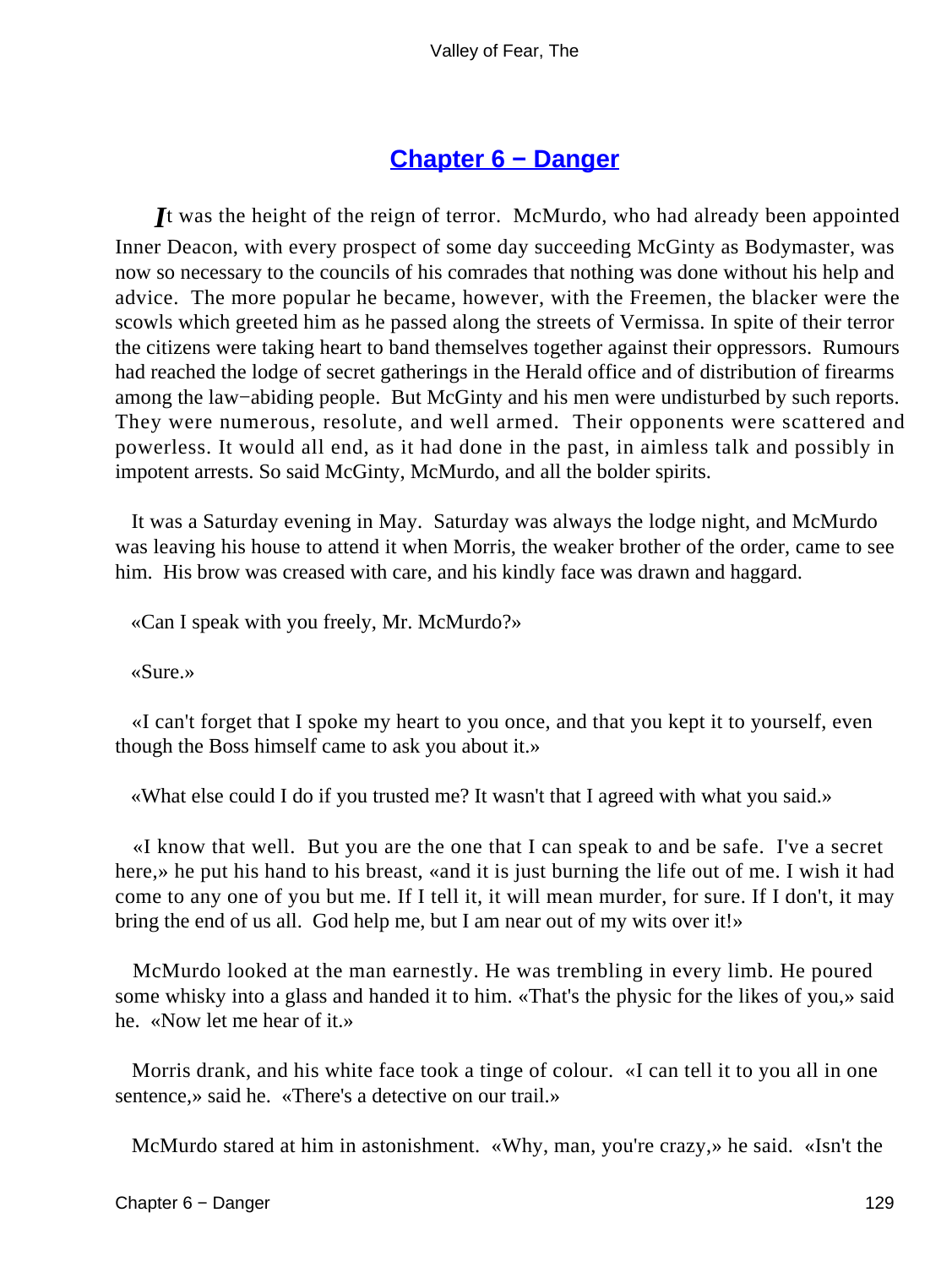place full of police and detectives and what harm did they ever do us?»

 «No, no, it's no man of the district. As you say, we know them, and it is little that they can do. But you've heard of Pinkerton's?»

«I've read of some folk of that name.»

 «Well, you can take it from me you've no show when they are on your trail. It's not a take−it−or−miss−it government concern. It's a dead earnest business proposition that's out for results and keeps out till by hook or crook it gets them. If a Pinkerton man is deep in this business, we are all destroyed.»

«We must kill him.»

 «Ah, it's the first thought that came to you! So it will be up at the lodge. Didn't I say to you that it would end in murder?»

«Sure, what is murder? Isn't it common enough in these parts?»

 «It is, indeed; but it's not for me to point out the man that is to be murdered. I'd never rest easy again. And yet it's our own necks that may be at stake. In God's name what shall I do?» He rocked to and fro in his agony of indecision.

 But his words had moved McMurdo deeply. It was easy to see that he shared the other's opinion as to the danger, and the need for meeting it. He gripped Morris's shoulder and shook him in his earnestness.

 «See here, man,» he cried, and he almost screeched the words in his excitement, «you won't gain anything by sitting keening like an old wife at a wake. Let's have the facts. Who is the fellow? Where is he? How did you hear of him? Why did you come to me?»

 «I came to you; for you are the one man that would advise me. I told you that I had a store in the East before I came here. I left good friends behind me, and one of them is in the telegraph service. Here's a letter that I had from him yesterday. It's this part from the top of the page. You can read it yourself.»

This was what McMurdo read:

 How are the Scowrers getting on in your parts? We read plenty of them in the papers. Between you and me I expect to hear news from you before long. Five big corporations and the two railroads have taken the thing up in dead earnest. They mean it, and you can bet they'll get there! They are right deep down into it. Pinkerton has taken hold under their orders, and his best man, Birdy Edwards, is operating. The thing has got to be stopped right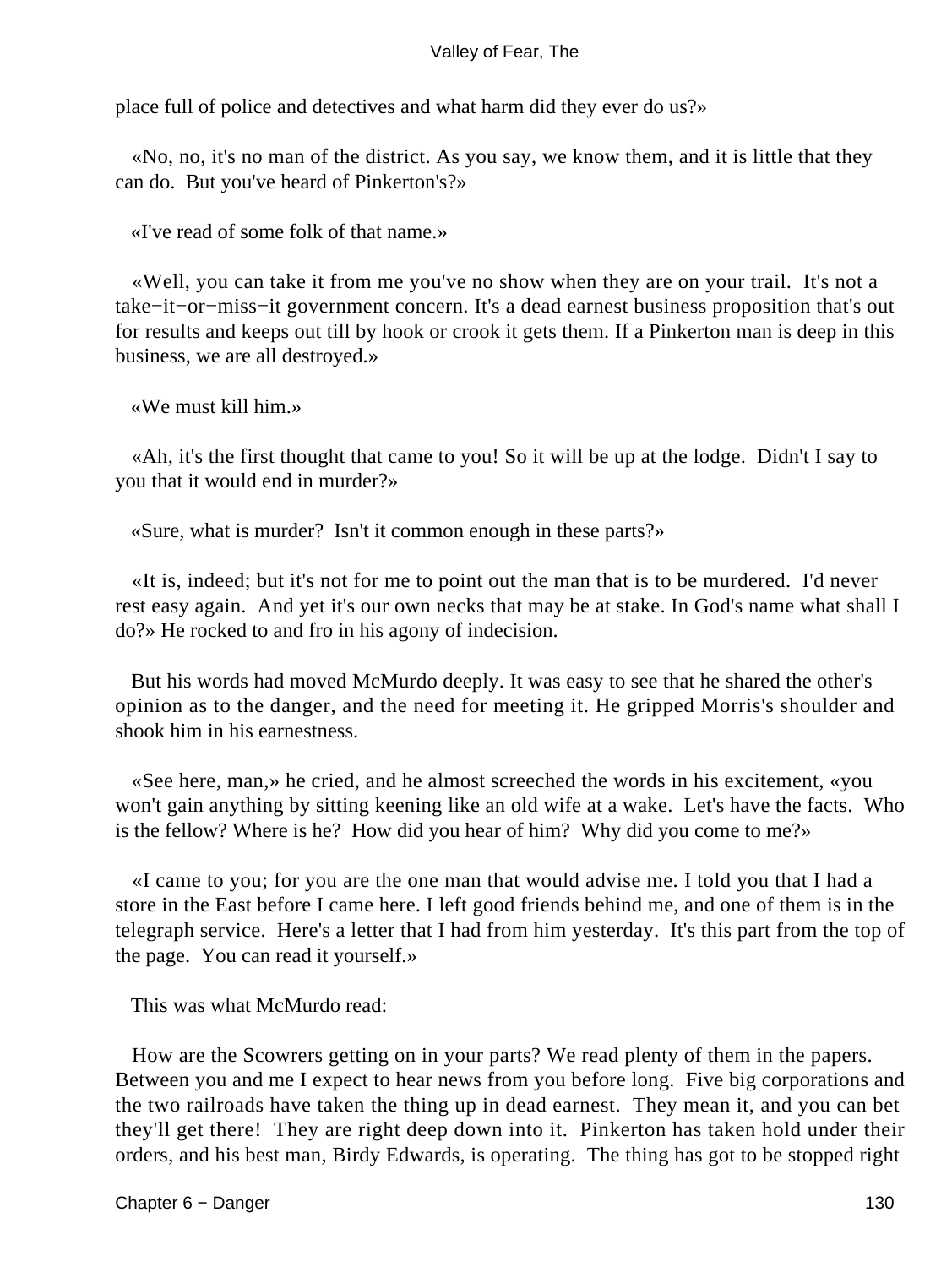now.

«Now read the postscript.»

 Of course, what I give you is what I learned in business; so it goes no further. It's a queer cipher that you handle by the yard every day and can get no meaning from.

 McMurdo sat in silence for some time, with the letter in his listless hands. The mist had lifted for a moment, and there was the abyss before him.

«Does anyone else know of this?» he asked.

«I have told no one else.»

 «But this man – your friend – has he any other person that he would be likely to write to?»

«Well, I dare say he knows one or two more.»

«Of the lodge?»

«It's likely enough.»

 «I was asking because it is likely that he may have given some description of this fellow Birdy Edwards – then we could get on his trail.»

 «Well, it's possible. But I should not think he knew him. He is just telling me the news that came to him by way of business. How would he know this Pinkerton man?»

McMurdo gave a violent start.

 «By Gar!» he cried, «I've got him. What a fool I was not to know it. Lord! but we're in luck! We will fix him before he can do any harm. See here, Morris, will you leave this thing in my hands?»

«Sure, if you will only take it off mine.»

 «I'll do that. You can stand right back and let me run it. Even your name need not be mentioned. I'll take it all on myself, as if it were to me that this letter has come. Will that content you?»

«It's just what I would ask.»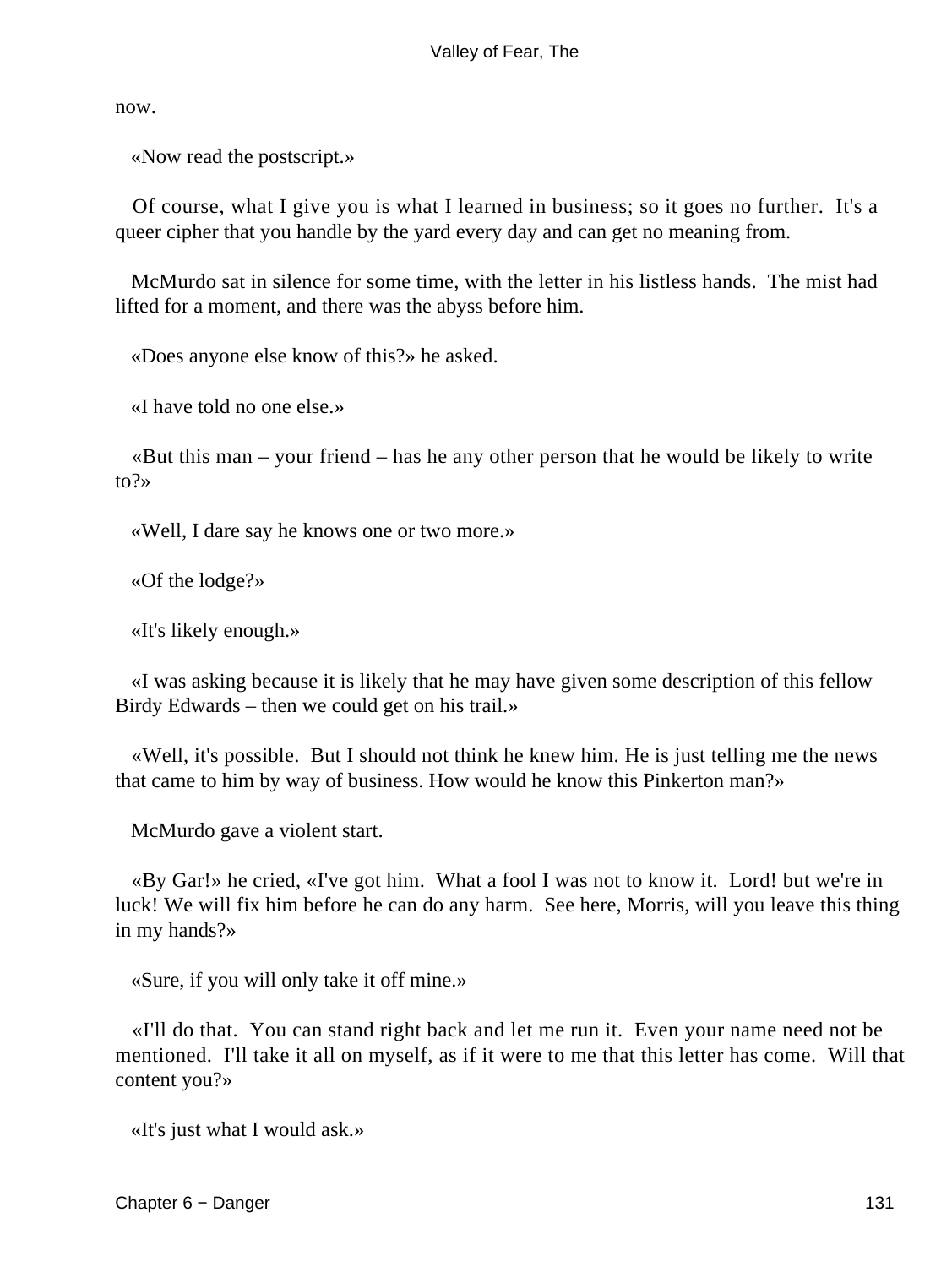«Then leave it at that and keep your head shut. Now I'll get down to the lodge, and we'll soon make old man Pinkerton sorry for himself.»

«You wouldn't kill this man?»

 «The less you know, Friend Morris, the easier your conscience will be, and the better you will sleep. Ask no questions, and let these things settle themselves. I have hold of it now.»

 Morris shook his head sadly as he left. «I feel that his blood is on my hands,» he groaned.

 «Self−protection is no murder, anyhow,» said McMurdo, smiling grimly. «It's him or us. I guess this man would destroy us all if we left him long in the valley. Why, Brother Morris, we'll have to elect you Bodymaster yet; for you've surely saved the lodge.»

 And yet it was clear from his actions that he thought more seriously of this new intrusion than his words would show. It may have been his guilty conscience, it may have been the reputation of the Pinkerton organization, it may have been the knowledge that great, rich corporations had set themselves the task of clearing out the Scowrers; but, whatever his reason, his actions were those of a man who is preparing for the worst. Every paper which would incriminate him was destroyed before he left the house. After that he gave a long sigh of satisfaction; for it seemed to him that he was safe. And yet the danger must still have pressed somewhat upon him; for on his way to the lodge he stopped at old man Shafter's. The house was forbidden him; but when he tapped at the window Ettie came out to him. The dancing Irish deviltry had gone from her lover's eyes. She read his danger in his earnest face.

«Something has happened!» she cried. «Oh, Jack, you are in danger!»

 «Sure, it is not very bad, my sweetheart. And yet it may be wise that we make a move before it is worse.»

«Make a move?»

 «I promised you once that I would go some day. I think the time is coming. I had news to−night, bad news, and I see trouble coming.»

«The police?»

 «Well, a Pinkerton. But, sure, you wouldn't know what that is, acushla, nor what it may mean to the likes of me. I'm too deep in this thing, and I may have to get out of it quick. You said you would come with me if I went.»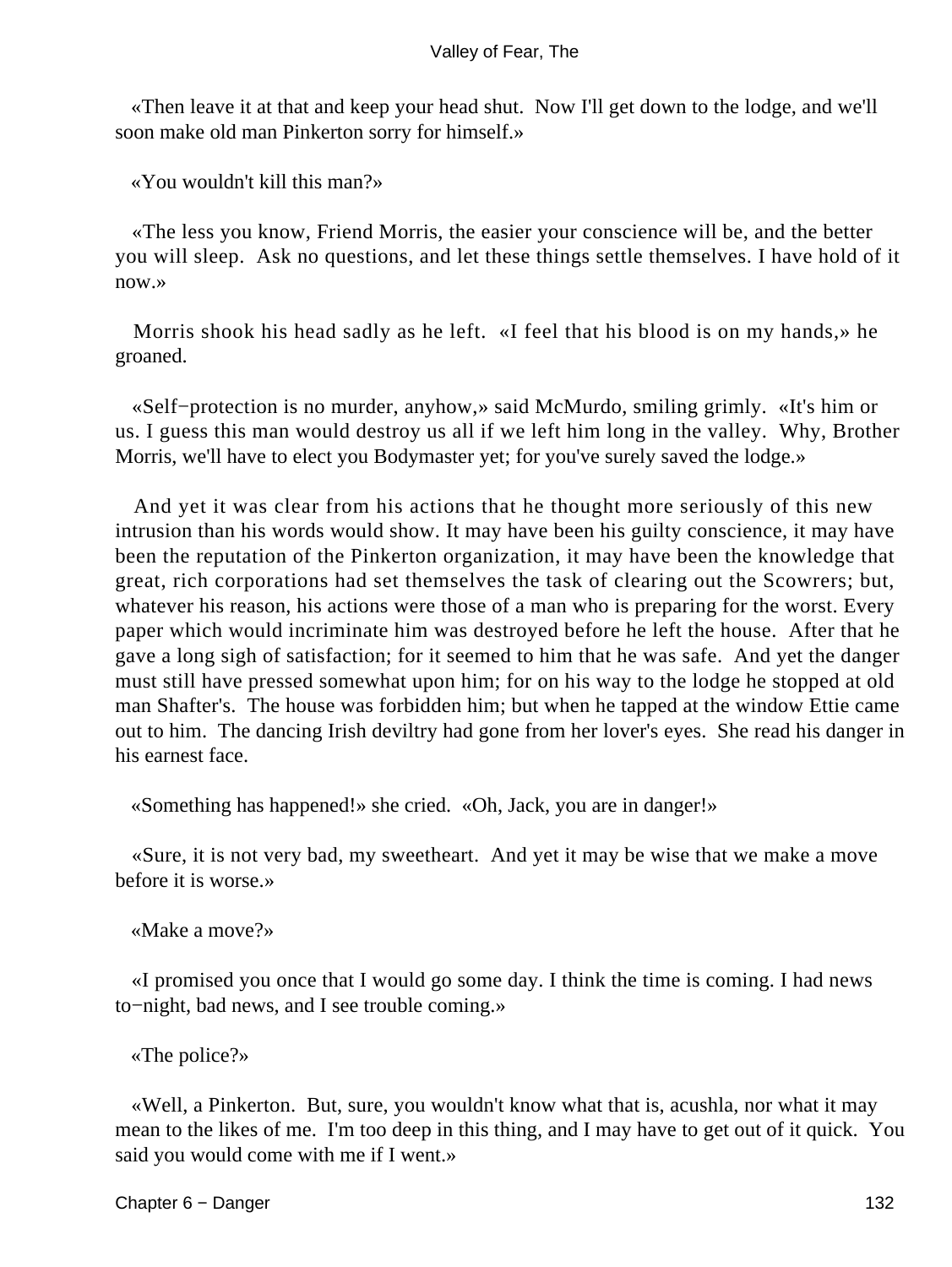«Oh, Jack, it would be the saving of you!»

 «I'm an honest man in some things, Ettie. I wouldn't hurt a hair of your bonny head for all that the world can give, nor ever pull you down one inch from the golden throne above the clouds where I always see you. Would you trust me?»

 She put her hand in his without a word. «Well, then, listen to what I say, and do as I order you, for indeed it's the only way for us. Things are going to happen in this valley. I feel it in my bones. There may be many of us that will have to look out for ourselves. I'm one, anyhow. If I go, by day or night, it's you that must come with me!»

«I'd come after you, Jack.»

 «No, no, you shall come **WITH** me. If this valley is closed to me and I can never come back, how can I leave you behind, and me perhaps in hiding from the police with never a chance of a message? It's with me you must come. I know a good woman in the place I come from, and it's there I'd leave you till we can get married. Will you come?»

«Yes, Jack, I will come.»

 «God bless you for your trust in me! It's a fiend out of hell that I should be if I abused it. Now, mark you, Ettie, it will be just a word to you, and when it reaches you, you will drop everything and come right down to the waiting room at the depot and stay there till I come for you.»

«Day or night, I'll come at the word, Jack.»

 Somewhat eased in mind, now that his own preparations for escape had been begun, McMurdo went on to the lodge. It had already assembled, and only by complicated signs and countersigns could he pass through the outer guard and inner guard who close−tiled it. A buzz of pleasure and welcome greeted him as he entered. The long room was crowded, and through the haze of tobacco smoke he saw the tangled black mane of the Bodymaster, the cruel, unfriendly features of Baldwin, the vulture face of Harraway, the secretary, and a dozen more who were among the leaders of the lodge. He rejoiced that they should all be there to take counsel over his news.

 «Indeed, it's glad we are to see you, Brother!» cried the chairman. «There's business here that wants a Solomon in judgment to set it right.»

 «It's Lander and Egan,» explained his neighbour as he took his seat. «They both claim the head money given by the lodge for the shooting of old man Crabbe over at Stylestown, and who's to say which fired the bullet?»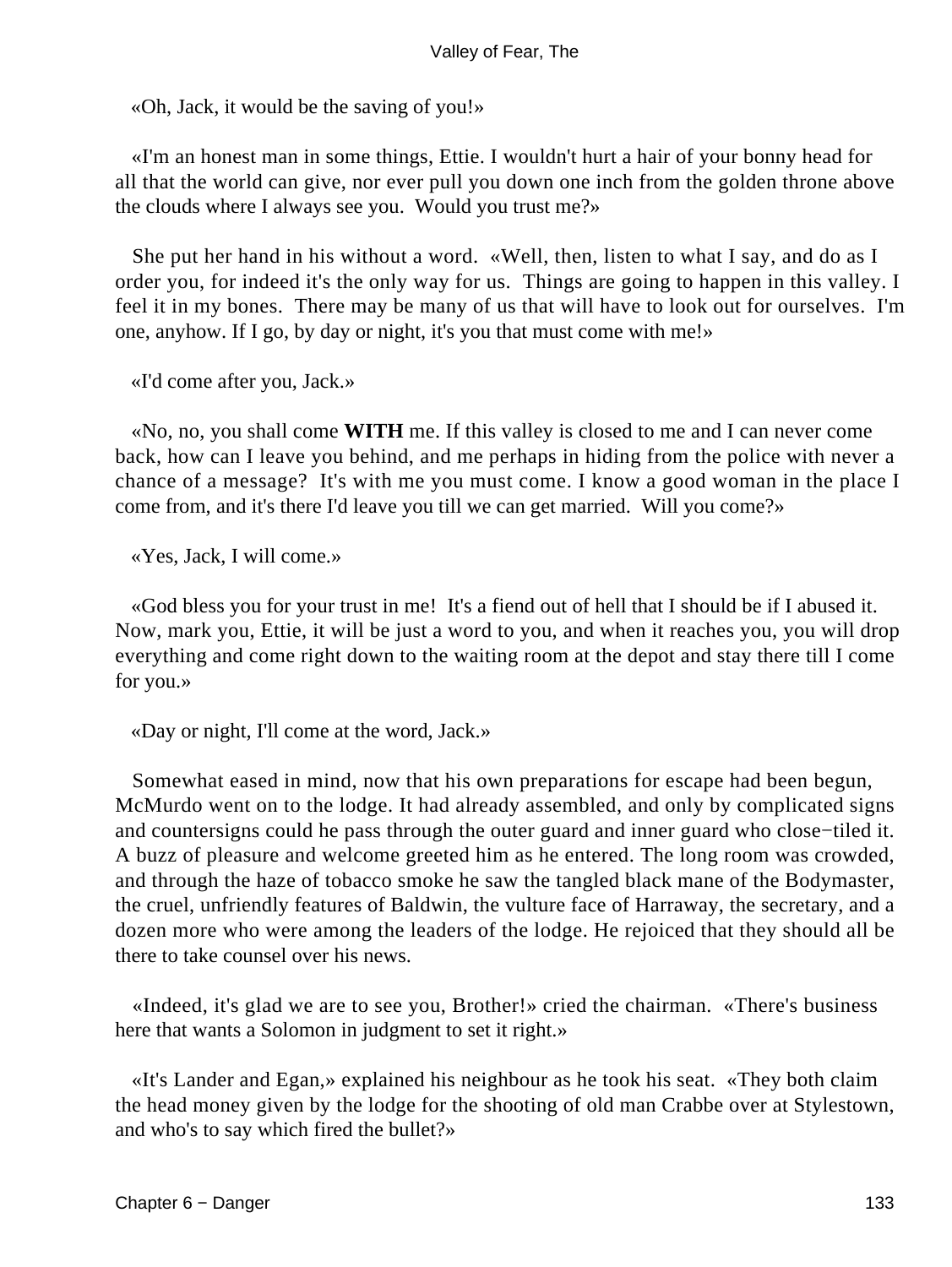McMurdo rose in his place and raised his hand. The expression of his face froze the attention of the audience. There was a dead hush of expectation.

«Eminent Bodymaster,» he said, in a solemn voice, «I claim urgency!»

 «Brother McMurdo claims urgency,» said McGinty. «It's a claim that by the rules of this lodge takes precedence. Now Brother, we attend you.»

McMurdo took the letter from his pocket.

 «Eminent Bodymaster and Brethren,» he said, «I am the bearer of ill news this day; but it is better that it should be known and discussed, than that a blow should fall upon us without warning which would destroy us all. I have information that the most powerful and richest organizations in this state have bound themselves together for our destruction, and that at this very moment there is a Pinkerton detective, one Birdy Edwards, at work in the valley collecting the evidence which may put a rope round the necks of many of us, and send every man in this room into a felon's cell. That is the situation for the discussion of which I have made a claim of urgency.»

There was a dead silence in the room. It was broken by the chairman.

«What is your evidence for this, Brother McMurdo?» he asked.

 «It is in this letter which has come into my hands,» said McMurdo. Me read the passage aloud. «It is a matter of honour with me that I can give no further particulars about the letter, nor put it into your hands; but I assure you that there is nothing else in it which can affect the interests of the lodge. I put the case before you as it has reached me.»

 «Let me say, Mr. Chairman,» said one of the older brethren, «that I have heard of Birdy Edwards, and that he has the name of being the best man in the Pinkerton service.»

«Does anyone know him by sight?» asked McGinty.

«Yes,» said McMurdo, «I do.»

There was a murmur of astonishment through the hall.

 «I believe we hold him in the hollow of our hands,» he continued with an exulting smile upon his face. «If we act quickly and wisely, we can cut this thing short. If I have your confidence and your help, it is little that we have to fear.»

«What have we to fear, anyhow? What can he know of our affairs?»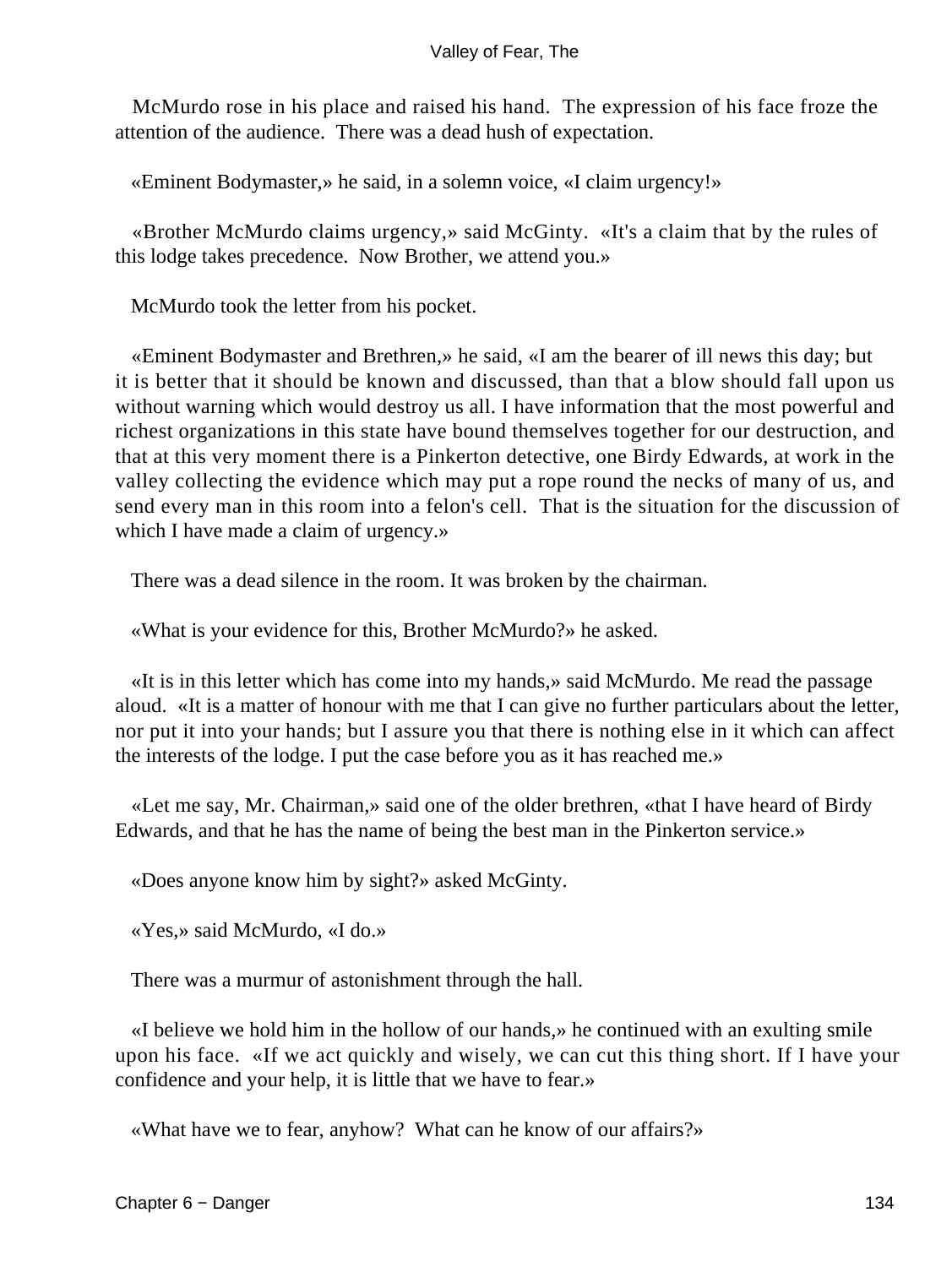«You might say so if all were as stanch as you, Councillor. But this man has all the millions of the capitalists at his back. Do you think there is no weaker brother among all our lodges that could not be bought? He will get at our secrets – maybe has got them already. There's only one sure cure.»

«That he never leaves the valley,» said Baldwin.

 McMurdo nodded. «Good for you, Brother Baldwin,» he said. «You and I have had our differences, but you have said the true word to−night.»

«Where is he, then? Where shall we know him?»

 «Eminent Bodymaster,» said McMurdo, earnestly, «I would put it to you that this is too vital a thing for us to discuss in open lodge. God forbid that I should throw a doubt on anyone here; but if so much as a word of gossip got to the ears of this man, there would be an end of any chance of our getting him. I would ask the lodge to choose a trusty committee, Mr. Chairman – yourself, if I might suggest it, and Brother Baldwin here, and five more. Then I can talk freely of what I know and of what I advise should be done.»

 The proposition was at once adopted, and the committee chosen. Besides thechairman and Baldwin there were the vulture−faced secretary, Harraway, Tiger Cormac, the brutal young assassin, Carter, the treasurer, and the brothers Willaby, fearless and desperate men who would stick at nothing.

 The usual revelry of the lodge was short and subdued: for there was a cloud upon the men's spirits, and many there for the first time began to see the cloud of avenging Law drifting up in that serene sky under which they had dwelt so long. The horrors they had dealt out to others had been so much a part of their settled lives that the thought of retribution had become a remote one, and so seemed the more startling now that it came so closely upon them. They broke up early and left their leaders to their council.

 «Now, McMurdo!» said McGinty when they were alone. The seven men sat frozen in their seats.

 «I said just now that I knew Birdy Edwards,» McMurdo explained. «I need not tell you that he is not here under that name. He's a brave man, but not a crazy one. He passes under the name of Steve Wilson, and he is lodging at Hobson's Patch.»

«How do you know this?»

 «Because I fell into talk with him. I thought little of it at the time, nor would have given it a second thought but for this letter; but now I'm sure it's the man. I met him on the cars when I went down the line on Wednesday – a hard case if ever there was one. He said he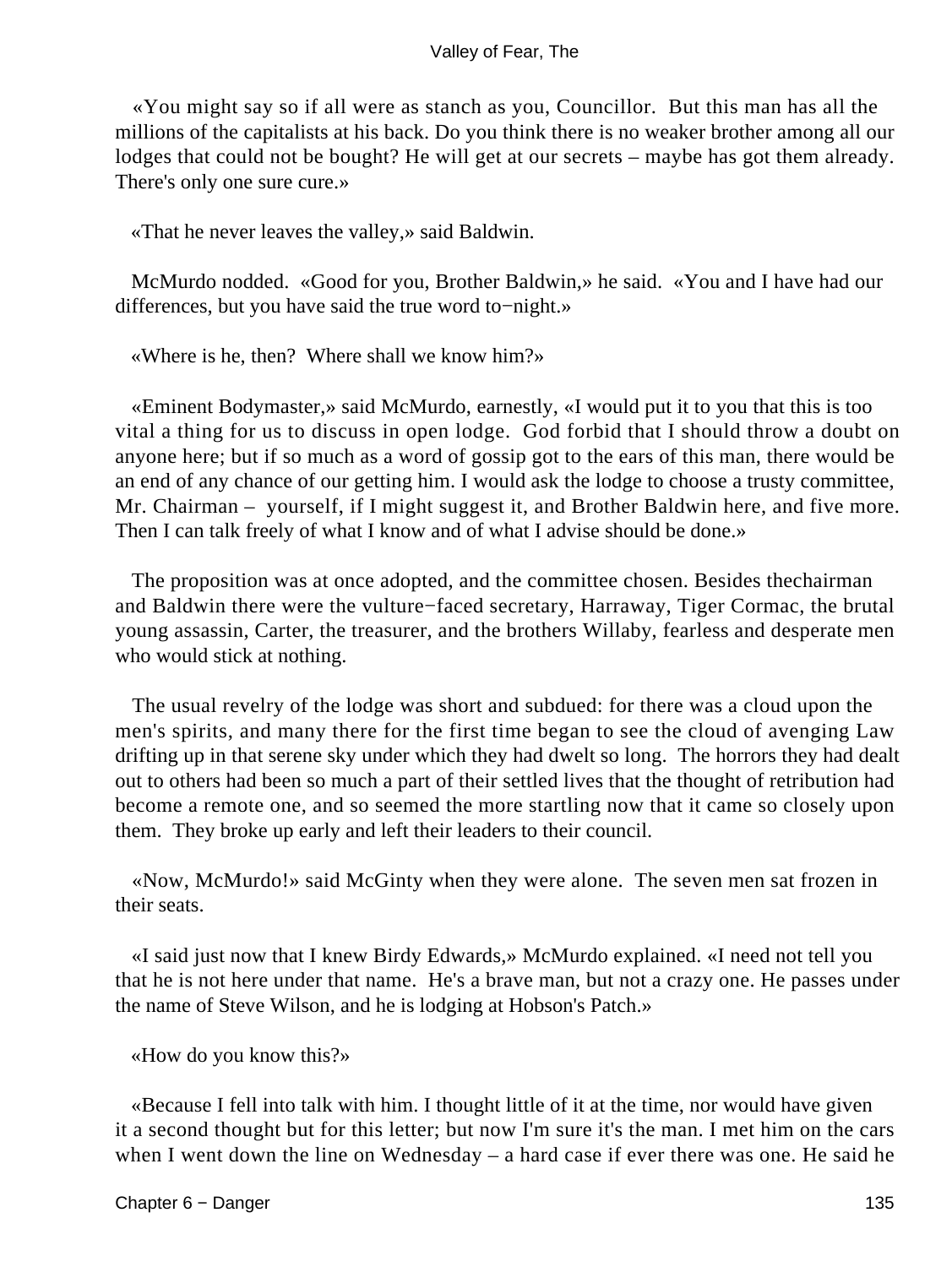was a reporter. I believed it for the moment. Wanted to know all he could about the Scowrers and what he called 'the outrages' for a New York paper. Asked me every kind of question so as to get something. You bet I was giving nothing away. 'I'd pay for it and pay well,' said he, 'if I could get some stuff that would suit my editor.' I said what I thought would please him best, and he handed me a twenty−dollar bill for my information. 'There's ten times that for you,' said he, 'if you can find me all that I want.'»

«What did you tell him, then?»

«Any stuff I could make up.»

«How do you know he wasn't a newspaper man?»

 "I'll tell you. He got out at Hobson's Patch, and so did I. I chanced into the telegraph bureau, and he was leaving it.

 «'See here,' said the operator after he'd gone out, 'I guess we shouldcharge double rates for this.' – 'I guess you should,' said I. He had filled the form with stuff that might have been Chinese, for all we could make of it. 'He fires a sheet of this off every day,' said the clerk. 'Yes,' said I; 'it's special news for his paper, and he's scared that the others should tap it.' That was what the operator thought and what I thought at the time; but I think differently now.»

 «By Gar! I believe you are right,» said McGinty. «But what do you allow that we should do about it?»

«Why not go right down now and fix him?» someone suggested.

«Ay, the sooner the better.»

 «I'd start this next minute if I knew where we could find him,» said McMurdo. «He's in Hobson's Patch; but I don't know the house. I've got a plan, though, if you'll only take my advice.»

«Well, what is it?»

 «I'll go to the Patch to−morrow morning. I'll find him through the operator. He can locate him, I guess. Well, then I'll tell him that I'm a Freeman myself. I'll offer him all the secrets of the lodge for a price. You bet he'll tumble to it. I'll tell him the papers are at my house, and that it's as much as my life would be worth to let him come while folk were about. He'll see that that's horse sense. Let him come at ten o'clock at night, and he shall see everything. That will fetch him sure.»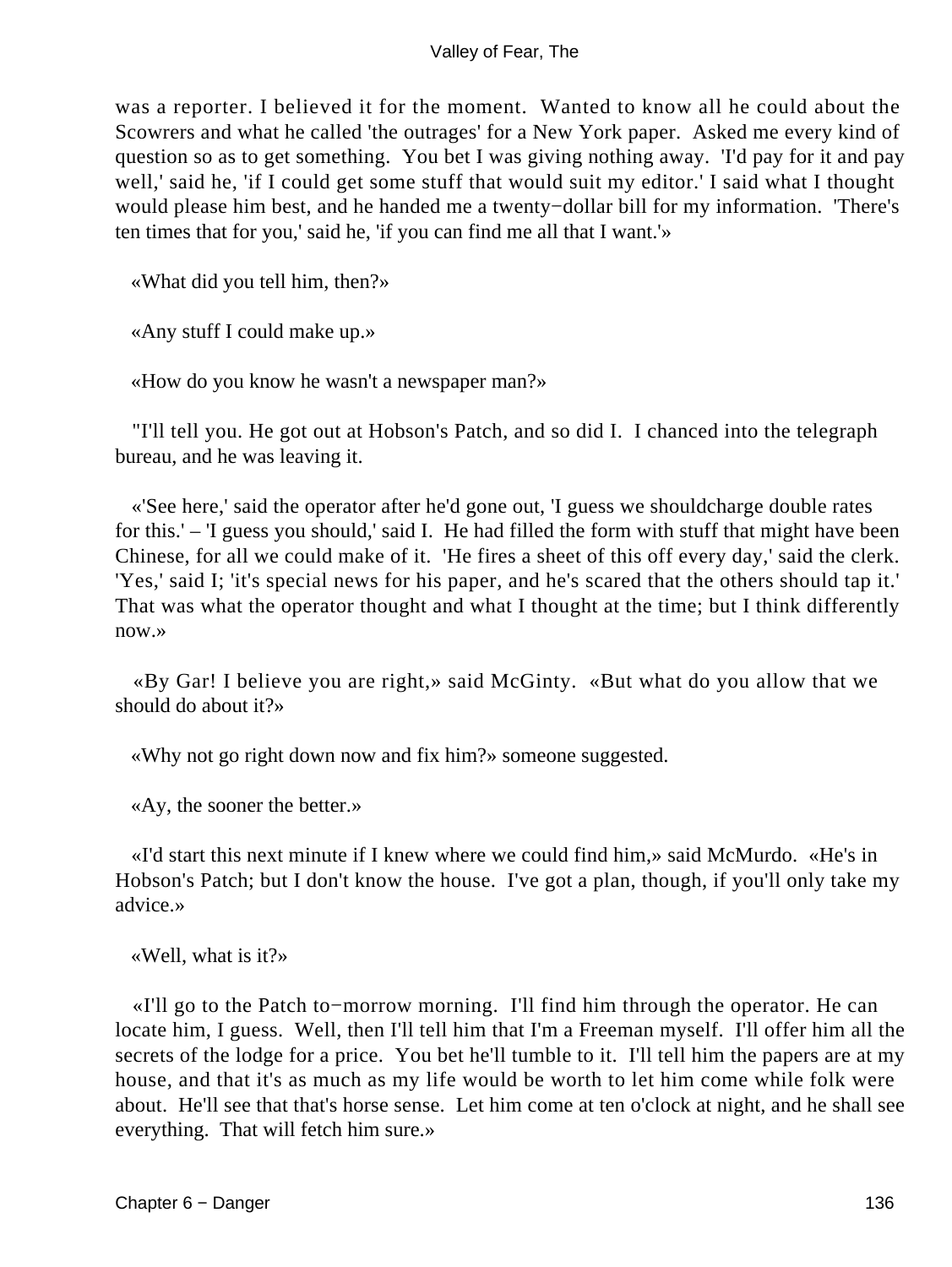### «Well?»

 «You can plan the rest for yourselves. Widow MacNamara's is a lonely house. She's as true as steel and as deaf as a post. There's only Scanlan and me in the house. If I get his promise – and I'll let you know if I do – I'd have the whole seven of you come to me by nine o'clock. We'll get him in. If ever he gets out alive – well, he can talk of Birdy Edwards's luck for the rest of his days!»

 «There's going to be a vacancy at Pinkerton's or I'm mistaken. Leave it at that, McMurdo. At nine to−morrow we'll be with you. You once get the door shut behind him, and you can leave the rest with us.»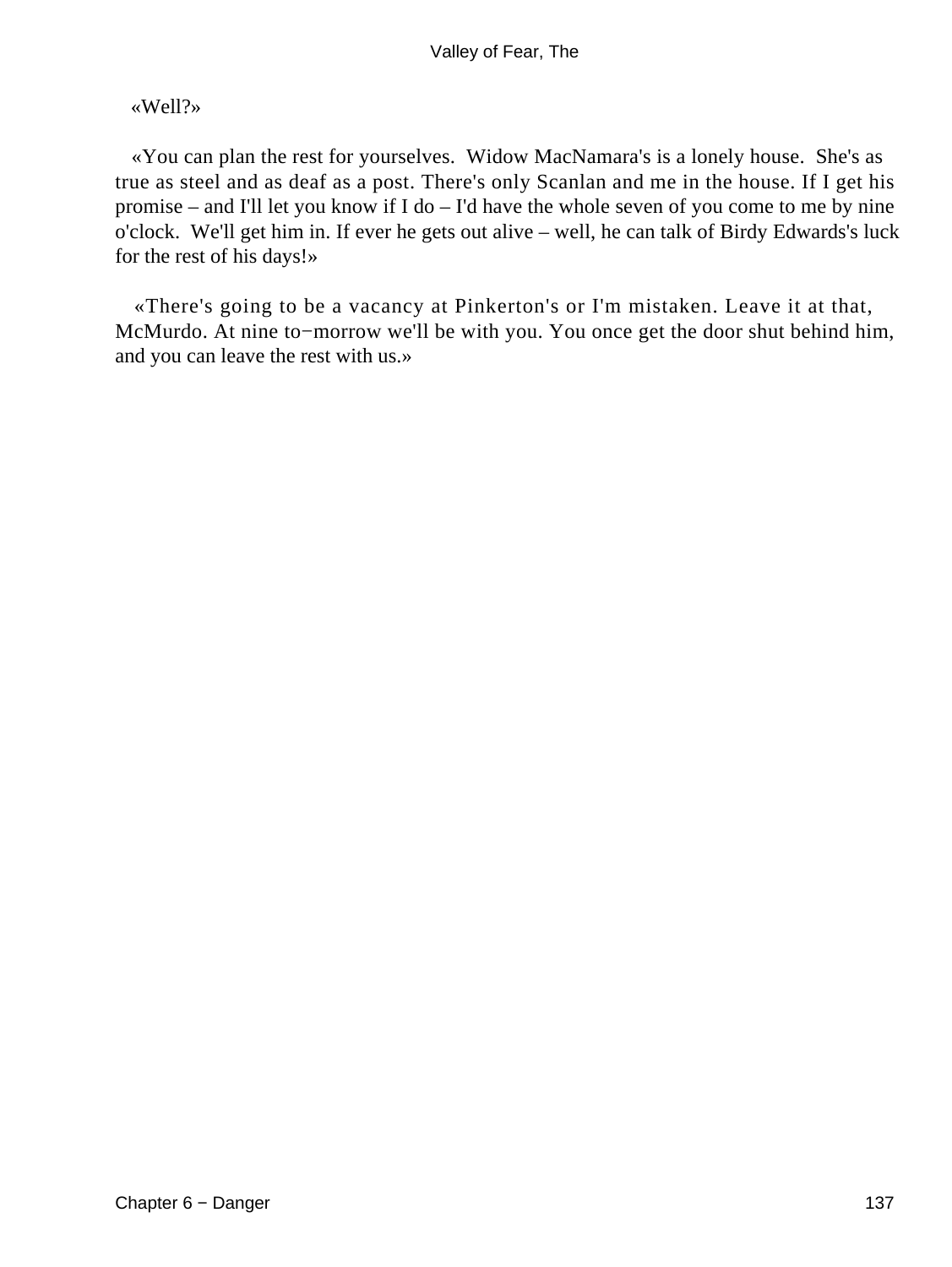# **[Chapter 7 − The Trapping of Birdy Edwards](#page-149-0)**

*A*s McMurdo had said, the house in which he lived was a lonely one and very well suited for such a crime as they had planned. It was on the extreme fringe of the town and stood well back from the road. In any other case the conspirators would have simply called out their man, as they had many a time before, and emptied their pistols into his body; but in this instance it was very necessary to find out how much he knew, how he knew it, and what had been passed on to his employers.

 It was possible that they were already too late and that the work had been done. If that was indeed so, they could at least have their revenge upon the man who had done it. But they were hopeful that nothing of great importance had yet come to the detective's knowledge, as otherwise, they argued, he would not have troubled to write down and forward such trivial information as McMurdo claimed to have given him. However, all this they would learn from his own lips. Once in their power, they would find a way to make him speak. It was not the first time that they had handled an unwilling witness.

 McMurdo went to Hobson's Patch as agreed. The police seemed to take particular interest in him that morning, and Captain Marvin – he who had claimed the old acquaintance with him at Chicago – actually addressed him as he waited at the station. McMurdo turned away and refused to speak with him. He was back from his mission in the afternoon, and saw McGinty at the Union House.

«He is coming,» he said.

 «Good!» said McGinty. The giant was in his shirt sleeves, with chains and seals gleaming athwart his ample waistcoat and a diamond twinkling through the fringe of his bristling beard. Drink and politics had made the Boss a very rich as well as powerful man. The more terrible, therefore, seemed that glimpse of the prison or the gallows which had risen before him the night before.

«Do you reckon he knows much?» he asked anxiously.

 McMurdo shook his head gloomily. «He's been here some time – six weeks at the least. I guess he didn't come into these parts to look at the prospect. If he has been working among us all that time with the railroad money at his back, I should expect that he has got results, and that he has passed them on.»

 «There's not a weak man in the lodge,» cried McGinty. «True as steel, every man of them. And yet, by the Lord! there is that skunk Morris. What about him? If any man gives us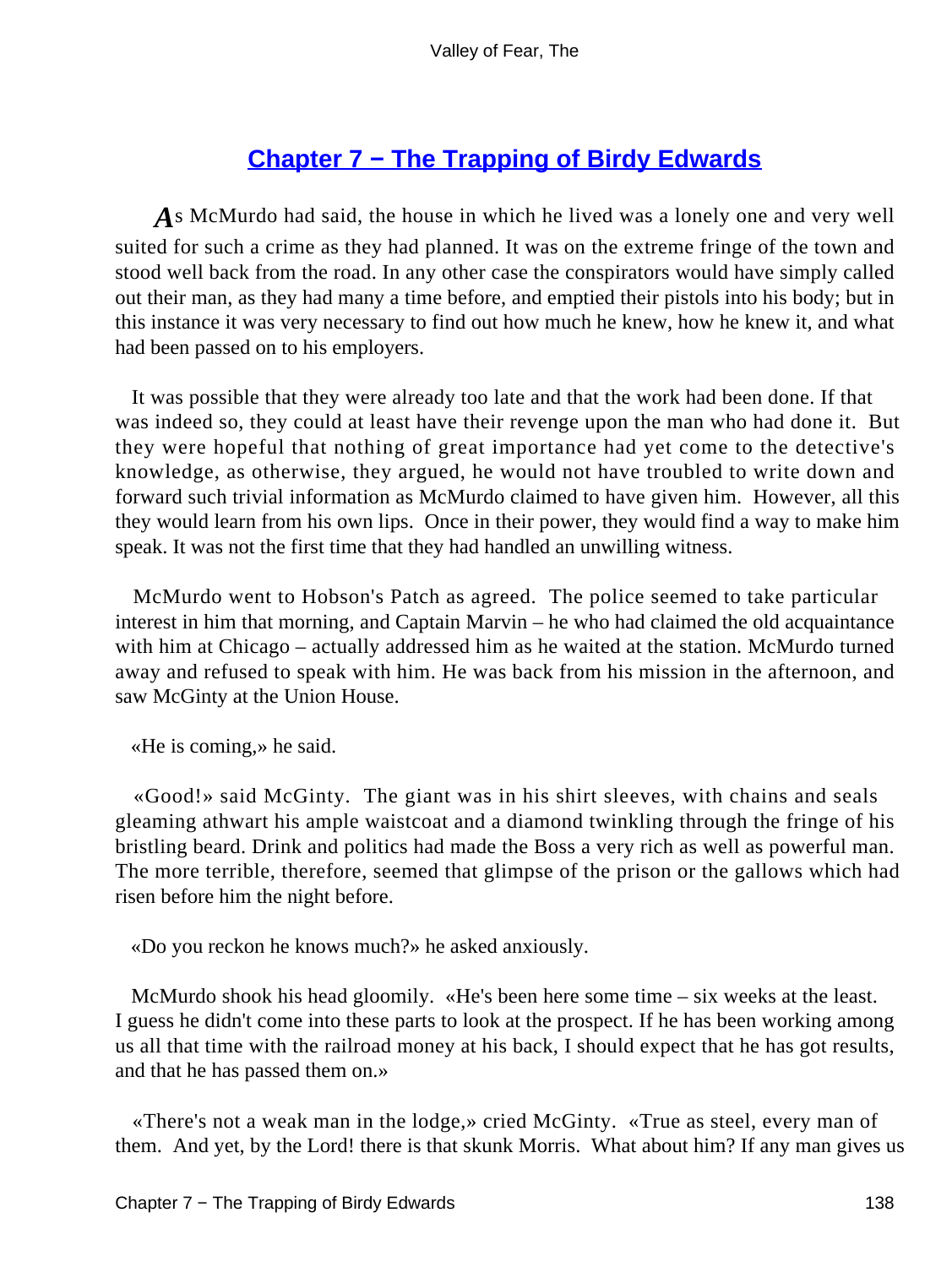away, it would be he. I've a mind to send a couple of the boys round before evening to give him a beating up and see what they can get from him.»

 «Well, there would be no harm in that,» McMurdo answered. «I won't deny that I have a liking for Morris and would be sorry to see him come to harm. He has spoken to me once or twice over lodge matters, and though he may not see them the same as you or I, he never seemed the sort that squeals. But still it is not for me to stand between him and you.»

 «I'll fix the old devil!» said McGinty with an oath. «I've had my eye on him this year past.»

 «Well, you know best about that,» McMurdo answered. «But whatever you do must be to−morrow; for we must lie low until the Pinkerton affair is settled up. We can't afford to set the police buzzing, to−day of all days.»

 «True for you,» said McGinty. «And we'll learn from Birdy Edwards himself where he got his news if we have to cut his heart out first. Did he seem to scent a trap?»

 McMurdo laughed. «I guess I took him on his weak point,» he said. «If he could get on a good trail of the Scowrers, he's ready to follow it into hell. I took his money,» McMurdo grinned as he produced a wad of dollar notes, «and as much more when he has seen all my papers.»

«What papers?»

 «Well, there are no papers. But I filled him up about constitutions and books of rules and forms of membership. He expects to get right down to the end of everything before he leaves.»

 «Faith, he's right there,» said McGinty grimly. «Didn't he ask you why you didn't bring him the papers?»

 «As if I would carry such things, and me a suspected man, and Captain Marvin after speaking to me this very day at the depot!»

 «Ay, I heard of that,» said McGinty. «I guess the heavy end of this business is coming on to you. We could put him down an old shaft when we've done with him; but however we work it we can't get past the man living at Hobson's Patch and you being there to−day.»

 McMurdo shrugged his shoulders. «If we handle it right, they can never prove the killing,» said he. «No one can see him come to the house after dark, and I'll lay to it that no one will see him go. Now see here, Councillor, I'll show you my plan and I'll ask you to fit the others into it. You will all come in good time. Very well. He comes at ten. He is to tap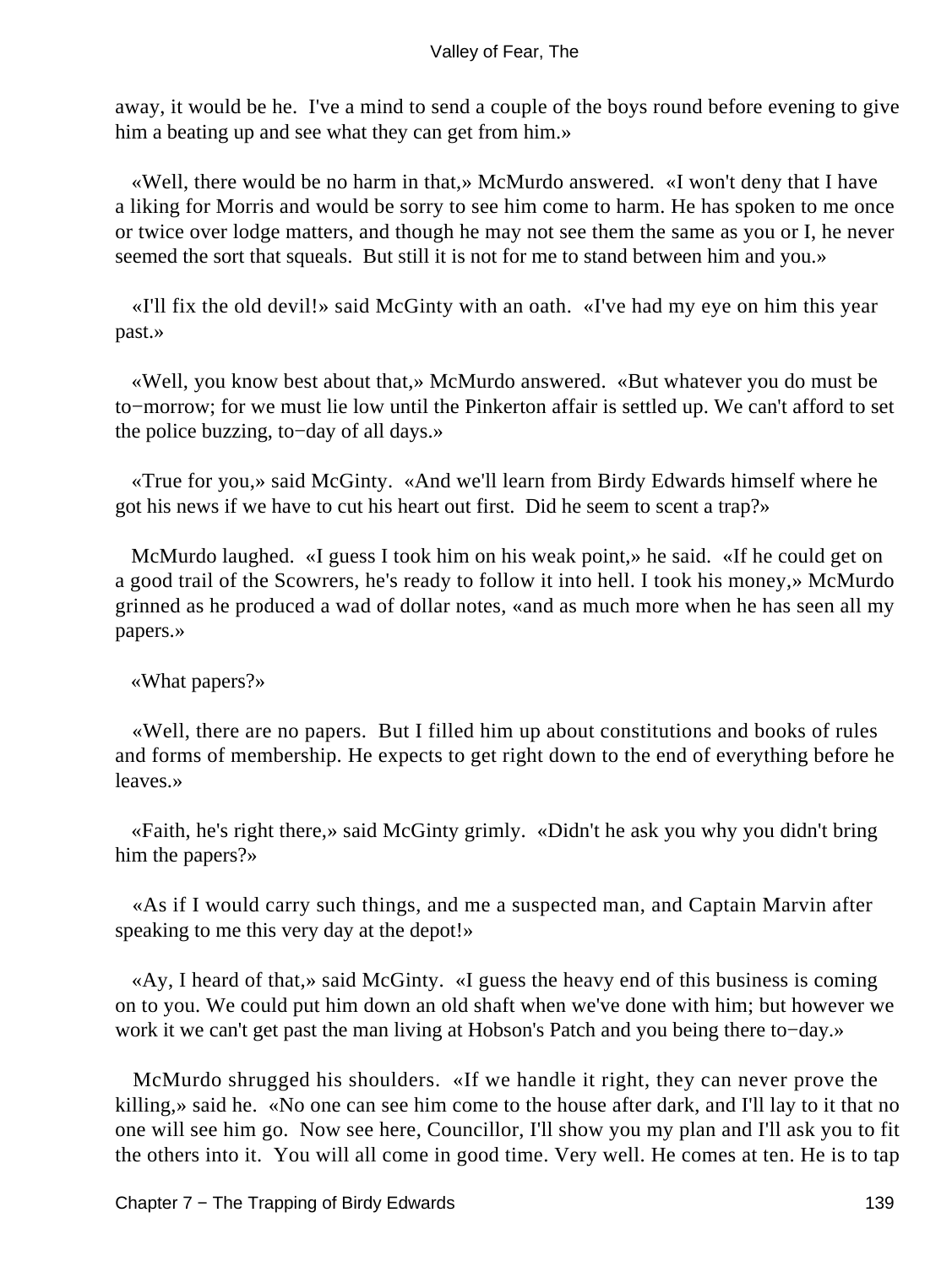three times, and me to open the door for him. Then I'll get behind him and shut it. He's our man then.»

«That's all easy and plain.»

 «Yes; but the next step wants considering. He's a hard proposition. He's heavily armed. I've fooled him proper, and yet he is likely to be on his guard. Suppose I show him right into a room with seven men in it where he expected to find me alone. There is going to be shooting, and somebody is going to be hurt.»

«That's so.»

«And the noise is going to bring every damned copper in the township on top of it.»

«I guess you are right.»

 «This is how I should work it. You will all be in the big room – same as you saw when you had a chat with me. I'll open the door for him, show him into the parlour beside the door, and leave him there while I get the papers. That will give me the chance of telling you how things are shaping. Then I will go back to him with some faked papers. As he is reading them I will jump for him and get my grip on his pistol arm. You'll hear me call and in you will rush. The quicker the better; for he is as strong a man as I, and I may have more than I can manage. But I allow that I can hold him till you come.»

 «It's a good plan,» said McGinty. «The lodge will owe you a debt for this. I guess when I move out of the chair I can put a name to the man that's coming after me.»

 «Sure, Councillor, I am little more than a recruit,» said McMurdo; but his face showed what he thought of the great man's compliment.

 When he had returned home he made his own preparations for the grim evening in front of him. First he cleaned, oiled, and loaded his Smith Wesson revolver. Then he surveyed the room in which the detective was to be trapped. It was a large apartment, with a long deal table in the centre, and the big stove at one side. At each of the other sides were windows. There were no shutters on these: only light curtains which drew across. McMurdo examined these attentively. No doubt it must have struck him that the apartment was very exposed for so secret a meeting. Yet its distance from the road made it of less consequence. Finally he discussed the matter with his fellow lodger. Scanlan, though a Scowrer, was an inoffensive little man who was too weak to stand against the opinion of his comrades, but was secretly horrified by the deeds of blood at which he had sometimes been forced to assist. McMurdo told him shortly what was intended.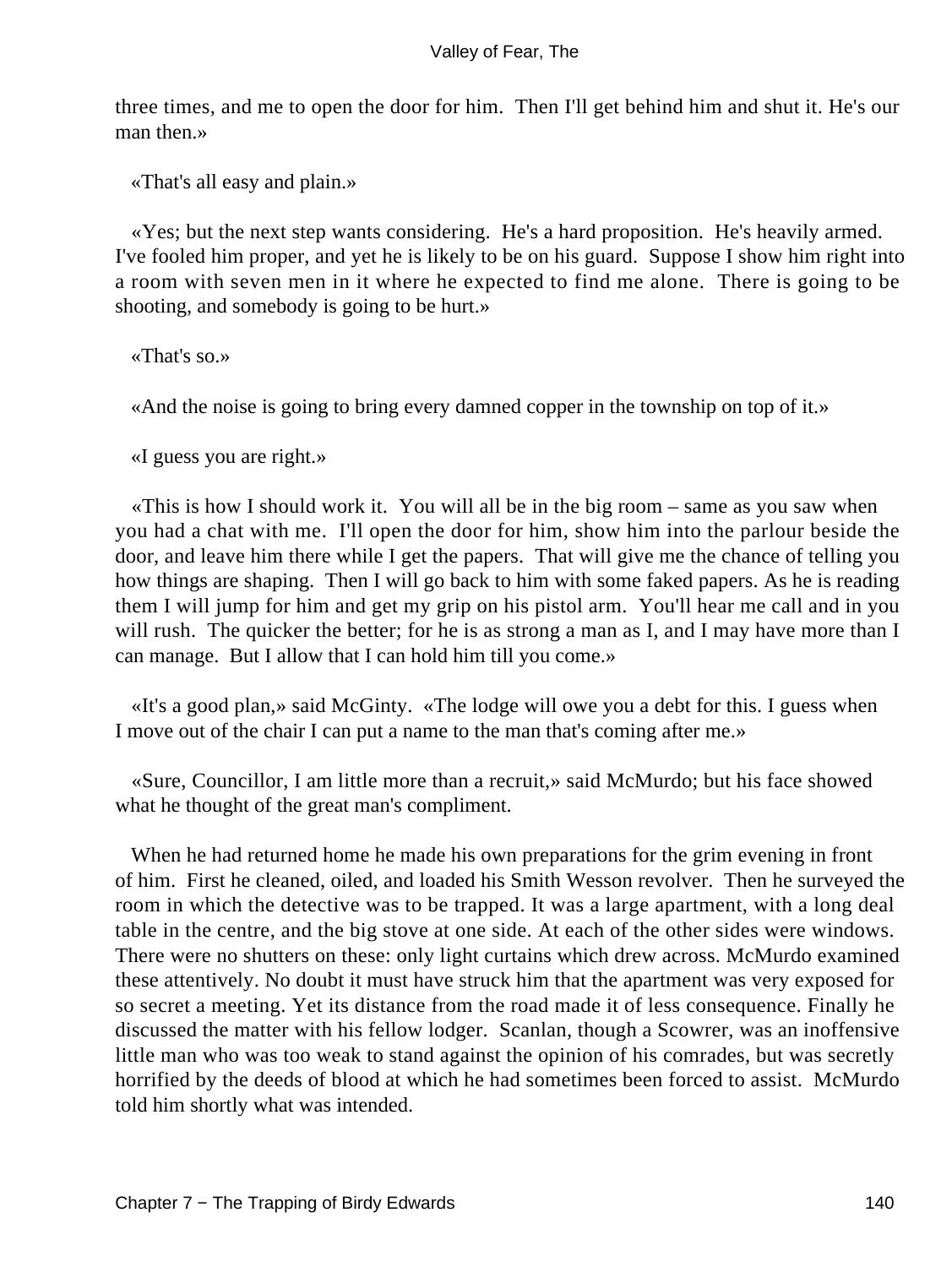«And if I were you, Mike Scanlan, I would take a night off and keep clear of it. There will be bloody work here before morning.»

 «Well, indeed then, Mac,» Scanlan answered. «It's not the will but the nerve that is wanting in me. When I saw Manager Dunn go down at the colliery yonder it was just more than I could stand. I'm not made for it, same as you or McGinty. If the lodge will think none the worse of me, I'll just do as you advise and leave you to yourselves for the evening.»

 The men came in good time as arranged. They were outwardly respectable citizens, well clad and cleanly; but a judge of faces would have read little hope for Birdy Edwards in those hard mouths and remorseless eyes. There was not a man in the room whose hands had not been reddened a dozen times before. They were as hardened to human murder as a butcher to sheep.

 Foremost, of course, both in appearance and in guilt, was the formidable Boss. Harraway, the secretary, was a lean, bitter man with a long, scraggy neck and nervous, jerky limbs, a man of incorruptible fidelity where the finances of the order were concerned, and with no notion of justice or honesty to anyone beyond. The treasurer, Carter, was a middle−aged man, with an impassive, rather sulky expression, and a yellow parchment skin. He was a capable organizer, and the actual details of nearly every outrage had sprung from his plotting brain. The two Willabys were men of action, tall, lithe young fellows with determined faces, while their companion, Tiger Cormac, a heavy, dark youth, was feared even by his own comrades for the ferocity of his disposition. These were the men who assembled that night under the roof of McMurdo for the killing of the Pinkerton detective.

 Their host had placed whisky upon the table, and they had hastened to prime themselves for the work before them. Baldwin and Cormac were already half−drunk, and the liquor had brought out all their ferocity. Cormac placed his hands on the stove for an instant – it had been lighted, for the nights were still cold.

«That will do,» said he, with an oath.

 «Ay,» said Baldwin, catching his meaning. «If he is strapped to that, we will have the truth out of him.»

 «We'll have the truth out of him, never fear,» said McMurdo. He had nerves of steel, this man; for though the whole weight of the affair was on him his manner was as cool and unconcerned as ever. The others marked it and applauded.

 «You are the one to handle him,» said the Boss approvingly. «Not a warning will he get till your hand is on his throat. It's a pity there are no shutters to your windows.»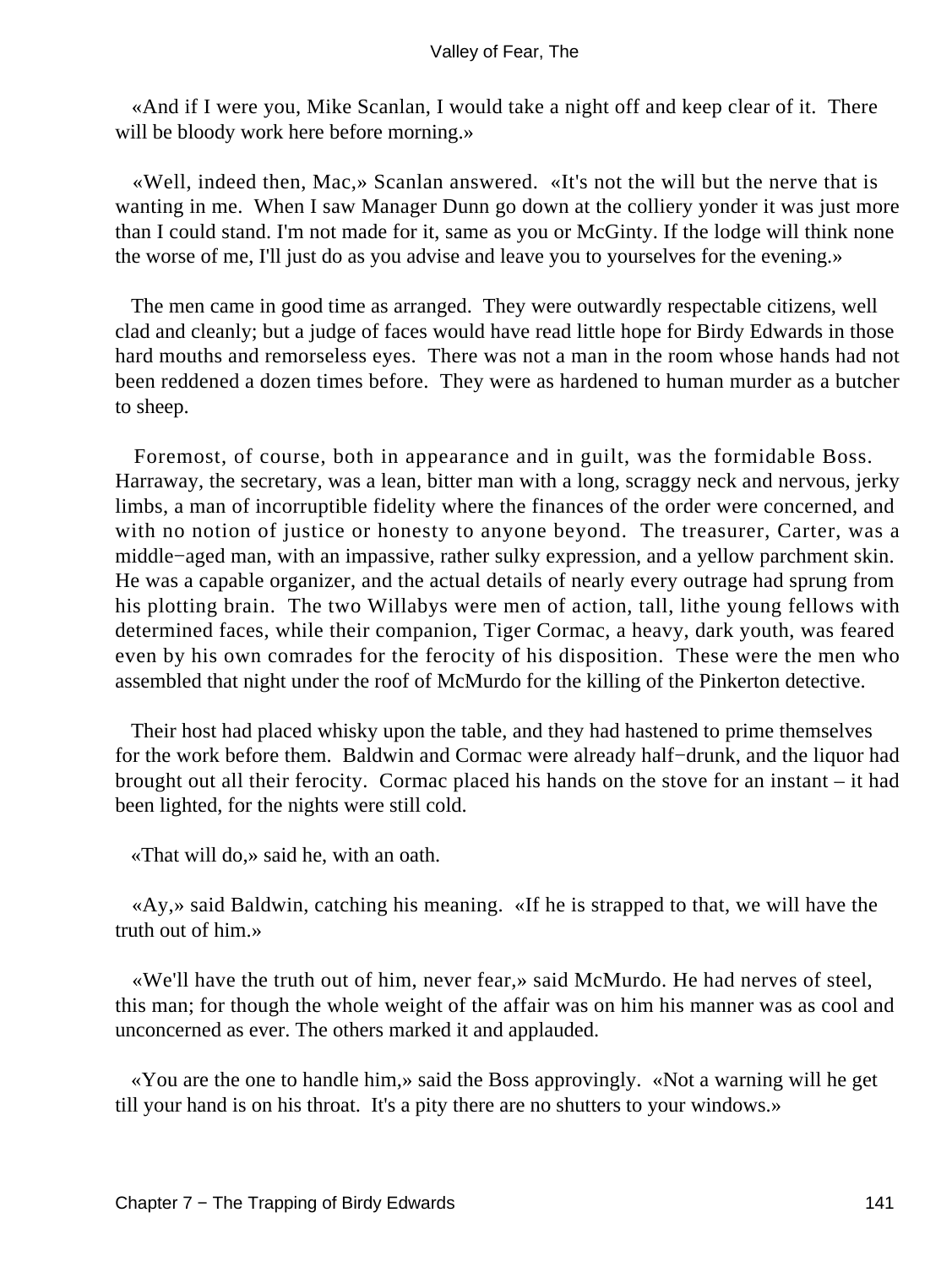McMurdo went from one to the other and drew the curtains tighter. «Sure no one can spy upon us now. It's close upon the hour.»

«Maybe he won't come. Maybe he'll get a sniff of danger,» said the secretary.

 «He'll come, never fear,» McMurdo answered. «He is as eager to come as you can be to see him. Hark to that!»

 They all sat like wax figures, some with their glasses arrested halfway to their lips. Three loud knocks had sounded at the door.

 «Hush!» McMurdo raised his hand in caution. An exulting glance went round the circle, and hands were laid upon their weapons.

 «Not a sound, for your lives!» McMurdo whispered, as he went from the room, closing the door carefully behind him.

 With strained ears the murderers waited. They counted the steps of their comrade down the passage. Then they heard him open the outer door. There were a few words as of greeting. Then they were aware of a strange step inside and of an unfamiliar voice. An instant later came the slam of the door and the turning of the key in the lock. Their prey was safe within the trap. Tiger Cormac laughed horribly, and Boss McGinty clapped his great hand across his mouth.

«Be quiet, you fool!» he whispered. «You'll be the undoing of us yet!»

 There was a mutter of conversation from the next room. It seemed interminable. Then the door opened, and McMurdo appeared, his finger upon his lip.

 He came to the end of the table and looked round at them. A subtle change had come over him. His manner was as of one who has great work to do. His face had set into granite firmness. His eyes shone with a fierce excitement behind his spectacles. He had become a visible leader of men. They stared at him with eager interest; but he said nothing. Still with the same singular gaze he looked from man to man.

«Well!» cried Boss McGinty at last. «Is he here? Is Birdy Edwards here?»

«Yes,» McMurdo answered slowly. «Birdy Edwards is here. I am Birdy Edwards!»

 There were ten seconds after that brief speech during which the room might have been empty, so profound was the silence. The hissing of a kettle upon the stove rose sharp and strident to the ear. Seven white faces, all turned upward to this man who dominated them, were set motionless with utter terror. Then, with a sudden shivering of glass, a bristle of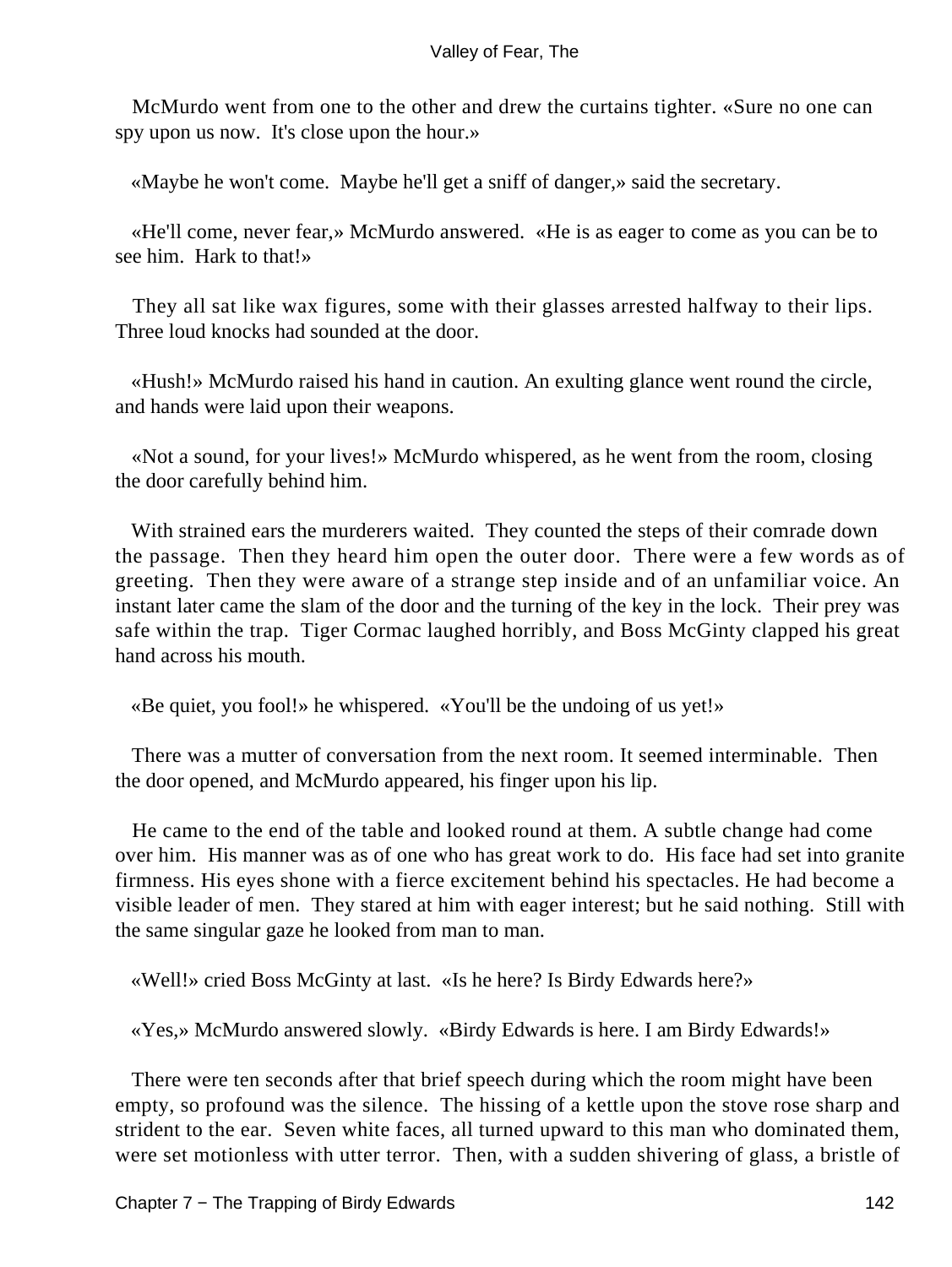glistening rifle barrels broke through each window, while the curtains were torn from their hangings.

 At the sight Boss McGinty gave the roar of a wounded bear and plunged for the half−opened door. A levelled revolver met him there with the stern blue eyes of Captain Marvin of the Mine Police gleaming behind the sights. The Boss recoiled and fell back into his chair.

 «You're safer there, Councillor,» said the man whom they had known as McMurdo. «And you, Baldwin, if you don't take your hand off your pistol, you'll cheat the hangman yet. Pull it out, or by the Lord that made me – There, that will do. There are forty armed men round this house, and you can figure it out for yourself what chance you have. Take their pistols, Marvin!»

 There was no possible resistance under the menace of those rifles. The men were disarmed. Sulky, sheepish, and amazed, they still sat round the table.

 «I'd like to say a word to you before we separate,» said the man who had trapped them. «I guess we may not meet again until you see me on the stand in the courthouse. I'll give you something to think over between now and then. You know me now for what I am. At last I can put my cards on the table. I am Birdy Edwards of Pinkerton's. I was chosen to break up your gang. I had a hard and dangerous game to play. Not a soul, not one soul,not my nearest and dearest, knew that I was playing it. Only Captain Marvin here and my employers knew that. But it's over to−night, thank God, and I am the winner!»

 The seven pale, rigid faces looked up at him. There was unappeasable hatred in their eyes. He read the relentless threat.

 "Maybe you think that the game is not over yet. Well, I take my chance of that. Anyhow, some of you will take no further hand, and there are sixty more besides yourselves that will see a jail this night. I'll tell you this, that when I was put upon this job I never believed there was such a society as yours. I thought it was paper talk, and that I would prove it so. They told me it was to do with the Freemen; so I went to Chicago and was made one. Then I was surer than ever that it was just paper talk; for I found no harm in the society, but a deal of good.

 "Still, I had to carry out my job, and I came to the coal valleys. When I reached this place I learned that I was wrong and that it wasn't a dime novel after all. So I stayed to look after it. I never killed a man in Chicago. I never minted a dollar in my life. Those I gave you were as good as any others; but I never spent money better. But I knew the way into your good wishes and so I pretended to you that the law was after me. It all worked just as I thought.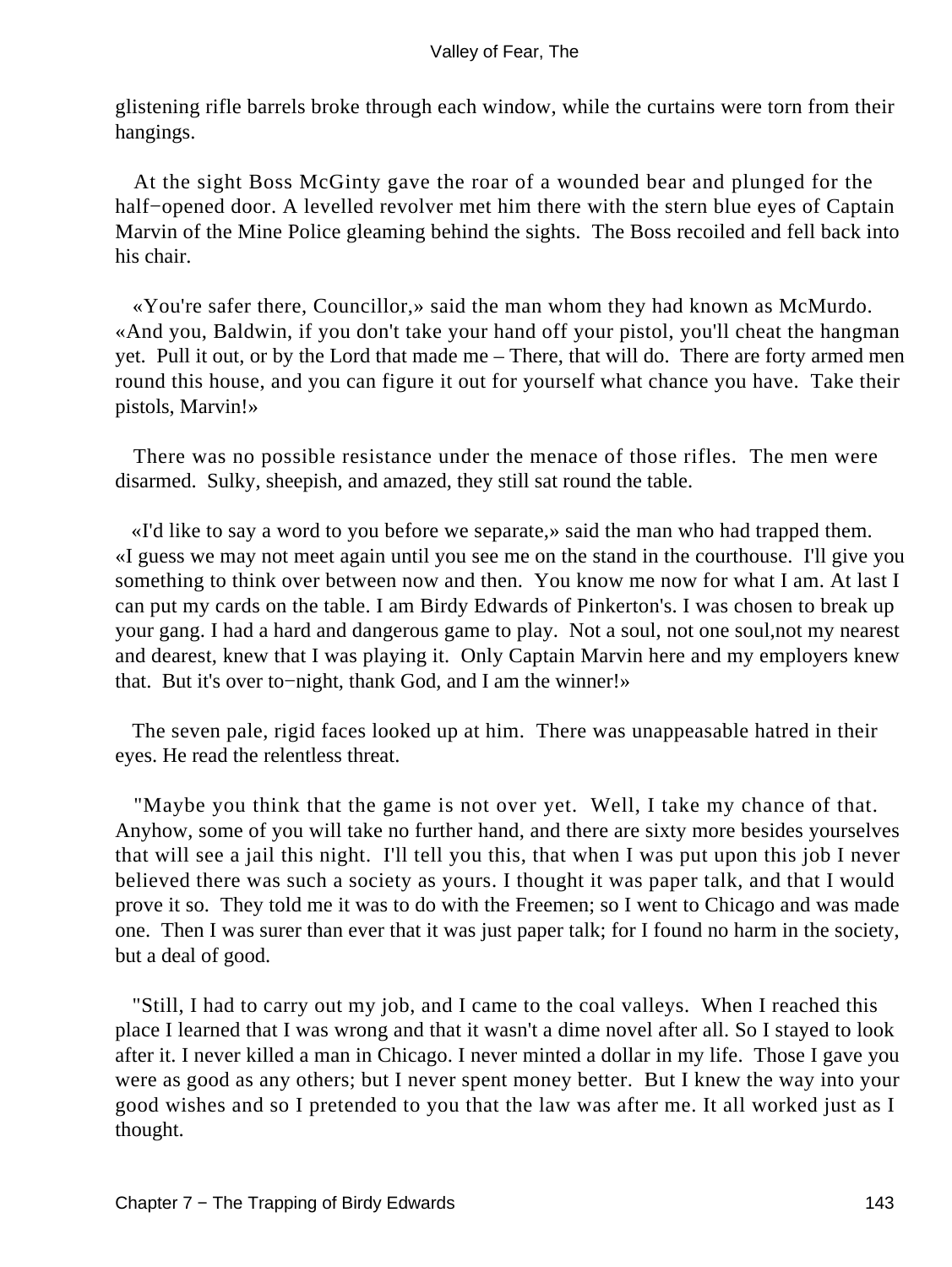«So I joined your infernal lodge, and I took my share in your councils. Maybe they will say that I was as bad as you. They can say what they like, so long as I get you. But what is the truth? The night I joined you beat up old man Stanger. I could not warn him, for there was no time; but I held your hand, Baldwin, when you would have killed him. If ever I have suggested things, so as to keep my place among you, they were things which I knew I could prevent. I could not save Dunn and Menzies, for I did not know enough; but I will see that their murderers are hanged. I gave Chester Wilcox warning, so that when I blew his house in he and his folk were in hiding. There was many a crime that I could not stop; but if you look back and think how often your man came home the other road, or was down in town when you went for him, or stayed indoors when you thought he would come out, you'll see my work.»

«You blasted traitor!» hissed McGinty through his closed teeth.

 "Ay, John McGinty, you may call me that if it eases your smart. You and your like have been the enemy of God and man in these parts. It took a man to get between you and the poor devils of men and women that you held under your grip. There was just one way of doing it, and I did it. You call me a traitor; but I guess there's many a thousand will call me a deliverer that went down into hell to save them. I've had three months of it. I wouldn't have three such months again if they let me loose in the treasury at Washington for it. I had to stay till I had it all, every man and every secret right here in this hand. I'd have waited a little longer if it hadn't come to my knowledge that my secret was coming out. A letter had come into the town that would have set you wise to it all. Then I had to act and act quickly.

 «I've nothing more to say to you, except that when my time comes I'll die the easier when I think of the work I have done in this valley. Now, Marvin, I'll keep you no more. Take them in and get it over.»

 There is little more to tell. Scanlan had been given a sealed note to be left at the address of Miss Ettie Shafter, a mission which he had accepted with a wink and a knowing smile. In the early hours of the morning a beautiful woman and a much muffled man boarded a special train which had been sent by the railroad company, and made a swift, unbroken journey out of the land of danger. It was the last time that ever either Ettie or her lover set foot in the Valley of Fear. Ten days later they were married in Chicago, with old Jacob Shafter as witness of the wedding.

 The trial of the Scowrers was held far from the place where their adherents might have terrified the guardians of the law. In vain they struggled. In vain the money of the lodge – money squeezed by blackmail out of the whole countryside – was spent like water in the attempt to save them. That cold, clear, unimpassioned statement from one who knew every detail of their lives, their organization, and their crimes was unshaken by all the wiles of their defenders. At last after so many years they were broken and scattered. The cloud was lifted forever from the valley.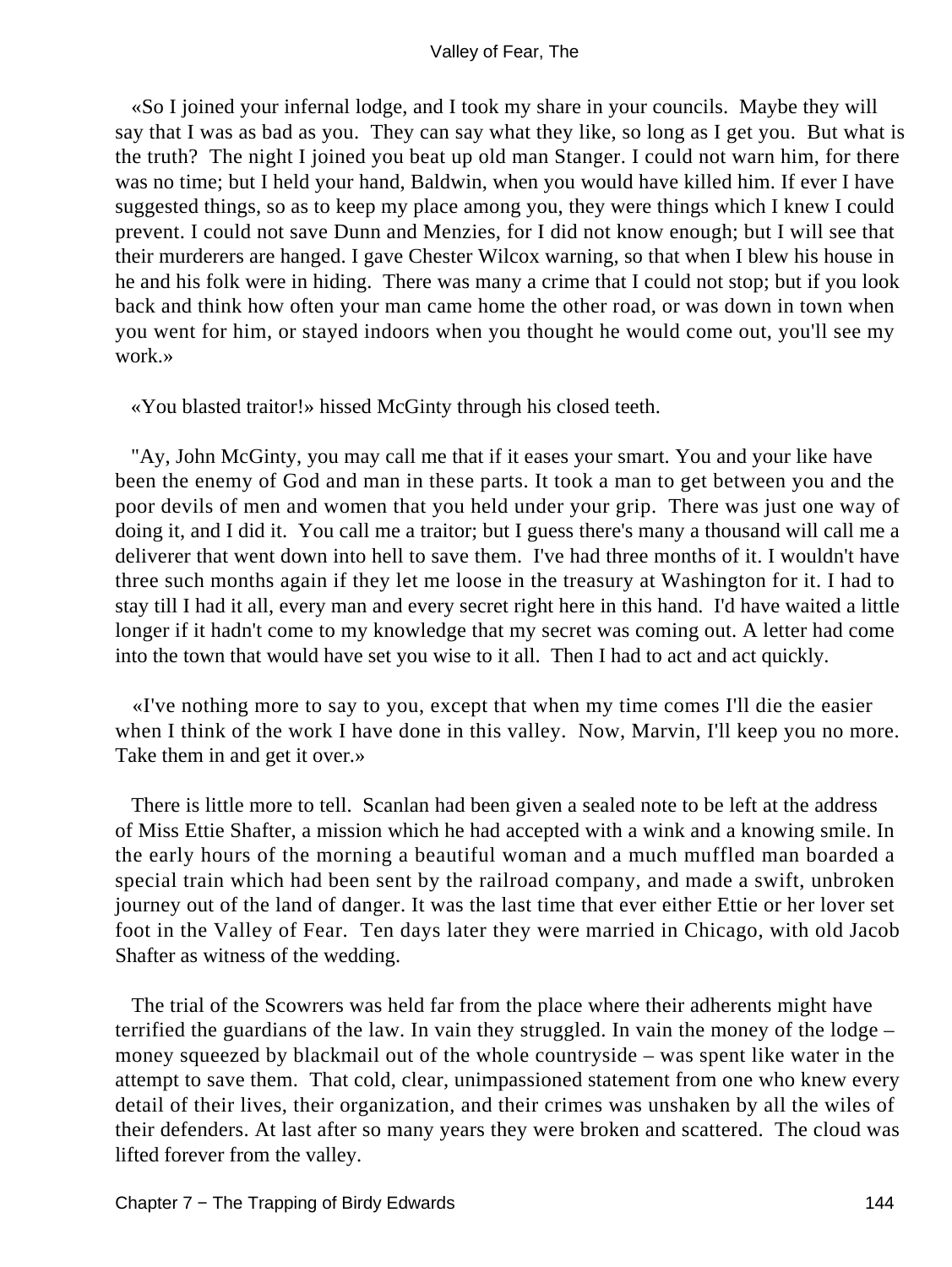McGinty met his fate upon the scaffold, cringing and whining when the last hour came. Eight of his chief followers shared his fate. Fifty−odd had various degrees of imprisonment. The work of Birdy Edwards was complete.

 And yet, as he had guessed, the game was not over yet. There was another hand to be played, and yet another and another. Ted Baldwin, for one, had escaped the scaffold; so had the Willabys; so had several others of the fiercest spirits of the gang. For ten years they were out of the world, and then came a day when they were free once more – a day which Edwards, who knew his men, was very sure would be an end of his life of peace. They had sworn an oath on all that they thought holy to have his blood as a vengeance for their comrades. And well they strove to keep their vow!

 >From Chicago he was chased, after two attempts so near success that it was sure that the third would get him. From Chicago he went under a changed name to California, and it was there that the light went for a time out of his life when Ettie Edwards died. Once again he was nearly killed, and once again under the name of Douglas he worked in a lonely canon, where with an English partner named Barker he amassed a fortune. At last there came a warning to him that the bloodhounds were on his track once more, and he cleared – only just in time – for England. And thence came the John Douglas who for a second time married a worthy mate, and lived for five years as a Sussex county gentleman, a life which ended with the strange happenings of which we have heard.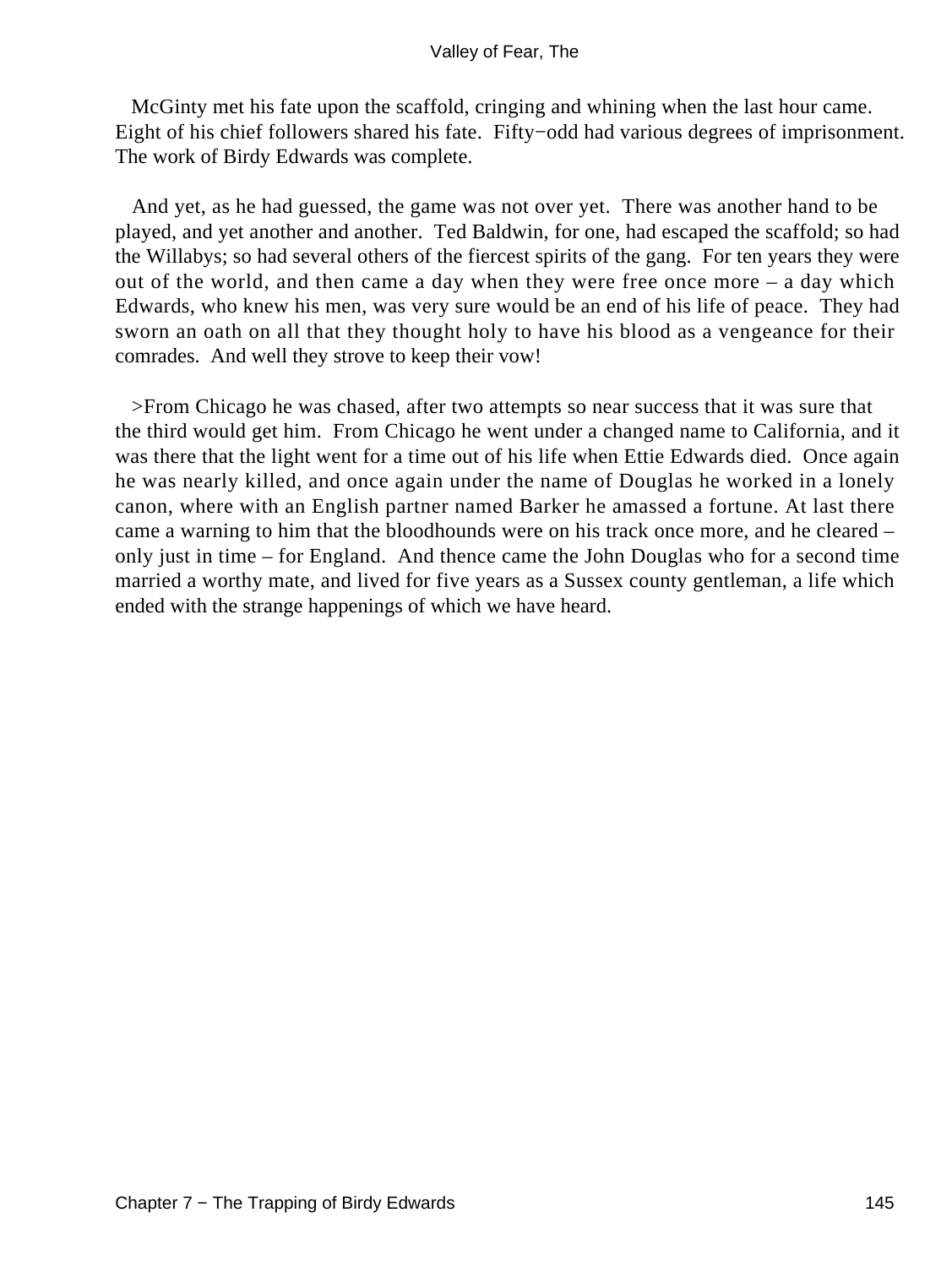# **[Epilogue](#page-149-0)**

<span id="page-146-0"></span>**The police trial had passed, in which the case of John Douglas was referred to a higher** court. So had the Quarter Sessions, at which he was acquitted as having acted in self−defense.

 «Get him out of England at any cost,» wrote Holmes to the wife. «There are forces here which may be more dangerous than those he has escaped. There is no safety for your husband in England.»

 Two months had gone by, and the case had to some extent passed from our minds. Then one morning there came an enigmatic note slipped into our letter box. «Dear me, Mr. Holmes. Dear me!» said this singular epistle. There was neither superscription nor signature. I laughed at the quaint message; but Holmes showed unwonted seriousness.

«Deviltry, Watson!» he remarked, and sat long with a clouded brow.

 Late last night Mrs. Hudson, our landlady, brought up a message that a gentleman wished to see Mr. Holmes, and that the matter was of the utmost importance. Close at the heels of his messenger came Cecil Barker, our friend of the moated Manor House. His face was drawn and haggard.

«I've had bad news – terrible news, Mr. Holmes,» said he.

«I feared as much,» said Holmes.

«You have not had a cable, have you?»

«I have had a note from someone who has.»

 «It's poor Douglas. They tell me his name is Edwards; but he will always be Jack Douglas of Benito Canon to me. I told you that they started together for South Africa in the Palmyra three weeks ago.»

«Exactly.»

 "The ship reached Cape Town last night. I received this cable from Mrs. Douglas this morning:

Jack has been lost overboard in gale off St. Helena. No one knows how accident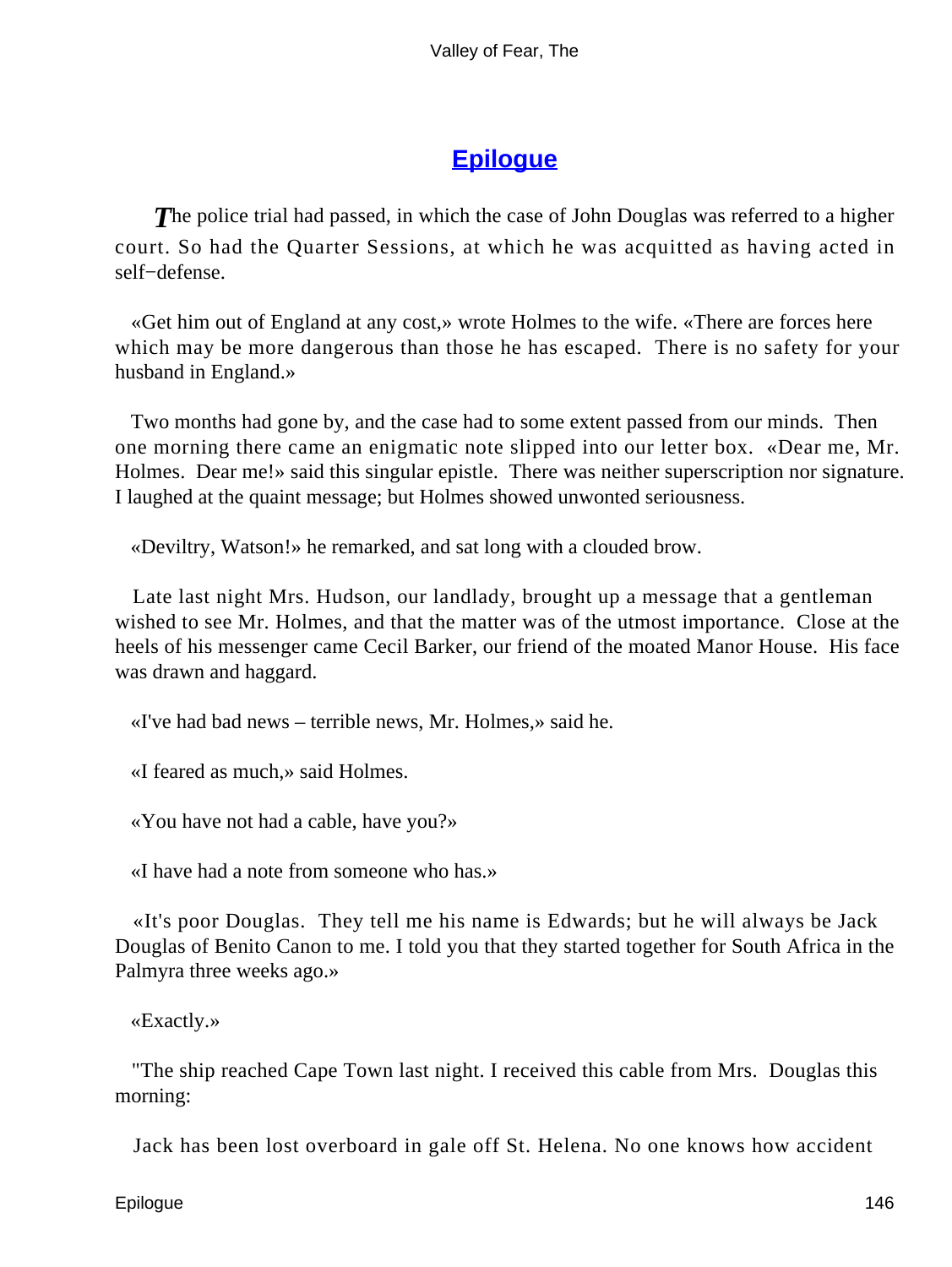occurred.

### IVY **DOUGLAS.**

 «Ha! It came like that, did it?» said Holmes thoughtfully. «Well, I've no doubt it was well stage−managed.»

«You mean that you think there was no accident?»

«None in the world.»

«He was murdered?»

«Surely!»

«So I think also. These infernal Scowrers, this cursed vindictive nest of criminals – »

 «No, no, my good sir,» said Holmes. «There is a master hand here. It is no case of sawed−off shotguns and clumsy six−shooters. You can tell an old master by the sweep of his brush. I can tell a Moriarty when I see one. This crime is from London, not from America.»

«But for what motive?»

 «Because it is done by a man who cannot afford to fail, one whose whole unique position depends upon the fact that all he does must succeed. A great brain and a huge organization have been turned to the extinction of one man. It is crushing the nut with the triphammer – an absurd extravagance of energy – but the nut is very effectually crushed all the same.»

«How came this man to have anything to do with it?»

 «I can only say that the first word that ever came to us of the business was from one of his lieutenants. These Americans were well advised. Having an English job to do, they took into partnership, as any foreign criminal could do, this great consultant in crime. From that moment their man was doomed. At first he would content himself by using his machinery in order to find their victim. Then he would indicate how the matter might be treated. Finally, when he read in the reports of the failure of this agent, he would step in himself with a master touch. You heard me warn this man at Birlstone Manor House that the coming danger was greater than the past. Was I right?»

 Barker beat his head with his clenched fist in his impotent anger. «Do not tell me that we have to sit down under this? Do you say that no one can ever get level with this king devil?»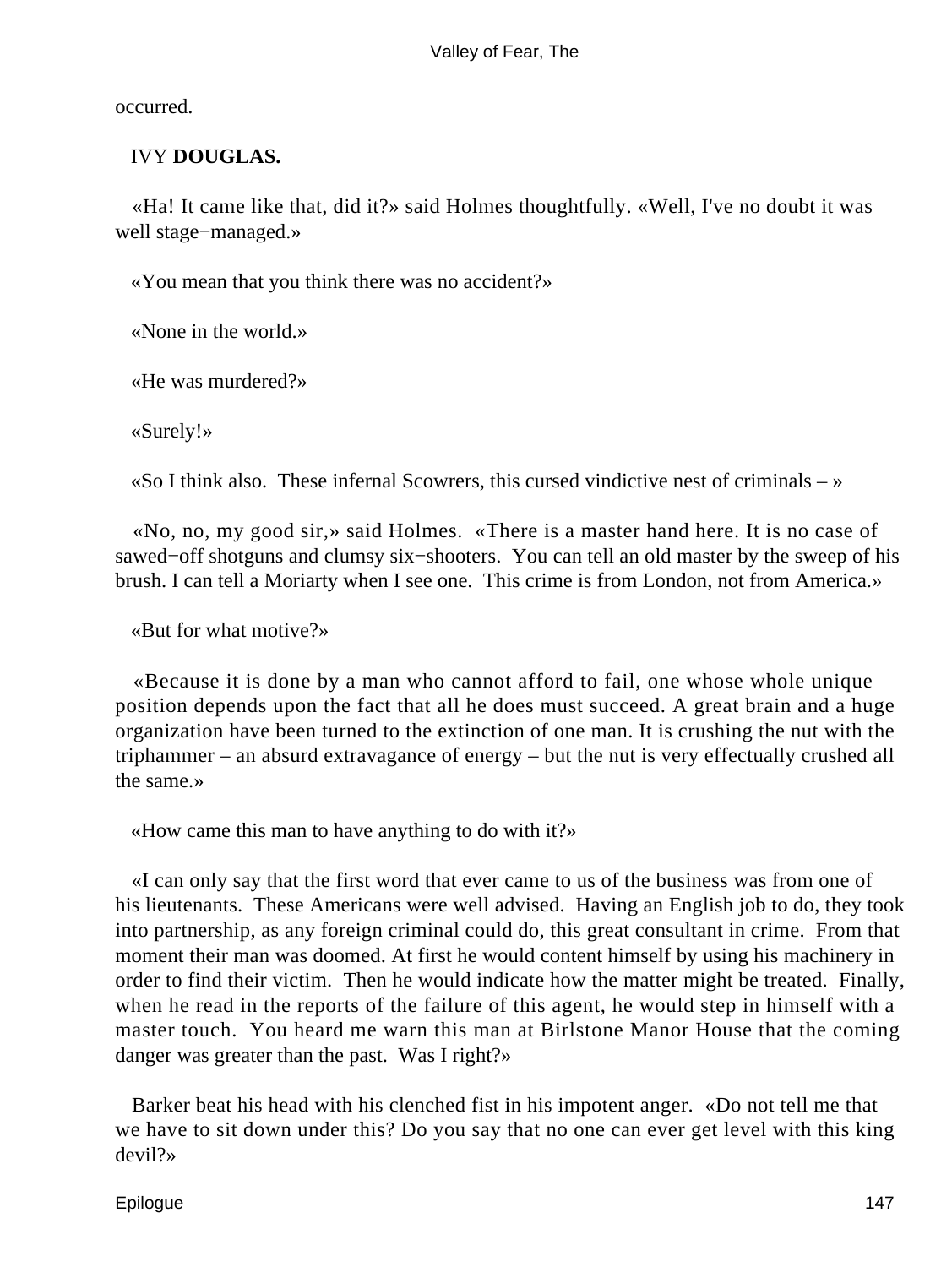«No, I don't say that,» said Holmes, and his eyes seemed to be looking far into the future. «I don't say that he can't be beat. But you must give me time – you must give me time!»

 We all sat in silence for some minutes while those fateful eyes still strained to pierce the veil.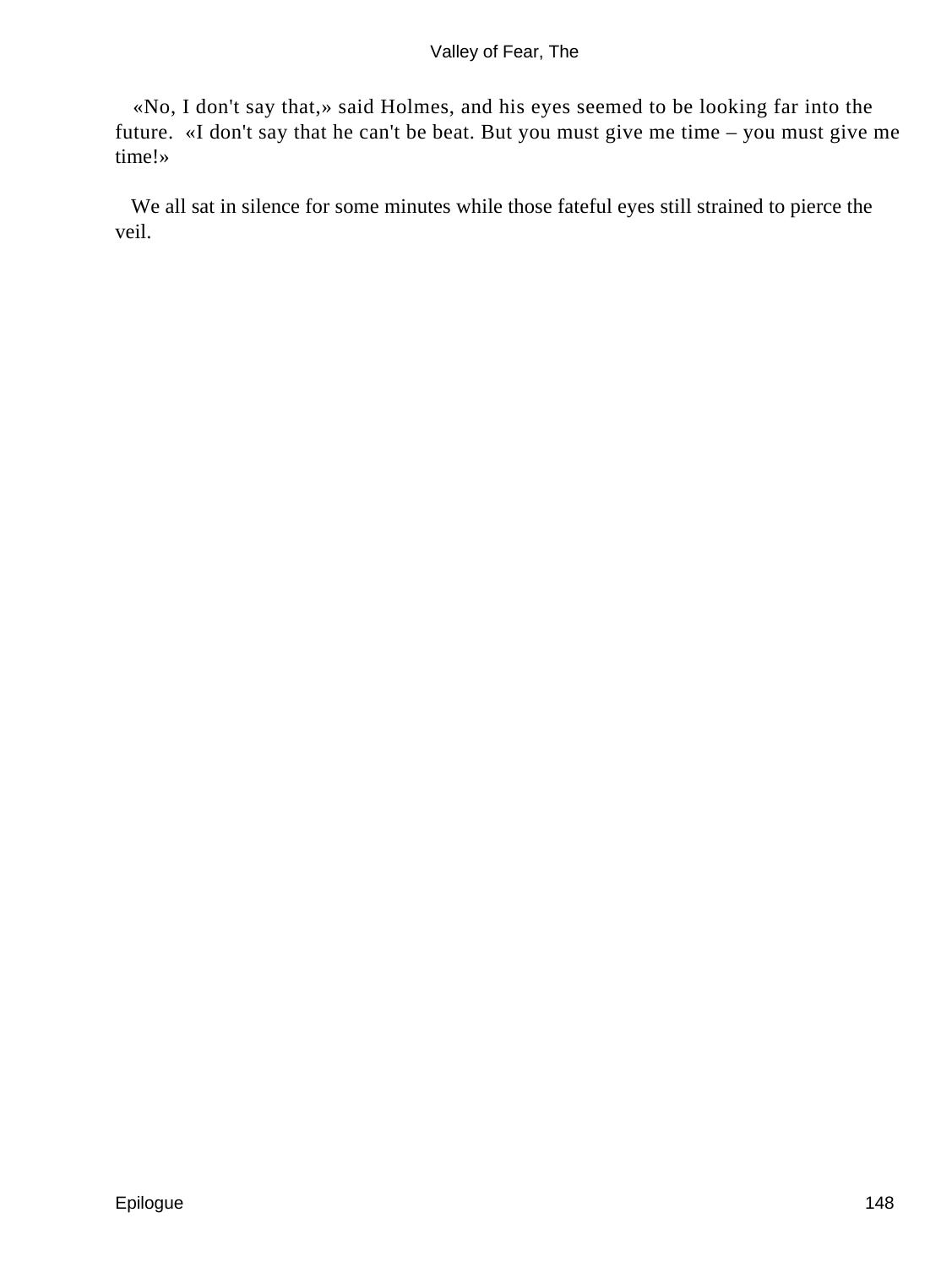# **Table of Content**

<span id="page-149-0"></span>**[Part 1 − The Tragedy of Birlstone](#page-3-0)**

**[Chapter 1 − The Warning](#page-4-0)**

**[Chapter 2 − Sherlock Holmes Discourses](#page-12-0)**

**[Chapter 3 − The Tragedy of Birlstone](#page-20-0)**

**[Chapter 4 − Darkness](#page-28-0)**

**[Chapter 5 − The People of the Drama](#page-38-0)**

**[Chapter 6 − A Dawning Light](#page-49-0)**

**[Chapter 7 − The Solution](#page-59-0)**

**[Part 2 − The Scowrers](#page-72-0)**

**[Chapter 1 − The Man](#page-73-0)**

**[Chapter 2 − The Bodymaster](#page-81-0)**

**[Chapter 3 − Lodge 341, Vermissa](#page-96-0)**

**[Chapter 4 − The Valley of Fear](#page-109-0)**

**[Chapter 5 − The Darkest Hour](#page-118-0)**

**[Chapter 6 − Danger](#page-129-0)**

**[Chapter 7 − The Trapping of Birdy Edwards](#page-138-0)**

**[Epilogue](#page-146-0)**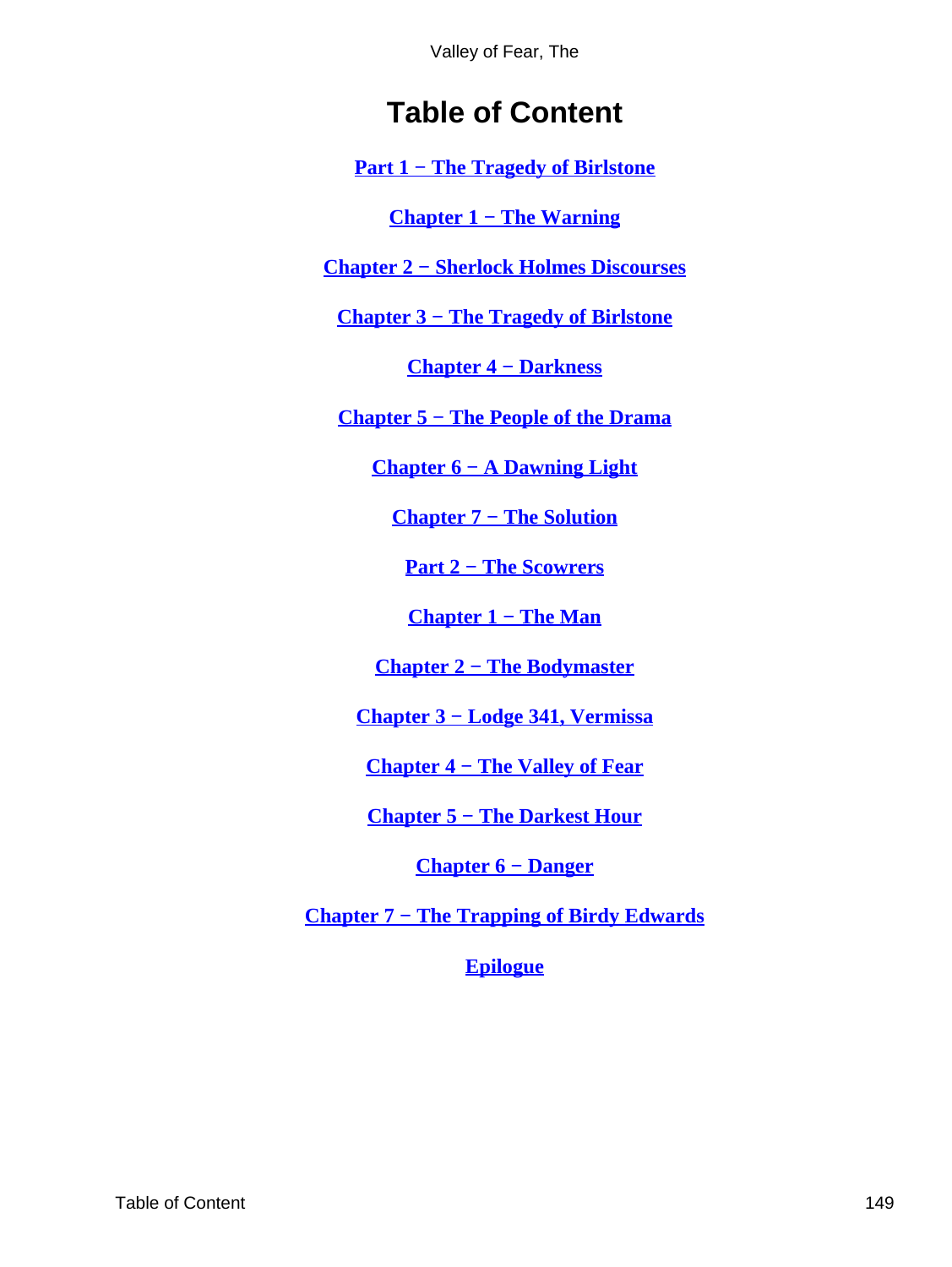## **You are reading a Phoenix Edition:**

It was converted from clean and standard xhtml/xml files. It uses metatags to identify content, and other data. The available resources specific to each ebook format were used to give the reader a pleasant reading experience.

More detais available at Phoenix−Library.org website.

Any suggestion that helps us to improve these editions are welcome.

**The Phoenix−Library Team**